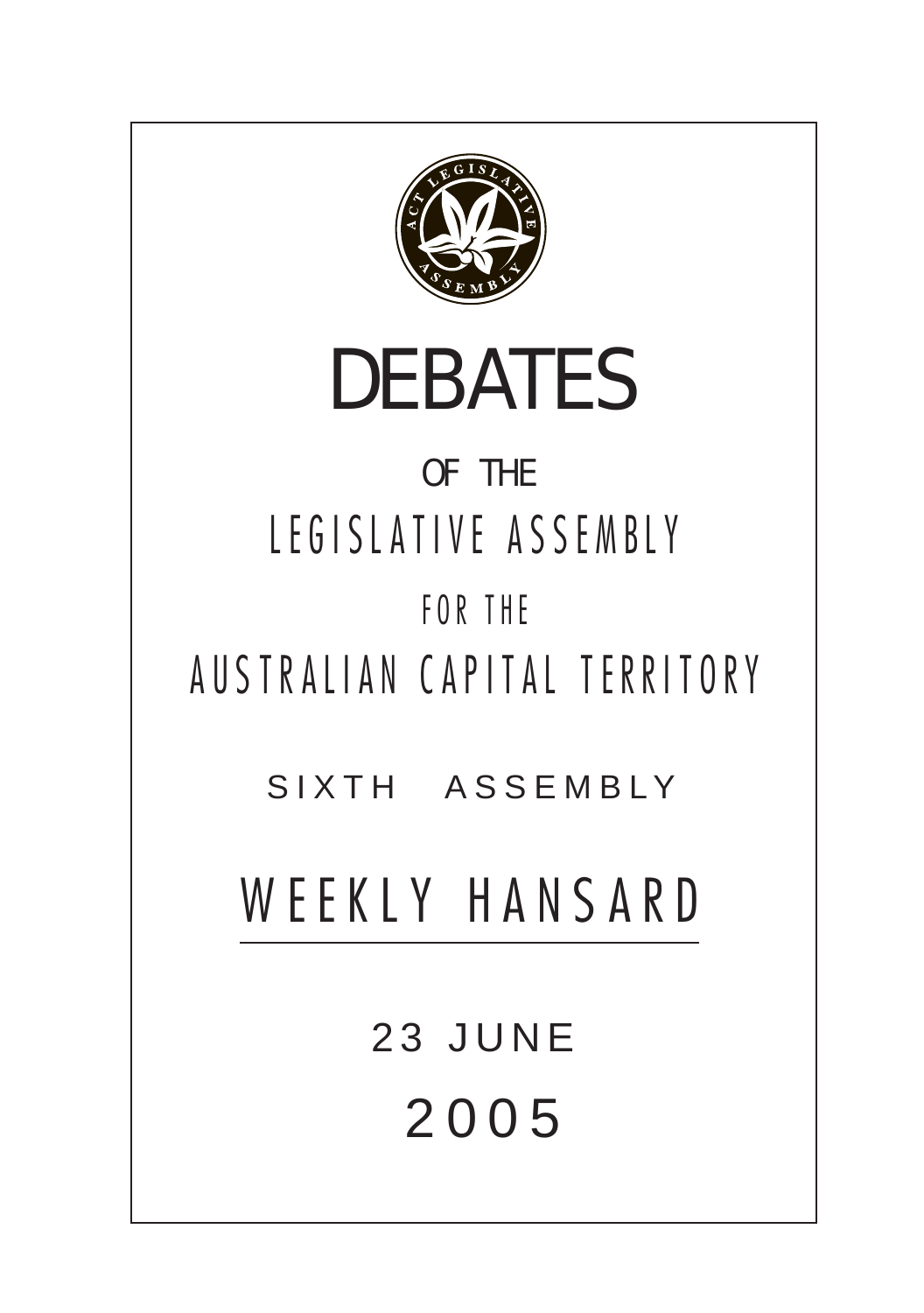# Thursday, 23 June 2005

| Utilities (Shortage of Essential Services) Amendment Bill 2005 2237 |  |
|---------------------------------------------------------------------|--|
| Questions without notice:                                           |  |
|                                                                     |  |
|                                                                     |  |
|                                                                     |  |
|                                                                     |  |
|                                                                     |  |
|                                                                     |  |
|                                                                     |  |
|                                                                     |  |
|                                                                     |  |
|                                                                     |  |
|                                                                     |  |
| Supplementary answers to questions without notice:                  |  |
|                                                                     |  |
|                                                                     |  |
|                                                                     |  |
| Supplementary answers to questions without notice:                  |  |
|                                                                     |  |
|                                                                     |  |
|                                                                     |  |
|                                                                     |  |
|                                                                     |  |
|                                                                     |  |
|                                                                     |  |
| Adjournment:                                                        |  |
|                                                                     |  |
|                                                                     |  |
|                                                                     |  |
|                                                                     |  |
|                                                                     |  |
|                                                                     |  |
|                                                                     |  |
|                                                                     |  |
|                                                                     |  |
|                                                                     |  |
| Schedule of amendments:                                             |  |
|                                                                     |  |
|                                                                     |  |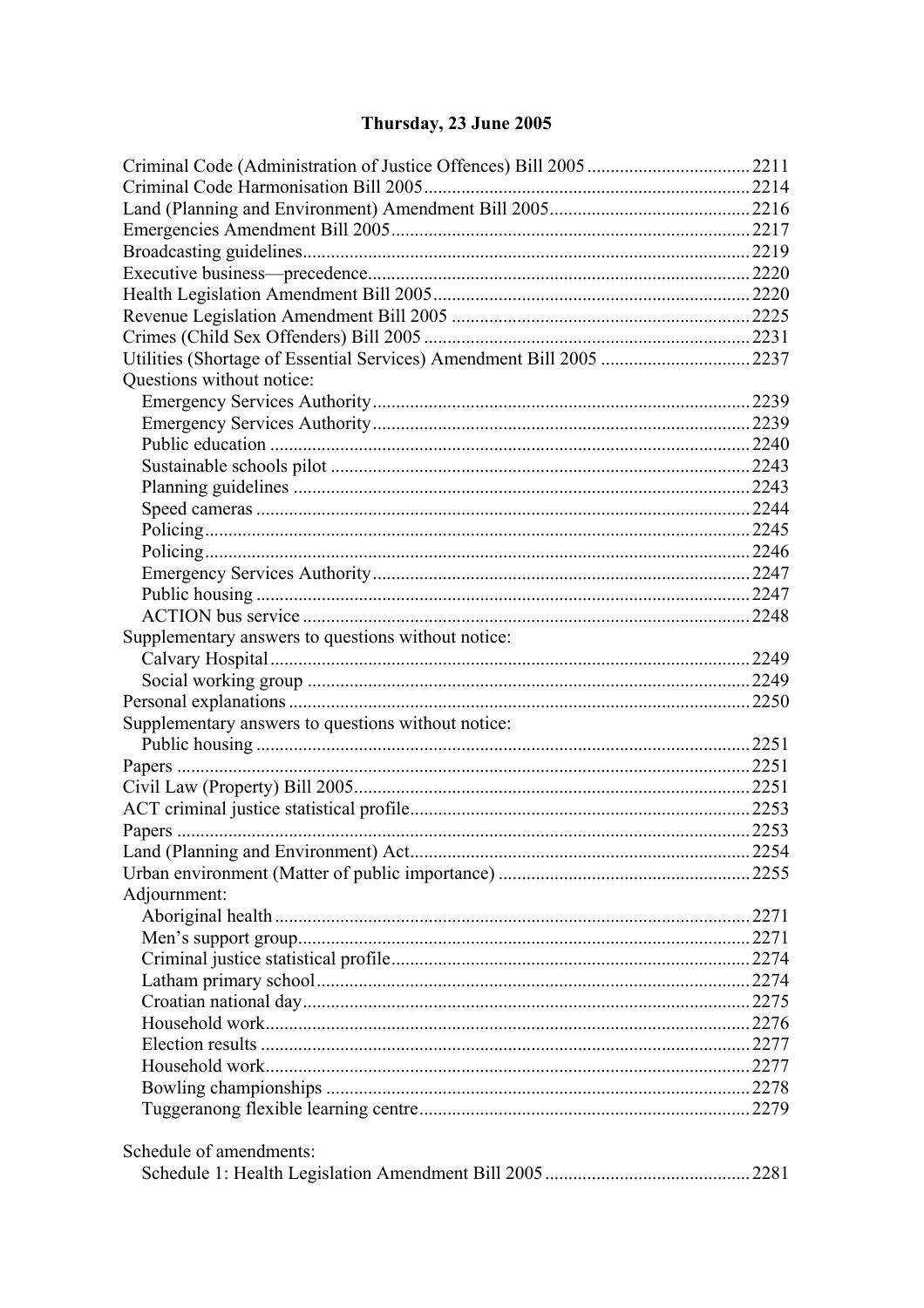|  | Answers to questions: |
|--|-----------------------|
|--|-----------------------|

| 2291 |
|------|
| 2292 |
| 2292 |
| 2294 |
| 2295 |
| 2296 |
| 2297 |
| 2298 |
| 2299 |
| 2300 |
| 2301 |
| 2301 |
| 2302 |
| 2304 |
| 2305 |
| 2305 |
| 2306 |
| 2307 |
| 2307 |
| 2308 |
| 2309 |
| 2310 |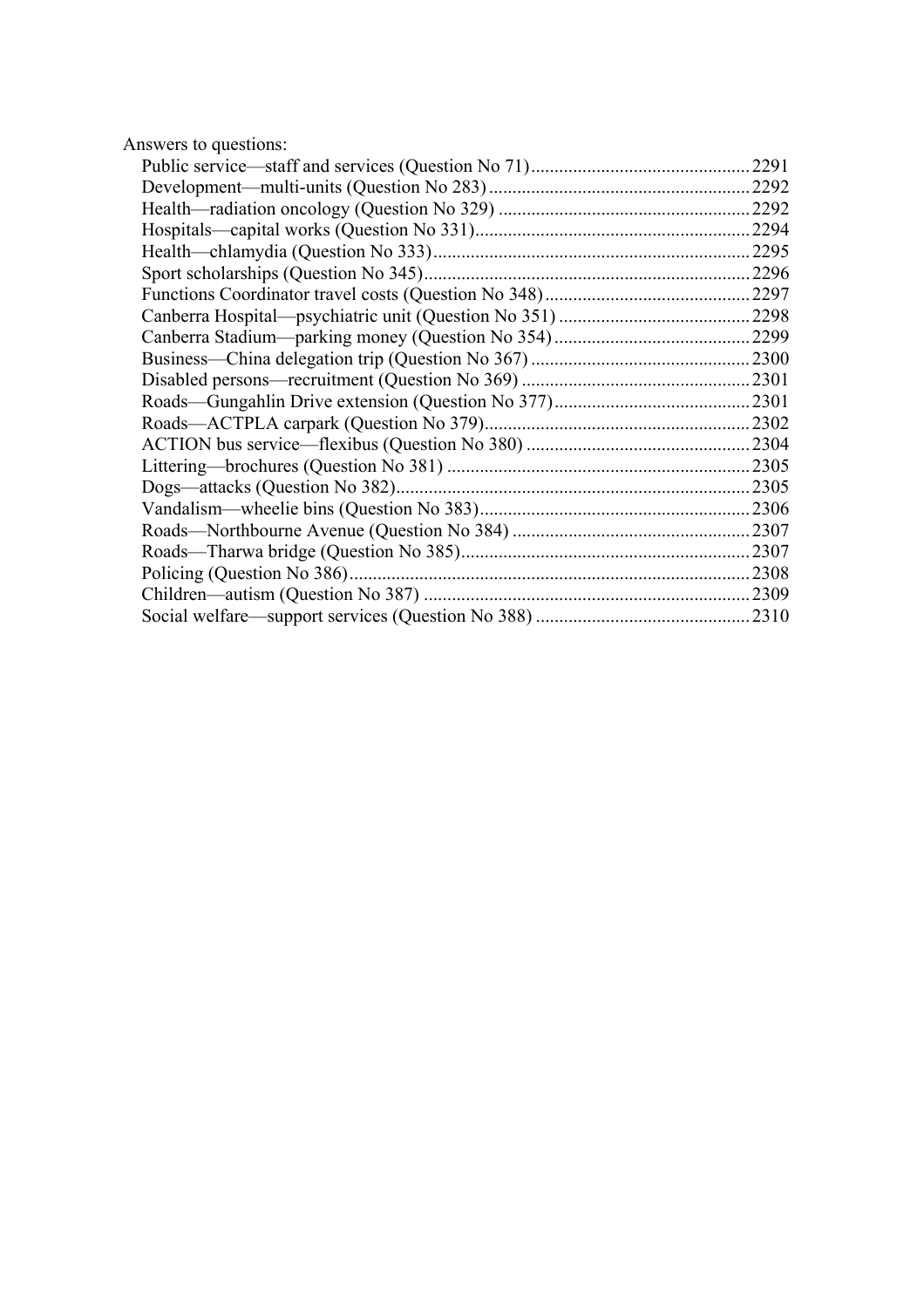# **Thursday, 23 June 2005**

**MR SPEAKER** (Mr Berry) took the chair at 10.30 am and asked members to stand in silence and pray or reflect on their responsibilities to the people of the Australian Capital Territory.

## <span id="page-3-0"></span>**Criminal Code (Administration of Justice Offences) Bill 2005**

**Ms Gallagher**, on behalf of **Mr Stanhope,** pursuant to notice, presented the bill, its explanatory statement and a Human Rights Act compatibility statement.

Title read by Clerk.

**MS GALLAGHER** (Molonglo—Acting Attorney-General, Minister for Education and Training, Minister for Children, Youth and Family Support, Minister for Women and Minister for Industrial Relations) (10.32): I move:

That this bill be agreed to in principle.

This is an important bill, not only because it is another landmark step in the process to codify the criminal law of the ACT, but also because it concerns one of the major focal points of our democratic way of life. It is about ensuring that the systems we have for dispensing justice do so justly. All the rights and freedoms that we hold so dear and all the expectations we have that rules of government will be applied honestly and fairly depend inescapably upon the proper administration of justice.

Of course, the ACT currently has offences that relate to the administration of justice, and some of those offences have familiar names like perjury and perverting the course of justice. But few of us know much about the technical requirement for establishing the first or the full range of criminal behaviour that is covered by the second. If you wish to inquire, you will not find the answer to these questions in any statute in the ACT because the answers are not there. The Crimes Act 1900 makes some references to perjury but it does not say what it is, except that it is a crime, and although perverting the course of justice is a serious offence in the territory, it does not get a mention in the Crimes Act.

This is an important bill because it will remove this important body of ACT law from the obscurity of the common law and replace it with a modern regime of offences that will comprehensively set out in clear language the elements, defences and other relevant qualifications that apply to each offence. It will give these offences a profile commensurate with their importance to the judicial system and our democracy and will ensure that the seriousness with which the community views these matters is well understood and visible.

This bill represents the fifth stage in a process that began in September 2001 to progressively reform and codify the criminal law of the ACT. It will, as I have indicated, insert a new chapter 7 in the Criminal Code, which deals with offences directed to ensuring the proper administration of justice in the ACT. The new chapter is primarily based on the chapter 7 report of the Model Criminal Code Officers Committee, which was developed in 1998 after an extensive nation-wide consultation process. The recommended model provisions were designed for adoption by all jurisdictions as part of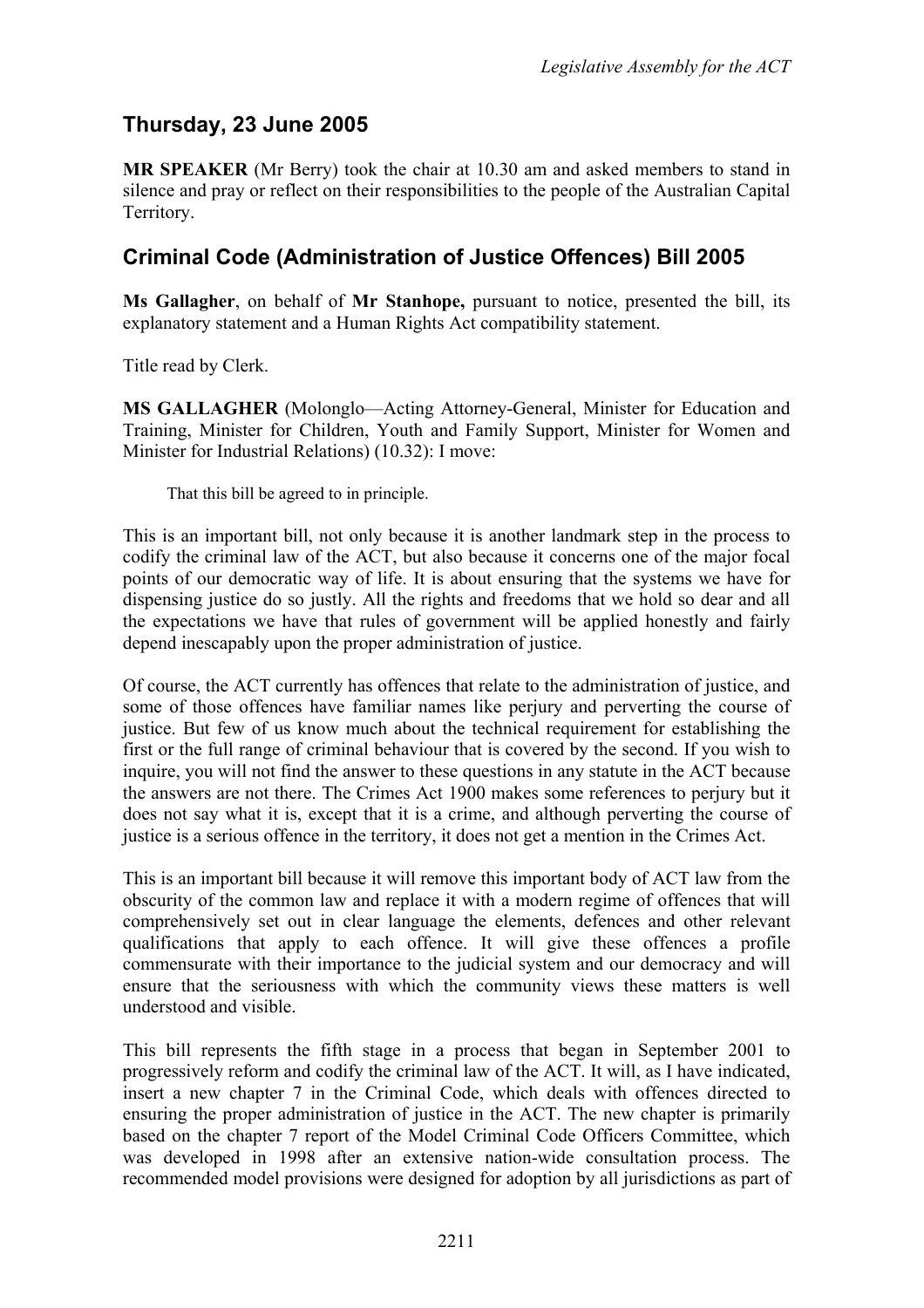the uniform national approach for dealing with crimes that relate to the administration of justice.

In addition to the recommended model for criminal code offences, chapter 7 also includes a number of related summary offences that have either been suggested by the Model Criminal Code Officers Committee or have been prepared by the government to replace some commonly repeated offences in the ACT statute book. Further, schedule 1 of the bill will significantly rationalise and reduce the ACT statute book by repealing numerous offences in other legislation that will be made redundant by the new codified offences in chapter 7. The bill also contains some technical amendments to existing chapters of the Criminal Code, which are discussed in some detail in the explanatory statement to the bill.

Before I deal more specifically with the offences in the bill, I should say that in general these offences will apply more broadly than the current ACT law equivalents, which primarily are in the common law. For example, the relevant common law offences, such as perjury, require a connection to judicial proceedings, whereas the bill offences will apply to legal proceedings in which evidence may be taken on oath or affirmation. Therefore, in future, relevant criminal conduct that relates to administration and quasijudicial proceedings will also be caught by those offences, provided that proceedings allow for the oath or affirmation to be administered. This is a practical development that accords with the MCCOC recommendation, is consistent with the current position in most Australian jurisdictions and makes it more difficult to avoid the consequences of the law by lying.

Division 7.2.1 of chapter 7 contains the perjury and aggravated perjury offences in the bill. It clearly sets out the elements that apply to each offence, including that the false statement must be sworn, that it must be false, in fact, and that a person must at least be reckless about the fact that it is false. The division also clarifies some important ancillary matters that relate to perjury, namely, that the offences apply to interpreters as well as witnesses, that it is not necessary for the sworn statement to be admitted into evidence, that formal defects in a falsely sworn document are irrelevant and that, if there are two irreconcilable sworn statements, it is not necessary to prove which of the two statements is false.

This division also makes some practical modifications to the law of perjury. This includes that it is not necessary for the false sworn statement to be about something material in the proceedings. This is because witnesses are sworn to tell the truth in legal proceedings, even if they think it is about something unimportant or immaterial. It is a matter for the judge or magistrate to determine what is important, and often that is not apparent until late in the proceedings.

Also the bill provides that only witnesses who are incompetent in the technical sense and who lack the capacity to understand the obligation to give truthful evidence, such as children, will not be liable to perjury. Other categories of incompetent witnesses can be prosecuted if their sworn statements are false. Further, the old common law rule that a person cannot be convicted for perjury on the uncorroborated evidence of one witness will no longer apply. Essentially this is because the rule is largely ineffective in practice and there are no sufficient reasons to justify a distinction in this regard between perjury and other serious offences.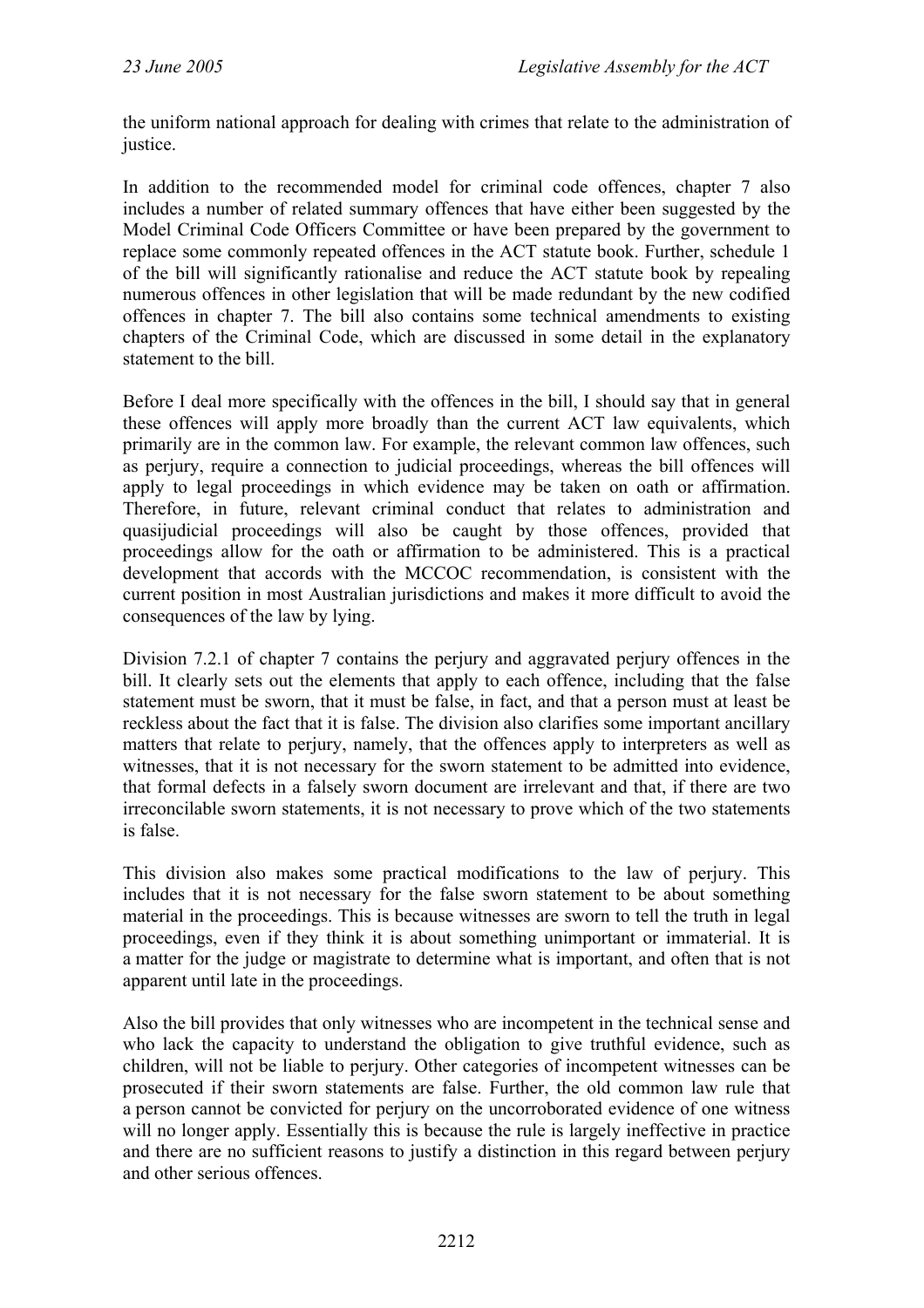Divisions 7.2.2 and 7.2.3 relate to conduct that generally falls under the common law offences of perverting or attempting to pervert the course of justice. Although the bill retains a general offence of perverting the course of justice, these two divisions will improve the effectiveness of the law by creating separate offences that more accurately target the wide range of specific activities involved in perverting the course of justice. They will also serve to enhance the community's understanding of the seriousness with which the law views these matters. The two divisions include offences of making or using false evidence; destroying or concealing evidence; bribery of or by witnesses, interpreters, jurors and others involved in legal proceedings; preventing the production of evidence and the attendance of witnesses, interpreters and jurors and deceiving, threatening or taking reprisals against witnesses, interpreters, jurors and others involved in legal proceedings.

Division 7.2.4 includes the general offence of perverting the course of justice. In addition to ensuring that there are no gaps in this area of law, the bill offence will clarify the central fault element that applies, namely, intention to pervert the course of justice. The division also includes the offence of being an accessory after the fact. This offence closely follows the corresponding Crimes Act offence in section 181, although it is wider because it applies where a person assists someone he or she believes committed an offence, whereas the Crimes Act requires proof of knowledge.

Part 7.2 contains the summary offences I referred to earlier. These include offences of pleading guilty in another name; obstructing or hindering an investigation; failing to attend legal proceedings to give evidence; failing to produce documents and other things; failing to take the oath; failing to answer questions; a summary offence of giving false or misleading evidence and obstructing legal proceedings.

These provisions may seem minor, but they are critical to ensuring that legal proceedings are not thwarted simply by the passive resistance of potential witnesses or those in possession of important evidence. The effectiveness of the courts depends upon the participation of all citizens when called upon.

The codified offences in this bill will make it unnecessary to retain a large number of similar offences in various other acts and regulations throughout the ACT statute book. Accordingly, schedule 1 repeals numerous offences that will no longer be necessary because the conduct they cover will be covered by the codified offences in the bill. This is an important feature of this bill, not only because it will simplify and reduce the size of the statue book by eliminating unnecessary duplication, but also because it will advance the primary objective of the Criminal Code, which is to standardise and centralise offences so they are more easily understood and accessible.

I should finally mention that the bill will change the date for the full commencement of the Criminal Code from 1 January 2006 to 1 July 2007. At present chapter 2 of the Criminal Code generally applies to offences created after 1 January 2003. It was necessary to delay the application of chapter 2 to pre-January 2003 offences to allow time to harmonise them to conform to the general principles of criminal responsibility in the Criminal Code. The original deadline of 1 January 2006 has always been an ambitious one and although considerable progress has been made, it is clear now that that date cannot be met. There are at least another three chapters of the Criminal Code to be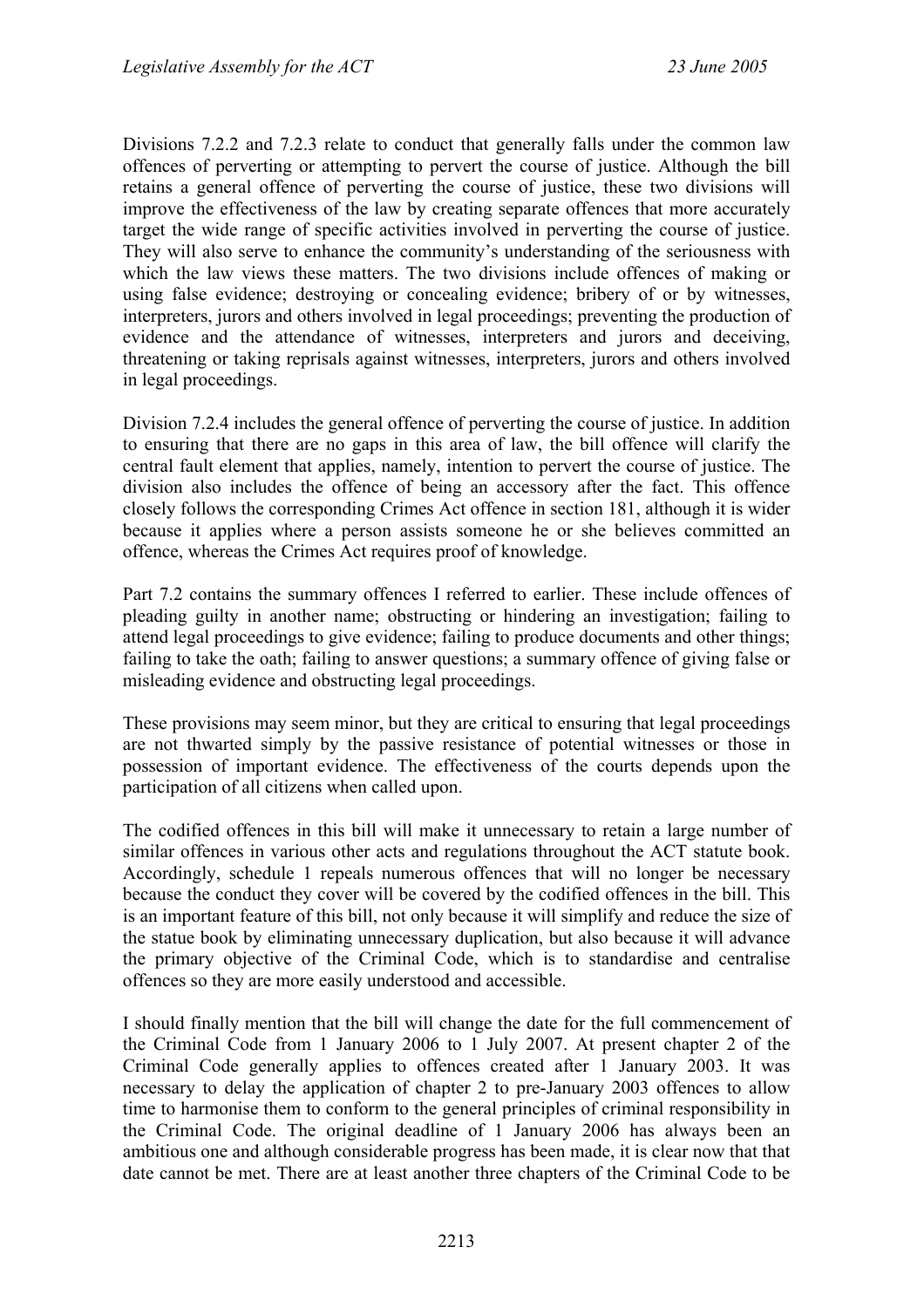drafted and passed and a sizeable portion of the statute book to harmonise. Accordingly, it is necessary to extend the date for full commencement to 1 July 2007. I commend the bill to the Assembly.

Debate (on motion by **Mr Stefaniak**) adjourned to the next sitting.

# <span id="page-6-0"></span>**Criminal Code Harmonisation Bill 2005**

**Ms Gallagher**, on behalf of **Mr Stanhope**, pursuant to notice, presented the bill, its explanatory statement and a Human Rights Act compatibility statement.

Title read by Clerk.

**MS GALLAGHER** (Molonglo—Acting Attorney-General, Minister for Education and Training, Minister for Children, Youth and Family Support, Minister for Women and Minister for Industrial Relations) (10.42): I move:

That this bill be agreed to in principle.

I present the Criminal Code Harmonisation Bill 2005. This bill is the first of a series of bills the government will introduce over the term of this Assembly that will see the eventual harmonisation of all ACT legislation with the Criminal Code 2002.

The Criminal Code is progressively modernising the criminal law so that it is relevant to the conditions of the 21st century and is expressed in terms that are easily understood. To date the Criminal Code consist of five chapters, which deal with a broad and diverse range of matters, namely, chapters 1 and 2, which deal with preliminary matters and, most importantly, with the general principles of criminal responsibility; chapter 3, which contains the Criminal Code offences of theft, fraud, bribery and related matters; chapter 4, which deals with property offences and computer crime and chapter 6, which contains the ACT's serious drug offences. This government will be introducing chapter 7 during these sittings. It deals with offences against the administration of justice. As each chapter has been enacted and a relevant Criminal Code provision applied, corresponding offences in other acts and regulations have been removed.

For an offence to operate effectively under the Criminal Code regime, it must be structured in a way that conforms to the general principles contained in chapter 2 of the Criminal Code. For this reason the Criminal Code was not applied immediately to all offences across the statute book until the offences could be reviewed. Harmonisation is essentially the process of renewing and revising ACT offence provisions to ensure that they are in a form consistent with the principles of the Criminal Code.

With this bill 32 acts and six regulations have been rewritten. The acts cover such matters as the registration of births, deaths and marriages to the regulation of activities on our city's lake. The oldest act that will be amended by the bill is the Contractors Debt Act 1897, the youngest the Legislative Assembly Precincts Act 2001 and the Waste Minimisation Act 2001.

The general approach of harmonisation is to reformulate offences so that the physical elements and fault elements that apply can be clearly identified. The physical element is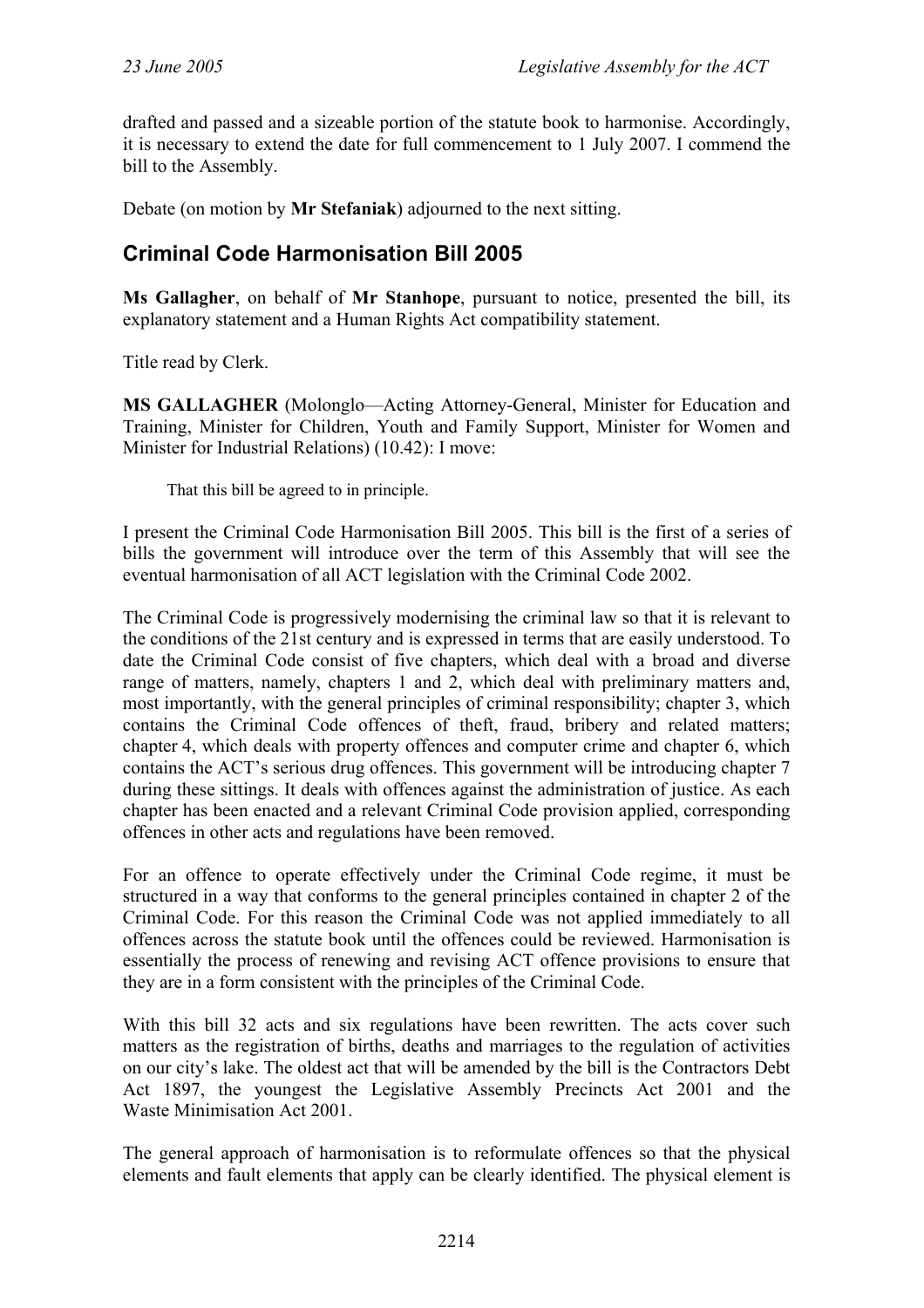basically the description of the prohibited act or omission, while the fault element is essentially the degree of fault that is required for this offence to apply, such as intention, knowledge, or recklessness. Section 22 of the Criminal Code will provide a fault element by default, if one is not specified, and strict or absolute liability is not expressed to apply.

The aim in reformulating the offices in the bill has been to give them their current effect, which includes applying strict liability where there is the apparent intention. In cases where the code does not apply, the court has to take a judgment about whether an offence is a strict liability offence based on principles of statutory interpretation. The Criminal Code eliminates this uncertainly by providing, in effect, that, unless the offence states that strict or absolute liability applies, the offence is a fault element offence.

Strict liability offences generally arise in a regulatory context where it is in the public interest for the regime to be strictly observed, such as in regulatory schemes that deal with public health and safety. Strict liability has been applied to the offences in the bill where the relevant factors indicate that strict liability is intended, such as the context in which the offence appears, the language employed and the level of penalty that applies. The mistake of fact offence expressly applies to strict liability offences, as do the other offences in part 2.3 of the Criminal Code. Absolute liability has not been applied to any offence or to particular physical elements in this bill.

The offences that have been harmonised in this bill have also had their exceptions and defences reviewed. Some have been removed because the general defences in part 2.3 of the code cover them. Others have been rewritten to ensure the provisions of proof in part 2.6 of the Criminal Code clearly operate. The prosecution bears the legal burden of proving every element of an offence relevant to the defendant's guilt beyond a reasonable doubt. A defendant bears an evidential burden of proof in relation to a general defence, other than insanity, under part 2.3 of the Criminal Code

In most cases where a defence applies to an offence, the bill only imposes an evidential burden on the defendant. That is, the defendant will satisfy the onus if he or she adduces or points to evidence that suggests a reasonable possibility that the defence applies. However, in five cases where the relevant offence already imposes a legal burden of proof on the defendant, the bill will maintain that position. That is, to establish the defence, the defendant will have to prove on the balance of probabilities that the defence applies.

The relevant provisions are section 12A of the Animal Welfare Act 1992; sections 12A and 20 of the Business Names Act 1963; section 58 of the Community Title Act 2001 and section 24 of the Lakes Act 1976. As members are aware, placing the burden on the defendant engages the assumption of innocence protected by section 22(1) of the Human Rights Act 2004. The government has considered whether imposing the legal burden is proportionate and appropriate, in accordance with the tests laid down in section 28 of the Human Rights Act. I draw members' attention to the discussion in the explanatory statement on the rationale for retaining the legal burden for those offences harmonised in this bill.

During the harmonisation process the government has also sought to rationalise the use of the reasonable excuse defence. Part 2.3 covers many of the matters that might have been intended to be covered by the defence of reasonable excuse. Where this was the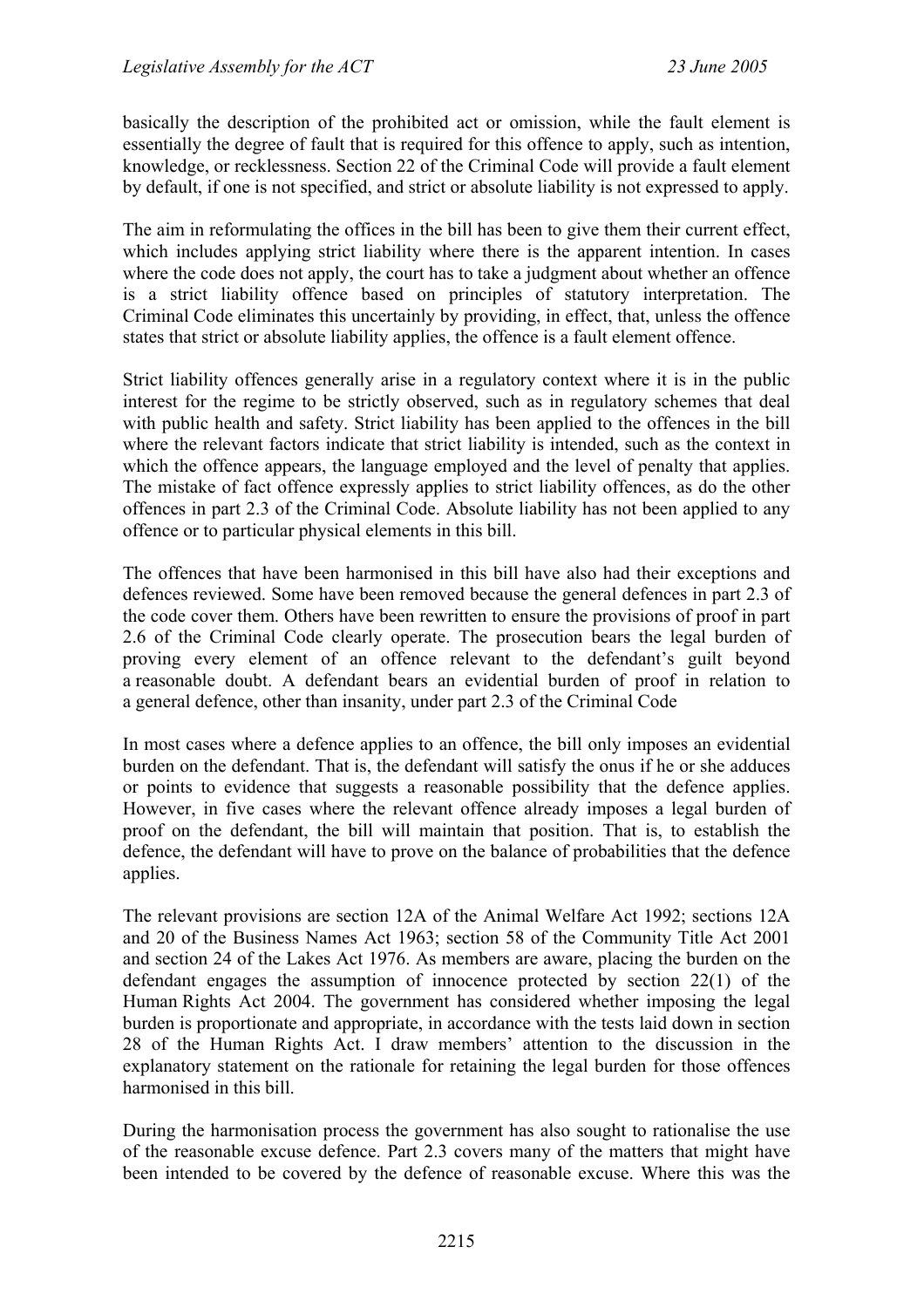case, the defence has been removed. However, reasonable excuse has been retained for some offences in the bill because the range of possible excuses was too wide to adequately formulate specific defences for the variety of circumstances that can arise.

Harmonising the ACT statue book is an important part of implementing the Criminal Code 2002. It is a review conducted act by act, regulation by regulation. The harmonisation project is an undertaking of enormous scope and there are many more acts and regulations to reviewed and rewritten. It is a challenge this government has been prepared to undertake to bring the criminal law into the 21st century. I commend the bill to the Assembly.

Debate (on motion by **Mr Stefaniak**) adjourned to the next sitting.

## <span id="page-8-0"></span>**Land (Planning and Environment) Amendment Bill 2005**

**Mr Corbell**, pursuant to notice, presented the bill, its explanatory statement and a Human Rights Act compatibility statement.

Title read by Clerk.

**MR CORBELL** (Molonglo—Minister for Health and Minister for Planning) (10.49): I move:

That this bill be agreed to in principle.

I am pleased to introduce the Land (Planning and Environment) Amendment Bill 2000. The purpose of this amendment is to provide for a statutory definition of "concessional lease" as a critical first step to clarifying and simplifying the administration of concessional leases. Following a review of the concessional lease system, which included significant public consultation in 2004, reforms to improve the system have been recommended, including the formalisation of the definition and appropriate exclusions to it.

A definition for "concessional lease" does not currently appear in the Land Act. The term does appear in the Land (Planning and Environment) Regulations 1992 and is defined, but only for the purpose of calculating the change of use charge when a concessional lease is varied. Disallowable Instrument DI2003-193 also describes a particular class of lease, restricted in their dealings by section 167 of the Land Act. While they regulate different aspects of lease administration, both the regulations and the disallowable instrument draw on the concept of a lease "granted for less than market value". In the absence of an overarching statutory definition, the concept of "granted for less than market value" and, more specifically, the definition under the regulations has been extrapolated into all areas of lease administration.

This bill will facilitate greater transparency, consistency and certainty by providing an overarching definition and a fundamental framework upon which other reforms to the concessional lease system can build. Importantly, it will do so without compromising future reforms to the system. To this end a full government response to the recommendations of the concessional lease review will be forthcoming.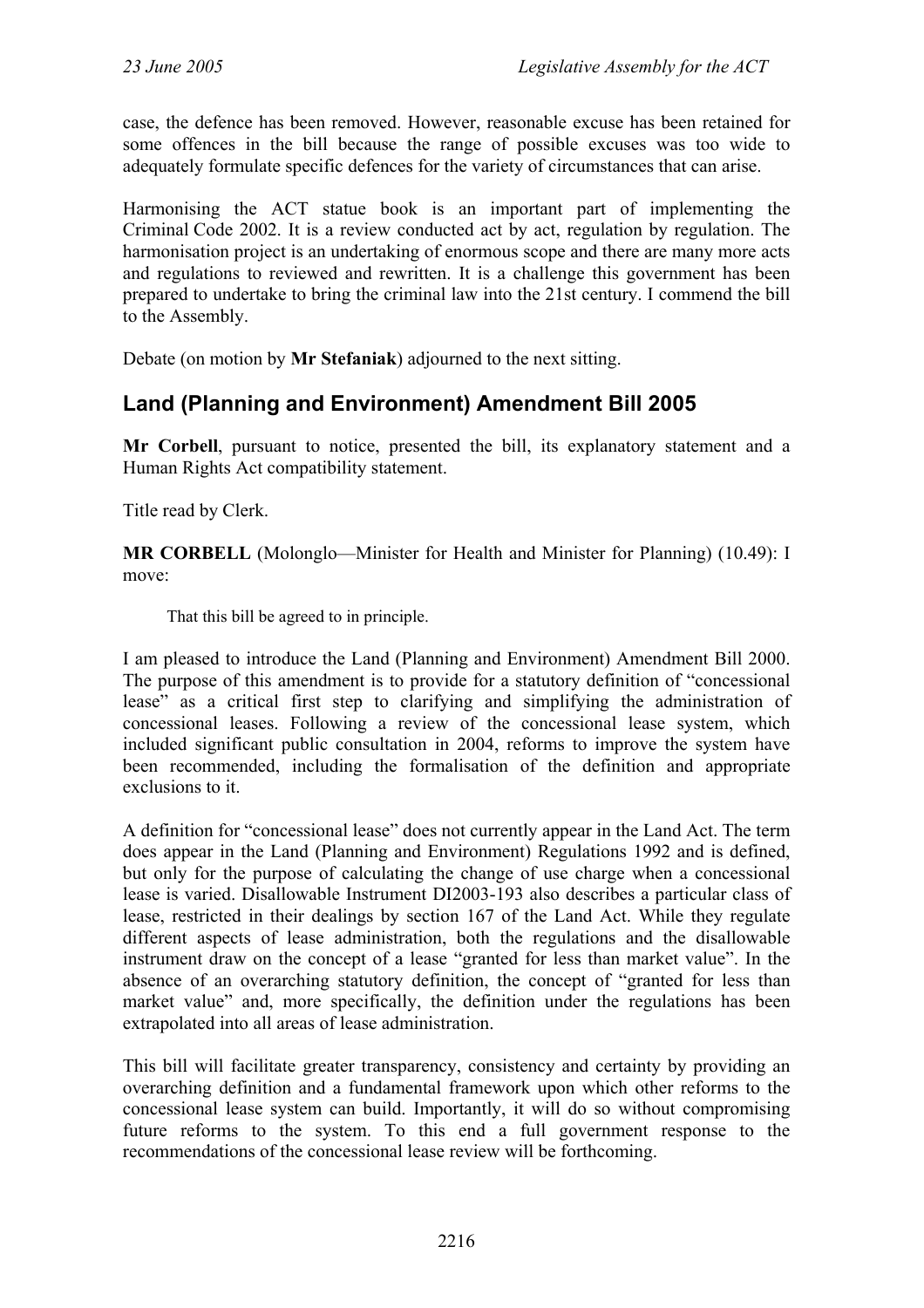This bill is the first in a series of reforms to be announced for the concessional lease system and implemented as an integral part of the broader planning system reform program. This is further evidence of this government's commitment to the overall improvement of the ACT planning and leasehold system. I commend the bill to the Assembly.

Debate (on motion by **Mr Stefaniak**) adjourned to the next sitting.

## <span id="page-9-0"></span>**Emergencies Amendment Bill 2005**

**Mr Hargreaves**, pursuant to notice, presented the bill, its explanatory statement and a Human Rights Act compatibility statement.

Title read by Clerk.

**MR HARGREAVES** (Brindabella—Minister for Disability, Housing and Community Services, Minister for Urban Services and Minister for Police and Emergency Services) (10.53): I move:

That this bill be agreed to in principle.

I present the Emergencies Amendment Bill 2005. It is a bill to effect a range of corrective and clarifying amendments to the Emergencies Act 2004 and, in a number of instances, to make some minor policy changes. The objective of this bill is to enhance the effectiveness of operation of both the act and the Emergency Services Authority it established in July 2004. About this time last year, the Assembly considered and passed the Emergencies Act.

When the act commenced operation on 1 July 2004, the newly formed Emergency Services Authority immediately put in place a team of officers whose job includes overarching ongoing review and reform of the authority's systems and legislation. At this first milestone for the authority, the end of its first year in operation, there has already been identified a range of significant policy issues that require detailed consideration before legislation is presented for the Assembly's consideration.

This bill takes the first step along that path of consolidation. There are numerous provisions in the act that have been recast to clarify their meaning and intent. Some of the proposed amendments make minor policy changes but, in the main, the makeup and functions of the authority and its component services are not significantly altered

I would offer the following brief summary of the thrust of the bill's provisions. Some merely corrective or clarifying amendments or amendments consequential upon other changes contained in this bill are found in the majority of its clauses. I will not describe those amendments in detail at this stage. The rest of the bill proposes some more significant and substantive changes.

Clause 4 amends section 9(4) of the act to expand the range of requirements upon the authority when performing its functions. The new paragraph (4) (k) expresses the role of the authority in strategic and operational planning for emergencies. While the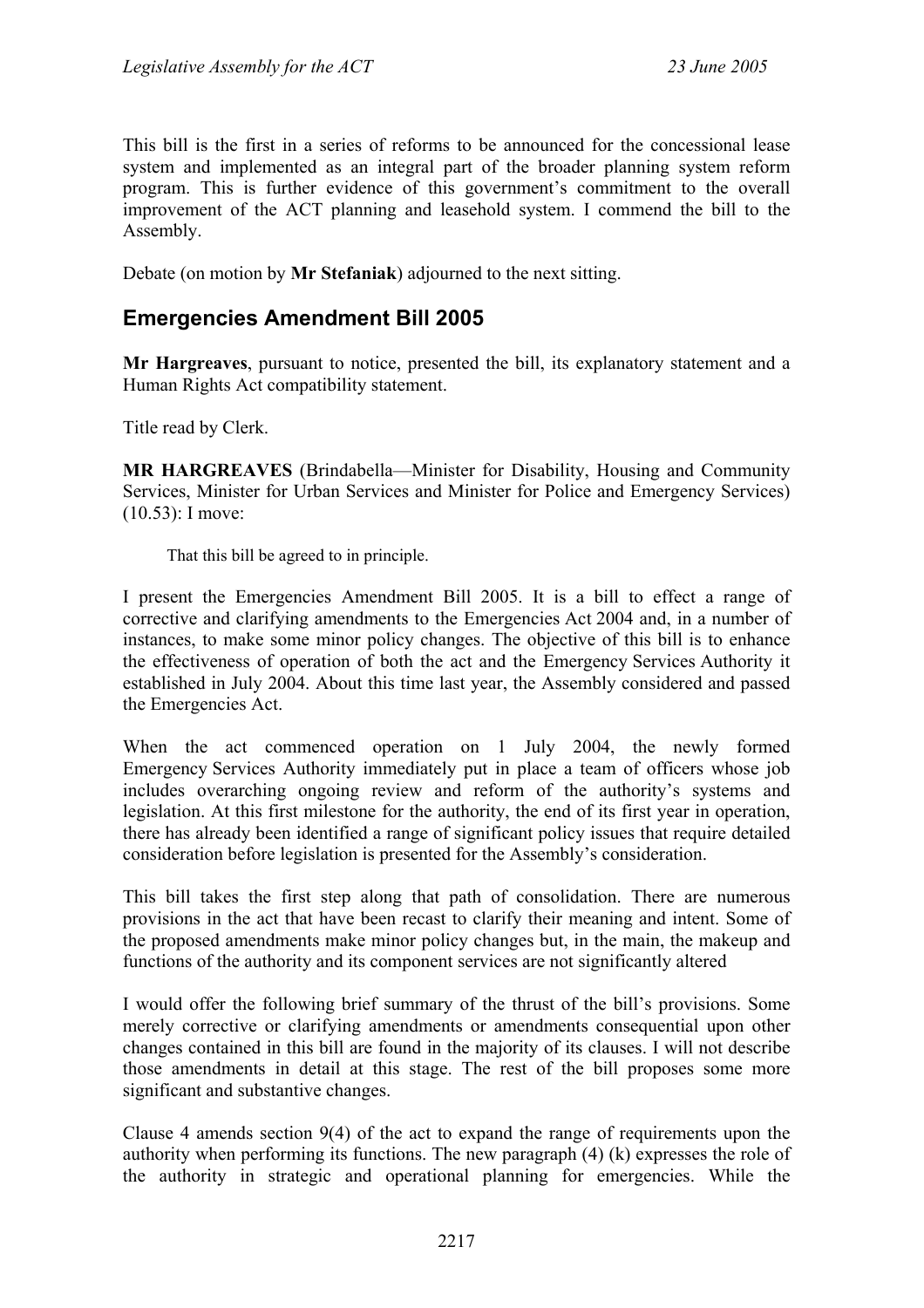amendment does not add to the functions of the authority, it is important that its strategic role in emergency planning is recognised in the act.

Clause 5 inserts a new section 19A into the act, clarifying the power of the Emergency Services Commissioner to delegate the commissioner's specific functions to a public servant or a member of an emergency service. Clauses 6 and 7 amend sections 54 and 59, respectively, to enable the naming of Rural Fire Service and SES brigades and units to be declared and notified simultaneously. The function of forming and naming operational units has also been moved from the authority to the respective chief officers. The authority's overarching management responsibility can be administered through guidelines, if necessary.

Clause 8 of the bill inserts a new section 59A, to confer on the Chief Officer of the SES a power to declare ranks of officers. The power already exists for the Rural Fire Service and the ACT Fire Brigade. The power is not needed by the ACT Ambulance Service, which is structurally unique within the authority.

Sections 78 and 79 of the act deal with the requirement for owners and managers of land to prepare a bushfire operational plan in accordance with the strategic bushfire management plan. Clause 12 replaces those sections with a new section 78, which changes the requirements for managers of government land. Those managers must now also have their plan approved by the authority. Under the existing provision managers refer operational plans to the Bushfire Council, but they are not required to obtain the approval of the authority for their plans.

The new more general provision now also states that, if the authority does not approve a bushfire operational plan within 40 days, it is taken to be approved. This allows the bushfire planning and preparation processes to continue, while saving the authority's ability to have plans reviewed at intervals of not more than two years.

Section 198 of the act deals with the protection of authority officials from personal liability. Clause 18 of the bill recasts that section in line with current drafting practice in the ACT. The section now states that an official is not "personally liable", rather than referring to an official's "civil liability". It also now extends protection to an official who acts "in the reasonable belief" that conduct was in the exercise of a function under the act, avoiding a technical disqualification of an officer who is acting honestly and without recklessness.

Finally, schedule 1 to the bill amends the Fuels Control Act 1979, transferring the emergency powers under section 12 of the act from Fuels Controller to the Emergency Services Authority. A new section 12A is inserted to require the Fuels Controller to give the authority necessary information to manage a fuels emergency.

I mentioned earlier that the amendments in this bill are mainly corrective or clarifying and that they do not introduce any significant policy changes. They are, no less, an important first stage in reviewing the effectiveness of this key legislation. I know that the Emergency Services Authority has been assessing various policy and operational issues during the past 12 months and I look forward to presenting to the Assembly a range of more substantial initiatives in the near future. I commend this bill to the Assembly.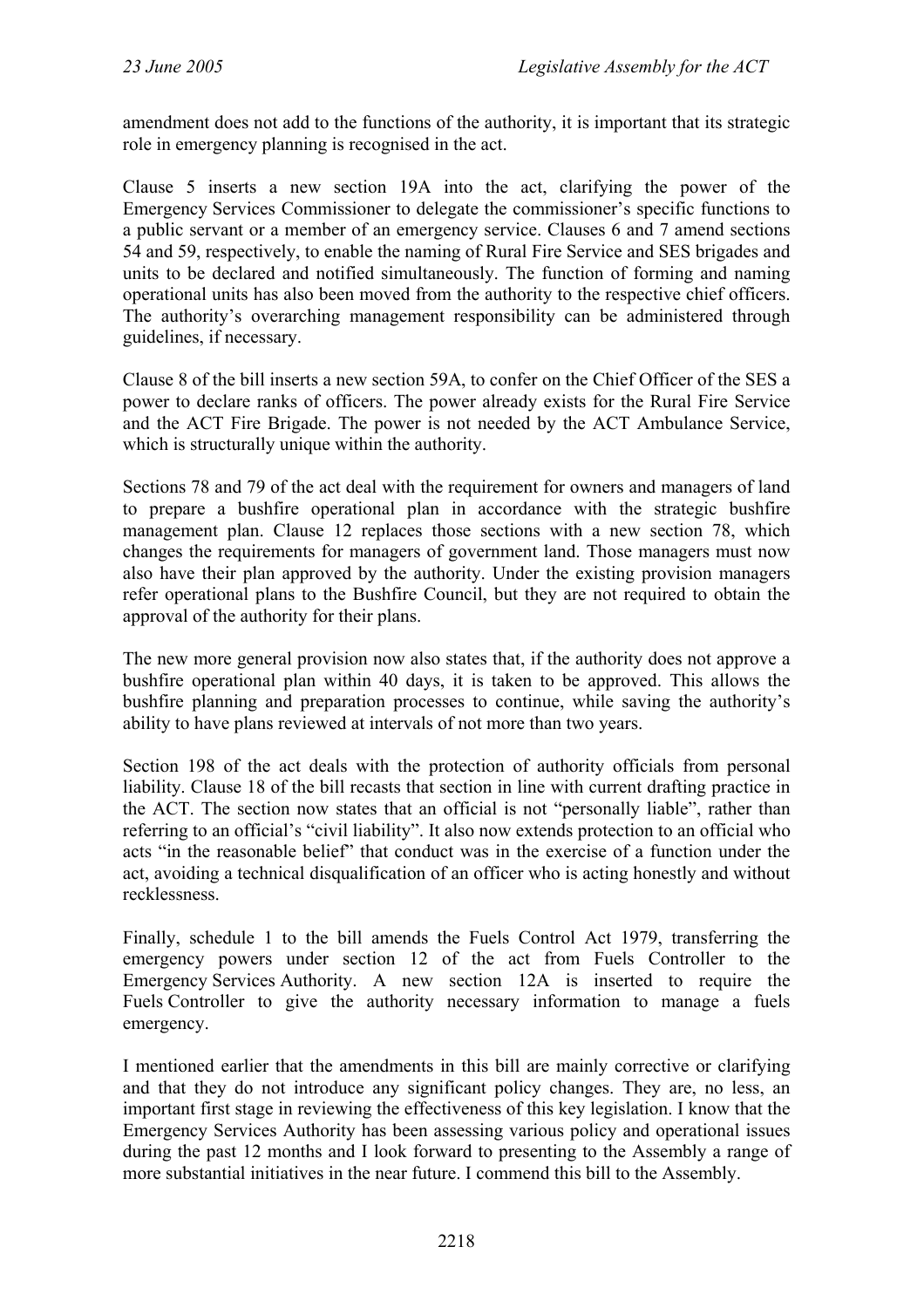Debate (on motion by **Mr Stefaniak**) adjourned to the next sitting.

## <span id="page-11-0"></span>**Broadcasting guidelines**

**MR BERRY** (Ginninderra) (10.59): I seek leave to move a motion concerning the resolution of the Assembly regarding the broadcasting of Assembly proceedings.

Leave granted.

#### **MR BERRY**: I move:

That the resolution of the Assembly of 7 March 2002, as amended 17 March 2005, relating to the guidelines for Broadcasting the Public Proceedings of the Legislative Assembly and its Committees, be amended by omitting paragraph (A)(6) regarding the rebroadcasting of points of order and remarks that are withdrawn.

I thank members for giving me leave to move this motion this morning.

As I announced to the house on Tuesday, it is proposed to have a trial of rebroadcasting each day's question time on community radio 2XX. I apologise for not having drawn this to members' attention in the meantime. However, in preparing the material for rebroadcasting it has come to light that there may be an issue relating to the guidelines that were agreed to by the Assembly in March 2002.

On page (d) of the guidelines, shown at the back of the Assembly standing orders, paragraph (A) (6) states:

Points of order and remarks that are withdrawn may not be rebroadcast;

This provision was based on similar guidelines used in rebroadcasting of proceedings of the House of Representatives. It is relevant to note that these guidelines have since been amended to allow the rebroadcast of excerpts of House of Representatives proceedings that allow words that are required to be withdrawn, as long as the withdrawal is also broadcast.

As members will be aware, it is quite common for question time to contain fairly robust exchanges of views, and on some occasions I have to require that some members withdraw certain words. Whilst I would prefer not to make such interventions and rulings, I accept that these occurrences are part and parcel of Australian parliamentary life.

I have been advised that it would be extremely difficult to edit every point of order raised, every unparliamentary word uttered and every withdrawal. In addition to the technical issues involved, it would mean any subsequent rebroadcast would be disjointed and not easy to follow.

Accordingly, I have moved the amendment today to delete the requirement to omit from the rebroadcast these exchanges. In doing so, I would like to think that members will not be encouraged by this slight relaxation of the guidelines to take more points of order or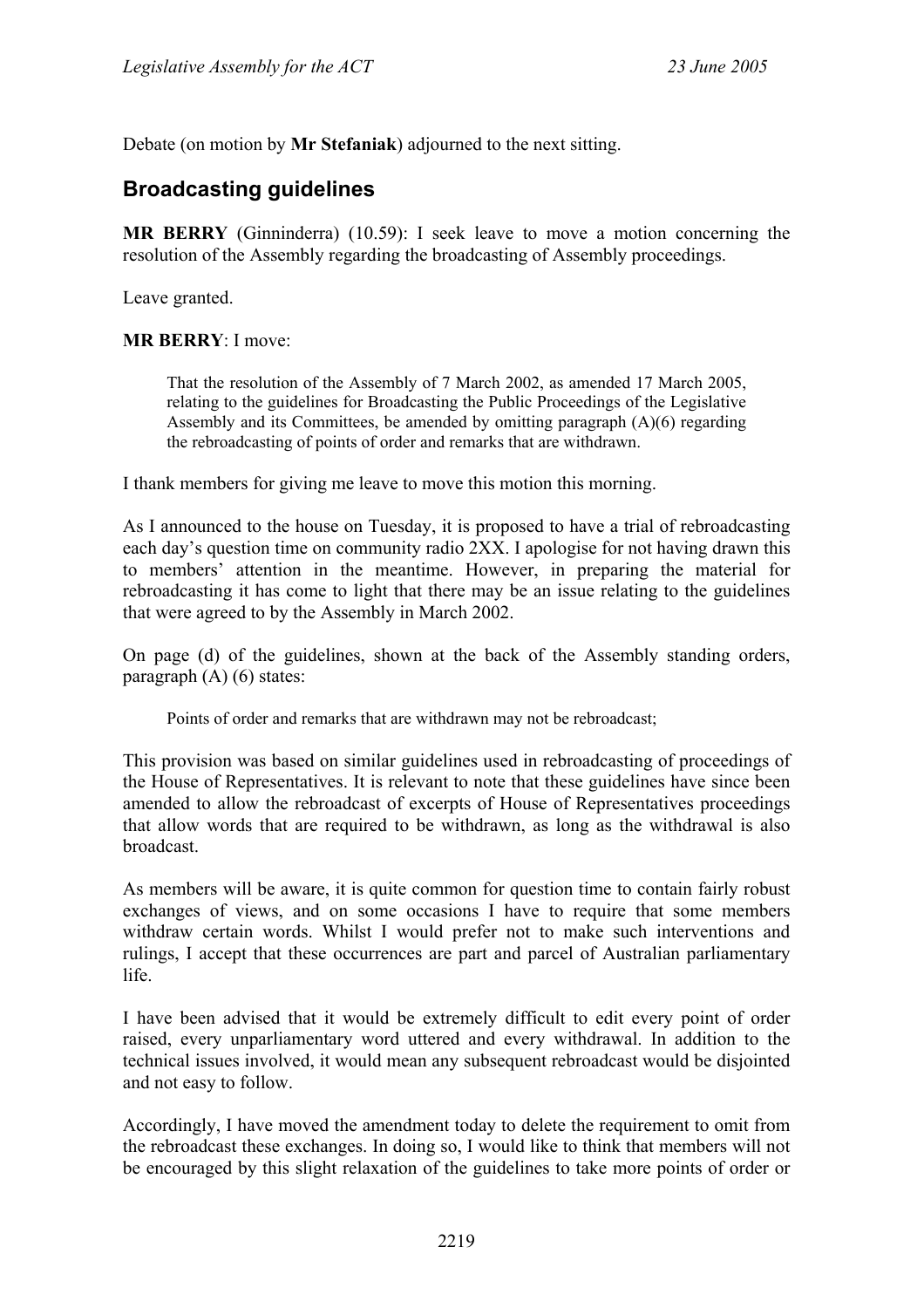to use unparliamentary words that are required to be withdrawn. I remind members that it is not in order to take frivolous points of order, nor to make any imputations of improper motives against members in questions or answers. I intend to police those issues closely, given the rebroadcast arrangements that I have agreed to. I commend the amendment to the Assembly.

Motion agreed to.

### <span id="page-12-0"></span>**Executive business—precedence**

*Ordered that executive business be called on.*

## <span id="page-12-1"></span>**Health Legislation Amendment Bill 2005**

Debate resumed from 7 April 2005, on motion by **Mr Corbell**:

That this bill be agreed to in principle.

**MR SMYTH** (Brindabella—Leader of the Opposition) (11.04): Mr Speaker, the opposition will be supporting this tidy-up bill that makes a number of amendments to a range of different health acts. There is a flow-on effect from other bills that this Assembly has passed recently. The list is detailed quite nicely in the minister's presentation speech. I think to the amusement of many of the people of Canberra, point (e) allows veterinary surgeons to be included under the Health Professionals Act but, of course, that is to ensure standards, and this is the appropriate place for it to be.

Two subsections are to be removed to facilitate better access to profession specific schedules, which, of course, is important. The legislation repeals the Medical Services (Fees) Act, which, of course, has largely been overtaken by amendments to the Health Insurance Act through commonwealth legislation. Most importantly, it extends the commencement date of the act from 8 July 2005 to 8 July 2006.

I think it is worth making the point that clearly the minister has had to put forward this raft of amendments today because of sloppy drafting in the original bill. I note that the minister has just dropped about 14 pages of further amendments, which means the original amendments have had to be amended in a large way. Again, I think this shows the sloppiness of and the unfortunate way in which the original bill was drafted. It was delayed a year; then it was amended; and then there are amendments to the amendments. So I think we will have to be careful as we go through the amendments to make sure that we get it right.

The bill substantively puts in place a series of amendments to the Health Professionals Act 2004 and the Health Professionals Regulation 2004. Some of these amendments are very good. For instance, in particular the first amendment, which relates to midwifery, proposes that we should separate midwifery from the nursing profession. Midwifery certainly does a very different job. This has already happened largely overseas and it has already happened in many local jurisdictions. As the minister pointed out to the Assembly in his tabling speech, it does have wide spread support throughout the nursing community and, indeed, from the current chair of the nurses board who is well able and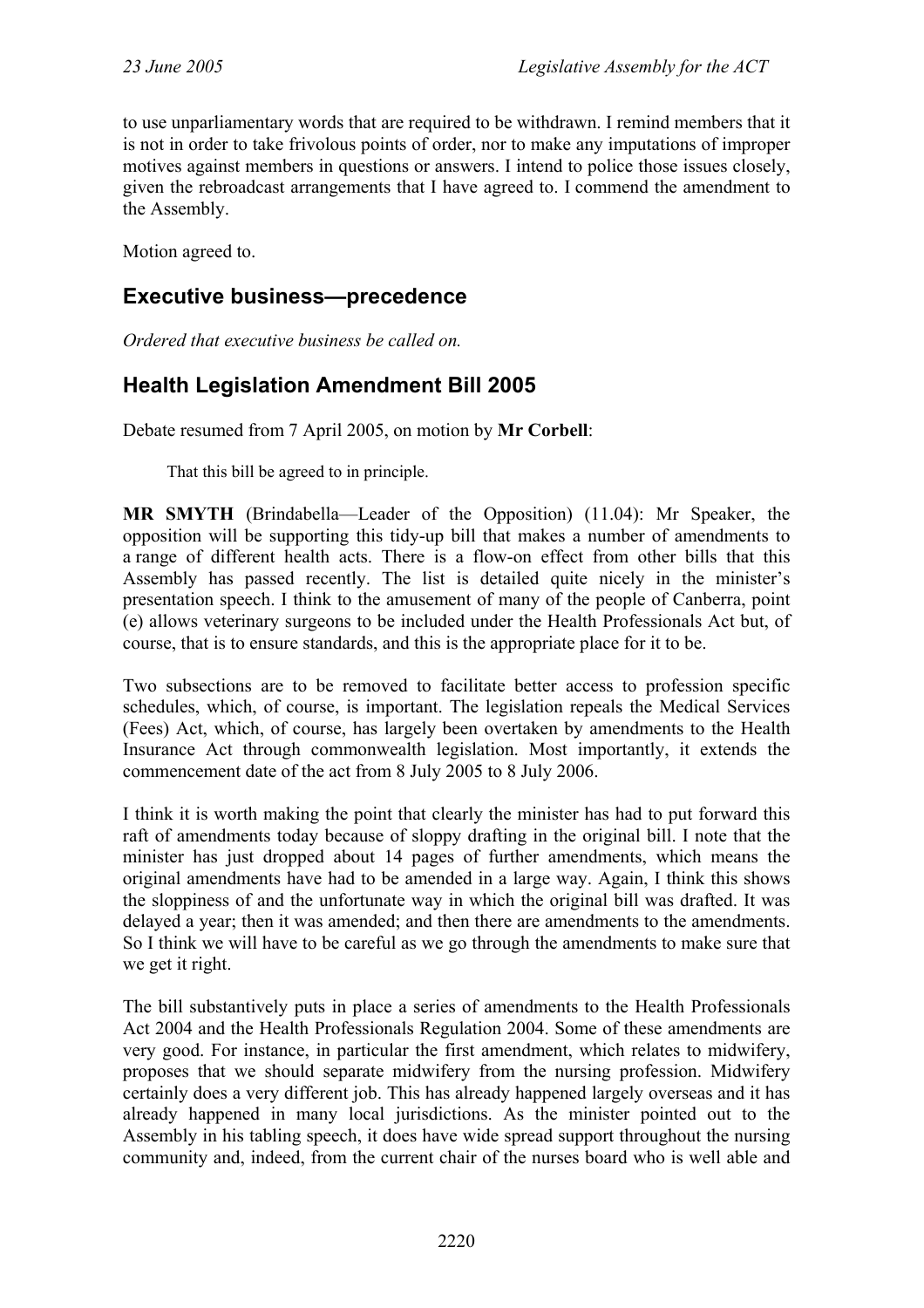well qualified to make these comments. So in that regard, I think to elevate the status of midwifery is a very good thing.

The second set of changes relates to the implementation of the bill. These are transitional amendments. The commencement date of the act is postponed from 8 July 2005 until 8 July 2006. This extension will avoid any overlap with respect to repeal before new legislation comes into operation. Sections 22 (4) and 37 (7) should allow greater flexibility for people to access the provisions of the schedules before they commence. People should be aware of their responsibility in respect of the schedules under which they act. According to the minister, this will facilitate a seamless transition and, of course, that would be what we all seek.

It is interesting that under the Health Professionals Amendment Regulation 2004 (No 1), the government received advice from the medical board that raised a number of concerns about to whom the act applies, and we seek clarification of this in the amendments. The final point, of course, relates to veterinary surgeons. I think it is a good thing that standards will be guaranteed for animals that many people love the most—their pet mog or their pet dog.

I do have some concerns, and some concerns have been raised with me, about what effect these amendments may have on, for instance, the Pharmacy Guild of Australia. I would like a guarantee from the minister that these amendments will not lessen the scrutiny that this Assembly will have over changes that might be put in place by the government following the review by Allen Consulting of the pharmacy sector. The minister might also like to clarify whether or not it is true that the people who were doing the report for the government into the pharmacy sector were actually the same people who did the report that backed Woolworths' case to be allowed to deliver pharmacy. It would be interesting to know if that is the truth.

What we would also like to hear from the government is whether or not they support the continuation of the current structure of community pharmacy in the ACT. I think the minister was a bit ambivalent in the estimates hearings, so it would be nice to hear his support for the current structure of community pharmacy in the territory, particularly given that we had debates about this last year, and I am sure everyone remembers the 45,000-name petition in support of the sector. I would call on the minister to guarantee that no regulations be made altering the manner in which community pharmacy is to be provided until there has been a full parliamentary debate in this place, so that we get full and appropriate scrutiny.

That having been said, Mr Speaker, in the main the provisions seem reasonable. We will be supporting the bill.

**DR FOSKEY** (Molonglo) (11.10): I support the Health Legislation Amendment Bill 2005 and commend the ACT government on implementing these changes, as called for by health professionals. Of course, the speech I am now giving was written before the second raft of amendments was circulated. However, these amendments seem to be minor and are possibly in response to concerns of the medical board. I am interested in why we are putting out new amendments now, and what happened between the drafting of the original amendments and these amendments. However, anything that enables us to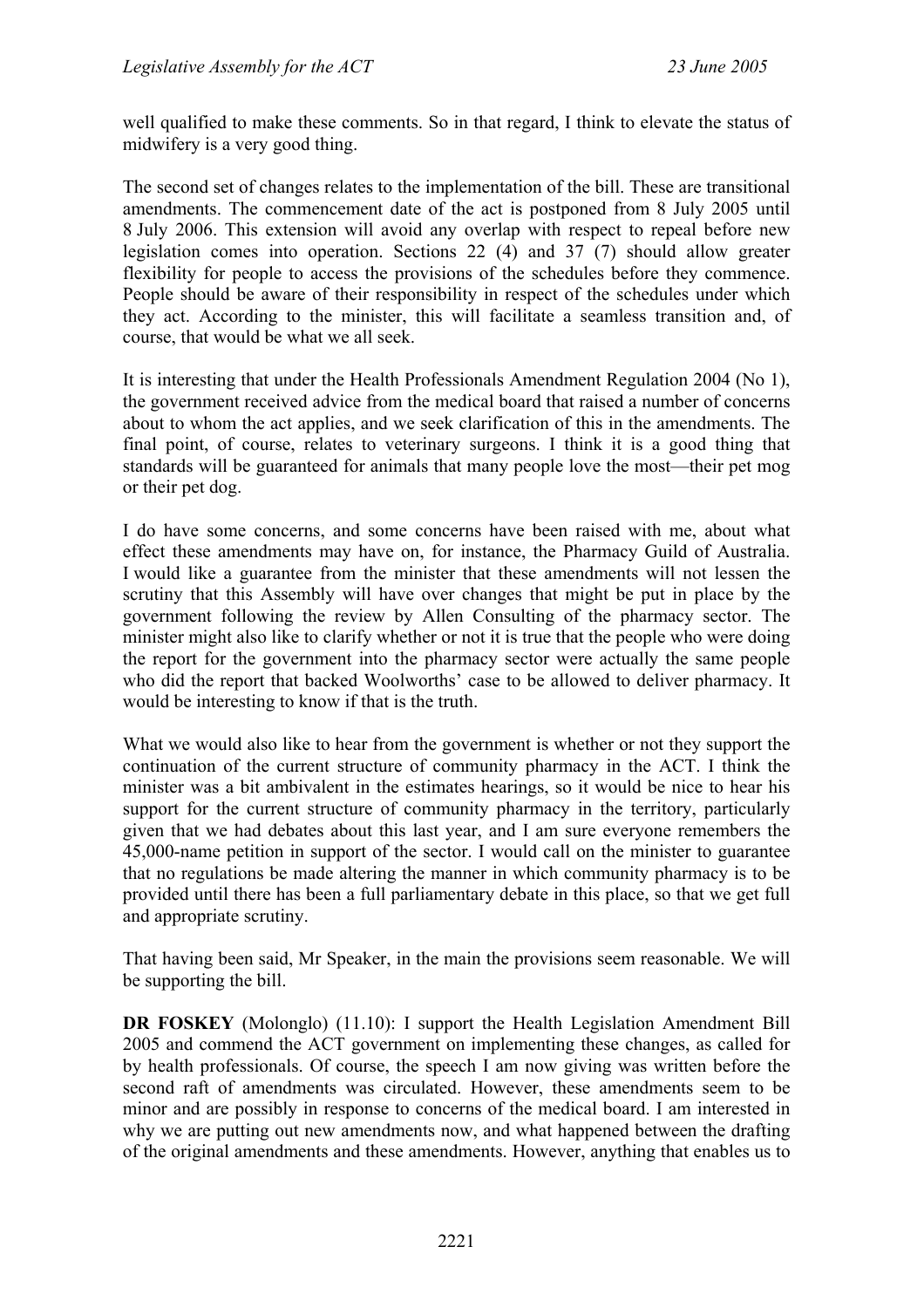have better control over who practises in the ACT is okay by me, especially in light of recent revelations in Queensland.

Firstly, I wish to address the proposal to allow the establishment of midwifery as a separate heath profession to nursing. This relates to recommendation 15 of the health committee's report into maternity services in the ACT, *A pregnant pause*. Evidence shows that encouraging women to deliver their child through the natural or unassisted birthing process will not only deliver better health outcomes for mothers and babies but will also reduce costs to the health system.

This bill, by recognising and enhancing the role of midwives, will increase the ability for birthing women to choose options that will enhance their potential to have an unassisted birth. This proposal is an important step in redefining our birthing culture by recognising the natural birthing process which healthy women may prefer and accepting that women should be able to choose to seek medical intervention only as a method of last resort.

However, although I believe we should encourage women to consider the natural birthing process, women should be the ones to direct their care. They have a smorgasbord of birthing choices—in a birth centre or in a hospital; in partnership with practitioners of their choosing, including independent midwives, general practitioners and obstetricians.

I am concerned about the high rate of caesareans that can make it difficult for women to have subsequent unassisted births. Hence, it is important that women are fully informed and have the power to choose their preferred birthing method, recognising that prompt and appropriate medical backup should be available in case of complications. Many changes are needed to support this important culture shift. However, the recognition of midwives as independent practitioners in their own right is a step in the right direction.

Secondly, I wish to address the proposal to make permanent items currently included in the Health Professionals Amendment Regulation (No 1) 2004. I am please to see that the ACT government is acting on requests of the Medical Board of the ACT as a result of legal advice. This demonstrates good practice for legislative development.

The Greens support greater transparency and accountability requirements for the boards of health professionals. This bill assists in achieving this goal by providing greater flexibility in accessing the provisions of profession specific schedules; better detailing of how a health professional registration may be cancelled or suspended; and setting out the actions which the Health Professions Broad may take on a report, complaint or application for review. The Greens supported the Health Professionals Amendment Regulation (No 1) 2004, and once again we support its ideas through the bill and the amendments that are before us today.

Finally, I am supportive of the move to allow veterinary surgeons to be included under the Health Professionals Act 2004, as pets are important parts of people's lives, and the health care provided to animals should also be accountable to standards of service.

**MR CORBELL** (Molonglo—Minister for Health and Minister for Planning) (11.14), in reply: Mr Speaker, I thank members for their support of this bill today. As members who have participated in the debate have outlined, this bill makes a number of important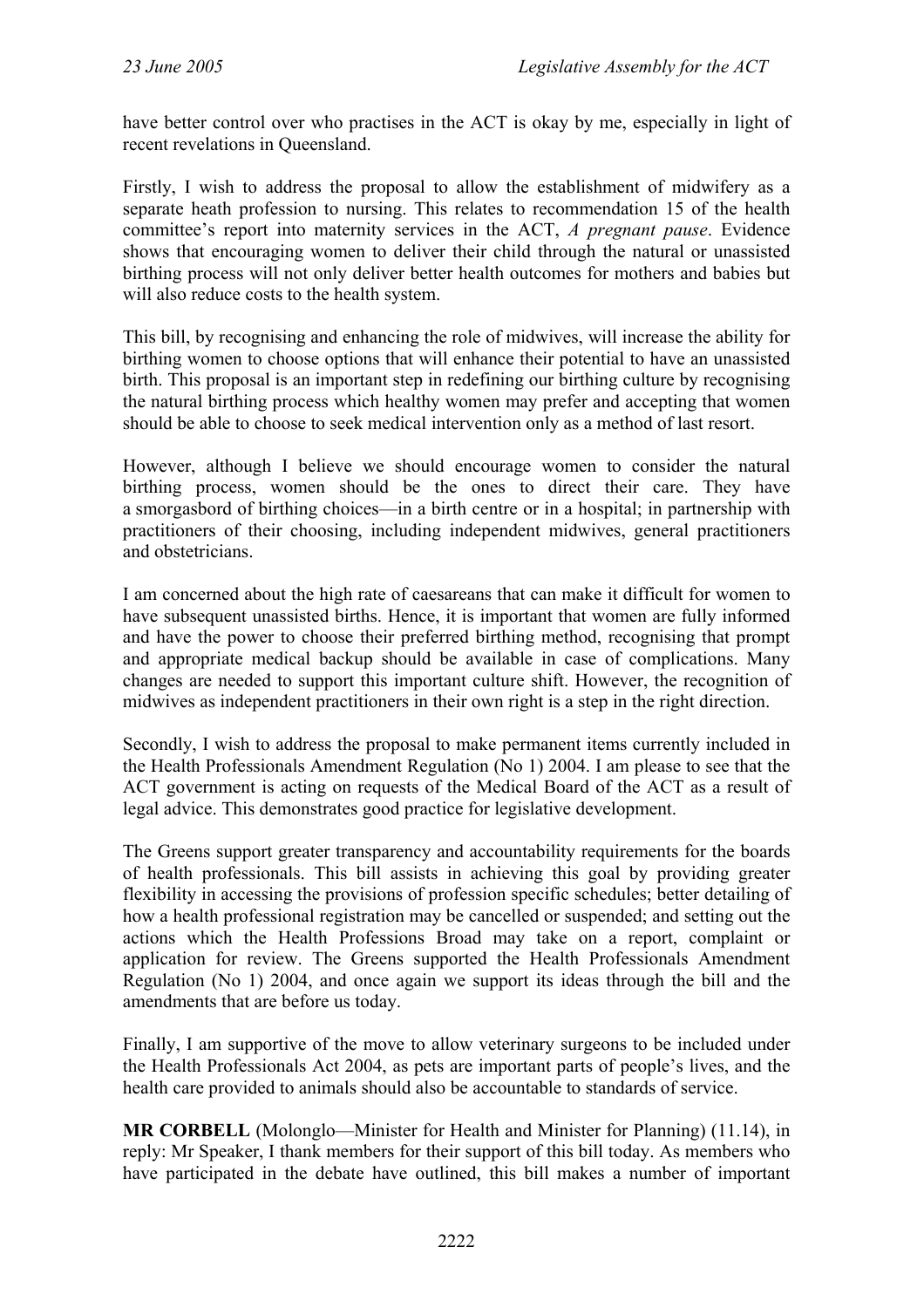changes to our health professionals legislation here in the ACT. In particular, it ensures the continuation of a range of pieces of legislation that will be repealed subsequent to the passage of changes to the Health Professionals Act 2004 and Health Professionals Regulation 2004.

In particular, as members have outlined, the amendments provide for the establishment of midwifery as a separate health profession to nursing. They extend the commencement date of the act from 8 July 2005 to 8 July 2006; they remove section 22 (4) and section 37 (7) to facilitate better access to the profession specific schedules made under the act; they make permanent in legalisation changes already made by the Health Professionals Amendment Regulation 2004; and they allow veterinary surgeons to be included under the Health Professionals Act.

It is worth noting, Mr Speaker, that the relocation of the abortion provisions from the Medical Practitioners Act 1930 to the Health Act 1993 is a straightforward matter. It is important that these abortion provisions are relocated as the Medical Practitioners Act 1930, which currently houses these provisions, will be repealed shortly as a result of the medical profession making the transition to the new health professionals legislation. If the abortion provisions are not relocated, obviously they will be lost and this would not be a desirable outcome. The provisions themselves, of course, remain unchanged, with the exception of a change in the terminology of "registered medical practitioner" to "doctor" for purposes of definition consistency with the health professionals legislation.

Mr Speaker, the only other point worth highlighting is that the bill we are debating today also repeals the Medical Services (Fees) Act 1984. This act is an outdated piece of legislation which comprises two provisions relating to the charging of prescribed fees equivalent to Medicare benefits scheduled fees in respect of private patients in ACT hospitals. The act is inconsistent with arrangements elsewhere in Australia, is inconsistent with the billing practices in the ACT, and should it ever be applied would create a major disincentive for medial specialists to stay or come to practise in the ACT.

Mr Smyth wanted some reassurance about the practice of pharmacy in the ACT. I can assure Mr Smyth and members that this bill makes no change to the existing process of regulation of pharmacy and the establishment of pharmacy here in the ACT. The other matters that Mr Smyth raises are policy matters of a broader context, which are not the subject of this bill and on which the government has not reached any conclusion.

Finally, members have raised concerns about the subsequent amendments to this bill, which I have tabled. These further amendments have been identified to further improve the operation of the act and they are straightforward in nature. I will briefly foreshadow them now and thereby save some time during the detail stage.

The first proposed amendment relates to the inclusion of a new provision to allow for the appointment of deputy presidents to the Health Professionals Tribunal. This amendment is necessary to ensure that there will be magistrates available to hear matters coming before the Health Professionals Tribunal in situations where the president of the tribunal is otherwise engaged. The inclusion of the provisions for deputy presidents is current standard practice for a range of other tribunals and will assist to accommodate the often busy schedules of magistrates who are appointed to these positions.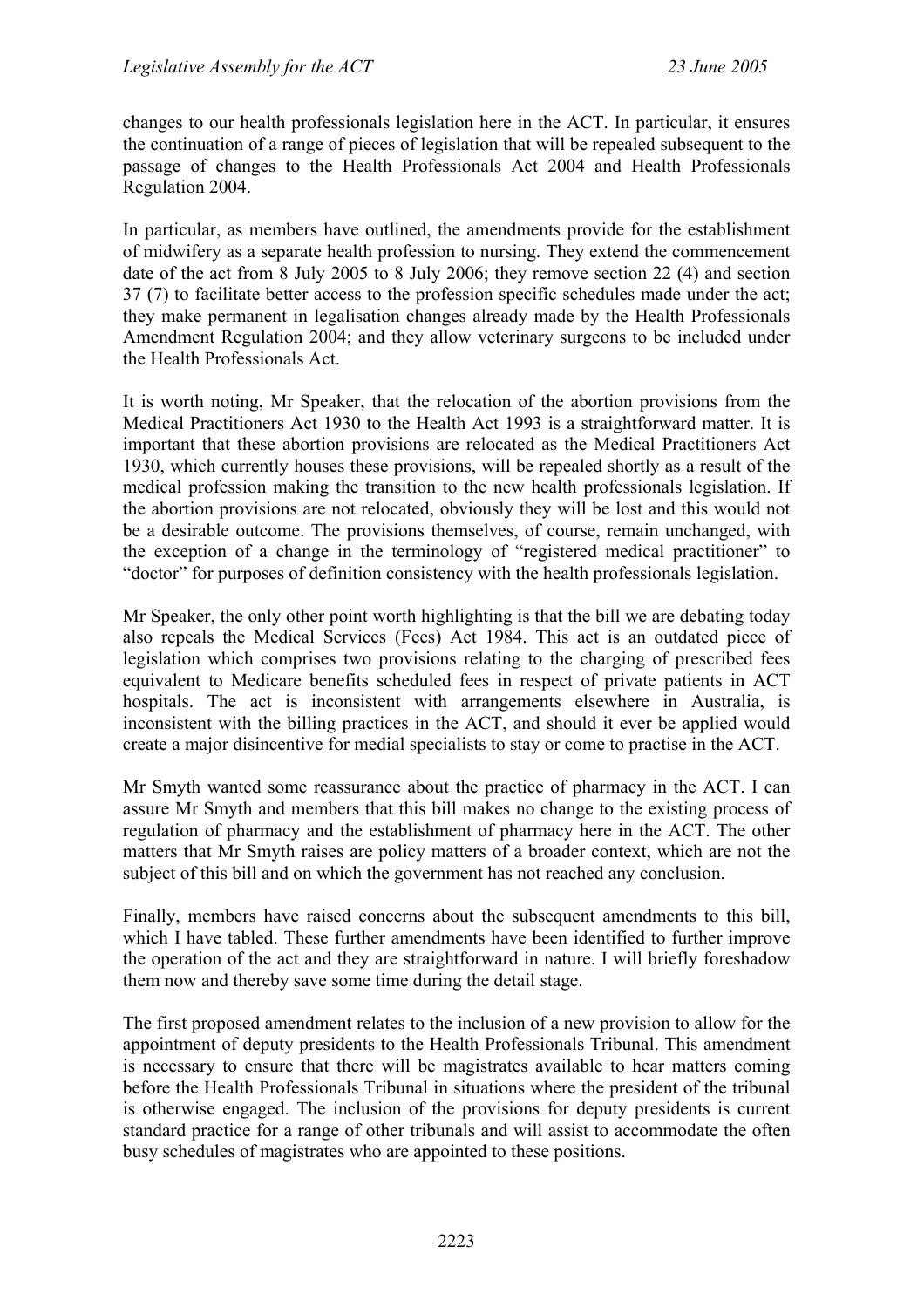The second group of amendments relates to the modifications made last year to the Health Professionals Act 2004, which were designed to bring within its scope health professionals who had been registered under an act repealed by the Health Professionals Act 2004 but whose registration was not current at the date of commencement of the Health Professionals Act 2004. The purpose of these modifications is to allow actions to be taken to the Health Professionals Tribunal in regard to the conduct of a health professional when he or she was registered under the repealed act—so, simply allowing disciplinary measures and scrutiny measures to be undertaken regardless of when they were registered.

I should add that this amendment will allow the health professional boards to bring an application to the Health Professionals Tribunal seeking a declaration of unsuitability to practise in respect of a health professional who is not registered but was registered under a repealed act when the alleged misconduct occurred. Those are the two substantive changes proposed by the amendments. I think, as members will see, they are straightforward and administrative in nature. They simply allow for the better conduct of our Health Professionals Tribunal and also they relate to minor drafting changes in allowing the bill to be more user friendly and clearer in its meaning.

I thank members for their support and commend the bill to the Assembly.

Question resolved in the affirmative.

Bill agreed to in principle.

#### **Detail Stage**

Bill, by leave, taken as a whole.

**MR CORBELL** (Molonglo—Minister for Health and Minister for Planning) (11.20): I seek leave to move amendments Nos 1 to 17 circulated in my name together.

Leave granted.

**MR CORBELL**: I move amendments Nos 1 to 17 circulated in my name and table a supplementary explanatory statement for those amendments. *[see schedule 1 at page 2281].*

Mr Speaker, I outlined in my closing speech during the in principal stage the nature and extent of these amendments and I refer members to those comments.

**MR SMYTH** (Brindabella—Leader of the Opposition) (11.21): Mr Speaker, I might just make the comment again that at about 10.35 the minister tabled 14 pages of amendments. We are now into the detail stage and the minister has tabled an explanatory statement. I am sure it would have been of great use to members if they could have received, looked at and had a discussion about this before we reached the detail stage.

I note that a copy of one of the minister's health legislation amendments that was tabled only this morning is dated 3.27, 20 June 2005. So the minister had the amendments for three days. If they are non-controversial—which they seem to be—and they are just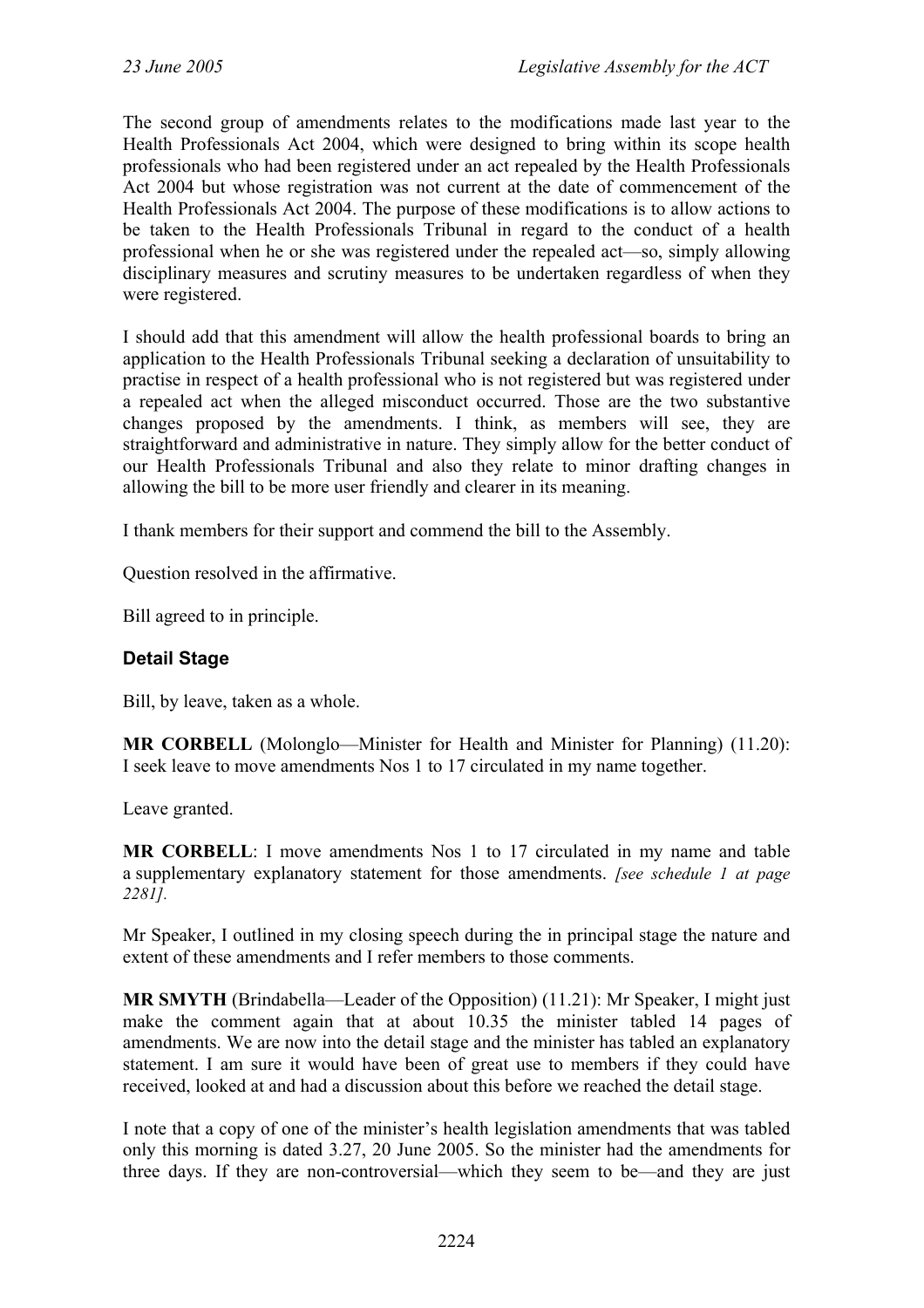about process, surely the minister could have had the courtesy to distribute them to members much earlier than this.

**MR CORBELL** (Molonglo—Minister for Health and Minister for Planning) (11.22): Mr Speaker, my colleague Mr Quinlan suggests that I blame the acting minister, which I will not do. I should just point out to members that I was not here on 20 June. However, I take the member's point. It would have been desirable to have these circulated earlier. I am happy to take that on board. As a rule, I seek to do that. However, I think I have been able to assure members as to the nature and extent of these amendments. I trust that members will find the explanation acceptable for the purposes of debate today and I commend the amendments to the Assembly.

Amendments agreed to.

Bill, as a whole, as amended, agreed to.

Bill, as amended, agreed to.

# <span id="page-17-0"></span>**Revenue Legislation Amendment Bill 2005**

Debate resumed from 5 May 2005, on motion by **Mr Quinlan:**

That this bill be agreed to in principle.

**MR SMYTH** (Brindabella—Leader of the Opposition) (11.24): Mr Speaker the opposition will be agreeing to this clean-up legislation that clarifies some of the issues in the current Revenue Legislation Act.

We note that some of the issues involved in the legislation relate to payroll tax. The government, when in opposition in 2001, committed to being a low taxing government understanding the value of having a low tax rate. When we were in government we started a process to raise the threshold of payroll tax paid in the ACT to, first, retain a competitive edge, and, second, take the burden of taxation off business, which we think is a good thing because it leads to a growth in the economy, which, of course, leads to a growth in government revenues.

When the Treasurer responds to members, I wonder whether he would be able to confirm that this will actually increase the government's take from payroll tax, and, if so, how much that will be. I understand it is not a great amount. But in the spirit of not raising taxation, is it possible for the government to look at a way of minimising what would be a minor raising of the threshold; of minimising the impact of this legislation so that it is at least revenue neutral? I am sure we will hear from the Treasurer on that issue when he speaks to close debate on the bill.

**DR FOSKEY** (Molonglo) (11.25): The Greens will support this bill. The Land Tax Act and the Rates Act, which it amends, are simply adjusted so that purely mechanical calculations can be made automatically by departmental officers rather than having to be worked out by the commissioner. The other technical amendment, which is to the Duties Act, simplifies exemptions to duties imposed on motor vehicle registration transfers.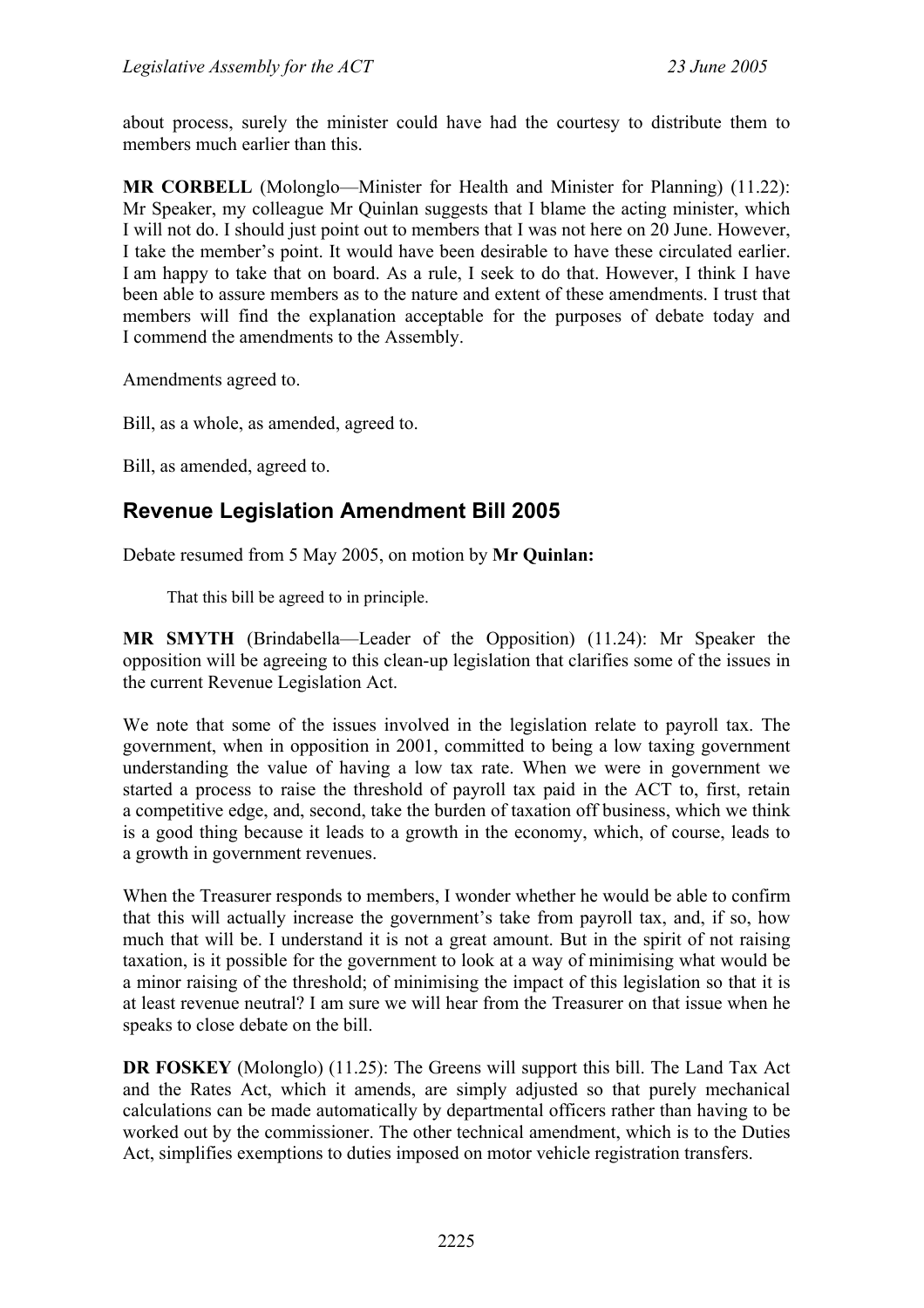The most significant are amendments to the Payroll Tax Act, bringing employer contributions to employee share schemes and to directors and board members into the calculations of payroll value for the purposes of assessing payroll tax. It does mean that there will be a slight increase in payroll tax receipts for the ACT government on the very reasonable basis that shares and options ought to count as pay in this context and that future payroll tax obligations could otherwise be avoided by paying increasing proportions of wages and fees as shares or options.

**MR MULCAHY** (Molonglo) (11.27): Mr Speaker, the opposition supports the Revenue Legislation Amendment Bill. As members would be aware, the bill is effectively in two parts. It aims to streamline the Duties Act, Land Tax Act and Rates Act to make their administration less cumbersome. The second part aims to increase the government's revenue by extending the reach of payroll tax, but on the basis that it is addressing an anomaly. This anomaly is dealt with by expanding the definition of wages to capture the value of employee share schemes, a benefit that is now quite prevalent, particularly with larger employers in Canberra and national firms.

At present, if a person wants to seek exemption from duty on the registration of a motor vehicle, they must first go to the ACT Revenue Office to obtain an exemption certificate. They then have to go to a shopfront or motor registry for processing. The amendments to the Duties Act provide for the exemption from car registration to be obtained at the same place where the registration is processed, with no requirement for a separate certificate. I think this change makes sense and we certainly are pleased to support this amendment. However, I did raise in estimates the issue that it would be nice to see the capacity for people to deal with some motor registry issues on Saturdays, particularly in respect of licence renewal, but the minister said that would not be happening. Nevertheless, the amendments proposed make sense to us and we support them.

At present the revenue commissioner is required to calculate interest on any refund due in respect of land tax and rates and, since the calculation of interest follows a purely mathematical formula, there is no discretion. The amendments provide for any officer to do it, not only the revenue commissioner. Once again, it makes sense to us that this measure be introduced and we therefore support the amendments.

Turning to payroll tax, at present in the ACT an employee can receive shares in a company as part of a salary package and the employer does not pay payroll tax on the value of those shares. The amendments proposed by the government impose payroll tax on employer contributions to employee share schemes—that is, the value of the shares is to be included as part of wages.

It is probably worth reflecting on a little background in relation to payroll tax. In this territory the rate is 6.85 per cent on wages and other taxable payments made by an employer when the Australia-wide payroll payments by that employer exceed \$1.250 million per year. I would remind members that the Liberal Party policy as it presently stands is to reduce the payroll tax burden by raising that threshold to \$2 million.

I must say that the issue of payroll tax is one that has always troubled particularly larger employers—those who carry most of the jobs in the private sector. I personally have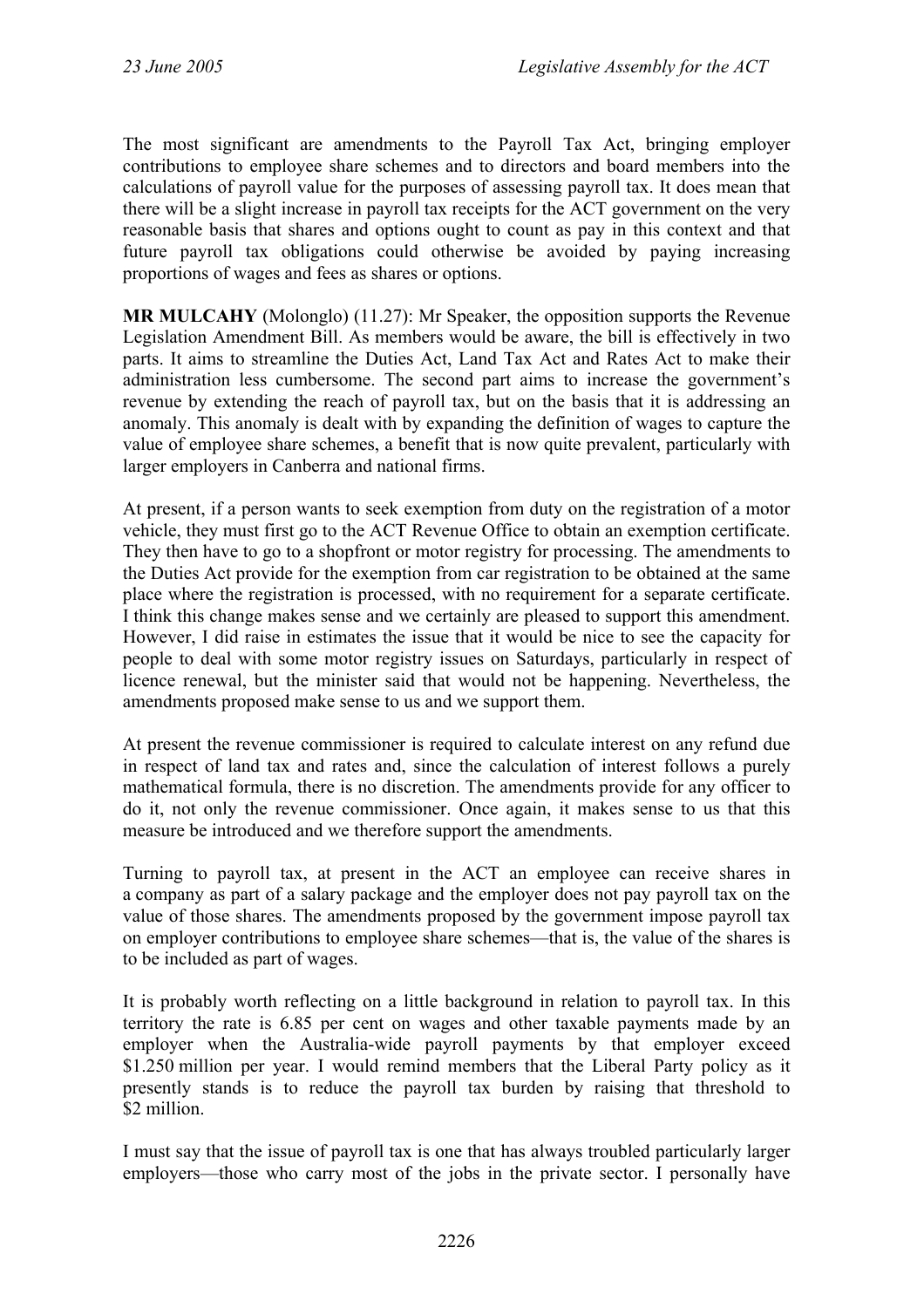always been troubled that payroll tax is a tax on employment. One has to temper that with the revenue needs of the territory but I find that the general principle of payroll tax acting as a punitive measure on those who create the largest number of jobs is a tax policy contradiction, and I suggest to the government that it is certainly one that represents something of a contradiction to the philosophy of trying to create growth and employment.

I have never understood why large employers—and I think of somewhere like my former industry, the hotel industry, in which places such as the Hyatt employ hundreds of young people in this city, not only through their main hotel but also through the facilities they manage such as the Australian parliament facilities, the national museum and various other set-ups—should be hit with such a level of additional payroll tax. So the issue of the magnitude of payroll tax on those firms, which in many cases may be operating on reasonably thin margins, if trading profitably at all, is of concern.

Whilst we as a party are advocates of simplified and fair tax systems and treatments anomalies must be addressed and there should be equity in those arrangements—I am somewhat troubled by the overall magnitude of payroll tax and the burden on employers. The government says it wants to see employment increase but in the same breath obviously they impose payroll taxes. I think there is this constant challenge between the line of argument that they seek to create employment and the quest for taxation from the private sector. Certainly, in terms of the philosophy, I fear that the principle of generating tax revenue, even if it impacts adversely on the capacity of private employers to create employment, is paramount in their consideration.

Employee share ownership schemes are a way of strengthening the bond between employees and the firm for which they work and improving productivity through closer and more visible links between effort and result. Nowadays, share employee schemes are recognised as an incentive to encourage greater participation of employees in the affairs of their firm and the commonwealth Income Tax Assessment Act specifically excludes shares and rights acquired under an employee share acquisition scheme from fringe benefits tax.

Can I suggest to you that for those who are possibly further to the left of the spectrum than I am, on first read the employee share ownership scheme may seem to be the epitome of capitalism. Those of us in this Assembly who are not as young as others well recall that in the 1970s Mr Hawke was a great believer in the union movement getting into owning enterprises. I would suggest to you that this was really another form of the concept of employees engaging in share ownership, albeit it on a collective basis. In many cases this was a rather ill-fated exercise as far as retailing and fuel operations were concerned. But the principle, indeed, was the same.

This was very successful in Israel through the Histadrut trade union organisation. The idea of employee ownership of businesses has been tried in various shapes and forms over the years. It has been tried with a reasonably good degree of success in the United States airline industry where arrangements could be negotiated because employees saw the welfare of their business as being very closely linked to their own personal position. I know, for example, that United Airlines got through some difficulties because those arrangements were in place.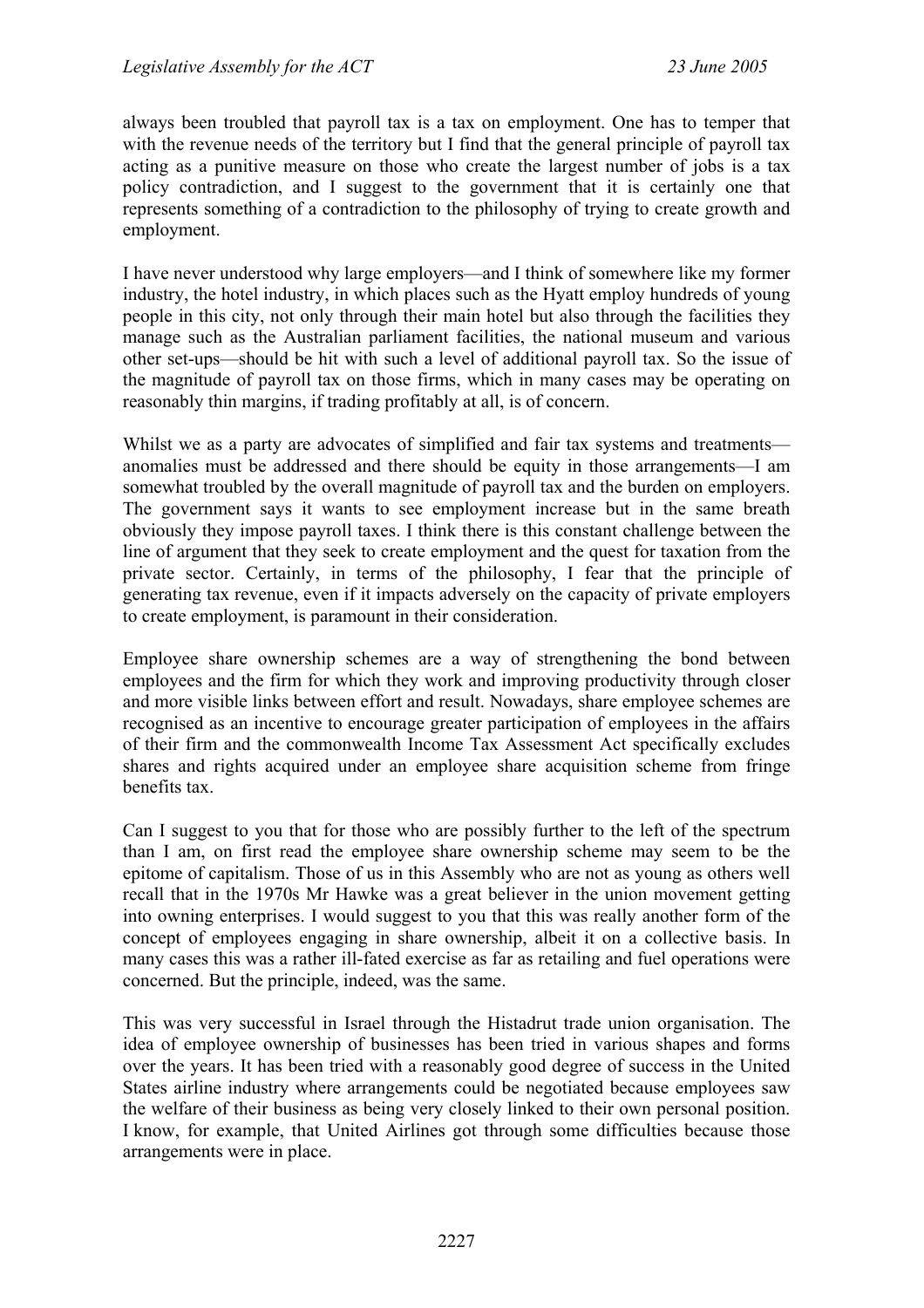So the concept of employee share ownership is a good one and it is commendable that the Australian government, through their tax arrangements, apply special treatment to try to encourage employers to extend that level of ownership to their employees. The commonwealth government's target Australia-wide for employees with shares in their company is 11 per cent by 2009.

It is a little unfortunate, therefore, that, contrary to the commonwealth's policy, the ACT government clearly does not share the same level of enthusiasm for this concept and is extending the reach of payroll tax to include the value of contributions to employee share acquisition schemes. The government's main reason for doing that is to protect the payroll tax base from further erosion as employee share schemes become progressively more popular. I suggest, however, that probably the main priority in this matter is the protection of revenue, which is obviously a real concern for the Treasurer in the current climate with the expenditure pattern of his colleagues.

Payroll tax in the ACT is expected to raise about \$213 million, I understand, in 2005-06. In the previous fiscal year—that is, the 2004-05 year that we are concluding—the figure to be raised is expected to be \$197.7 million. This largely reflects the forecast growth in economic activity and therefore employment. There is no estimate available presently of the possible revenue to be achieved from expanding the scope of payroll tax to include employee share schemes, but according to the Treasurer the value of the employee schemes which could be subject to payroll tax is estimated to be around \$2 million to \$3 million per annum. If that is correct, the value of additional payroll tax collections would be only around about \$200,000—or a little higher in our estimation. Of course, that can be calculated by applying the rate to \$3 million in income.

As I indicated, we believe in simplification in taxation. We do not as an opposition favour loopholes and anomalies being available to be exploited. But, at the same time, we certainly are of the view that taxation should not be an unnecessary burden. For some time—long before being in this place—I have been troubled that payroll tax, which has been applied by governments of all persuasions, is a very easy slug on those who create most of the jobs in our community.

I would be impressed—I would probably see this more as a token of good will than amounting to an enormous amount in terms of revenue—if this legislation were amended so as to create a revenue neutral outcome in projected terms. In other words, it should not be about generating more tax so much as tidying up the present arrangements and ensuring that the effective burden on the community at large does not increase. But there is no suggestion that that will happen.

I think that payroll tax has been an area that has been fairly aggressively pursued by state governments around Australia. I think most employers question the merits of this tax. It would be nice to see the government find other ways of getting its revenue that are less damaging to potential employment because the cost is compounded when you add on workers compensation, payroll tax, superannuation and the like. The task of employing a person in this territory in larger establishments is obviously not a cheap undertaking and it is certainly not simply confined to the matter of their wages.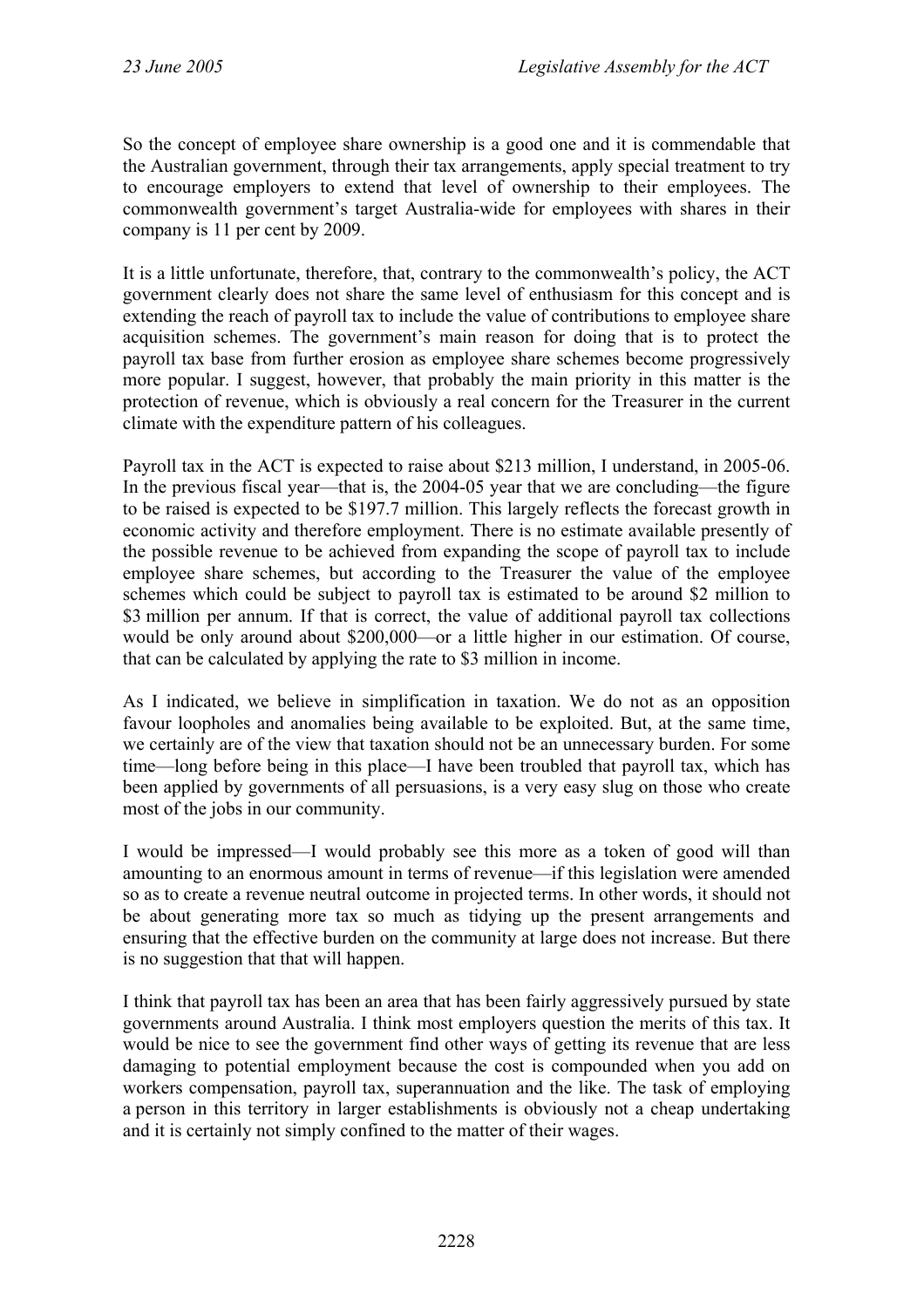In conclusion, let me say we support the thrust of this legislation and the principles involved. The amendments seem to make sense in terms of improving the current process and therefore the opposition will be pleased to support the bill.

**MR QUINLAN** (Molonglo—Acting Chief Minister, Treasurer, Minister for Economic Development and Business, Minister for Tourism, Minister for Sport and Recreation, and Minister for Racing and Gaming) (11.38), in reply: I thank members for their support, albeit qualified support.

I would like to address some of the points that were made from the other side of the table. First of all, some of what Mr Smyth said was based on his claim that I had committed the government to be low taxing. I may have said that sometime in a moment of madness, but I am not sure that I did.

**Mr Mulcahy**: Generally you favour high taxing.

**MR QUINLAN**: There is a bit of room in between. I know you have got a fairly black and white mind, Mr Mulcahy, but I have become a little sensitised to being verballed in this joint. So if, in fact, Mr Smyth can demonstrate that I actually said we would be a low taxing government, I would like to see that. I did say that we would like to keep our taxes within a comparative framework with other jurisdictions but I do not think I said what Mr Smyth claimed. If I have I will cop it but I would like to see where. I certainly have not made it a major plank in our policy but it is not the first time that straw men have been built in this place in order to justify an otherwise fallacious argument.

In relation to what Mr Mulcahy has said, again what we have are some very simplistic notions that if you lower payroll tax, employers will have more money and they will employ lots more people; not that they will have more dough and repatriate it back to head office, not that they will have more dough to enjoy but that they will automatically employ more people. It is obvious really, isn't it? It is amazing how often we see that premise being used, particularly by those on Capital Hill in this city, as the sole support for some particular so-called reform that will benefit business and not necessarily benefit the economy at all. It is a bleeding nonsense. Mr Mulcahy, I recommend that you read Paul Ormerod's book *The Death of Economics,* which quite eruditely explains and examine how so much of what—

**Mr Pratt**: Superheroes—

**MR SPEAKER**: Order, Mr Pratt!

**MR QUINLAN**: Do you mind? You're an idiot.

**MR SPEAKER**: Order!

**MR QUINLAN**: Just keep your idiotic comments out of this.

**Mr Pratt**: Up yours, Ted. Up yours.

**MR QUINLAN**: Say something clever.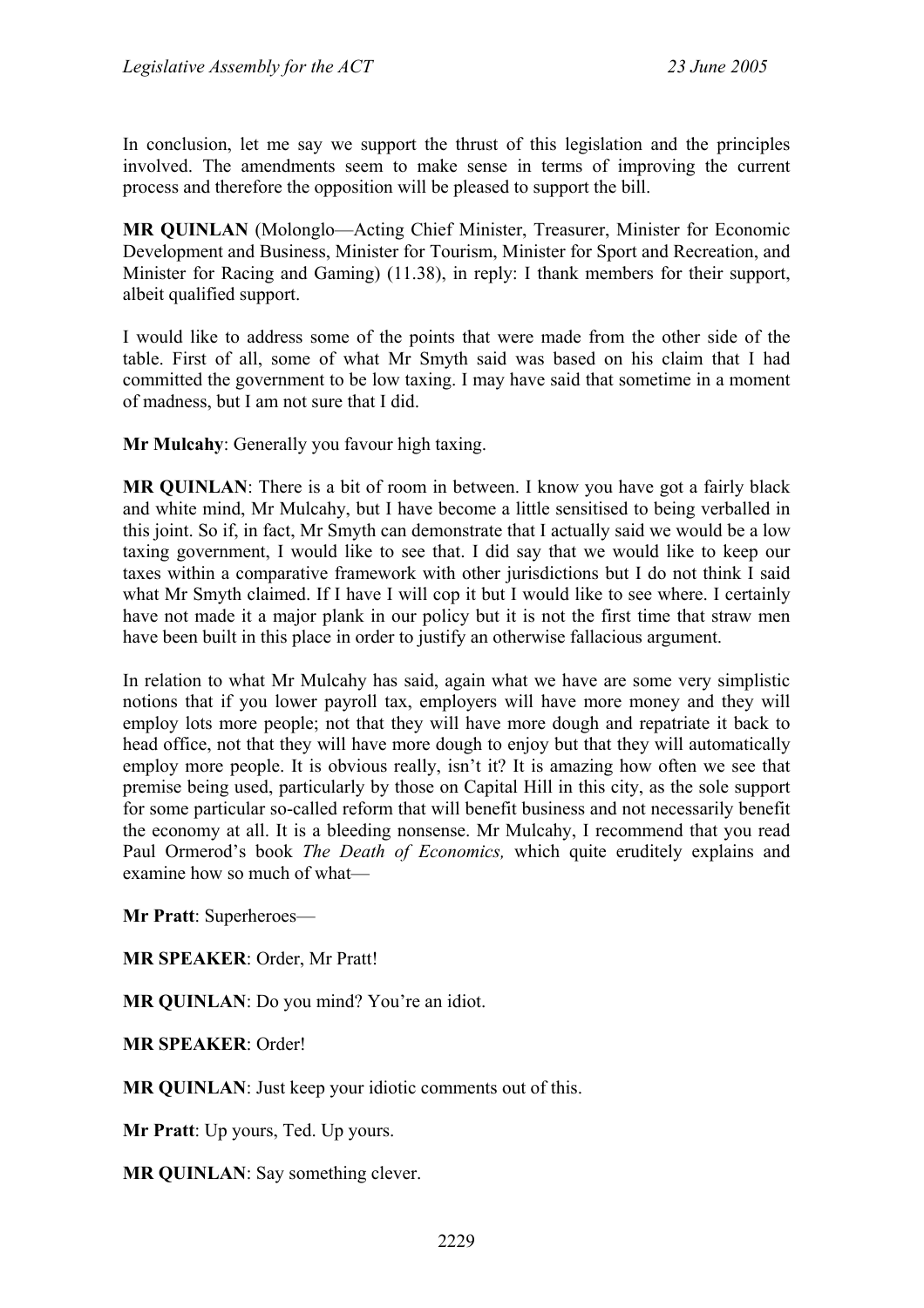**Mr Pratt**: Up yours, Ted.

**MR SPEAKER**: Order, please!

**MR QUINLAN**: Back to the schoolyard, plonk.

**MR SPEAKER**: Unparliamentary language does not assist us at all. Mr Pratt, interjections are disorderly, especially unparliamentary ones and I think you ought to withdraw what you just said.

**Mr Pratt**: I withdraw that, Mr Speaker.

**MR QUINLAN**: And I withdraw calling him a plonk, Mr Speaker, in case you missed it.

**MR SPEAKER**: No, I did not miss it, Mr Quinlan. But I think the conversation, which ended up being an exchange of unparliamentary language, is unhelpful.

**MR QUINLAN**: Thank you, Mr Speaker. So let me just try and convey what at least I am trying to say. What I am trying to communicate is that I believe this place deserves a little bit more consideration in the conclusions that are drawn and in the arguments that are made here. I would expect a little bit more sophistication than what we have seen in Mr Mulcahy's arguments. I guess that Mr Mulcahy's arguments in this place fit into two categories. There are, of course, the simplistic notions that are trotted out by business when they want a more favourable environment. No-one blames business for arguing for a more favourable environment. Why wouldn't they? But it is up to our political leaders to at least examine the simplicity or the over simplicity of some of the arguments that are put forward.

The whole basis, the whole assumption, that a more favourable taxation environment in the ACT or anywhere else will immediately translate into a greater level of employment is, I suggest, drawing a long bow and does not at least take into account the remote possibility of greater profit taking by business as opposed to an expansion of what they do. At the end of the day businesses set out to maximise profit. Quite often, if you look at a cost volume profit analysis of a business, Mr Mulcahy, you will find that there is an optimum level of production or sales. It is not necessarily the maximum—it is a point where they will make their most profit. Therefore, they are not necessarily going to aim for the maximum amount of employment. What they are going to aim for, Mr Mulcahy, is maximum profit taking. That is what they do.

I recommend to you that you get past this slavish adherence to the utterances of Peter Costello and your slavish adherence to the thesis that lower taxation or a softer cop for business will automatically translate itself into more employment, because it ain't necessarily so. Having said all that, I thank members for their support for this bill.

Question resolved in the affirmative.

Bill agreed to in principle.

Leave granted to dispense with the detail stage.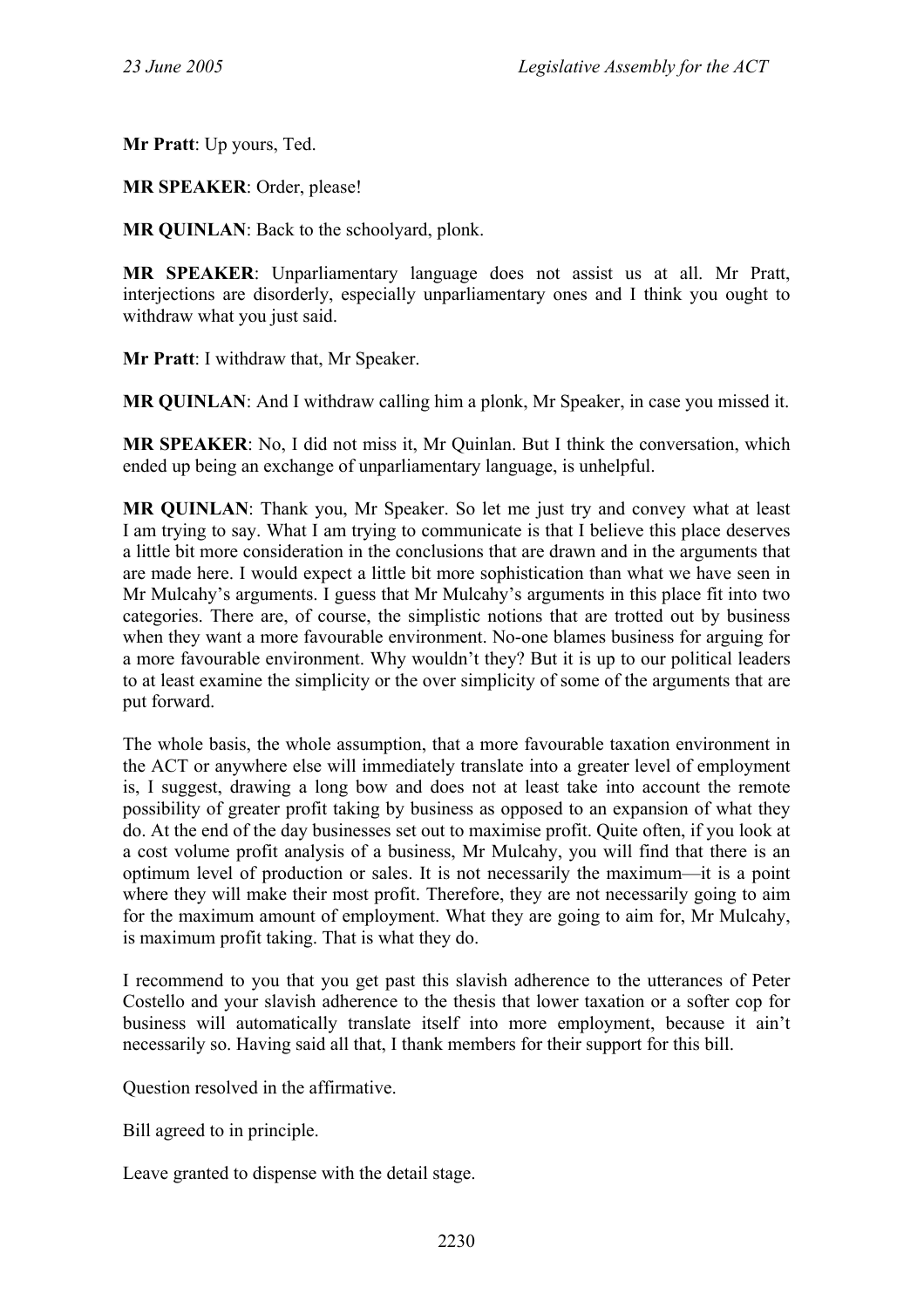Bill agreed to.

# <span id="page-23-0"></span>**Crimes (Child Sex Offenders) Bill 2005**

Debate resumed from 7 April 2005, on motion by **Mr Stanhope**:

That this bill be agreed to in principle.

**MR STEFANIAK** (Ginninderra) (11.45): Mr Speaker, I think one of the most horrendous crimes that can be committed, in quite a long catalogue of fairly nasty crimes, is that of adults preying on children, especially preying on children in relation to having sex with them. There have been positive moves in the last 10 or 15 years to expose this offence, because often it was a crime that largely went undetected, was covered up. For the young people involved, it causes immense drama and trauma throughout the rest of their lives.

As we have become a more mobile society, criminals too have become much more mobile. These days artificial boundaries mean nothing in terms of crime. Certainly, in terms of sex offenders, there has been a greater propensity for them to move from one jurisdiction to another after their past has caught up with them. Bills like this go some way towards ensuring that they are controlled and that it is much harder for them to engage in the dreadful activities in which they engage, to the detriment of innocent young children.

This is a national approach. This bill is based on model legislation which I think the Victorians were deputised to do. New South Wales, Queensland and Victoria have the same or very similar bills. Ours differs from New South Wales in one aspect, that is, that offenders have to register within seven days of moving here from another state, rather than the 14 days they have to register in New South Wales. The ACT is a smaller, more homogenous unit, and that seems an eminently sensible deviation from the reporting provisions for NSW. But, apart from that, the legislation is pretty well the same. Indeed, I think it is only Tasmania and Victoria that are yet to enact it, and I understand it is before their cabinets.

I am not going to go through what the government has said. I think that it is basically self-explanatory. I understand that at present we do not have a designated place. Realistically, when one looks at the bill, a designated place would have to be a police station, of which we have several in the ACT—one of which should be operating full time but is not at present, to the detriment of the people living in the north of Canberra. They would be the logical designated places. The bill basically ensures that offenders have to register. If their circumstances change, they have to notify the police. They can stay on the register for varying periods of time. For juveniles, it is from four to 7½ years. The normal period for adults is eight to 15 years, but in some instances it is for life. Those provisions would be in the terms of any court orders imposed on them.

I initially had a concern that this bill might only apply to sex offenders who were jailed for offences. As we know, the ACT does not jail that many people. I am aware of a number of sex offenders who have been convicted but have not been jailed. The bill provides that for anyone convicted of a sex offence where, for whatever reason, the court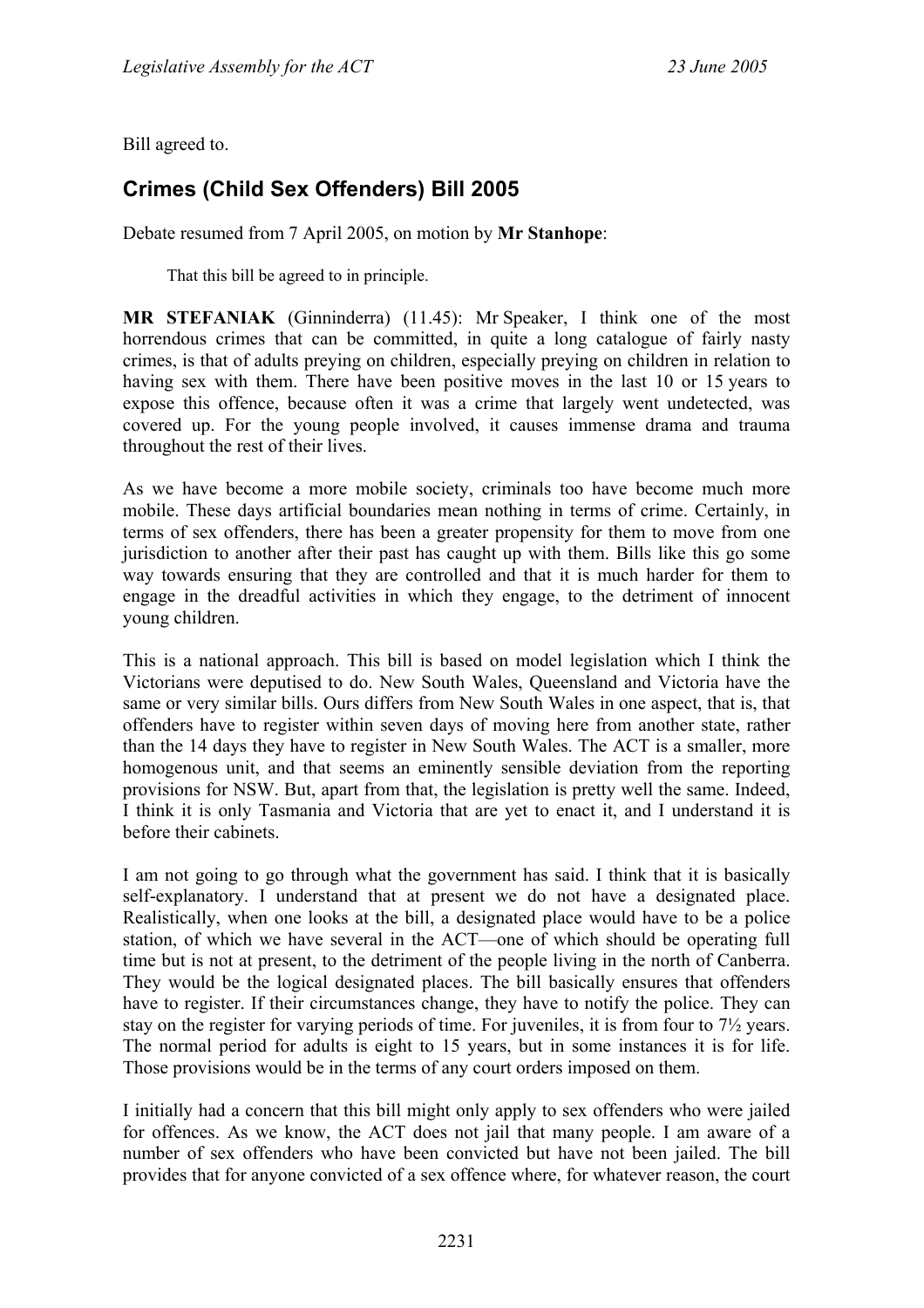decides jail is not appropriate—say they just receive a bond—they are still subject to this law. So it seems to cover pretty well anyone who has been convicted of a sex offence against children. I think that is a good thing when we are looking at the protection of children.

Penalties are imposed on sex offenders who do not register or give false information, or who are in employment and do not advise their employers that they have prior offences. There are provisions and penalties in the bill to prevent them applying for work in child-related industries and activities, including—and I think this is essential performing as a volunteer. This covers one of the classic situations of paedophiles getting into clubs, movements and associations, whether of a cultural, recreation or sporting nature—for example, scouts and junior sporting clubs. Quite often, in the past, they have had an attraction for paedophiles. So sex offenders do not have to be in paid employment; they can be a volunteer and still be covered by this act, and that is a sensible protection.

The bill does seem a little light on in terms of what happens in relation to the provision of information. I note in the regulation-making powers that the exchange of information can be done between the Chief Police Officer and corresponding registrars of foreign jurisdictions, which I assume means other jurisdictions in Australia. Can the minister tell us whether that also applies to overseas jurisdictions? As I said, crime is very mobile these days and we hire lots of workers from overseas. Indeed, despite the fact that we get quite a few from First World countries, some of their regimes in terms of recording sex offenders may not be as good as those in Australia. I flag as a very important thing for this government and other governments in Australia to look at just how tight are the restrictions and checks, to make sure we do not end up with paedophiles from overseas working with children in Australia, simply because some other jurisdictions might be lax in terms of their controls. It is crucially important.

There seem to be significant regulation powers here for the Chief Police Officer, and for the child sex offenders register, as to who can access it and who cannot. There certainly seem to be lots of protections to ensure the information is kept confidential, as well as the penalties for people who might breach that. I assume that is to stop vigilantes or something like that. But, by the same token, I think it is essential that we protect our children and we ensure that, when these regulations come out, proper organisations are able to access the information on the ACT register—I assume they will be, but I do not think it is super clear from this—to ensure that the person they might be employing or the person they might be taking on in some other capacity is, in fact, not on that register and is not someone they need to worry about. There is nothing scary or dramatic about that. It is just like a normal police check to see whether someone has a criminal record. This is about the fact that they are on a register and that they should not be employed in or applying for work in a child-related industry. That is very much the intent of the act.

It will be interesting to see how it pans out in practice, but this national approach is a very significant step forward and is something the opposition has been very keen to see for a long time. It is good that the government has gone ahead and done it. I would certainly expect to see Tasmania and South Australia, the two remaining states, do so in the very near future. When they do, we will actually have a register up and running across the whole country. I think that will be a significant step forward in child protection and in countering this most evil of crimes.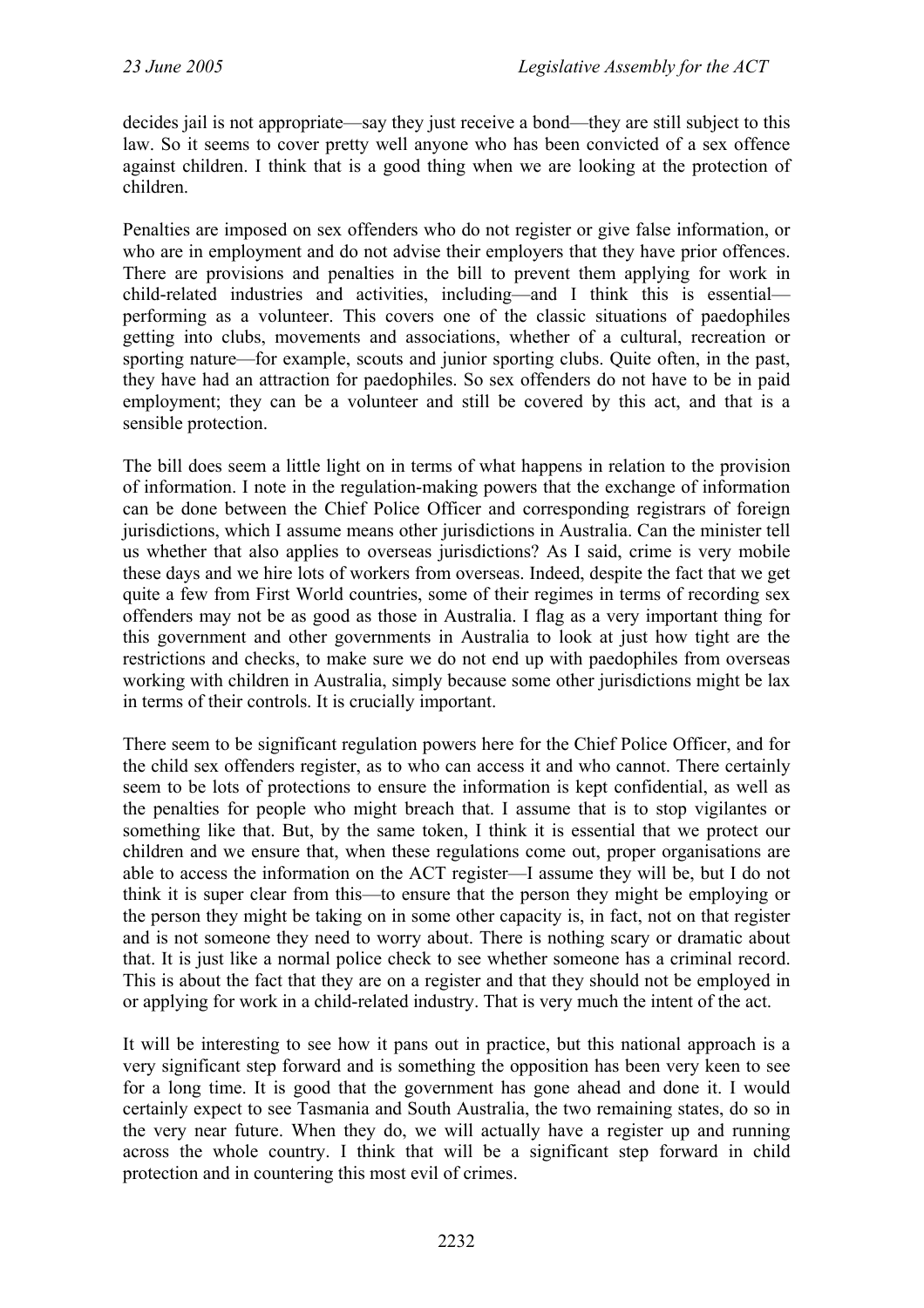**DR FOSKEY** (Molonglo) (11.53): I am sure we all agree on the need to do everything that we can to protect children from sexual crimes and to prevent recidivism among sexual offenders. The ACT Greens will support the establishment of a child sex offenders register in the ACT as part of the development of the Australian national child offender register. However, we believe that the register proposed by the government is a bare-bones approach and would prefer to see the ACT being more proactive.

I am not going to move specific amendments to this bill, but I would like the government to take on board three recommendations for improving and expanding the operation of the sex offenders register. Firstly, we would like to see a framework developed for preventing sexual crime in the ACT which includes community education, assistance to victims and offender rehabilitation programs. Secondly, we would like the legislation to be expanded to include mechanisms for monitoring risks and triggering intervention. Thirdly, we would like to see research commissioned and consultation into the expansion of the register to include sexual offences against adults. I will now expand on those suggestions.

The first deals with developing a framework for preventing sexual crime. There is a great deal of misinformation regarding sexual crime in this community, including perceptions that most sexual crime is perpetrated by strangers, whereas it is much more likely to be by a family member, a friend or a person known to the victim. Estimates of reoffending rates for sexual crimes also tend to get distorted, with most people believing that they are very high—for instance, 80 to 90 per cent. Actual recidivism rates tend to be much lower. For example, the international Association for the Treatment of Sexual Abusers indicates that reoffence rates for untreated sex offenders who primarily target children range from 10 per cent to 40 per cent. It is very difficult to predict which offenders are most like to reoffend.

Mr Stephen Smallbone, director of the Griffith Adolescent Forensic Assessment and Treatment Centre, has cautioned that psychology around sex offenders is still an imperfect science. We are inclined to overpredict recidivism and may subject some offenders to a demanding and stigmatising reporting regime for years based on the mistaken predication that they might commit another offence. What we do know is that well-designed sex offender treatment can reduce the recidivism of sexual offenders. Furthermore, lifestyle circumstances can affect the chances of new offences, stable housing and employment, healthy social and leisure activities, a vigilant and pro-social support system and ongoing treatment are all important to ensure success. Monitoring and support by community corrections agents and other professionals, the social support systems for offenders and the entire community play a crucial role.

Sex offender rehabilitation programs have demonstrated modest but reliable reductions in recidivism and there appears to be a general consensus in the literature that community-based programs are more effective than prison-based programs. Community-based rehabilitation programs can provide sex offenders with ongoing access to case workers, practical assistance to find appropriate housing and employment, assistance to address drug and alcohol issues, access to cognitive behaviour therapy, assistance with the development of daily routines and activities that assist the person to stay in control of their behaviour, counselling, risk assessment and advice. Across Australia, the majority of the sex offender rehabilitation programs are prison-based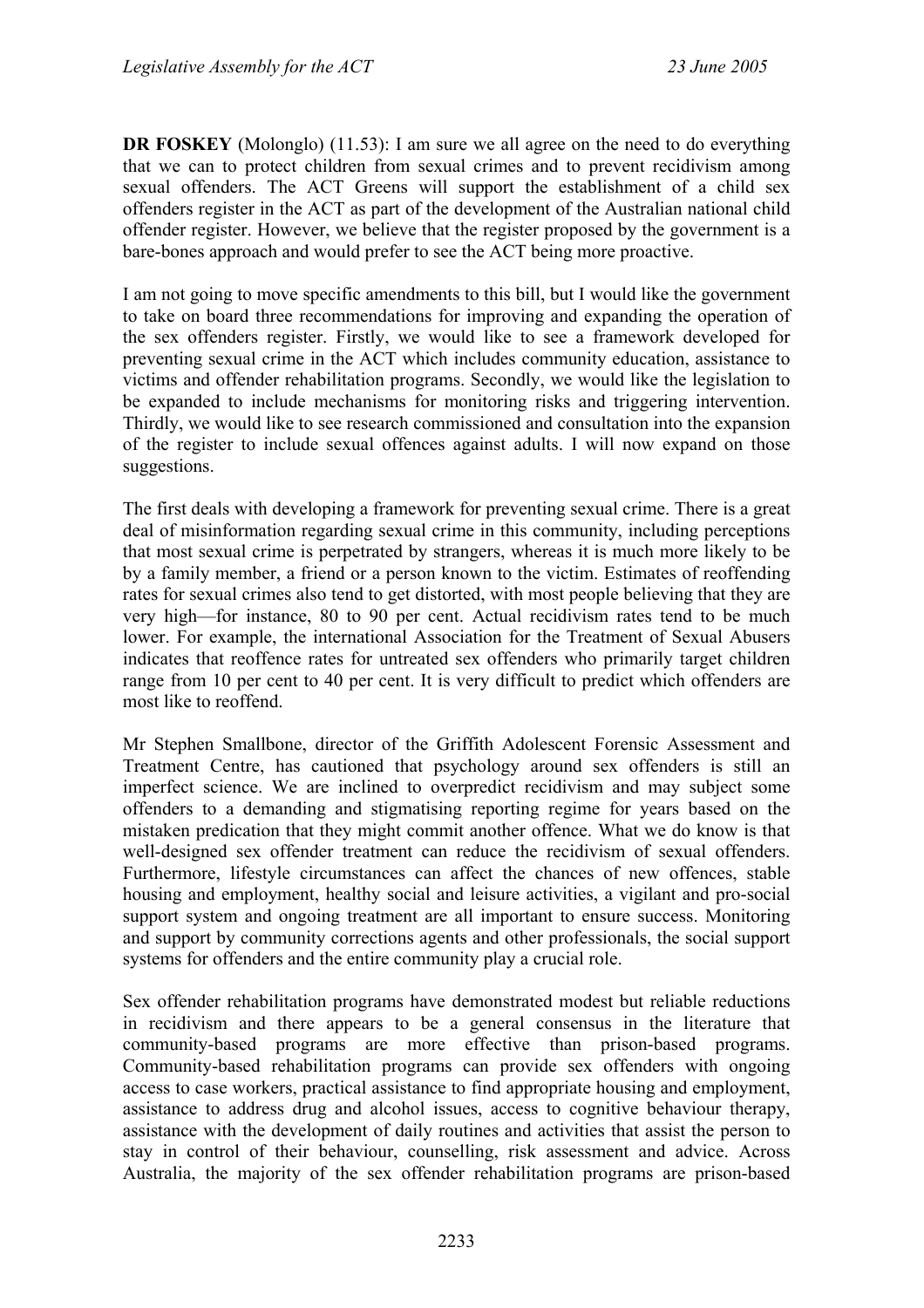rather than community-based. The ACT has two sex offender rehabilitation programs, one for adults and one for juveniles. In addition, probation and parole officers or youth workers supervise sex offenders while they are participating in the program. This provides an opportunity for intervention with offenders.

This leads to my second recommendation to expand the legislation to involve mechanisms for monitoring risk and triggering intervention. The legislation before us will establish a child sex offenders register that can only be used to track sex offenders. There is no capacity for risk assessment and intervention, unless the offender commits another offence, either by committing a crime or failing to fulfil reporting requirements.

This means that a known sex offender who has served a sentence and is then released into the ACT community could rent a room in a house with young children and/or participate in social activities such as a playgroup or a children's sporting team without any risk assessment or intervention being possible. A sentencing order may require them to report where they are living, the number and ages of children in the household, and the clubs or associations they belong to. This information will be kept on the register but, and this is a big but, there is no capacity for the police to intervene if they believe the children are at risk.

I do not believe the community would find this acceptable. If we are in a position to identify where children may be at risk, then we should be in a position to respond. What action could we take? I am not advocating public disclosure of the sex offender, as occurs in some parts of the United States, nor am I suggesting that some offenders should be incarcerated indefinitely or otherwise lose all their civil rights. We could instead look at a mechanism such as the child protection prohibition orders that have been built into the Northern Territory child sex offender register legislation. This gives the court the power to make a prohibition order similar to a domestic violence order that prohibits the person from engaging in specified conduct.

In determining whether to grant the order, the court must be satisfied that the person poses a risk to the lives or sexual safety of one or more children or of children generally and that the making of the order may reduce the risk. For example, a prohibition order might be sought in circumstances where the reportable offender was a convicted paedophile who intended to become a member of an organisation or association that had child membership or child participation in its activities. There does not appear to be a comparable mechanism in the ACT, which puts us in a position of collecting information about sex offenders that we are not in any position to act upon.

My third recommendation concerns expanding the register to include adult sex crime offences. By limiting the register to child sex offences and child-related employment prohibitions, we have missed an opportunity to better respond to sex crimes against adults and to take appropriate steps to protect vulnerable groups including older people and people with a disability at a heightened risk of sexual assault.

There is sometimes a perception that sex crimes against children are predatory while those against adults are opportunistic. This is not supported by data from the international Association for the Treatment of Sexual Abusers which indicates that, amongst offenders who target adult women, reoffence rates range from seven per cent to 35 per cent, very similar to the 10 to 40 per cent of child offenders. In particular, there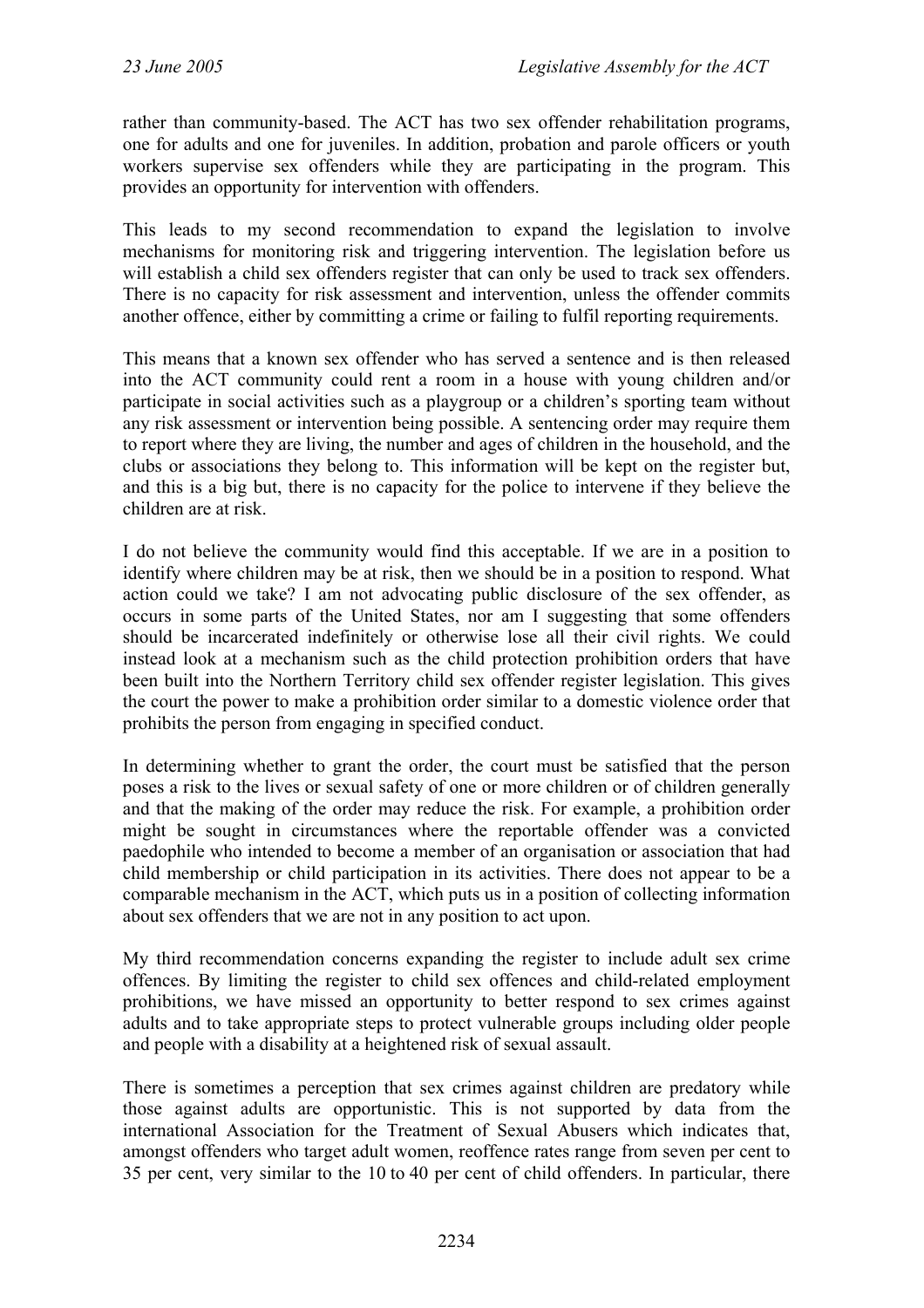are sexual predators who target vulnerable adults, including women with a disability and older women.

International and Australian research suggests that the incidence of sexual assault against people with an intellectual disability is at least four times higher than in the general population. Some researchers suggest that sexual assault against people with a disability is so prevalent that the majority of people with a disability will experience some form of sexual assault or abuse in their lifetime. Older women are also more vulnerable to sexual crime. Other jurisdictions, such as Victoria, have included in the register offenders committing sexual crimes against adults.

Overseas, the United Kingdom and some states in the US have introduced vulnerable adult legislation which restricts the employment of people who are considered to be at risk of offending in situations where they have access to vulnerable people. Expanding the register to include adult sex crimes in the ACT could be a first step toward better protecting vulnerable adults. For this reason, I would like to see research and consultation on the pros and cons of expanding the register over the 12 months.

The abuse of children is a very emotive issue, and it is right that the community is concerned about this issue because the people who are involved are powerless to affect the context in which the crimes occur. It is also important that people who are convicted of offences against children are monitored by authorities in an effort to reduce the chance of their reoffending. This bill contributes to that in a small way, but it does not address the issue of risk assessment and intervention and it does not provide a basis for a holistic approach to sexual crime prevention. I believe there is more we can do to make the register an effective tool in a broader approach to crime prevention.

I urge the government to reconsider the three recommendations I have outlined today. Further, I would like the government to report on the effectiveness of this bill in reducing sex offences against children. I foreshadow that we may introduce some amendments in the future if the government does not.

**MR HARGREAVES** (Brindabella—Minister for Disability, Housing and Community Services, Minister for Urban Services and Minister for Police and Emergency Services) (12.05): Mr Speaker, this bill provides for the establishment of a child sex offender register, prevents registered sex offenders from working in child-related employment and creates a new form of sentencing order known as a child sex offender registration order. This order, which is concurrent with a sentencing order, may be made if the court is satisfied that an offender poses a risk to the sexual safety of one or more people or of the community.

The Standing Committee on Legal Affairs, in Scrutiny Report 10, raised for the Assembly the question of whether this bill unduly trespasses upon rights and liberties and made reference to a number of fundamental human rights engaged by the legislation. The impetus for the legislation stems from the obligation to ensure, as far as possible, the safety and protection of children from sexual assault and violence.

The Human Rights Act of 2004 recognises that children are entitled to special protection because of their status as children. The obligation to protect children from violence is also underlined in the provisions of numerous international human rights instruments,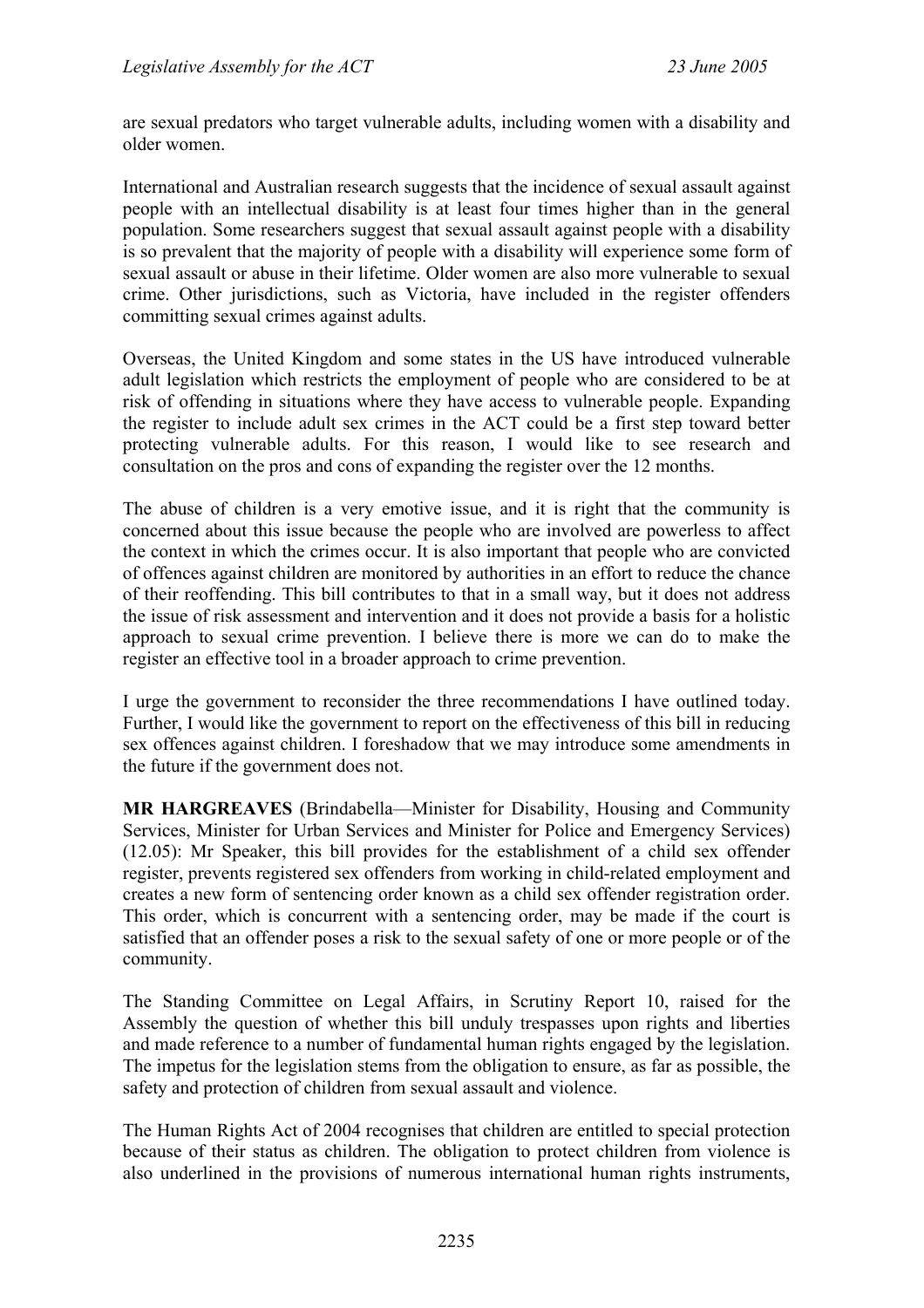including the Convention on the Rights of the Child. In developing this bill, the government took into account the need to balance the rights and interests of all parties affected by the legislation and to ensure that any limitations of rights are strictly proportionate to the objective of the legislation.

The reporting requirements imposed on registrable offenders are not onerous and the subsequent limitation on the rights to privacy, liberty and freedom of movement from registrable offenders are both necessary and proportionate to achieve the aims of the legislation. The bill explicitly provides for a right to privacy for a registrable offender when reporting in person, clause 73, and when being photographed, clause 79. In addition, a person making a report is entitled to make a report outside the hearing of members of the public, clause 73. These safeguards provide legislative protection against arbitrary interference with the right to privacy. The bill further allows for the reporting of travel details to be made by post, fax or email. That is in clauses 48 and 9.

The Standing Committee on Legal Affairs, in Scrutiny Report 11, has sought further explanation of how the bill applies to young offenders. The government has carefully considered the application of the legislation of young offenders and sought to ensure that their treatment under the bill is proportionate for their status as young people. The commission of a registrable offence by a young offender does not automatically trigger registration as a registrable offender under clause 9.

A young offender who is conditionally released, or has a disposition without proceeding to conviction, or who is sentenced for a single offence for an act of indecency with a young person, or possessing child pornography, does not automatically become a registrable offender. Neither can a court make a child sex offender registration order in relation to an order against a young offender where the charge against a young person is proved by the Children's Court and does not involve a custodial sentence.

Mr Speaker, the principles informing this bill were developed in collaboration with all other jurisdictions so that the ACT can participate in the national child protection offender registration scheme. Other states and the Northern Territory have introduced, or will shortly introduce, similar laws. We, as legislators, have a responsibility to protect the children in our territory to the best of our ability. We need to maintain a vigilant eye on those who have already offended sexually against children. Those who have offended sexually against children must be monitored for as long as it is considered reasonably necessary to ensure they do not reoffend, a situation that, unfortunately, arises too often with such offenders. The bill will reinforce and improve upon our current position. It is a modest step in the right direction in the campaign against sexual predators of our children.

I will now address the three issues that Dr Foskey raised. She says that she would like to see a framework around prevention. This register is part of that approach. This legislation is not the vehicle to talk about prevention. This is one piece of legislation in a suite of activities and initiatives that we have. We already have programs around addressing recidivism, and Dr Foskey indicated a couple of them. We talk about monitoring risks and having interventions. We do have the powers and we do that. I can tell you that, in my capacity as police minister, if anybody contacts the police and a child is involved, they have instant priority. They will intervene to the full power of their authority or introduce other people who have other authorities.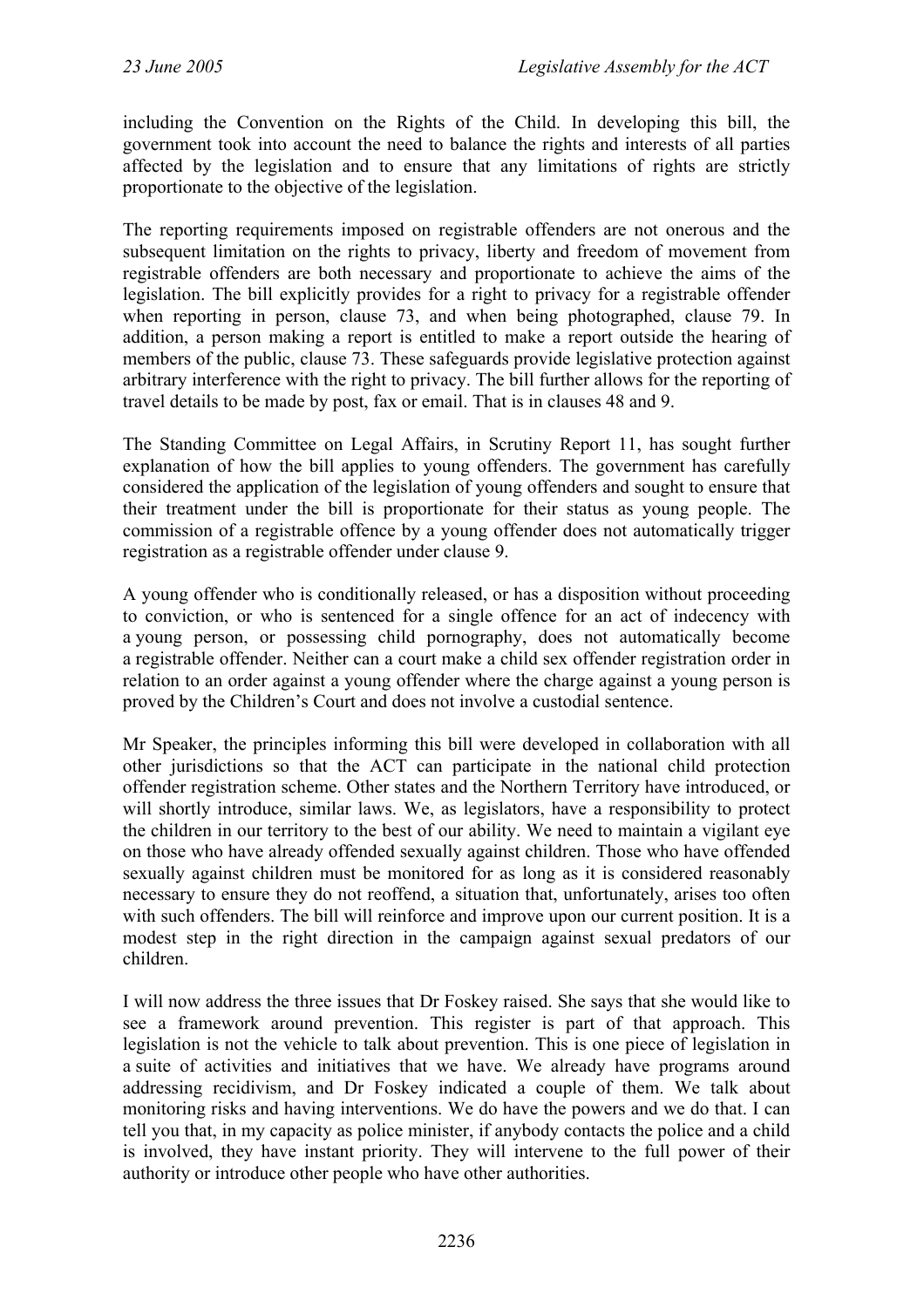The one I take issue with, and the one I can assure Dr Foskey will never happen as long as I draw breath, is the recommendation to expand it to include adults. The issue was discussed at the Australasian Police Ministers Council in Hobart, and at other times, and it was rejected by all of the states bar one. The offences against children are completely different to the offences against adults. It is conventional wisdom that people who perpetrate offences against children have an almost 100 per cent chance of recidivism and need to be treated completely differently. At this stage of the game, there is no successful treatment regime. With adults against adults it is different; it cannot happen. Furthermore, it would expand the register so far and so wide that it would be impossible to enforce with a priority for children, and children must be the priority. The other thing we need to talk about is the situation of juvenile to juvenile, and the theory from corrections that people do change, in terms of recidivism, and how that differs when you deal with juveniles and deal with adults.

I conclude by thanking all of those officers who had a contribution in the drafting of this legislation. I think this is a brilliant way forward. It is, as members have indicated, a step. I think it is a really big step, and we all seem to be united in trying to protect our kids. I commend this legislation to the Assembly.

Question resolved in the affirmative.

Bill agreed to in principle.

Leave granted to dispense with the detail stage.

Bill agreed to.

## <span id="page-29-0"></span>**Utilities (Shortage of Essential Services) Amendment Bill 2005**

Debate resume from 5 May 2005, on motion by **Mr Stanhope**:

That this bill be agreed to in principle.

**MR SMYTH** (Brindabella—Leader of the Opposition) (12.12): Mr Speaker, the purpose of this bill is to provide a head of power whereby the minister responsible for the legislation can make regulations in relation to the implementation of essential service restrictions in the ACT. The bill addresses shortcomings in the current act, which were that there were, in effect, no real emergency powers. I think we all remember 2003 and the bushfires. Given the worsening water situation, it is appropriate that these powers now be created.

Essentially, there are four areas that the bill covers. Firstly, it defines what is an essential service: the supply of electricity, gas or water. That is in proposed section 149A. What it then does is it empower the minister to make regulations that restrict the use of the essential service if there is a shortage. That is at proposed section 149B. The bill also gives inspection rights because, of course, you have to be able to work out whether people are breaching the emergency regulations.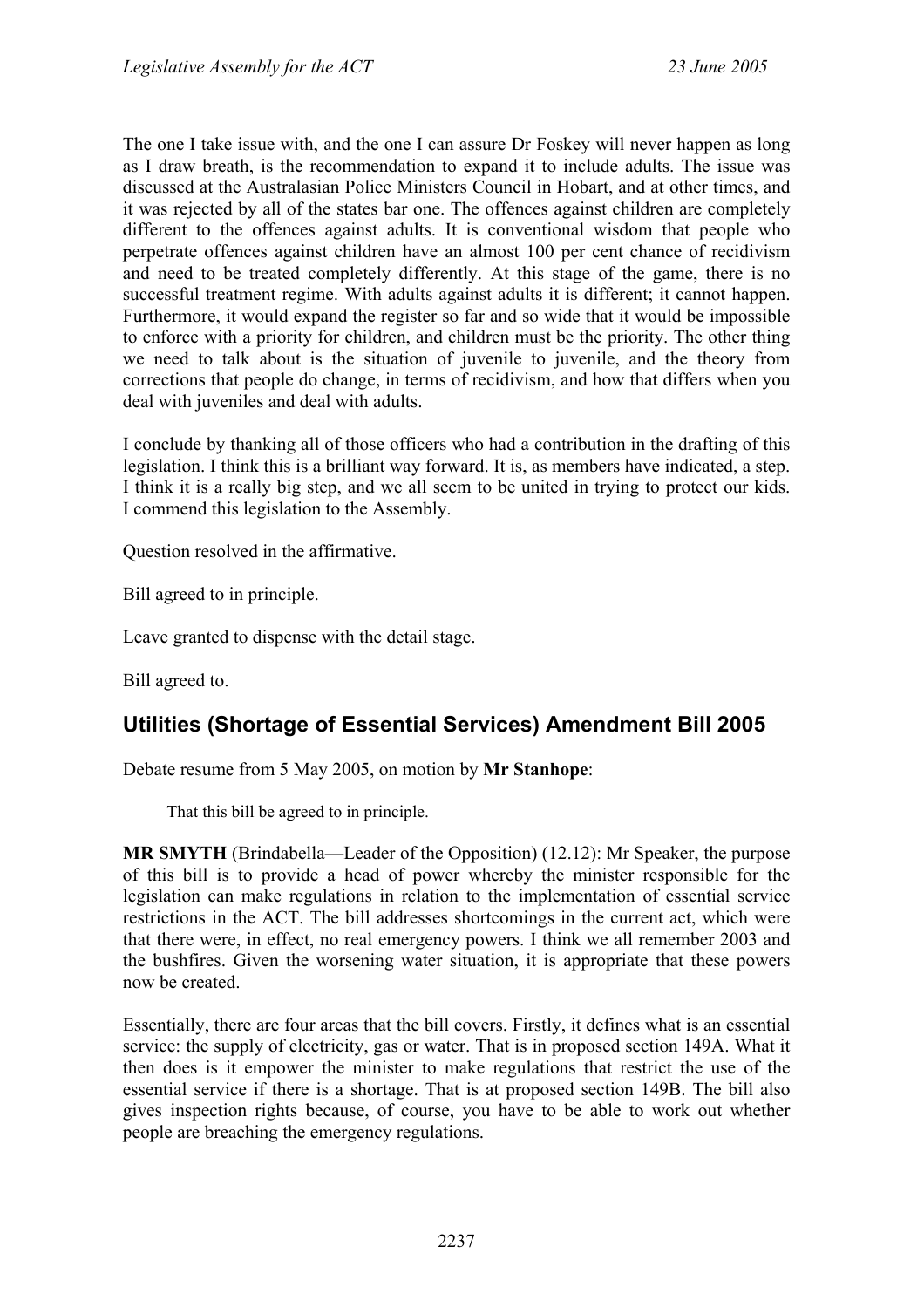The bill gives inspectors the right to inspect premises, other than residential. I think it is important to note that that power is not there for entry into a private residence; it is for commercial premises, if it is reasonably believed that the restrictions are being breached. It is not just a coverall, where you can go in and do whatever you want. You have to have a good reason to believe it. Before the inspectors can do that, they have to produce an ID card. The opposition supports the intent of the bill and will be voting accordingly.

**DR FOSKEY** (Molonglo) (12.14): I support the Utilities (Shortage of Essential Services) Amendment Bill 2005. The bill is to provide the Minister for the Environment with the legislative power to allow restrictions on the use of utility services such as water, electricity and gas by commercial and residential users in cases where supply is, or could become, insufficient.

It appears that such restrictions will be primarily limited to emergency situations, but there is also the ability for the minister to make such restrictions when the ACT is obliged, under national energy law or intergovernmental agreements, to reduce its total consumption to minimise system-wide impacts and damage. This is very interesting to note because, when taking a holistic approach, there is a strong, ongoing need for Australia and the ACT to continue to use energy and water more efficiently.

There are a number of ways outside the proposed legislation that we are trying to achieve that. As I provide my support to the Utilities (Shortage of Essential Services) Amendment Bill 2005, I urge the ACT government to further improve the standard of energy and water efficiency in the ACT in order to minimise the ACT's risks against energy emergencies that are within our control.

**MR QUINLAN** (Molonglo—Treasurer, Minister for Economic Development and Business, Minister for Tourism, Minister for Sport and Recreation, and Minister for Racing and Gaming) (12.16): I thank members for their support. I thank Mr Smyth for telling us what is in our own legislation. I think this bill is pretty much a no-brainer. There is only one significant point to be repeated and that is that the bill does not replace the Emergencies Act of 2004. It is being put in place more to handle shortages and potential shortages of supply and, given our interdependence now on other jurisdictions through the national grids, it is essential that we are in a position to play our role when facing up to potential shortages.

It should be noted that there have been already in the last 12 months or so several incidences of potential shortages of electricity and gas when we may have needed to impose restrictions. This bill clarifies the capacity of government to impose them through its agents, to impose restrictions beyond challenge. I commend the bill to the Assembly.

Question resolved in the affirmative.

Bill agreed to in principle.

Leave granted to dispense with the detail stage.

Bill agreed to.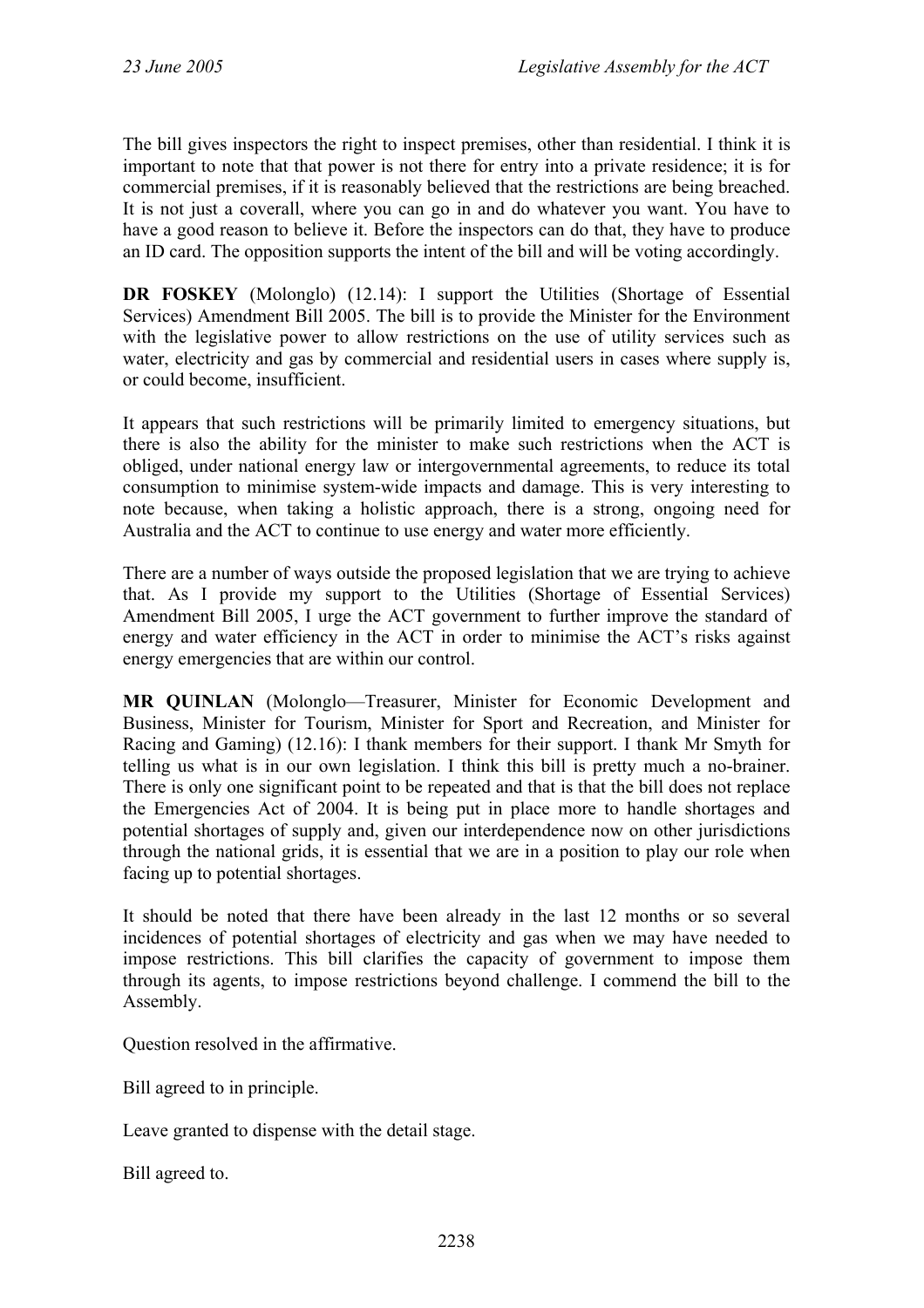### **Sitting suspended from 12.18 to 2.30 pm.**

### <span id="page-31-0"></span>**Questions without notice Emergency Services Authority**

**MR SMYTH**: My question is directed to the Treasurer. On Tuesday, the Treasurer tabled documents advising that payments of \$3.4 million from the Treasurer's advance to the Emergency Services Authority were to cover unforeseen operational and establishment costs. Yesterday, your colleague the minister for emergency services ran for cover and refused to provide any reasons in support of that request.

Today the ABC is reporting that Canberra's emergency services are to be bolstered by a \$5.4 million Treasurer's advance. Who is correct—the ABC or you? Is the amount handed over to the ESA \$3.4 million or \$5.4 million?

**MR QUINLAN**: I will get you the exact figures. This question lends itself more to being asked on notice. Certainly supplementary funding has been provided to the Emergency Services Authority for reasons already articulated by the relevant minister.

**Mr Smyth**: So is it \$5.4 or \$3.4?

**MR QUINLAN**: As I said, I will get you the precise figures. I do not carry all the numbers with me.

**MR SMYTH**: Mr Speaker, I have a supplementary question. Treasurer, what strategy have you implemented to ensure that expenditure undertaken by the Emergency Services Authority remains within approved budgets?

**MR QUINLAN**: It is not a case of saying, "I've got a strategy"; it is a case of making sure that we provide an appropriate level of emergency services in the territory. This was more recently exemplified by the white powder incidents that occurred in the territory. We need quite a substantial capability in this city and in these days.

Just as with every other area of government and every other agency, it is a matter of management—and appropriate management. From time to time there will be cost overruns in some areas. There will be good reasons for cost overruns. Each of those will be addressed, as they are, in future budget processes.

#### <span id="page-31-1"></span>**Emergency Services Authority**

**MR MULCAHY**: Treasurer, the statement of reasons that you tabled when you announced the Treasurer's advance of \$3.36 million to the Emergency Services Authority contained little useful detail. By the sound of it you may end up having to take this on notice, but of the items you cited in your statement of reasons, how much of the total payment of \$3.36 million—or \$5.4 million, depending on which is right—was paid to each of general insurance, workers compensation premium, additional security measures and overtime for fire brigade staff?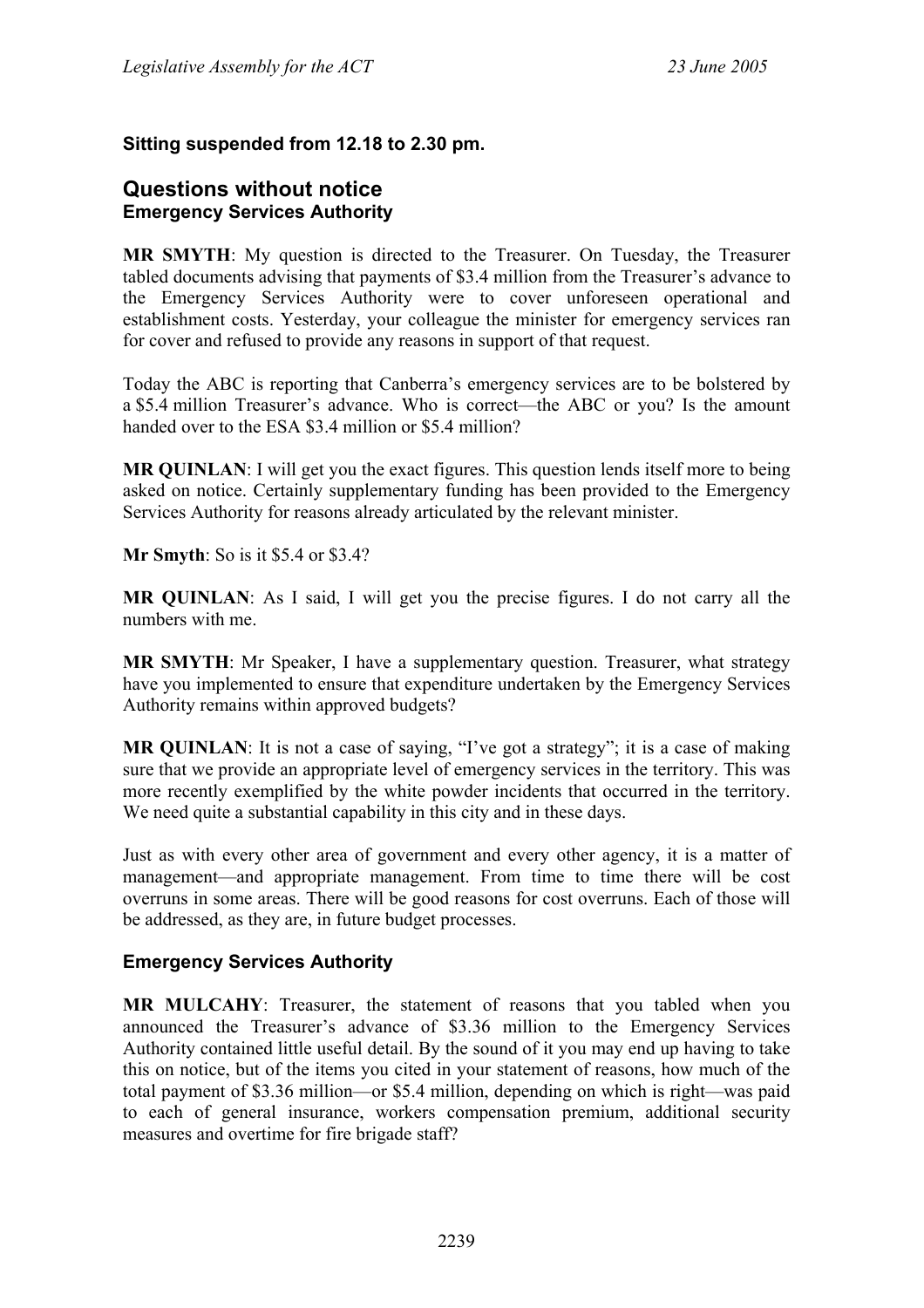**MR QUINLAN**: I think Mr Mulcahy answered his own question. Quite clearly that is a question that ought to have been asked on notice so that we can give precise numbers. I have just been advised by Mr Hargreaves that his application to me was \$5.449 million. It is a matter of whether that has been in one bite or two—if there had been \$3 million and there is a total of \$5 million. The year is not over yet.

**MR MULCAHY**: Mr Speaker, I ask a supplementary question. Why did you not include unforeseen expenditure on general insurance, workers compensation premium, security measures and overtime in the statement of reasons you tabled in the Assembly last Tuesday, as I assume this information must have been available?

**MR QUINLAN**: How much detail do I need to provide? There is not a regulation so just pick a head of costs somewhere and ask about that. I am quite happy to provide the information that you require. I am also happy to provide this house with relatively concise information in relation to expenditures charged against the Treasurer's advance. I do not have a problem with that.

### <span id="page-32-0"></span>**Public education**

**MS PORTER**: My question is to the minister for education. The federal education minister, Brendan Nelson, announced by way of a media release on Friday, 17 June that state and territory governments had failed to match the federal government's funding of state schools. I understand that Dr Nelson responded to a question without notice from one of his Liberal colleagues in the federal parliament on the same matter on Tuesday. Minister, is that the true situation when it comes to the ACT government's funding of public education? In short, can Dr Nelson be trusted when it comes to statements on education funding?

**Mr Smyth**: I raise a point of order, Mr Speaker. Did the question contain an imputation? The question asked whether the minister could be trusted. Surely, it is out of order.

**MR SPEAKER:** I think it is a question. The issue of imputations is, I think, in relation to members of this place.

**MS GALLAGHER**: Sadly, the figures of Dr Nelson in his media release of Friday, 17 June were incorrect. Dr Nelson suggested that the federal government is a great champion of state school funding. There were several flawed assumptions in his media release. He stated that Labor state and territory governments had failed to match the commonwealth's rate of increase in funding to state schools. In the case of the ACT, Dr Nelson's press release said that the ACT government had increased funding to government schools only by 2.6 per cent. It suggests that, in comparison, the federal government's increase was in the order of 8.7 per cent.

Those figures are simply wrong. As Dr Nelson undoubtedly knows, the 2.6 per cent figure relates to the increase in total expenses from the 2004-05 estimated outcome to the 2005-06 budget. Expenses are not the best measure of resources provided to government schooling as they include a large number of technical accounting requirements, such as depreciation and employee provisions, that have no impact on the actual running of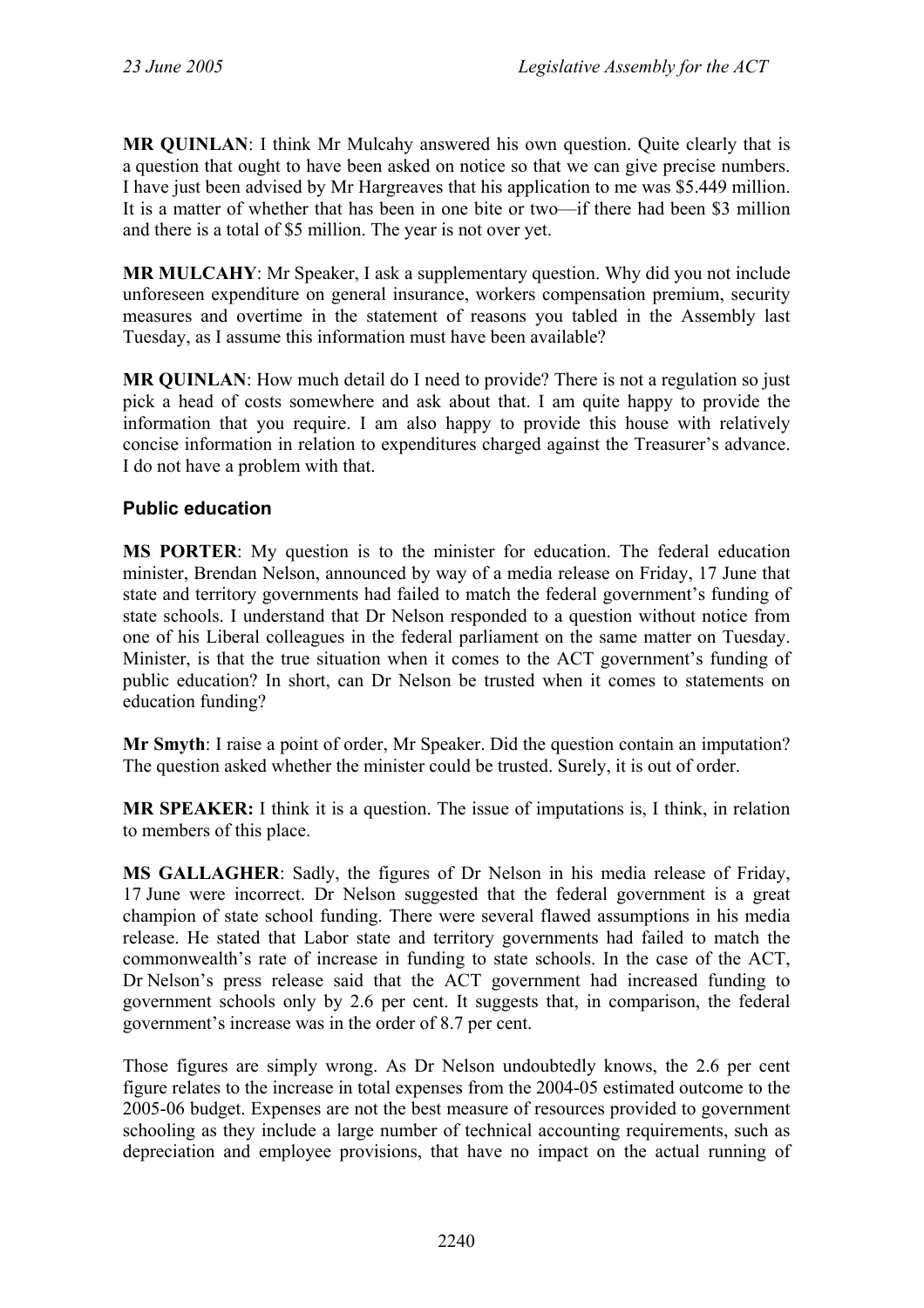schools; nor is the estimated outcome the best measure of a year on year comparison as it does not include the additional funds provided during the year.

The 2005-06 ACT budget actually provided an increase of 9.4 per cent, or \$27.6 million, to government schooling. That is greater than the 8.7 per cent increase that Dr Nelson claims the federal government provided. However, that is taking Dr Nelson at his word regarding the increase in federal funding. The 8.7 per cent by which Dr Nelson claims the federal government has increased funding is merely an estimate of the total funding available under existing funding agreements.

The 2003-04 commonwealth budget papers claimed that the commonwealth would deliver \$27.1 million to government schools in the ACT and Dr Nelson issued an identical and equally misleading release at that time too. The actual result was \$25.7 million, \$1.5 million or more than three percentage points less than he claimed.

If you take into account the fact that the ACT government also provided an increase of \$3 million in capital initiatives, the total ACT government funding increase was some 10.4 per cent, or \$30.6 million, far above the paltry extra \$2.7 million promised by the federal government in the government schools recurrent grants.

Further, while the federal government's rate of increase in funding may well have been more than that of one state or another, the federal government contributes only some 10 per cent to the cost of public education nationally and only \$27 million to schools in the ACT in government schools recurrent grants. From such a pathetically low base, it is easy to have an increased rate of funding, particularly when you are talking in percentage terms.

In comparison, the ACT government contributes some \$320 million to schools, almost twelve times the federal government rate, reflecting the Stanhope government's commitment to ensuring a high-quality education for all students in the territory. If Dr Nelson's claim of an increase of 8.7 per cent were to occur, the increase would be \$80 per student, one-twentieth of the increase provided by the ACT government.

Since coming to office in 2001, ACT government funding of education has increased by \$94.1 million, or 27 per cent. We have recognised the central role of teachers in helping students to reach their full potential by delivering substantial pay increases. We have established executive structures in schools and invested in support for beginning teachers. We have embarked on curriculum renewal to ensure that our schools will provide a relevant, challenging and high-quality education now and into the future. We have seen significant growth in the vocational education and training sector, including in identified areas of skills shortage.

The Stanhope government continues to meet the evolving needs of the Canberra community by ensuring that it provides the best education to all our students. We know the importance of education to the individual and the ACT as a whole. Our students would be well served if Dr Nelson gave more attention to the genuine needs of government schools and spent less time on political rhetoric and selective accounting.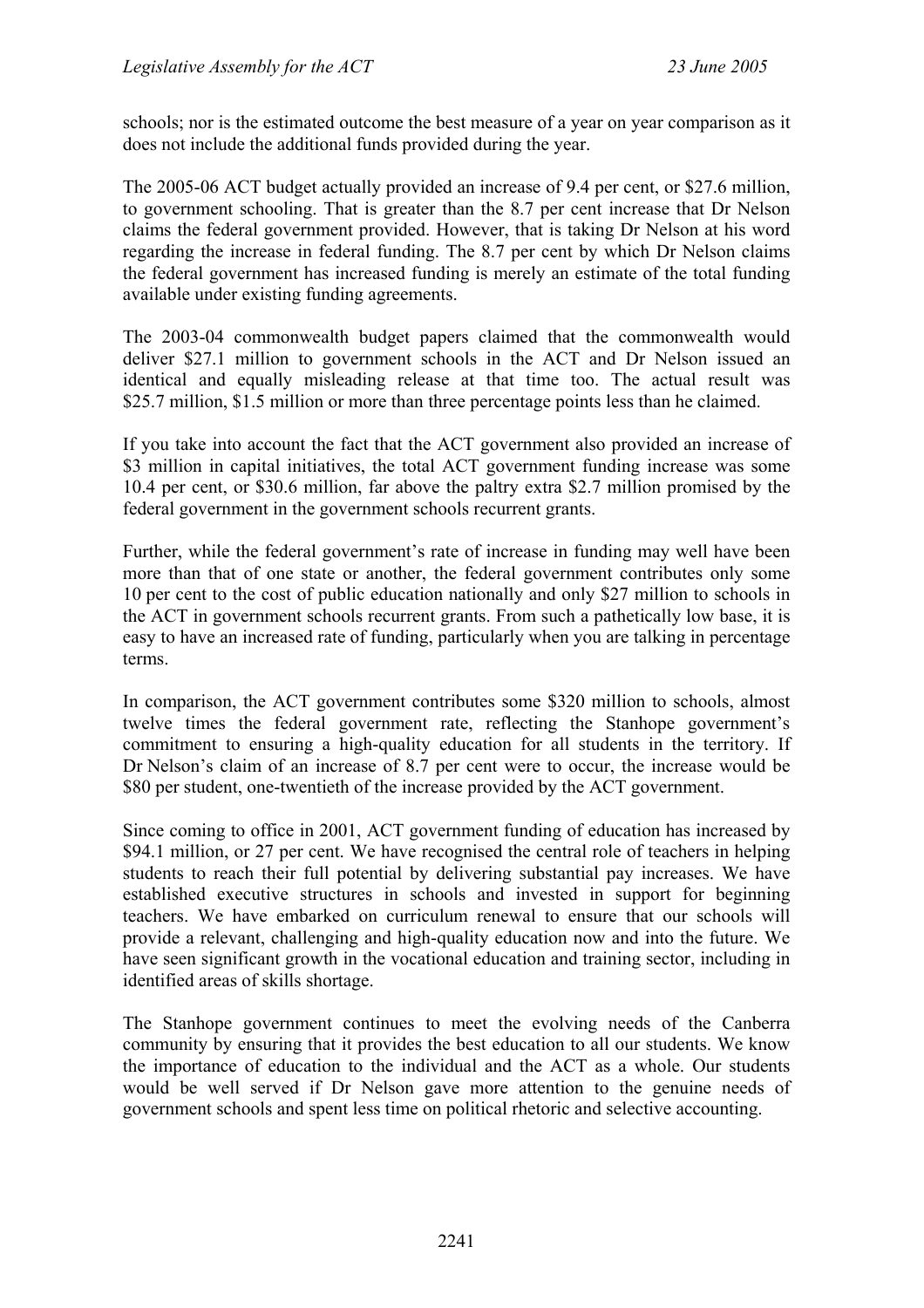**MS PORTER**: I have a supplementary question. Given the statements by Dr Nelson, can you provide further details to the Assembly on definite funding commitments that the commonwealth has made to ACT government and non-government schools?

**MS GALLAGHER**: Last week I reluctantly entered into an agreement with the federal government to ensure continuity of funding for ACT government schools. Unfortunately, the new round of funding was contingent upon a number of new federal regulations. The new agreement will see \$552 million in funding flow to ACT government and non-government schools from 2005 to 2008, the vast majority going to the non-government school sector. Non-government schools will receive \$400 million over that period, while ACT government schools will receive \$152 million.

The regulations underpinning the agreement have not yet been finalised, which is of concern in itself, but it is expected that the way schools report to parents will be highly prescriptive. I do not believe that that will produce any improved educational outcomes. Indeed, the federal minister has not been able to indicate where he believes this increased reporting will provide any improvement in educational outcomes.

Under the federal government's changes, it is proposed that a wide range of school performance information be reported to parents. However, this information will add little to parents' understanding of their children's performance. There is no doubt that the requirements will increase the burden on schools to collect the proposed data and there is no doubt that it will consume valuable teacher time.

The federal government's draft regulations also require schools to administer common national literacy and numeracy testing in years 3, 5, 7 and 9. The ACT already conducts it in those years, which informs individual student learning and the development of school literacy and numeracy programs.

In 2004, the ACT Government School Education Council reviewed ACT school reporting to parents and identified high levels of community and parent satisfaction with the ACT's current system. The ACT is not in a position where it can refuse commonwealth funding of \$552 million and we will continue to negotiate on the federal government's proposed reporting requirements to ensure the best outcome for students in the ACT.

Returning to Dr Nelson's challenge to states and territories to match federal funding, I should point out that the Stanhope government, since coming to power in 2001, has increased per capita funding to ACT government school students by \$2,711. In that time, the federal government has increased funding by a pathetic \$187 per capita.

If the federal government had met its own challenge and matched the funding that the Stanhope government has provided to education, ACT government schools would have enjoyed an additional \$90 million worth of funding, funding that could have gone to having better schools, better facilities and better educational outcomes for government school students in the territory. I reverse the challenge and call upon Dr Nelson to heed his own call and match the funding increases of the Stanhope government.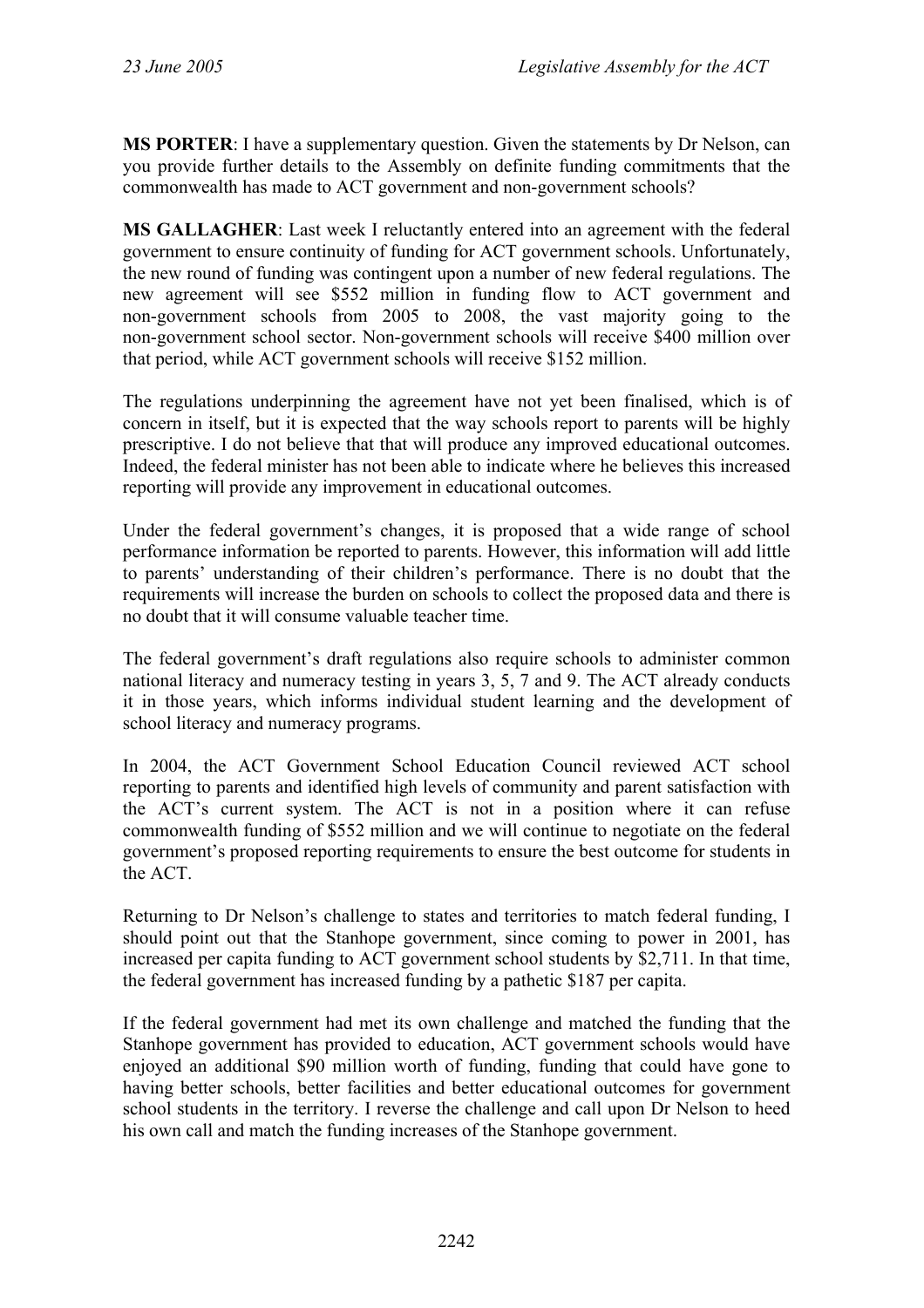### <span id="page-35-0"></span>**Sustainable schools pilot**

**DR FOSKEY:** My question is to the Minister for Education. It concerns the sustainable schools pilot. The commonwealth Department of the Environment and Heritage web wage on sustainable schools states that in December 2004 the Minister for the Environment and Heritage approved \$120,000 in funding to the Australian Capital Territory for the national sustainable schools initiative. Significant results have already been achieved through this program in five other states to date but it appears that nothing is yet happening in the ACT.

Could the minister please commit to a starting date for this project and advise the Assembly by what date the commonwealth funding for the project would need to be expended and what plans there are to advertise for a lead project officer.

**MS GALLAGHER**: I am not aware of the detail of Dr Foskey's question, so I will take it on notice. I am aware of the national sustainable schools initiative. There are pilot projects in operation, I believe, in ACT government schools. But I will get the specific details of the information for you.

**DR FOSKEY**: I ask a supplementary question. How will you continue this important project if the pilot proves to be as successful as it has been in five other states?

**MS GALLAGHER**: I will get a briefing on the project. I am happy to provide that to you, Dr Foskey. I should say that schools already do a range of activities to make sure that they are operating in a sustainable environment wherever possible. Of course we have old infrastructure that presents some challenges to that, but if you look at Amaroo school, the new school that has been built, the way it has been built, the materials it has been built with and the way they are using their curriculum to understand some of the special features of Amaroo school in relation to sustainability, I think you will find that schools do a number of things outside of this project already. It is not the be-all and end-all. We will get the briefing on this specific project for you. We are happy to provide a broader briefing if you are interested.

### <span id="page-35-1"></span>**Planning guidelines**

**MR SESELJA**: Mr Speaker, my question is to the Minister for Planning. Minister, in September 2004, prior to the last election, you made an announcement in relation to the development of A10 guidelines for inner north and inner south areas of Canberra. You directed ACTPLA to prepare additional policies to make sure that development in the residential core was complementary and sympathetic to the garden city character of the inner north and inner south suburbs. In writing to a constituent on 22 November 2004 you stated:

I have asked that the Authority give the production of the design Guidelines for core areas priority.

In reply to a question on notice you have now stated that no money has been allocated for the preparation of these guidelines, and ACTPLA has indicated that no-one will work on these guidelines until funding is provided. Why did you tell constituents that the A10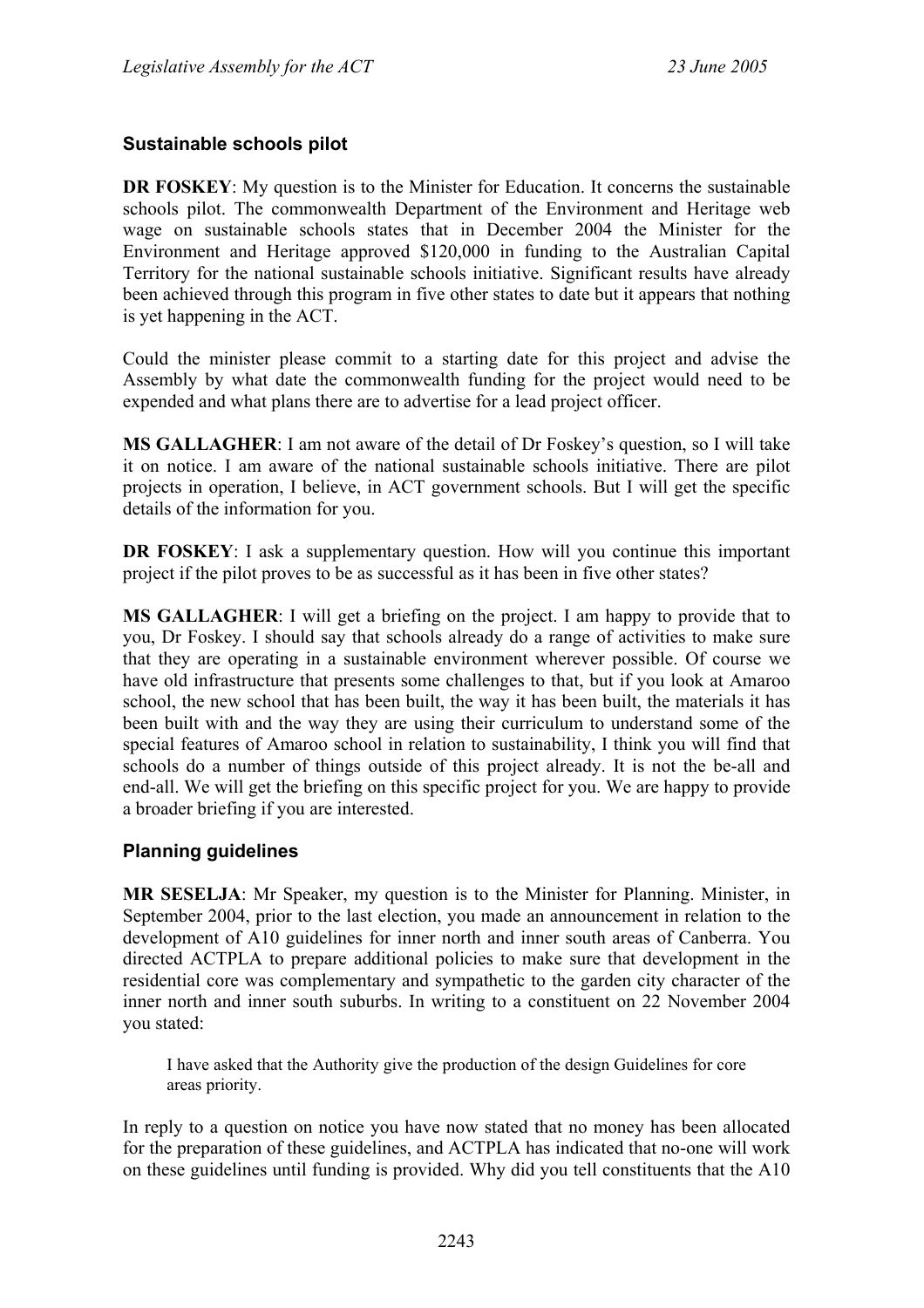guidelines are a priority and then fail to provide any money in the budget to enable them to be prepared?

**MR CORBELL**: As members would appreciate, there is only a limited amount of resources available for a whole range of activity within the government. The planning authority is no different in that regard and must work within the means provided to it by the government to meet government priorities. Those priorities are, in and of themselves, ordered to meet the objectives we, as a government, have.

**MR SESELJA:** Mr Speaker, I have a supplementary question. Why is it that you make commitments to the people of Canberra before the election and then renege on those commitments once you have been returned?

**MR CORBELL:** The government has not reneged on its commitment. These guidelines will be produced, and they will be produced within the term of this government.

### **Speed cameras**

**MR GENTLEMAN**: Can the Minister for Urban Services inform the Assembly of the effectiveness of the fixed red light and speed cameras as part of the government's overall road safety package?

**MR HARGREAVES**: I appreciate Mr Gentleman's ongoing interest in road safety issues. I am pleased to inform the Assembly that, since the installation of the fixed cameras at specific sites, we have seen a significant decrease in the number of accidents occurring at those intersections. I know that lately there has been some debate in the media about whether accidents are increasing at these sites and there have been calls for the government to look at the locations more closely.

The figures that opposition members have been basing their assertion on are figures from the first 12 months after a speed camera was installed. In some cases, this was as far back as 2001. Mr Pratt relied on information from Mr Seselja, and Mr Seselja asked for information relating to performance for the first 12 months after introduction, instead of the current information relative to the date of introduction.

Mr Pratt, in his press release, talked about the London Circuit and Northbourne Avenue intersection having an increase from 33 to 35 accidents. He talked about the intersection of Southern Cross Drive and Coulter Drive going up from 23 to 35 accidents. What he does not know—because he did not ask—is that the Northbourne Avenue and London Circuit intersection has seen a reduction of 18 per cent from introduction to December last year. There has been a selective use of statistics.

This was a good one. He asked and I answered his question. The intersection of Southern Cross and Coulter drives does not even have a camera anymore. It was moved in 2003. We took it to the Hindmarsh Drive-Yamba Drive intersection. Since then, we have seen a 67 per cent reduction in accidents.

In all except one of the fixed red light and speed camera sites, we have seen a reduction in the number of accidents. In many cases, we have seen a change in the type of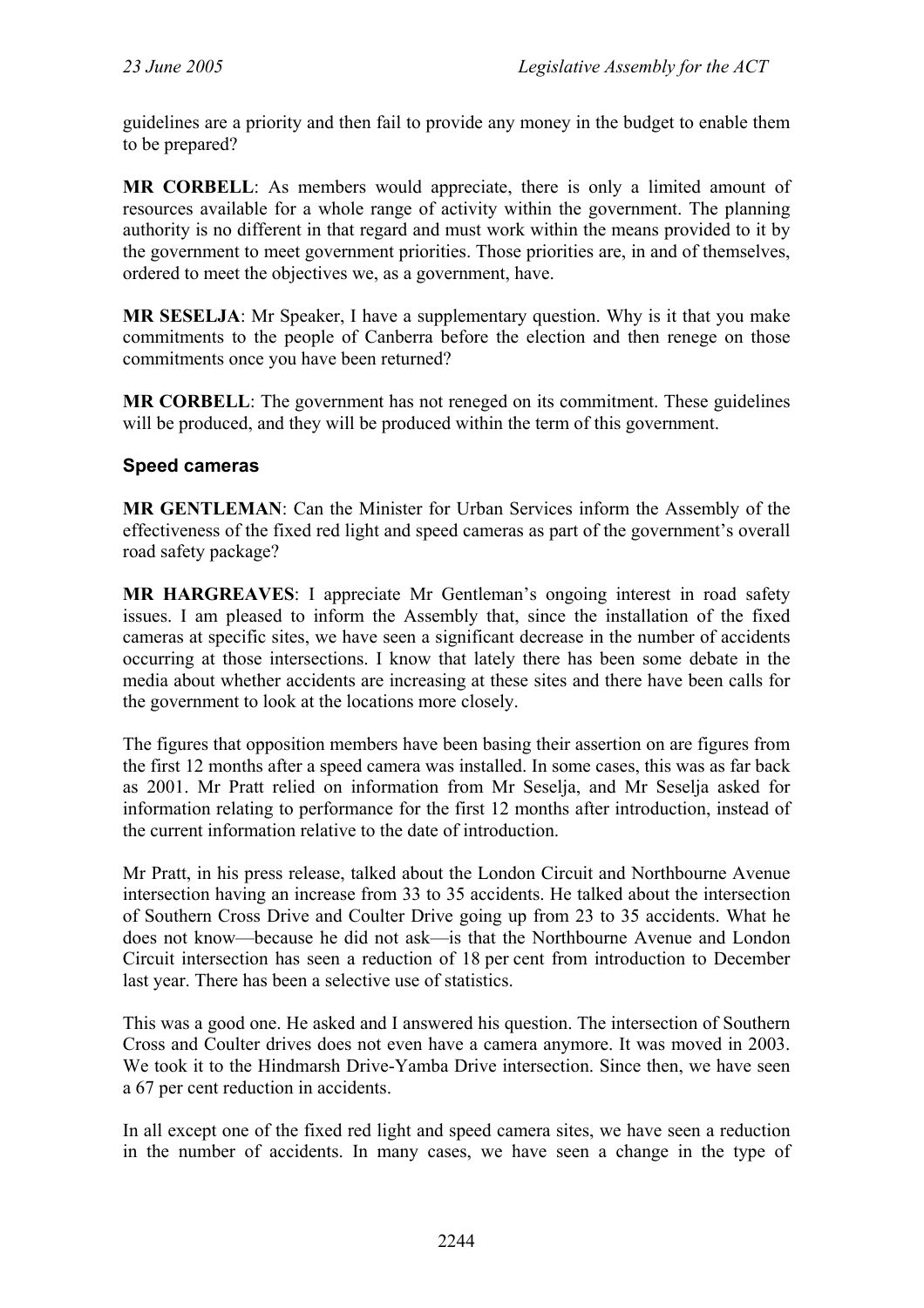accidents—from crashes involving injuries to ones that now involve property damage only.

For the benefit of all members, I advise that the installation in 2002 of cameras at Hindmarsh Drive and the Tuggeranong Parkway resulted in a 78 per cent reduction; the intersection at Northbourne Avenue, Mouat Street and Antill Street has had a reduction of 51 per cent; the Northbourne Avenue-London Circuit intersection, camera installed in 2002, has had an 18 per cent reduction; Ginninderra Drive-Coulter Drive, camera installed in 2001, has had a 51 per cent reduction; Barry Drive-Marcus Clarke, camera installed in 2001, a 69 per cent reduction; Northbourne Avenue and Barry Drive, a 64 per cent reduction; Drakeford-Marconi, a 4.5 per cent reduction; and Hindmarsh Drive-Yamba Drive, a 67 per cent reduction.

As you can see, all these locations have seen a decline. There has been an increase at the intersection of Ginninderra Drive and Aikman Drive only, camera installed in 2001. There has been an increase of five accidents in that time—in four years it has increased by five.

The decisions about where to place the speed and red light cameras are based on advice from the camera enforcement safety management committee, comprising road safety experts from DUS, AFP and the NRMA. The recommendation of location is based on speed-related crash history and current speed surveys. I have asked DUS to take the site of Ginninderra and Aikman to the committee for re-examination to see what should be done with it.

As part of the government's road safety strategy, the 2005-06 budget allocated just over \$1 million in new funding for the purchase of three new speed cameras—two of which will be fixed—and the upgrade of existing ones. An additional \$759,000 has been allocated for the next four years to operate the new cameras. I am currently waiting on advice from the committee as to the best locations.

Fixed red light and speed cameras form part of an overall road safety package, which includes mobile speed cameras, and initiatives and enforcement by ACT policing. I look forward to seeing a further decline in accidents. This is another case of Mr Pratt asking the wrong question of the wrong person and getting it wrong again.

### **Policing**

**MR PRATT**: Mr Speaker, my question is to the minister for police. Is it standard practice for ACT police to call a locksmith to gain entry to premises where the police hold reasonable grounds, such as following the receipt of a 000 call, to believe that a serious crime has been committed?

**MR HARGREAVES**: I rely on the operational integrity of the police. I would rather that they get a locksmith in expeditiously. It clearly was expeditiously performed. I have no intention—

*Opposition members interjecting—*

**MR HARGREAVES**: of following Mr Pratt's terrific ideas of having—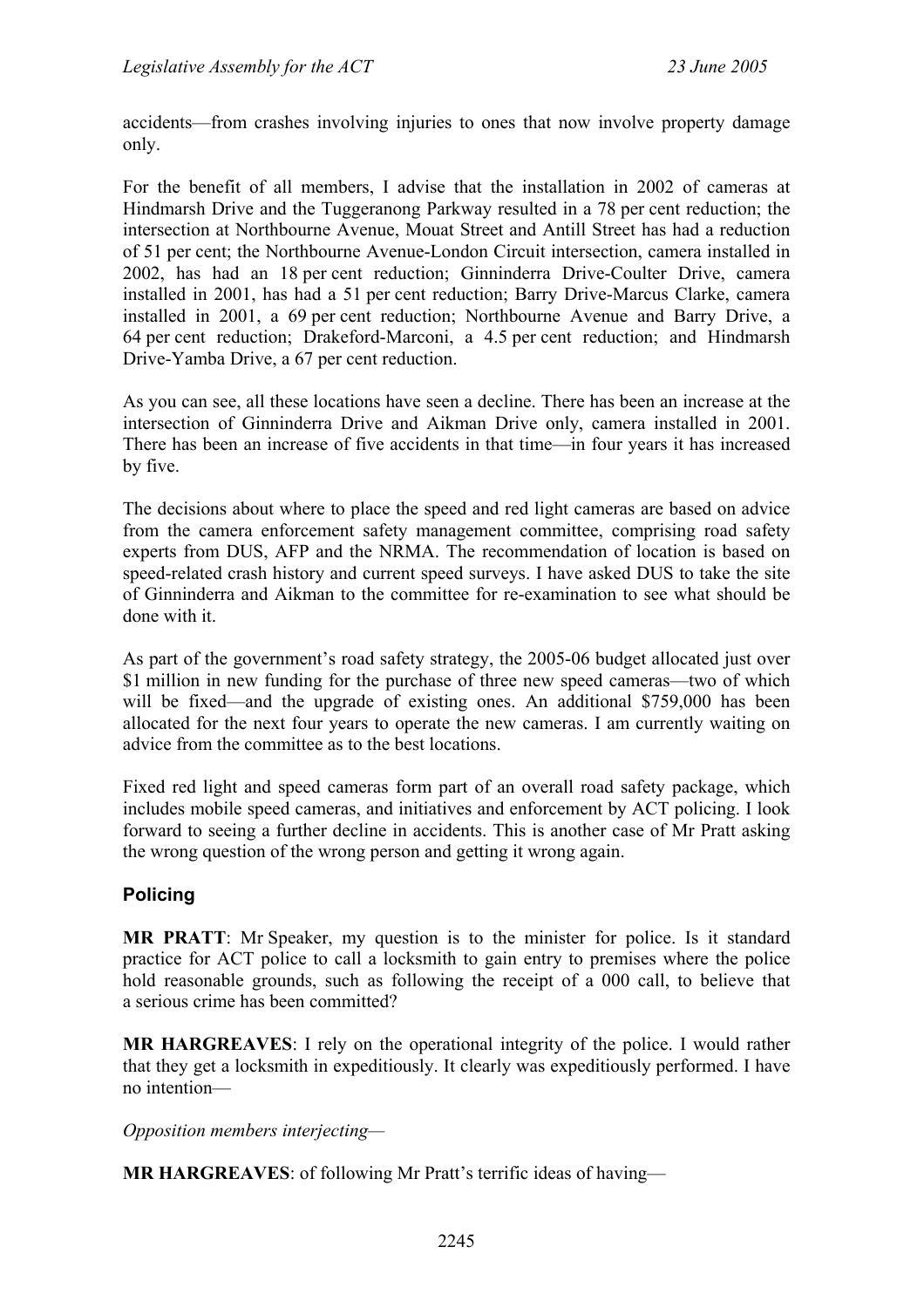**MR SPEAKER**: Mr Hargreaves, direct your comments through the chair.

**MR HARGREAVES**: I am, Mr Speaker.

**MR SPEAKER**: Hold on for a minute. Mr Seselja, I have called you to order a couple of times and, Mr Smyth, you as well. I will be issuing warnings if this continues. Mr Hargreaves, continue.

**MR HARGREAVES**: Thank you very much, Mr Speaker. I have no intention of doing what Mr Pratt would have us do, which is to have a policeman at the bottom of every yard. Now he even wants them all dressed up in SRS uniforms, with battering rams, to race into people's houses and bash their doors down. It is very dramatic, Mr Pratt. Mr Pratt has been watching too much *CSI: Miami*. I think he needs to consider what he is venturing into in respect of this particular case. He ventures onto very dangerous ground, and I urge him to be very careful.

**MR PRATT**: Mr Speaker, I have a supplementary question. Minister, why have you jeopardised, in such circumstances, the potential safety of victims in those circumstances by adopting such practices?

**MR HARGREAVES**: I have not.

### **Policing**

**MR STEFANIAK**: My question is to the minister for police. Minister, what are the standard operating procedures for police to use in cases of alleged sexual assault?

**MR HARGREAVES**: These are operational procedures that the police employ. Mr Stefaniak has been around long enough to know that there is no way known that I am going to be publishing operational procedures of the police.

**MR STEFANIAK**: I ask a supplementary question. Are the standard operating procedures for police in cases of alleged sexual assault uniform for all victims?

**MR HARGREAVES**: I will repeat it: I am not going to be publishing operational procedures for the police so that this opposition, and probably the opposition police spokesman, can use it out there in the public arena.

I have just explained in an answer to Mr Gentleman how Mr Pratt, who cannot do his own work for himself, asked one of his colleagues and then went out and got it wrong again. Well, I am not giving him that opportunity this time.

**Mr Pratt**: In other words, he hasn't got a clue.

**MR HARGREAVES**: I wouldn't tell you and you shouldn't tell me.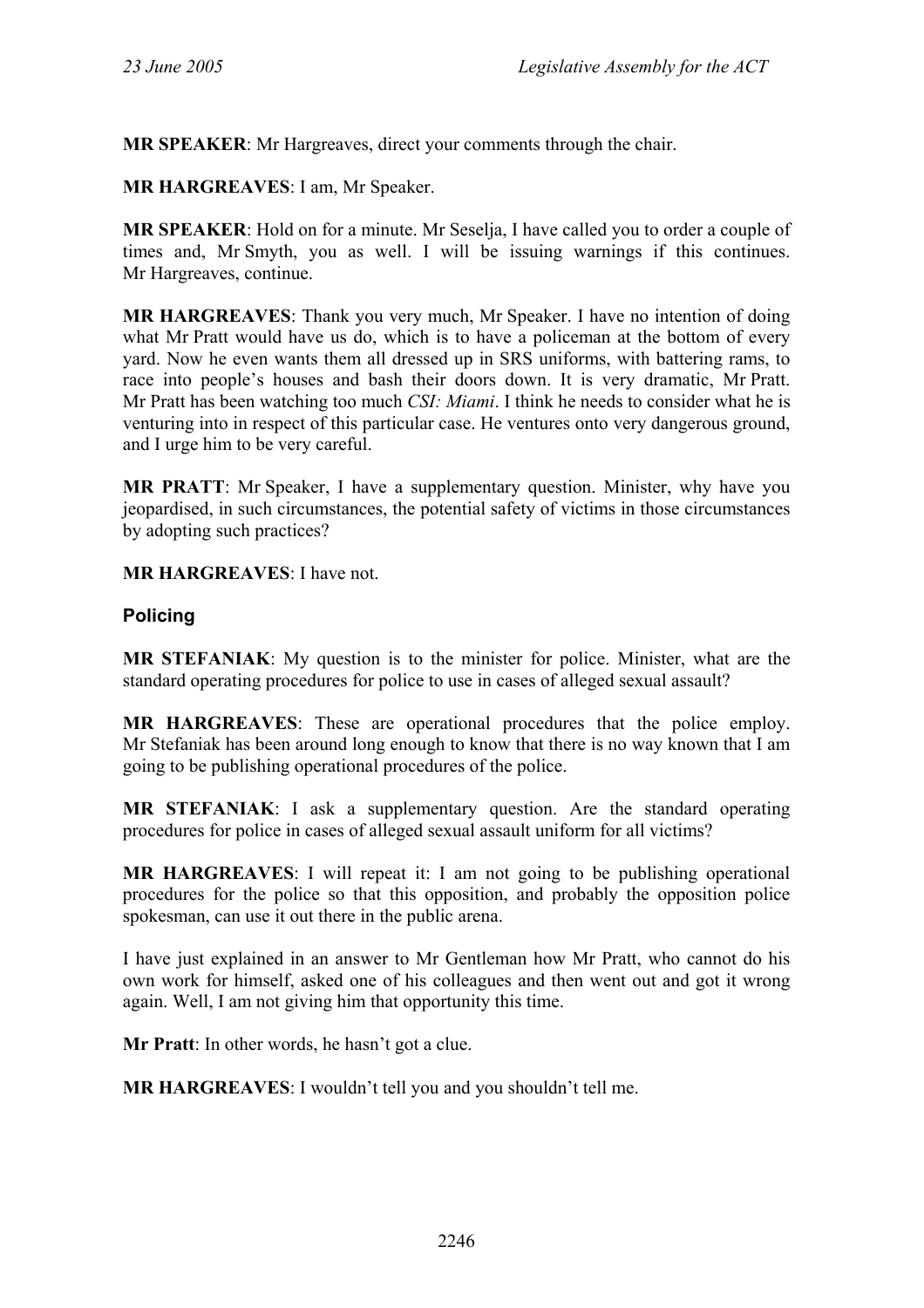### **Emergency Services Authority**

**MRS DUNNE**: My question is to the Minister for Police and Emergency Services. Minister, can you confirm that the United Firefighters Union has imposed a black ban on the new compressed air foam unit fire trucks that have been recently purchased at great expense to the taxpayer? If the union has imposed a black ban, why have the trucks been banned from use?

**MR HARGREAVES**: Mr Speaker, no, I cannot confirm Mrs Dunne's rumour, innuendo and misinformation. I have had discussions with the union, as I do quite frequently. I have an open door policy with all the unions and I speak to them quite frequently. I had a discussion only this week with the union about that very subject. I have had discussions with ESA management, which I do every week, and we talked about the issue of the compressed air foam units. The answer to Mrs Dunne's question, to the best of my knowledge as at yesterday afternoon, is no.

**MRS DUNNE**: Mr Speaker, I ask a supplementary question. Minister, if the UFU will not use the compressed air foam fire truck units to protect the Canberra community, will you give the trucks to the rural fire service, which is prepared to use them?

**MR HARGREAVES**: Mr Speaker, it is a hypothetical question and I do not propose to indulge Mrs Dunne.

#### **Public housing**

**MRS BURKE**: My question is to the Minister for Disability, Housing and Community Services. Minister, further to my question yesterday concerning the tenancy agreement held by David Eastman with Housing ACT, is it true that at times the property has been used to temporarily house other people in need, including people who lost their homes after the fires in 2003?

**MR HARGREAVES**: The government is the manager of 11½ thousand properties. I have to confess to you, unfortunately, that I do not know the tenancy agreements that apply to each and every one of those 11½ thousand properties. I will find out for Mrs Burke whether or not those particular premises have been used for other than the storage of Mr Eastman's goods and get back to her.

**MRS BURKE**: I thank the minister for finding that out for me. Perhaps the minister would also find out therefore, then, how Housing ACT has been able to maintain his tenancy agreement whilst at the same time reletting the property to other applicants in need?

**MR HARGREAVES**: I answered part of that innuendo yesterday by saying that the tenancy agreement will be maintained until the process is resolved. Certainly the answer to Mrs Burke's supplementary part two will be obtained if she reads the answer to her substantive question, or at least gets one of her colleagues to read it to her.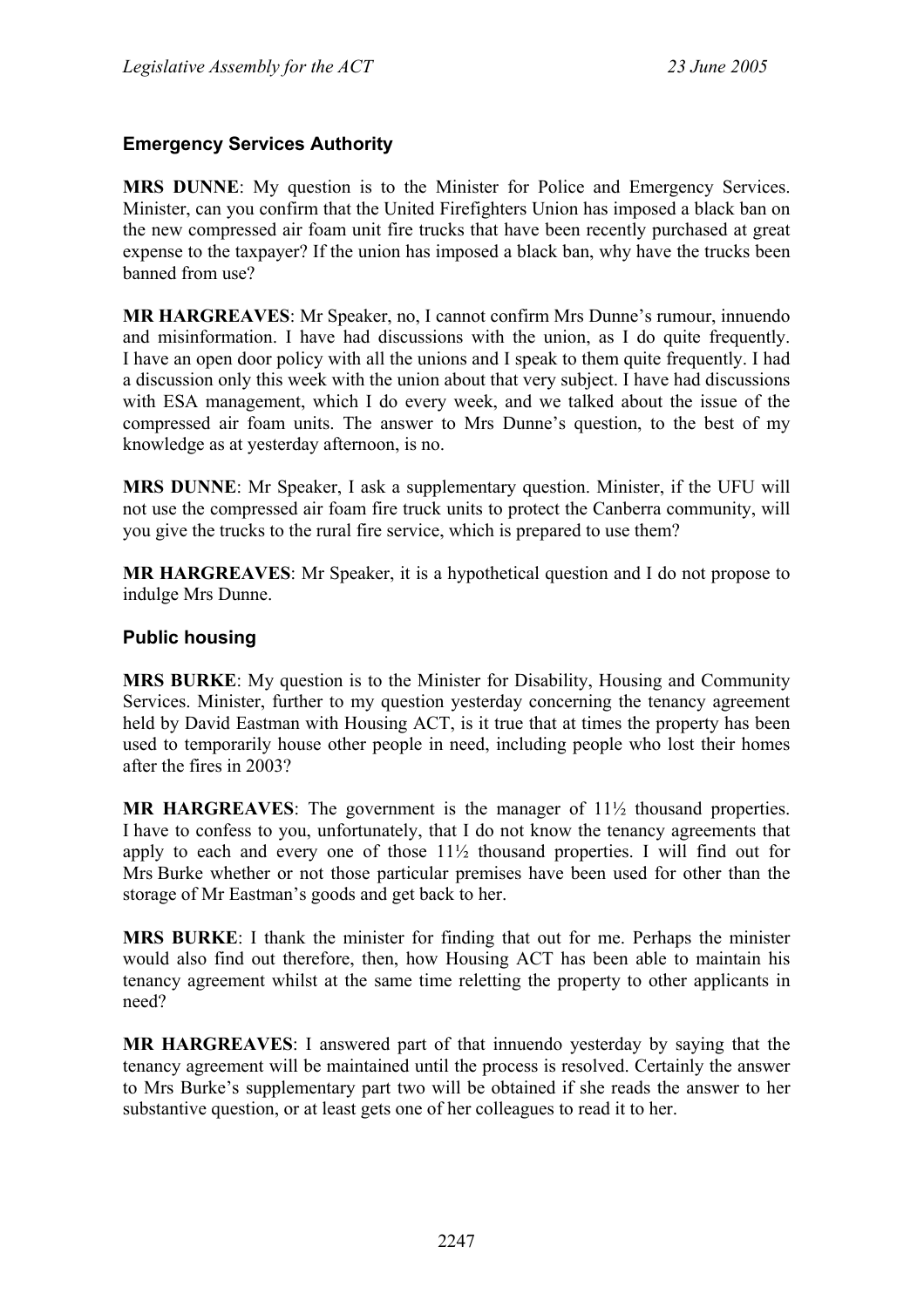# **ACTION bus service**

**MS MacDONALD**: Mr Speaker, my question is to the Minister for Planning, in relation to ACTION buses. Minister, I understand that, on Thursday 2 June 2005, ACTION achieved another patronage milestone. Would you please tell the Assembly how this milestone further demonstrates the government's commitment to the sustainable transport plan?

**MR CORBELL**: I thank Ms MacDonald for the question. I am pleased to advise members that, on Thursday 2 June, ACTION buses hit another milestone in terms of patronage, achieving over 21,000 adult boardings in a single day. It was only a month or so ago that I was in this place advising members that ACTION had achieved over 20,000 boardings in a single day, a record at that time. I am pleased to advise members that patronage on ACTION buses continues to increase, with 21,000 adult boardings on a single day earlier this month. This is the first time that we have seen that number of adult passenger boardings in a single day. That is a significant outcome for the territory.

ACTION is now running at approximately eight per cent higher, in terms of its patronage, than in the same period last year. I am referring to adult patronage. This milestone is a result of the government's dedication to developing initiatives to encourage people to consider alternatives to the car for at least some of their transport journeys. It is worth highlighting the range of initiatives that are helping to contribute to this significant and sustained increase in patronage.

There is the bus text initiative that the government announced earlier this year, the SMS timetable system via your mobile phone, the new on demand evening flexibus services, which started in April this year—allowing door-to-door service, in many instances, for people catching the bus in the evenings and on weekends—and the new Xpresso express services that were introduced in September last year. Specifically, these Xpresso services have been targeting the adult work force and account for half the overall increase in adult patronage growth. So it shows that, if you make the investment in public transport, if you target the services, you get the results of more people using public transport, less congestion on our roads and fewer greenhouse gas emissions.

This is a very strong example of the government's commitment to implementing a sustainable transport plan and helping to build Canberra as a more sustainable city. Of course, it is worth highlighting also that we continued this commitment in the most recent budget. The amount of \$4.8 million has been allocated to continue our extensive bus fleet replacement program and another 11 new compressed natural gas buses will be added to the fleet in the coming year. That will bring the number of compressed natural gas buses acquired to the figure of 53 since the government was first elected in 2001. And, on top of that, \$6.76 million for the introduction of a real-time information system, a system that the Liberal Party would want to scrap.

#### *Opposition members interjecting—*

**MR CORBELL**: They would want to scrap it and they would want to put at risk the patronage gains we have achieved in public transport. They would want to send the signal that they do not want to invest in public transport. Indeed, in the last election there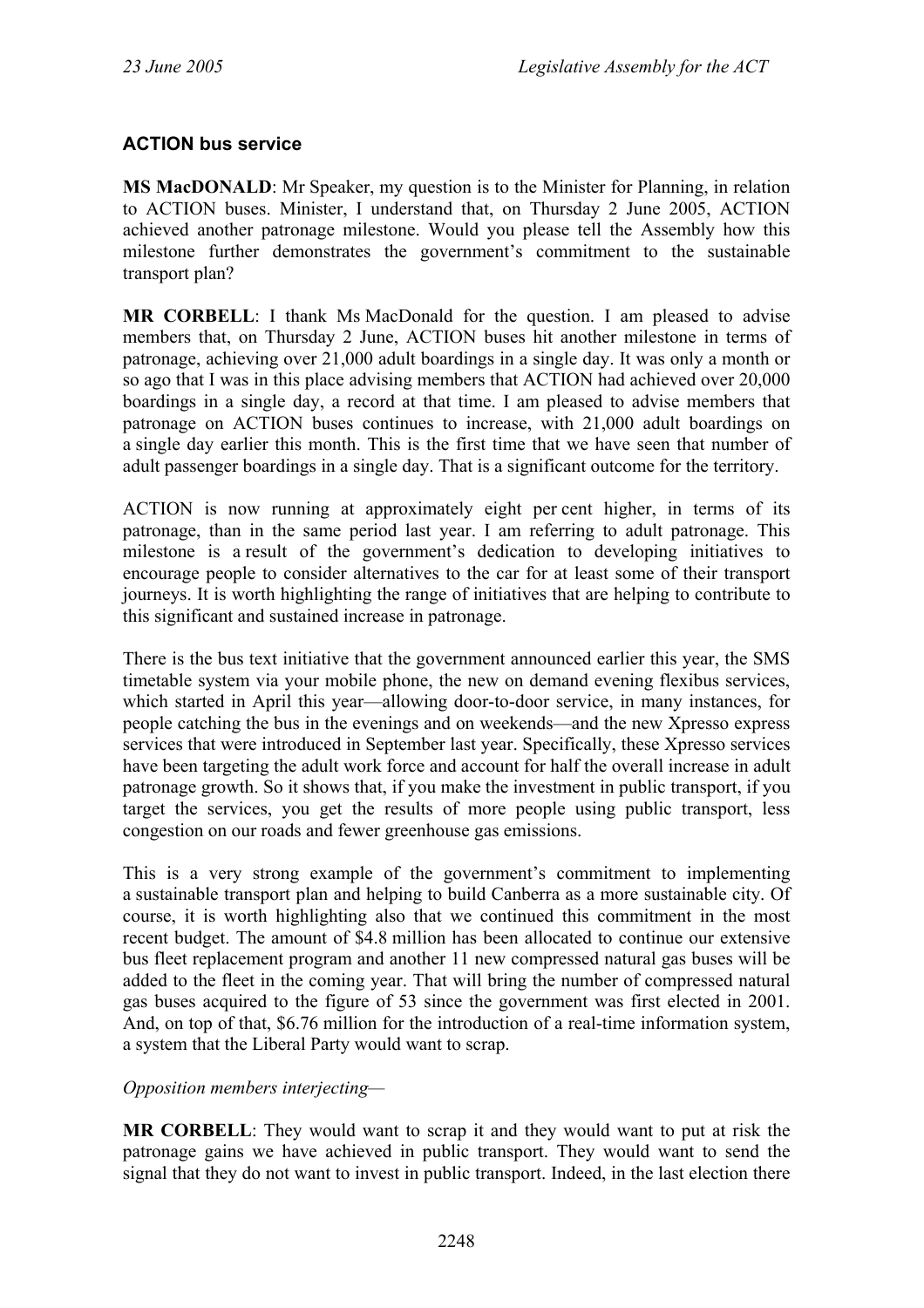was not a single commitment from the Liberal Party to invest in public transport in any meaningful way; not a single dollar to make it happen. Of course, it is well worth highlighting that the other key initiative of the Labor Party—\$3 million for the preliminary assessment and the environmental, economic, social and other impacts for the proposed Belconnen to Civic busway—is also funded in this year's budget.

That is the contrast. On this side of the house you have a government committed to supporting public transport and investing in public transport—getting the results on the ground—and record levels of patronage. What do we have from the other side of the house? A party that wants to cut funding and cut initiatives in the public transport area and no ideas of their own to grow public transport to make it a viable alternative. This government's record speaks for itself. The bottom line is that more people are catching ACTION buses than ever before.

**Mr Quinlan**: I ask that all further questions be placed on the notice paper.

# **Supplementary answers to questions without notice Calvary Hospital**

**MR CORBELL**: Mr Speaker, in question time yesterday, Mr Smyth asked me a question in relation to an allegation he made that a contractor who was working at the Calvary Hospital had contracted a golden staph infection and that, as a result, a theatre at the Calvary Hospital had to be shut down. The information I have is that Calvary did have contractors changing locks and hinges on doors within the operating rooms at Calvary Hospital on the weekend of 18 and 19 June this year. I have been advised that one of the men cut himself and subsequently stated that he believed he had contracted golden staph. As is the usual practice after this type of work, the operating rooms were cleaned and, when the work was completed, operations resumed on Monday.

There is no golden staph issue within the operating theatre environment at the Calvary Hospital. Further, I am advised that any new cuts such as the one allegedly sustained by the person in question would not be staph affected and that, if any swabs were taken, the results would not yet be available. This overall makes it very difficult for the person to claim that they have in any way acquired golden staph. I would urge Mr Smyth to be a little bit more cautious about these sorts of allegations before he chooses to air them in this place.

In response to the supplementary question Mr Smyth asked me, I can advise members that at the Canberra Hospital the incidence of the multiresistant *Staphylococcus aureus* is monitored and decreased in the 2004 calendar year compared to the 2001, 2002 and 2003 calendar years. The Canberra Hospital infection control staff have further advised that there have not been any recent outbreaks at the Canberra Hospital.

### **Social working group**

**MS GALLAGHER**: On Tuesday, 21 June, Mr Seselja asked me a question in relation to the establishment of a working group. He asked for the date on which the working group was formed. The answer to that is 1 June 2005. He also asked about when each of its members was informed of their membership and advised of their roles. The answer to that is 1 June 2005.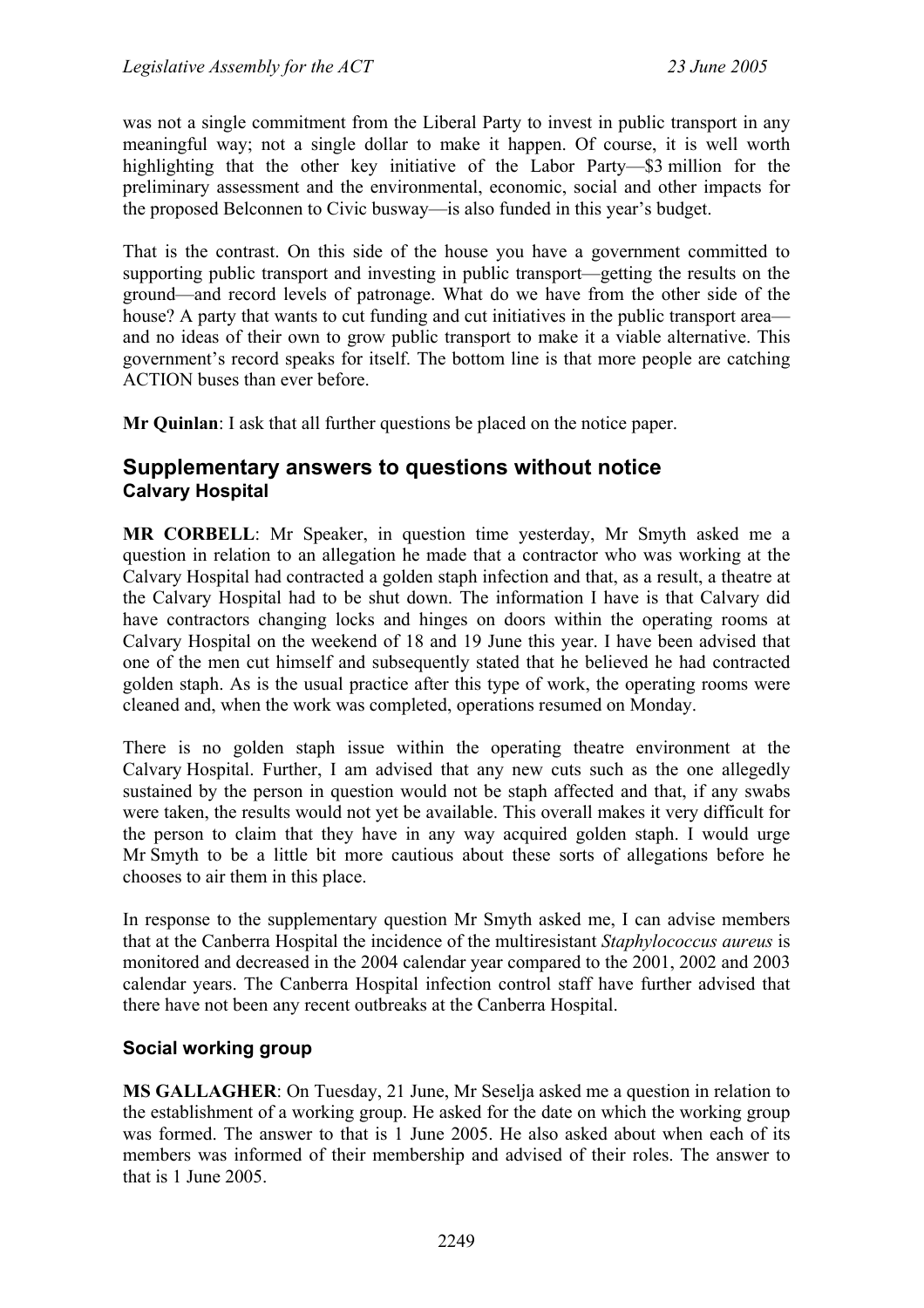# **Personal explanations**

**MR PRATT** (Brindabella): I seek leave under standing order 46 to make a personal explanation.

Leave granted.

**MR PRATT**: Yesterday, in question time, Mr Hargreaves made a comment about charity bin dumping and made a number of assertions about my priorities concerning charity bin dumping and other matters. I wish to challenge those remarks and to clarify what I said to prove that vesterday the minister took those comments—

*Mr Quinlan interjecting—* 

**MR PRATT**: Shut up, Ted. I want to get on with this, if you do not mind.

**MR SPEAKER**: Order! This is not a debate. This is just about you explaining personal circumstances.

**MR PRATT**: Yes. I am explaining what I actually said regarding the points that were taken out of context yesterday.

**MR SPEAKER**: No, all I want you to do is to deal with the personal issues.

**MR PRATT**: Thank you, Mr Speaker. The document that the minister referred to yesterday actually says:

The Stanhope government's success at cracking down on charity bin dumping shows that the threat of being caught or fined can act as a significant deterrent to such illegal activities and could also work on graffiti vandals, Steve Pratt, Shadow Spokesman said today.

Then I am reported as stating:

The threat of these fines has obviously made people think twice before dumping unwanted goods outside charity bins as according to reports the problem has now halved.

In this document that the minister referred to, I said:

This kind of approach to curbing such illegal activity clearly works. Therefore the Stanhope government should follow their own example in claiming victory over charity bin dumpers and use the same method for cracking down on acts of graffiti vandalism.

I went on to say finally:

It is time for the minister to get tough on graffiti vandals, just like he has on charity bin dumpers. Charity bin dumping is a relatively minor problem in comparison to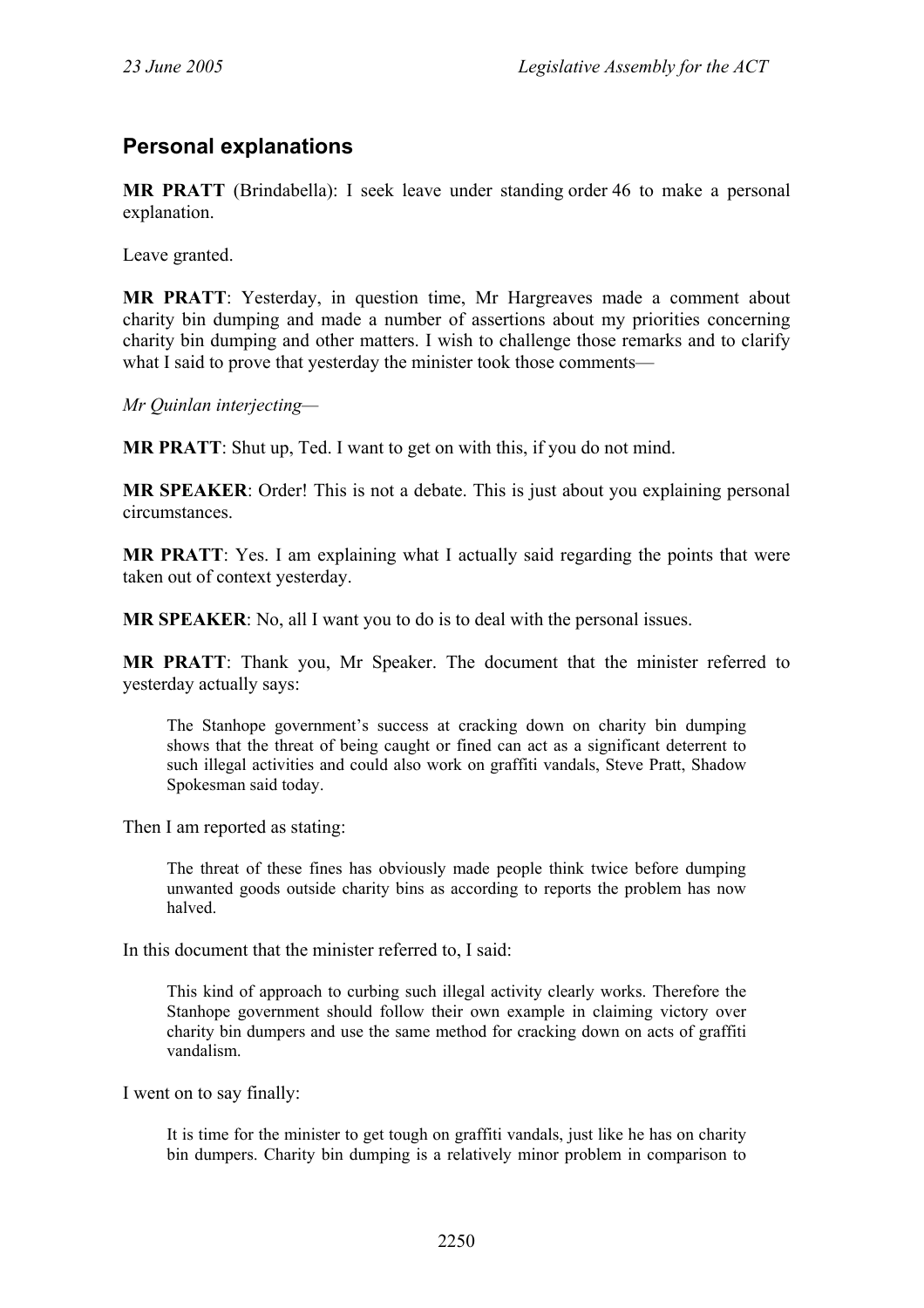graffiti. So I cannot understand why the Stanhope government has cracked down on one and not the other.

Thank you, Mr Speaker.

# **Supplementary answers to questions without notice Public housing**

**MR HARGREAVES**: During question time today, I took on notice a question from Mrs Burke relating to the tenancy of David Harold Eastman. The answer is definitely no, Mrs Burke. Housing ACT has not authorised the lease of a unit to persons other than the tenant. I would be interested to know the source of your information.

# **Papers**

**Ms Gallagher,** on behalf of **Mr Stanhope**, presented the following paper:

ACT Criminal Justice Statistical Profile—March quarter 2005.

# **Civil Law (Property) Bill 2005 Exposure draft**

**MS GALLAGHER** (Molonglo—Acting Attorney-General, Minister for Education and Training, Minister for Children, Youth and Family Support, Minister for Women and Minister for Industrial Relations): For the information of members, I present the following papers:

Civil Law (Property) Bill 2005— Exposure draft. Explanatory statement to the exposure draft.

I ask for leave to make a statement in relation to the paper.

Leave granted.

**MS GALLAGHER**: Mr Speaker, the Civil Law (Property) Bill 2005 is the culmination of a 10-year program to consolidate the law of property in the ACT. The government has been committed for some time to simplifying ACT property law. Members of the Assembly will remember that, in the first session of parliament, the government introduced legislation that consolidated that part of the civil law that dealt with wrongs and, in doing so, rewrote almost the entirety of ACT law in that area.

Calls to undertake a similar program in property law were first initiated in 1976, when the Blackburn commission reported to the commonwealth Attorney-General about the need to reform ACT conveyancing law. The commission stressed the need for fundamental review of the law relating to real and personal property in the ACT. It saw that theoretical structure of property law as it stands, that is, based in the view that land is primarily the economic basis of the hereditary family group, as being irrelevant to the needs of the Australian community, which views land primarily as a commodity.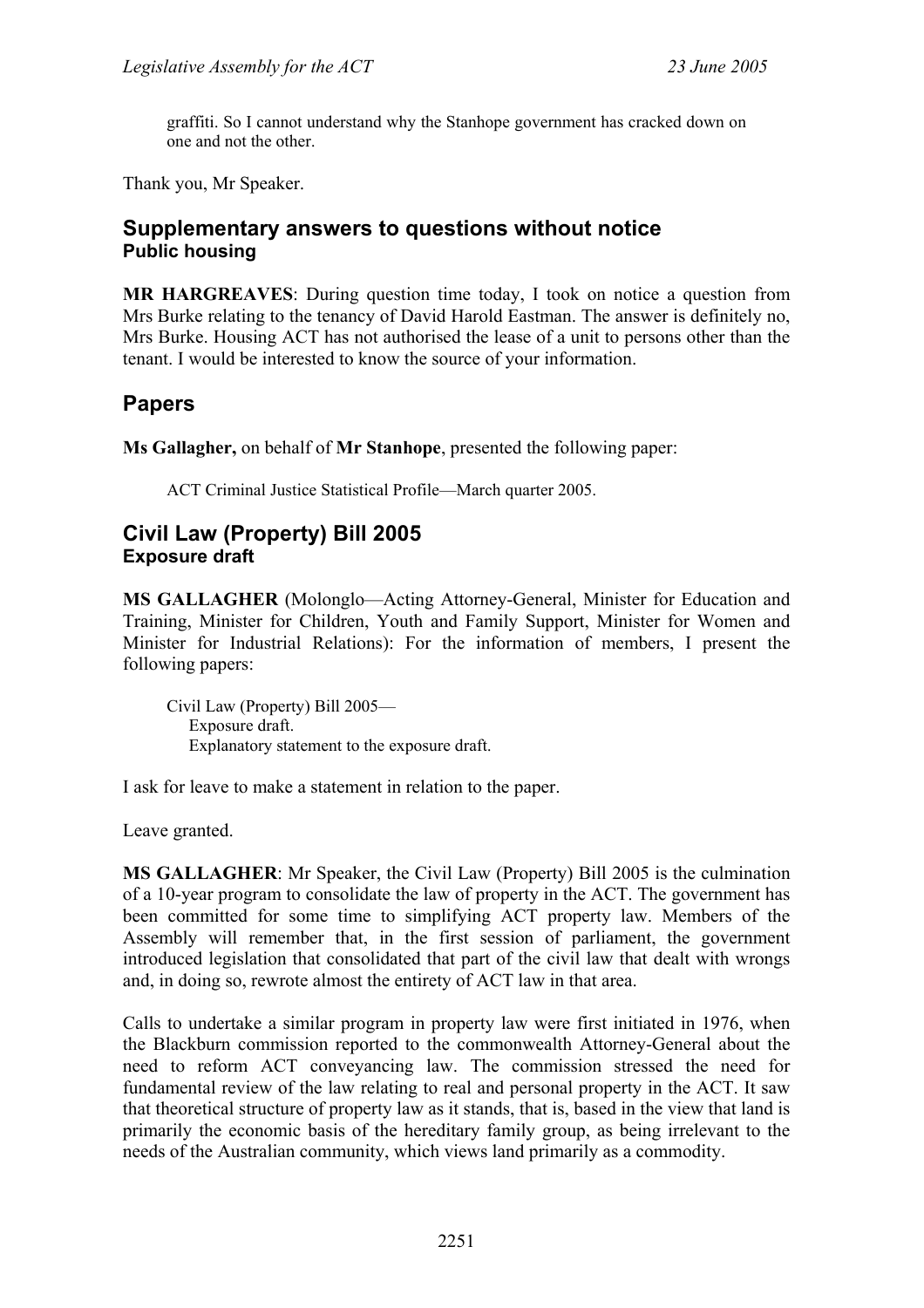The commission was also of the view that fundamental review was necessitated by a radical change in patterns of land use caused particularly by the growth of urbanisation. According to the commission, this change led to an increase in conflicts between different land uses, so that more careful planning of use and protection of land resources needs to be considered as part of the law dealing with property.

Of considerable importance, the commission pointed out that the law relating to property in the ACT could not be found in a complete conveyancing act or property act. In the ACT the law relating to conveyancing can be found in the common law, in imperial acts, the Conveyancing and Law of Property Act 1898 New South Wales and a variety of other New South Wales acts which apply in the ACT, some sections of the New South Wales Conveyancing Act 1919, as applied and modified in the ACT by the Conveyancing Act 1951, the Law of Property (Miscellaneous Provisions) Act 1958 and the Trustee Act 1957.

This situation, according to the commission, urgently needed modification and simplification. The commission felt, however, that it was not in a position to be able to undertake the complete revision of the law relating to property in the ACT, undertaking instead a more limited review designed to remove anomalies, clarify sections and limit, as far as possible, the number of steps required to be taken to effect a conveyance of land in the ACT.

The program examined the old ACT law relating to the law of property. While for many centuries this law covered the acquisition of interests in land and goods, it has been largely overtaken by modern legislation. The sale of land is now regulated under the Land Titles Act 1925 and the sale of goods is regulated by sale of goods and fair trading laws. The review only tangentially examines the modern legislation. It is a housekeeping exercise aimed at discovering and making more accessible old rules that might continue to have relevance to legal transactions in the ACT.

It is unwise to attach too great an importance to the old law. But neither should it be underrated. It is a confusing maze of legislation. Much of it is archaic, unintelligible language. For example, until recently is was still the law that "the due registration in the Office of the Registrar-General of any deed of feoffment shall operate as and be for all purposes equivalent to livery of seisin as to the lands and hereditaments comprised in and intended to be conveyed by such deed of feoffment the same in all respects as if there had been livery of seisin actually made and given of the same land and hereditaments in the most valid and effectual form and manner".

In plain English this simply means, perhaps surprisingly, that a modern transfer of property has the same effect as handing over the ring of the door of the building or, if there is no building, a clod of earth. The underlying basis of many old conveyancing laws is completely alien to modern conceptions and needs. In a period of great personal mobility, geographically, socially and economically, land is fundamentally a place of shelter and, if owned, an investment.

Older conceptions based on archaic feudal and medieval dogma and expressed in quasimagical law-French phraseology are now irrelevant to modern conveyancing transactions. The law reflects the overriding concern of English society, from early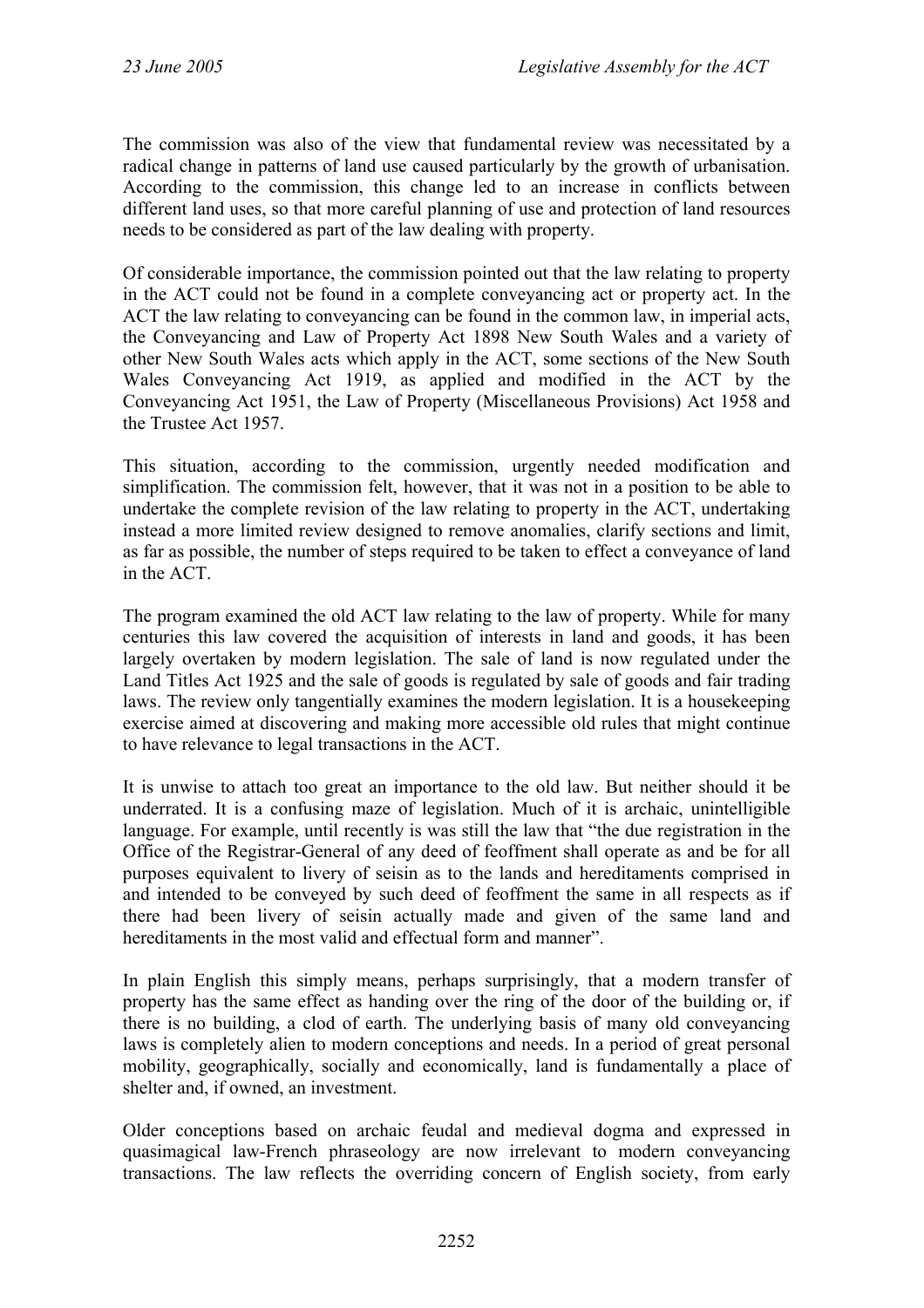medieval society to the 19th century, with the ownership or control of land upon which political power, wealth and social position then depended. The laws are fragmented and, in some cases, duplicated. There are significant gaps in the law in certain areas. In short, access to the conveyancing laws for the public and legal profession is poor. The laws do not serve the interests of the modern ACT community.

The program was undertaken as a step in the process of simplifying and bringing up to date ACT conveyancing laws. It was conducted under the ACT legislation review program. As a first stage, in 1996 the detailed review and restatement of the law was published and widely distributed. Subsequently, many of the recommendations in the report to remove archaic provisions have been actioned through a series of review laws. A partial codification has occurred around some of the provisions.

The bill takes the program to its final logical conclusion of stage one of the reform process, a single law that consolidates the provisions of the existing law. This meets the government's objective of reducing fragmentation of the laws and reducing unnecessary complexity in the laws. It reduces confusion and uncertainty as to which laws apply in the territory and as to what the law is. It eliminates redundant, irrelevant and inappropriate legislation adopted or made on a piecemeal and often uncritical basis. Finally, it reduces archaic language and rationalises drafting styles and techniques.

Stage two will involve the reform of some of the law of property after wide consultation with the law society and the community, particularly the commercial and retail interests that may be affected by any reforms. The draft bill will be available for public comment for a period of three months. Comments should be directed to the Department of Justice and Community Safety.

# **ACT criminal justice statistical profile Statement by member**

**MR STEFANIAK** (Ginninderra): Mr Speaker, I seek leave to draw attention to an error in relation to the paper about the ACT criminal justice statistical profile.

Leave granted.

**MR STEFANIAK**: The paper does not appear to have the even-numbered pages. For example, the data at the back only goes to March 2002.

**Ms Gallagher**: Mr Speaker, I will make sure that that is fixed up. It looks like it has not been photocopied properly. My apologies. Another one will be tabled.

# **Papers**

**Ms Gallagher**, on behalf of **Mr Stanhope**, presented the following paper:

Cultural Facilities Corporation Act, pursuant to subsection 29(3)—Cultural Facilities Corporation—Quarterly report—Second quarter 2004-2005—1 October to 31 December 2004.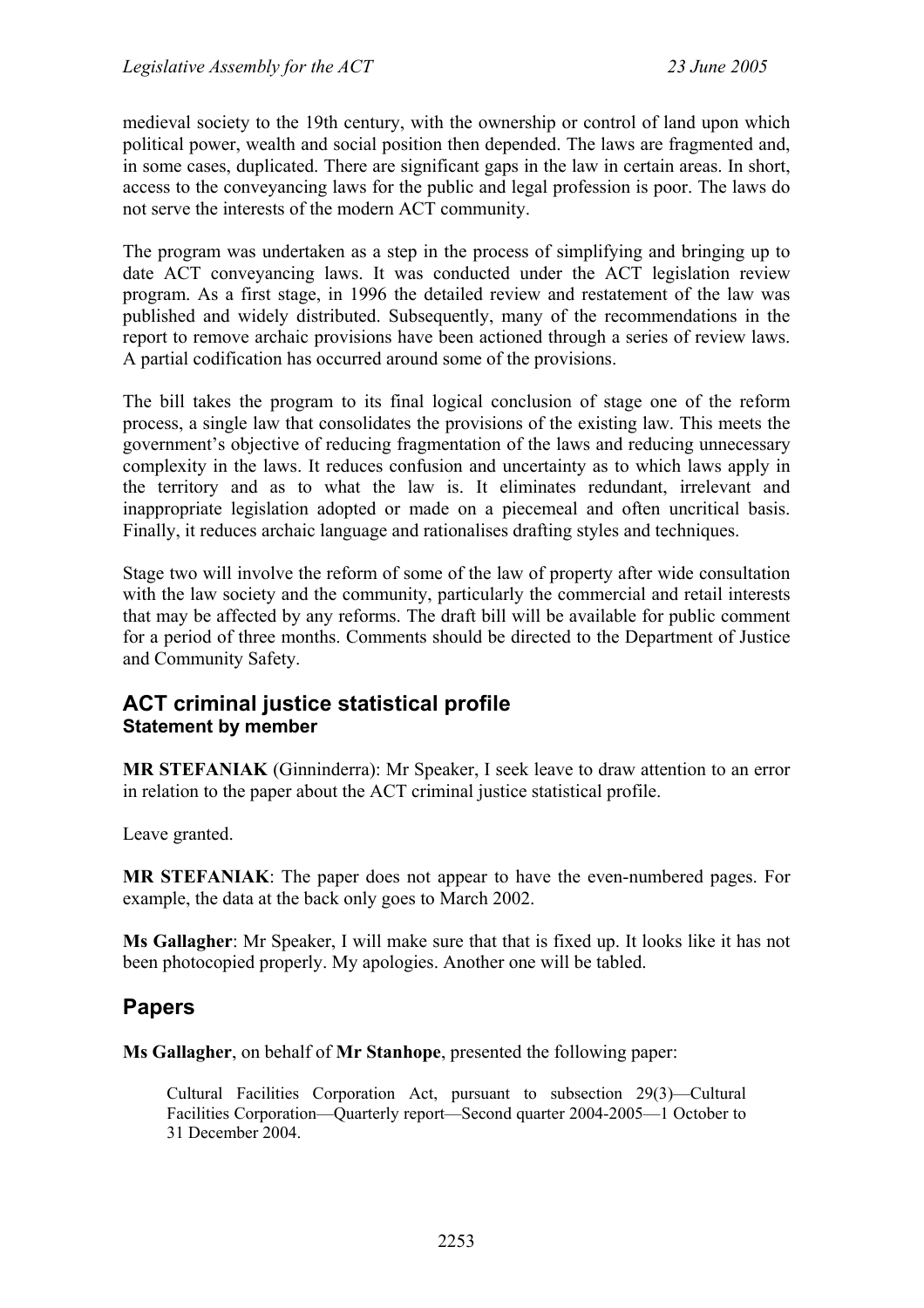# **Land (Planning and Environment) Act Paper and statement by minister**

**MR CORBELL**: (Molonglo—Minister for Health and Minister for Planning): For the information of members, I present the following paper:

Land (Planning and Environment) Act, pursuant to subsection 229B (7)—Statement regarding exercise of call-in powers—Development application Nos 200405072 and 200405440—Block 3 Section 84 City, dated 22 June 2005.

I ask leave to make a statement in relation to the paper.

Leave granted.

**MR CORBELL**: On 23 February 2005, I directed, under section 229A of the Land (Planning and Environment) Act 1991, the land act, that the ACT Planning and Land Authority refer to me DA No 200405072 and DA No 200405440. As required under the land act, I advised the Planning and Land Authority of my decision to consider the application. This advice was notified on the legislation register.

On 11 May 2005, I approved both applications, using my powers under section 229B of the land act. The notifiable instrument and notice of decision dated 11 May 2005 referred to an incorrect application number. Notifiable instrument No NI 2005-198 has been amended by substituting "200405440" for "200405540". The notice of decision has also been amended by substituting the application number "200405440" for "200405540" pursuant to section 248 of the land act and, as required by the legislation, the applicant has been notified of this.

The first development application sought approval for a variation to the holding lease, deed of agreement and development deed for block 3 section 84 City by replacing the 2001 section 84 master plan with the 2004 section 84 master plan, which increases the scale of the development by approximately 35,430 square metres. The second development application sought approval for the construction of a building with a maximum height of 11 storeys, comprising 22,200 square metres of office space, 10,370 square metres of shop space and 4,460 square metres of cinema space. It also proposed a six-storey building, with 17,909 square metres of shop and four levels of car parking above, a bridge to connect the two buildings, a bridge over Petrie Street to connect to the existing City Markets development on block 13 section 56 City and associated works.

In deciding the applications, I gave careful consideration to the provision of interim parking arrangements during the construction phase of the section 84 City development and the achievement of sustainability initiatives. I have imposed conditions of the approval that require the provision of an interim parking management plan and a strategy that demonstrates how a minimum of 350 car parking spaces will be maintained on section 84 City during the construction phase of the development and the provision of a report that seeks to increase the capacity for the development to capture and reuse roof water. This proposal is consistent with the requirements of the territory plan.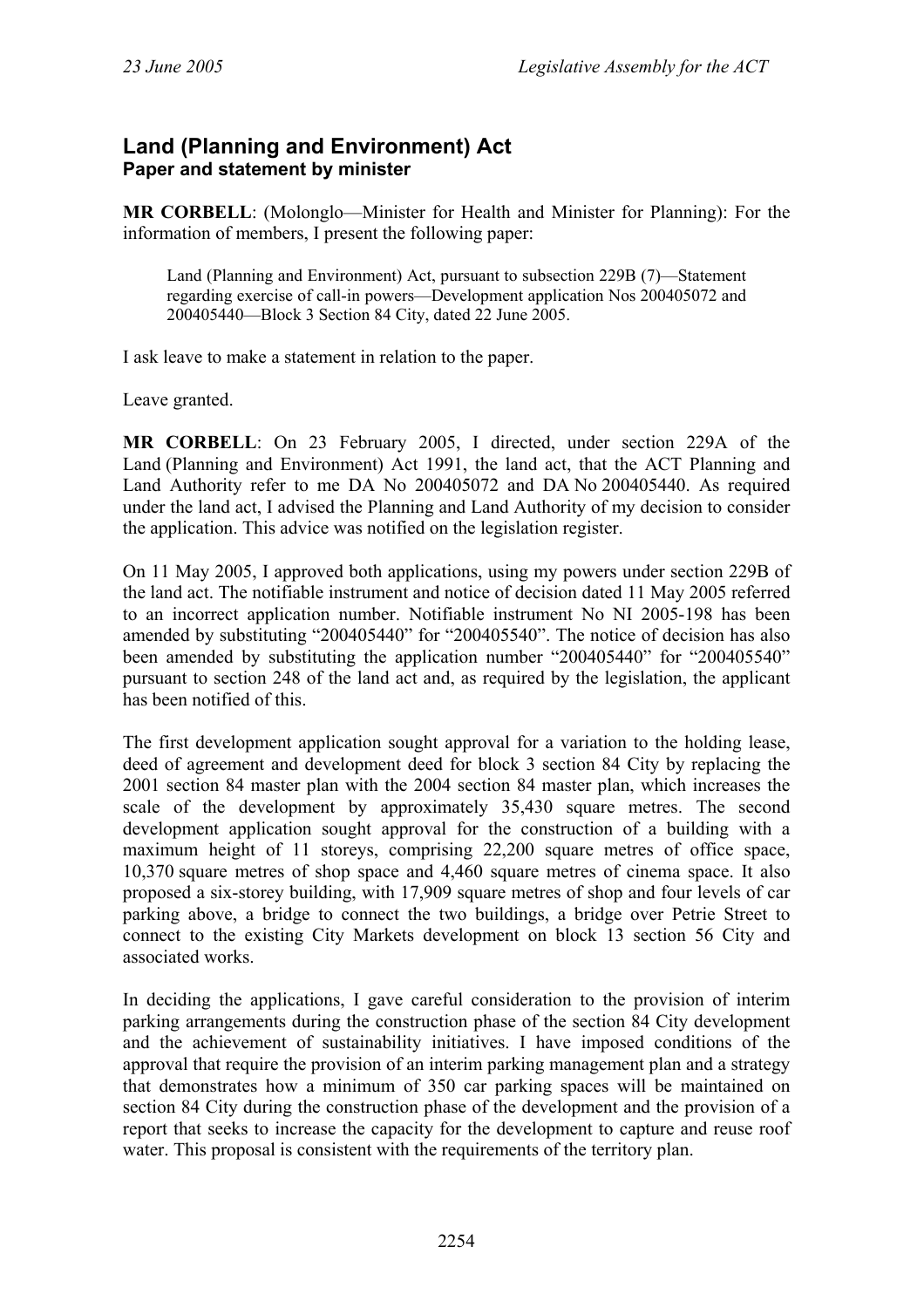I have chosen to use my call-in powers in this instance because I consider both proposals will have a substantial effect on the achievement of objectives of the territory plan in respect of the Civic Centre. The particular criterion in the land act, section 229B (2), states:

The Minister may consider the application if, in the Minister's opinion … (b) the application seeks approval for a development that may have a substantial effect on the achievement or development of objectives of the Territory Plan.

The proposal significantly contributes to maintaining and promoting the Civic Centre as the main commercial centre for Canberra and the region.

Section 229B of the land act requires that, if I decide an application, I must table a statement in the Legislative Assembly within three sitting days of the decision. As required by the act, and for the benefit of members, I table a statement providing a description of the developments, details of the land where the developments are proposed to take place, the names of the applicants, details of my decisions and the grounds for the decisions. With the statement I also table the comments of the ACT Planning and Land Council on this matter.

# **Urban environment Discussion of matter of public importance**

**MR SPEAKER**: I have received a letter from Mr Pratt proposing that a matter of public importance be submitted to the Assembly for discussion, namely:

The state, or condition, of Canberra, and the current management of the urban environment by the Government.

**MR PRATT** (Brindabella) (3.24): This motion of public importance is raised today because of this government's failure to ensure that the condition and appearance of our urban environment is one befitting a national capital. The urban services minister has not given serious attention to a raft of issues which daily lower the confidence of tourists, businesspeople and ACT residents, who expect a satisfactory level of attention to the urban environment.

In addition to the plethora of complaints my office receives daily about the state of this territory, one only needs to look around, anyway, to see the growing problems with graffiti vandalism, littering, illegal dumping, undermaintained open space, long grass and dying ovals, to see that this government lacks pride in looking after the appearance of its own city. A letter in the *Canberra Times* only yesterday, Wednesday 22 June, proves my point. A constituent asks:

Why is the ACT government looking to sack 80 workers in the Department of Urban Services when there is so much work to be done in cleaning and maintaining our city?

The constituent goes on to say: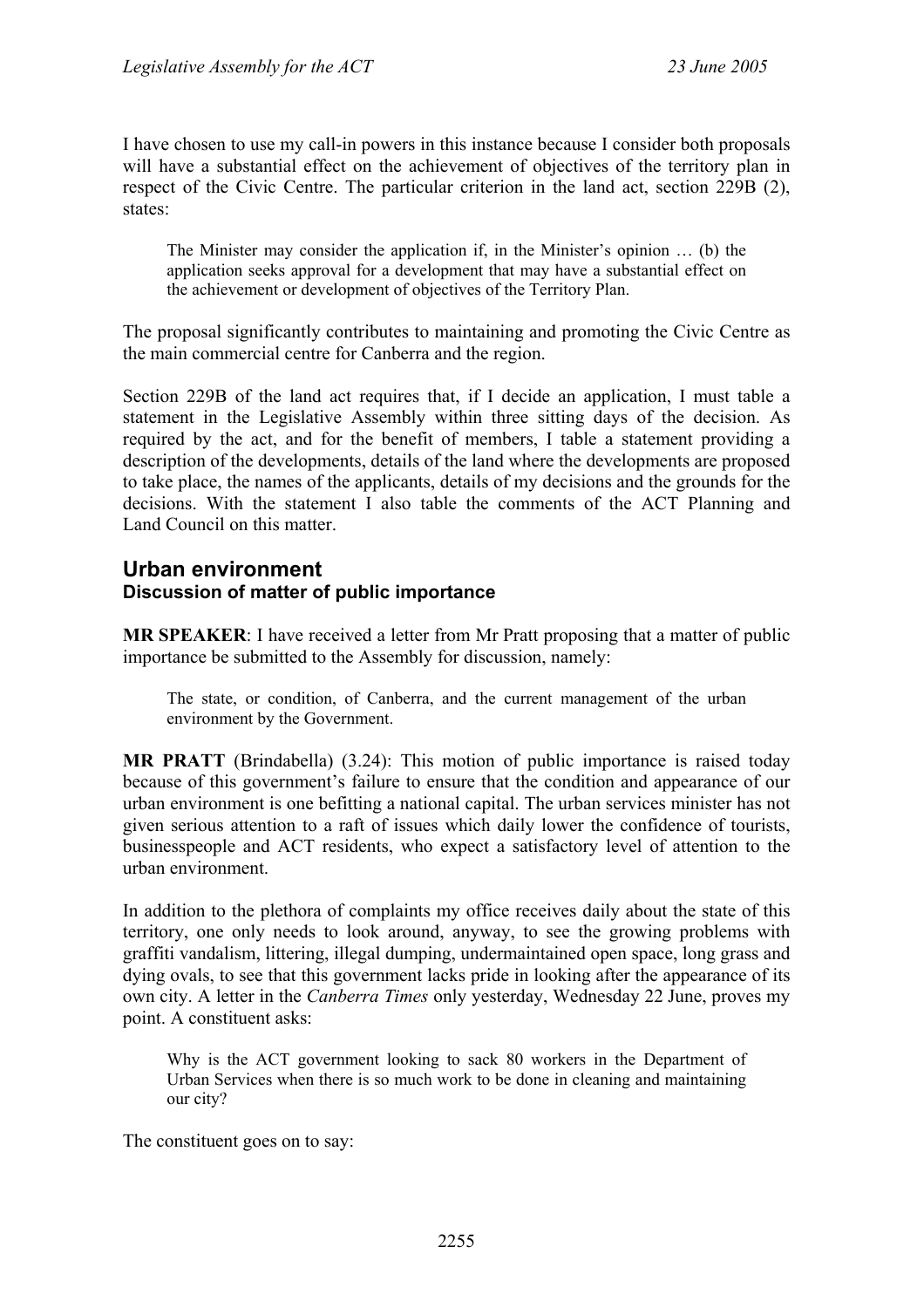I am sure if we all walked around our own suburb we could find plenty of work needing to be done. This includes graffiti that needs to be cleaned up … potholes that need filling and footpaths that need to be repaired.

As well, we have ovals around town that this Government has allowed to become unusable. The Government will be hiking up rates in every suburb by up to 20 per cent while reducing services at the same time.

You see, there is ongoing community concern about the inability of this government to focus on its municipal priorities in addressing the look of the city. People such as the constituent quoted above are noticing this fact. Perhaps we are too wrapped up in international issues. The minister has admitted there is a problem, although he probably does not realise he has admitted it. In question time yesterday Mr Hargreaves said that the 80 job losses from the department were part of a total restructuring process.

If this urban services restructure is to have any noticeable impact on improving the condition of this city, then the minister needs to assure this Assembly now that the loss of these 80 positions—at least in establishment terms—will in fact lead to increased service being provided at the front line for the improved management of this territory. He needs to assure this Assembly that these resources are simply being shifted from admin and management to the front line and will not simply become resources lost to the department due to cost saving measures. The minister must get to work on reducing the problems with graffiti, ageing infrastructure—such as footpaths, street lights—long grass and the like, instead of simply paying lip service to the problems we have.

Lately in this place we have talked about charity bins. I was so impressed by the success of the government's strategy that I suggested it should use the same approach to targeting graffiti vandalism, as the threat of fines and the threat of being caught has shown that this method actually works. My point was that it was a clear case of misdirected priorities when the government was targeting one problem but not the other, the other problem in this case being graffiti. That is a much more prevalent and widespread problem and one that has been the subject of ongoing complaints for many years, yet this government has failed to address it. With the Bruford example, of course, they have really demonstrated their concern about this issue. Let us target graffiti vandals—a higher priority than charity dumpers—with inspectors as well.

Looking at the ongoing graffiti problem, it is not a topic I wish to revisit for the fun of it. If the problem had been significantly reduced and taken seriously by the minister responsible, then we would not have to keep having this debate. Sadly, that is not the case. Here we go again. We know that graffiti vandalism is everywhere. You cannot drive down a street or go to an office precinct or shopping centre without being confronted by it.

*Mr Hargreaves interjecting—* 

**MR PRATT:** Mr Speaker, could we have a bit of silence?

**MR SPEAKER**: Order, Mr Hargreaves.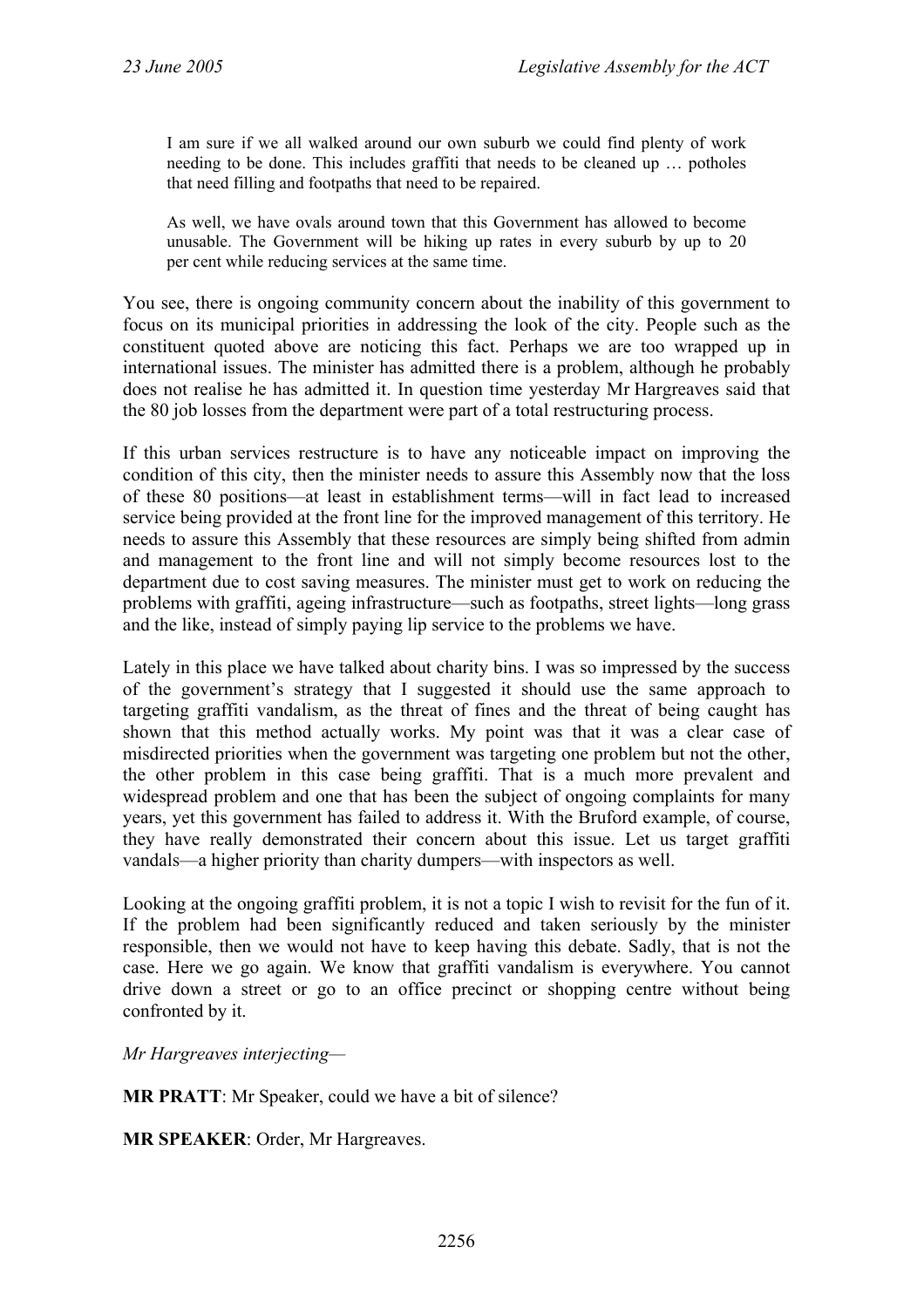**MR PRATT**: Put a sock in it, John! This vandalism is not just unpleasant looking, it is illegal and costs the ACT taxpayer \$1 million every year, defacing public as well as private assets. This cost is on top of the cost not recorded by this government; that is, the cost of the clean up to all the private property owners in Canberra, who also bear the brunt of this problem, a problem that this minister unfortunately finds acceptable and one which his government even encourages.

I have been advised that Calwell shopping centre alone recently forked out \$600 to clean up graffiti that was scrawled across their centre in just one weekend. Because there was gratuitous graffiti involved with that, thankfully—after some pressure—the department also provided \$400 for the clean up and, therefore, the total cost of the task was \$1,000. If you multiply that figure by all the shopping centres in Canberra, over all the numbers of times that this occurs, and add that to the \$1 million spent cleaning up government assets, then the true cost of graffiti vandalism to the community is enormous—many millions of dollars, I would guess.

The hypocrisy of the urban services minister astounds me. On the one hand the minister is saying that charities should not have to bear the brunt of a problem that costs charities about \$50,000 a year to clean up—a policy that I support—yet he has no sympathy whatsoever for the private property owners who wear the significant cost of cleaning up graffiti vandalism, which is happening through no fault of their own. The government has acted to crack down and get tough on charity bin dumping but not on graffiti vandals. The government's approach is inconsistent. What is the point in targeting charity bin dumping, but not graffiti, which is also an ugly, widespread and illegal problem and which does nothing to improve the state of Canberra or the community's confidence and safety?

I now want to turn to the matter of the maintenance of ovals. There is advice from the CSIRO that there are methods of watering ovals and parkland that can save about 25 per cent of water, using the government's current irrigation systems. There were recommendations made in 2003-04 about this. There is clearly no evidence that this government has considered adopting such maintenance strategies to (a) save on precious water and (b) save the assets.

A very significant number of ovals are in a terrible state. Not only are they unable to be used and provide a service to the community and our schools but they also make the general community look extremely untidy. They will eventually cost a lot more to save and be recovered. In fact, about \$15,000 per hectare is the minimum figure I have been advised. The satellite images of our suburbs being published daily in the *Canberra Times* show that there is barely a usable oval in sight. This is not entirely the fault of the drought but partly the fault of this government in its failure to ensure that these assets are managed properly during such times.

Chisholm community oval, in the area immediately west of Chisholm primary school, is one of the worst cases I have seen across the ACT. This oval is well loved by the broader Chisholm community. I have met a delegation of local residents, who have been very thoughtfully concerned and constructive in their arguments about that. I am advised by this group that this oval was in the past, before it deteriorated to the point of being unusable, broadly used by many members of the community for a wide range of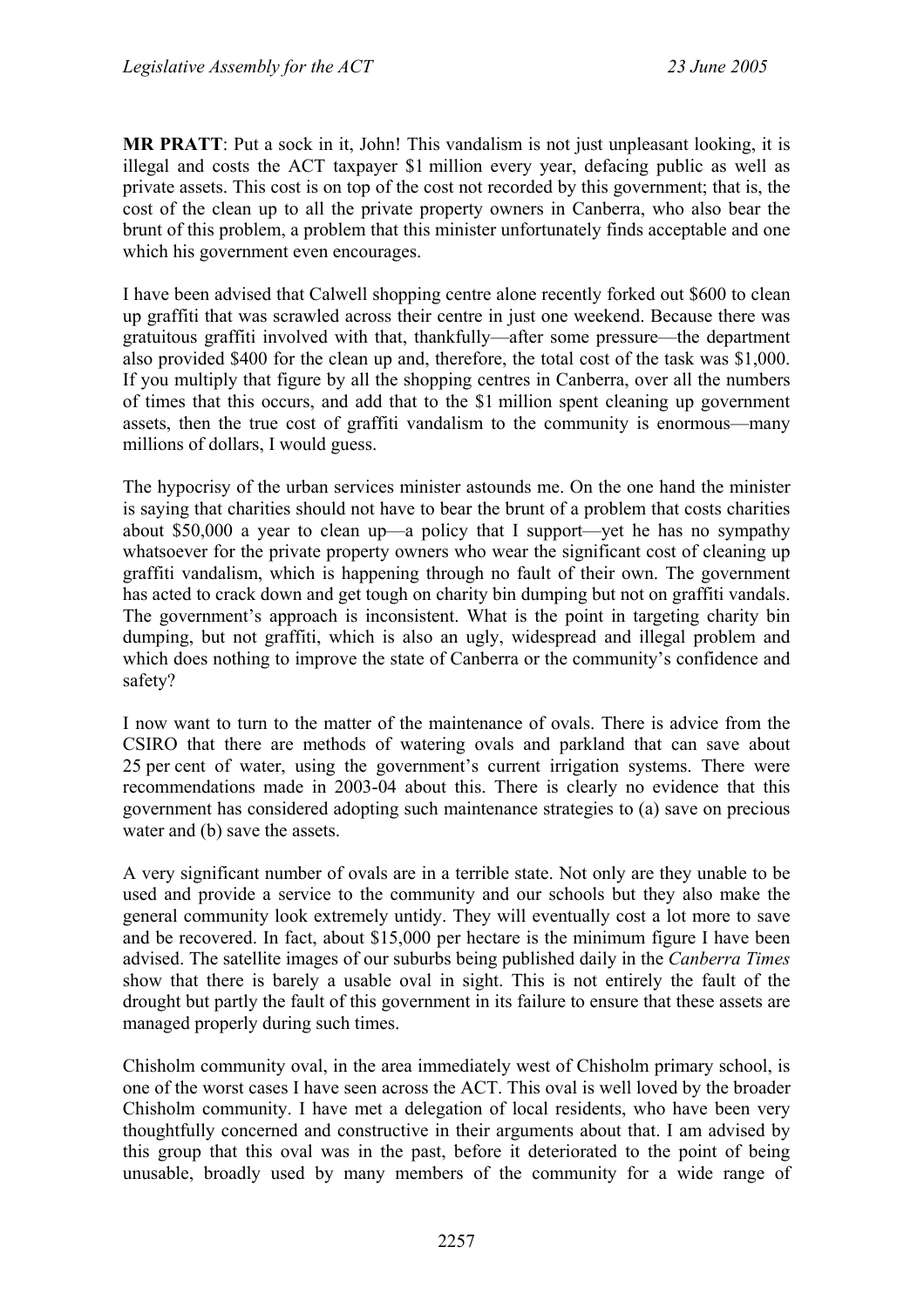activities. It is now fast turning into a dustbowl with a few hardy weeds scattered around. I understand too that the dust and debris is being blown into adjoining properties and around the street, making the general area look much more untidy.

I appreciate that it may not be possible to water general community ovals and green spaces with mainstream systemic water throughout the dry months, to keep the place alive, but we need to do something more than what we are seeing done now; that is, the government simply abandoning these ovals. Let us see a little bit of lateral thinking by this government; but perhaps we should not hold our breath in that regard. In the case of the Chisholm oval, for a fairly modest outlay you would consider that perhaps 100,000 to 200,000-litre storage tanks might even have been attached, for example, to collect the roof run-off from Chisholm primary school, because Chisholm primary school is uphill of Chisholm community oval.

I am not a scientist or an environmental engineer, but I have certainly had a lot of logistical and layman engineering experience in hard luck countries, in water winning programs. Therefore I think I am entitled to ask the question whether this can be done and what cost would be required. Would there be sufficient rain run-off around the year, in a drought year, from the very broad rooftop areas of the schools to provide some meaningful assistance? Perhaps I am wrong. If that is the case, then I will stand corrected, but I intend to find out. Would there be sufficient supplementary water to gravity feed, perhaps, at least some precious parts of Chisholm oval throughout the year? These are the questions the government itself should be asking and answering, and in a broader sense, of course, not simply in relation to Chisholm oval.

If this were to work, then I would maintain that we should implement a bold plan to capture water from suitable public buildings to irrigate adjacent oval and parkland areas. It is clearly not possible in this drought to water and maintain all of the green parkland and oval areas; but selected playing field-sized areas could be set aside for some sort of watering. At least the local communities would have something to play on or have picnics on. A checkerboard effect of some areas across the broader lands—green here and there—would be a lot more attractive than what we see now, which is a never-ending broad scape of dirt.

Having talked about the need to save and recover ovals, elsewhere we see a good deal of waste around the place. Coming to work on the morning of 14 June via Vernon Circle at about 10 past nine during an early morning shower after sustained weekend rain, I was astonished to find a sprinkler going on the side of the highway near City Hill. To me this smacks of an official, a public servant field director or field team leader simply arriving at work late and not making sure that the damn thing was turned off. I am writing to the minister about that, and I am extremely to keen to see why that was the case. On the one hand this government is not watering our ovals, yet it is wasting water in other areas during rain. Is that the case? That is what the public may generally draw a conclusion about.

Another lovely feature of the broader ACT landscape is the widespread dumping of car bodies, and people leaving them in situ for long periods of time. This dumping of car bodies is a fairly insidious problem, not just along main arterial roads, particularly at weekends after criminal activities, I suppose, or car-jacking, but also sometimes in properties in streets. They sit there for a very long time. People write in about this and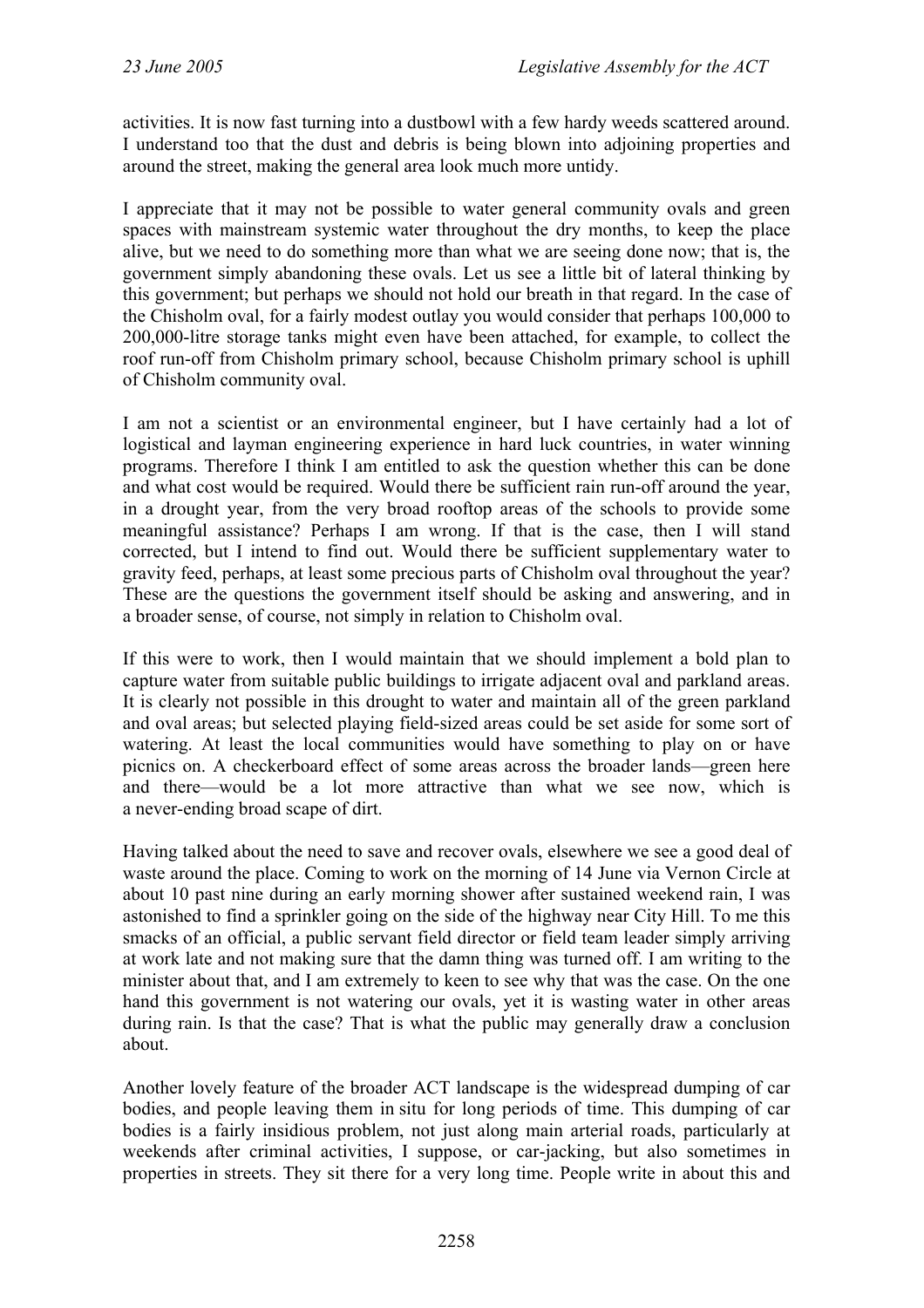ask, "Can't something be done?" I have seen vandalised cars abandoned for more than 12 hours at a time, and sometimes for up to 24 or 48 hours. Clearly the owners cannot come and take them because they are rendered not driveable. This is something the government needs to attend to.

The problems with the condition of this city do not end there. Let us talk about littering. It was revealed in The *Canberra Times* on 6 June that the ACT has the highest littering rate in the country. Even worse, 50 per cent of this litter is from cigarette smokers. There has been a program enacted to try to tackle this but we have a long way to go. Certainly it looks disgusting, and it simply adds to the negative landscape sight that we seem to have. I believe the former shadow minister for urban services, Mr Cornwell, brought the government's attention to this issue as well, yet nothing has been done by this government.

That problem has been around for a long time, and a lot of work has been done to address and put to the government the details of those sorts of problems. Why is the government not enforcing the Litter Act as harshly against smokers as they are against charity bin dumpers, given that cigarette butts certainly make up a significant part of the disrupted, dirty landscape that we all see around us? I suppose that, because the government is worried about losing votes at the next election, they will not crack down on this type of behaviour.

I note that the tidy up awards being launched by Keep Australia Beautiful in Canberra this month will target graffiti and rubbish. This is a good thing, but let us not see that type of program replace any other form of government initiative. The government needs to drive harder at these issues in tandem with these types of programs. We do not want to see one replacing the other. It is one thing for the government to sort out rubbish and vandalism, but yet another thing to expect the community to pick up after the government when they do not give precedence to urban management themselves.

The minister needs to take more responsibility for ensuring that the city is looking a lot cleaner. There is a range of other issues that we do not have time to go into. I would like to see some action taken. The Stanhope government should be setting an example for the rest of the country to follow. Clearly this minister is not fulfilling that obligation. Let us see some action taken now.

**MR HARGREAVES** (Brindabella—Minister for Disability, Housing and Community Services, Minister for Urban Services and Minister for Police and Emergency Services) (3.39): I thank Mr Pratt for that sanctimonious pontification that he is becoming well known for. I will address a couple of things Mr Pratt mentioned before I speak substantively to the MPI. He talked about Chisholm oval. He has trotted that one out quite a few times. He does not understand, of course, that we have spoken to the residents down there as well. I have had one of the people from my office go down and talk to the people at Chisholm, walk the oval with them and explain to them the regime about restoration of the ovals across town. Guess what? They understand the drought; they understand the difficulties we are going through and they said to us, "Can you get something done about the broken glass?" We said, "Certainly; we will get it done now." Everybody is happy because, unlike Mr Pratt, they understand that these are difficult times.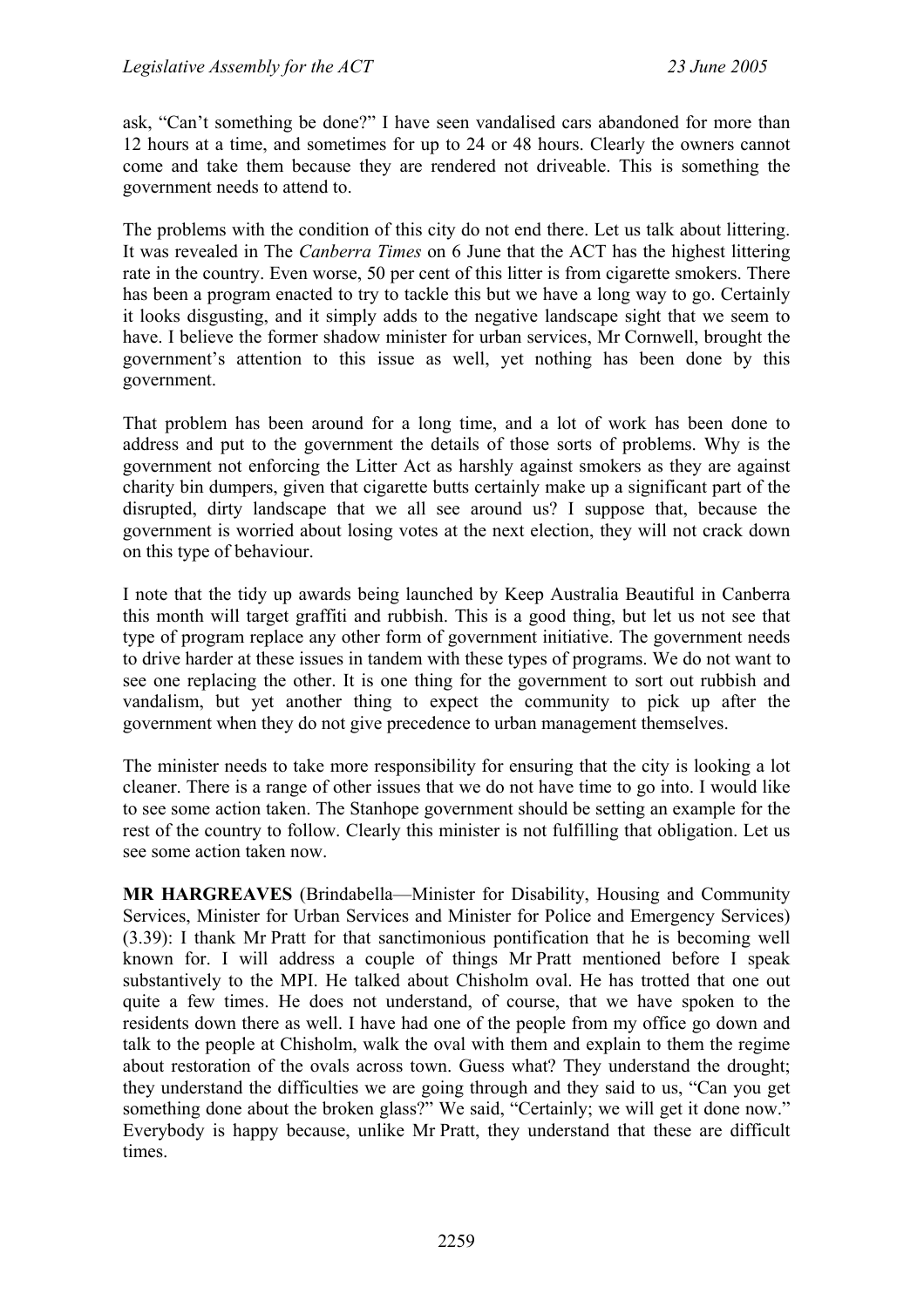Mr Pratt comes up with these really wonderful ideas like storage tanks next to each school. He does not understand that he might be creating 150 to 200 little lakes around town and therefore preventing the water from going into the Murray-Darling Basin and being responsible for desecration at the mouth of the Murray. Oh no, we do not worry about that! He also does not understand that a lot of rainwater bounces off and goes onto the oval anyway. I have a great idea: I might race around there and paint all the ovals green. That has been done before, has it not? Dear me! Mrs Dunne thumps the desk. Good on you! That is Johnno one and Mrs Dunne nil. Mr Pratt says, "There was a sprinkler on in the rain!" How many times has my office advised him and his office that, from time to time, all sprinklers must have water go through them for maintenance purposes? That is what it is. Sometimes we get a bit exasperated.

He talks about car bodies and says that, on each and every arterial road, there is a car body—right next to that policeman, I suspect. There are so many of them in the town! Does he understand that there is a regime, and that all he has to do is report the things? He talks about car bodies being put onto other people's private property and asks why we don't get rid of them. They are not ours and it is not our property. That is a good start, I think. I am afraid Mr Pratt is trying to build a straw man and then tear it down; and it does not work, I am sorry. It is just not working.

Unlike trying to decry and talk down this town and trying to tell everybody what a filthy rat hole it is, I am proud of this town. I have been around the world in the past couple of years telling people, and showing people, what a wonderful town it is. I have been to a number of capital cities recently and travelled on their trains and their public transport. Guess what you have all the way down the train lines—it is pretty pathetic. From any of the suburbs in Melbourne through to the train line from Washington through New York, Philadelphia and all the way to Boston, the filth and garbage along there leaves our stuff paling into insignificance.

The government is keenly aware of the condition of Canberra but we have implemented a range of strategies to enhance the urban environment from both a social and environmental perspective. Actions relate to litter, graffiti, shopping centres, natural environments, streetscapes, landscape refurbishment and fire hazard reduction of sportsgrounds.

With regard to litter in general, the ACT government has initiated or supports several programs aimed at raising public awareness to address the issue of littering and pollution of waterways. These include land care, adopt a road, adopt a wetland, Clean Up Australia Day, a trial of the butt-free city campaign in conjunction with the Butt Littering Trust, the campaign targeting illegal dumping at charity collection bins, and litter and dumping in public laneways in Civic and main shopping centres, to name some of them. The government is also participating in the Keep Australia Beautiful sustainable cities program. The new Litter Act, introduced in September 2004, provides more effective legislation to prevent littering and supports these programs. Our urban rangers and police now have some teeth and can issue on-the-spot fines to offenders, ranging from \$60 to \$1,000. Mr Pratt asks, "Where are all of these penalties?" That is where they are.

The government has also been proactive in managing graffiti across the city through the implementation of the new ACT graffiti management strategy released in September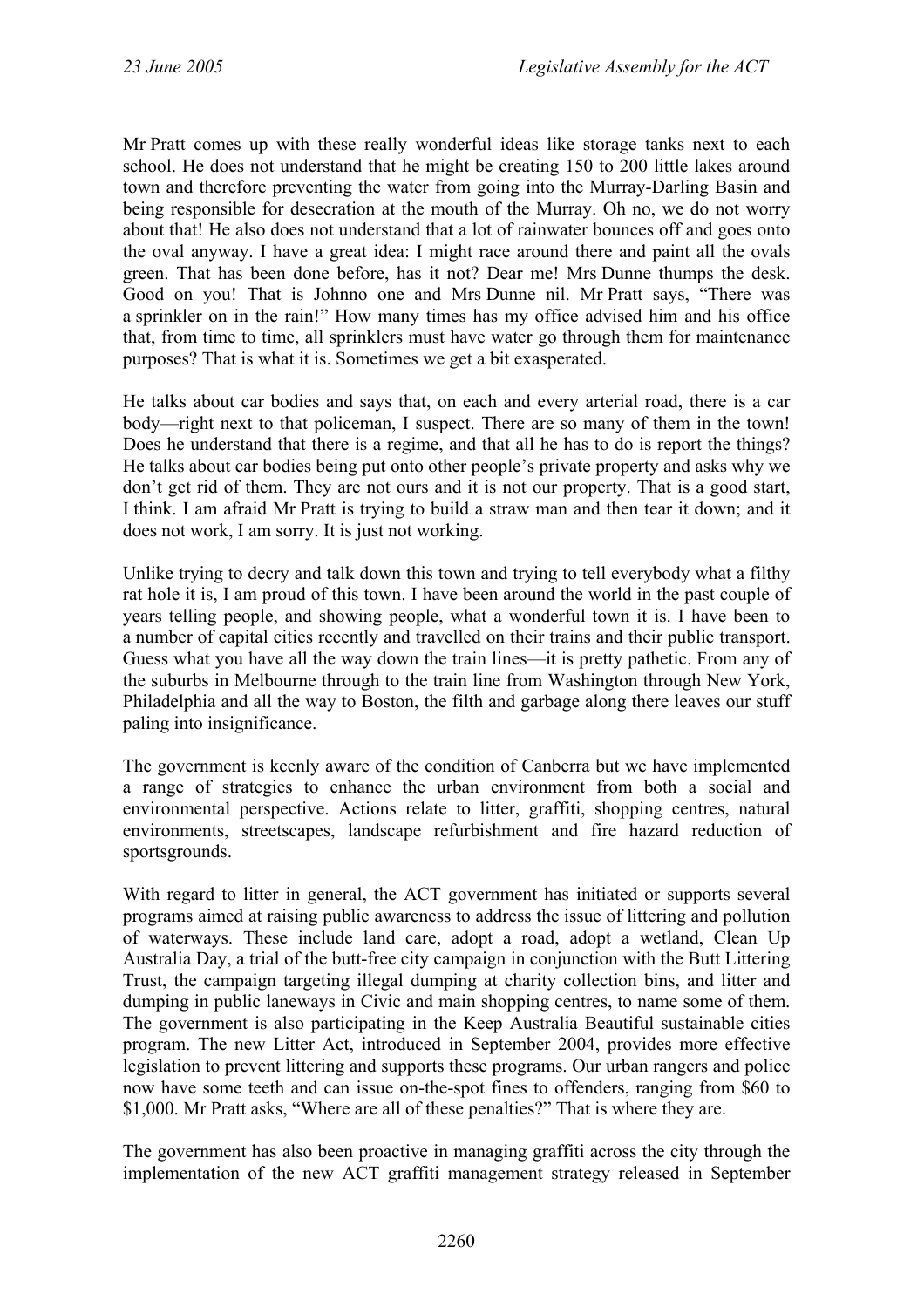2004. The strategy provides a set of objectives, principles and key actions for an integrated approach to illegal graffiti, covering removal of illegal graffiti and the positive roles legal graffiti art can play in a community. These actions include the formation of a graffiti management steering committee; the appointment of a graffiti coordinator; the purchase of a graffiti register for monitoring and reporting on illegal graffiti; the establishment of graffiti art workshops; promotion and provision of legal art sites to allow artists to develop and publicly display their art in approved settings; and the development of guidelines for the identification and use of legal graffiti sites in consultation with graffiti artists.

It is fair to say that the look of the city has been affected by the extended dry period and the water restrictions that commenced in November 2002. Of course this means that people can come out at any time of the day and do their graffiti, because they are not going to get wet. We will not see a lot of them out there this afternoon, I can tell you. They would all get wet and their texta colours would run! From talking about graffiti issues with my interstate colleagues in the state governments, our approach is way out in front.

Turning to water restrictions, the current stage 2 water restrictions allow limited restoration works of irrigated grass until weather conditions and water supplies are satisfactory—so bring on some more rain! As a result of the drought, extensive efforts have been made to regularly water some 18,000 young street tree and park trees throughout Canberra, to ensure their survival during the extended dry conditions. The drought has had an impact on urban street and park trees throughout Canberra. It is estimated that over the past couple of years at least 6,000 trees have died due to the dry conditions. A program is currently in place to remove nearly 4,000 dead and dying trees by the end of June 2005 with additional funding provided by the government.

The government has made a further funding commitment of \$500,000 for 2005-06 to provide for the removal of several thousand dead trees. After the drought an extensive tree-planting program is to commence. The government has also continued an urban upgrade program throughout the city that aims to improve the physical condition of public places, as well as the character and appeal of those places.

Public safety concerns were addressed by the redesign of unsafe spaces, the replacement of lighting and the improvement of access. Safer urban spaces are more appealing and the installation of comfortable well-placed furniture and engaging public artwork also encourages the use of public areas. The first stage of the City Walk West project will be completed at the end of July 2005. This is a streetscape upgrade project that extends along Alinga Street from Northbourne Avenue to West Row and Moore Street. We do not hear any congratulations to the government for doing those sorts of works, do we? You might need a bit longer to hear that.

**Mr Pratt**: Another time, perhaps—at a more appropriate time.

**MR HARGREAVES**: I should live that long! The name is not Rip Van Winkle! The City Walk project aims to strengthen the link between the east and west sides of the city by providing a high quality road reserve that is dominated by pedestrian movement. Works include a widened pavement for pedestrians, new street furniture, lighting and artwork.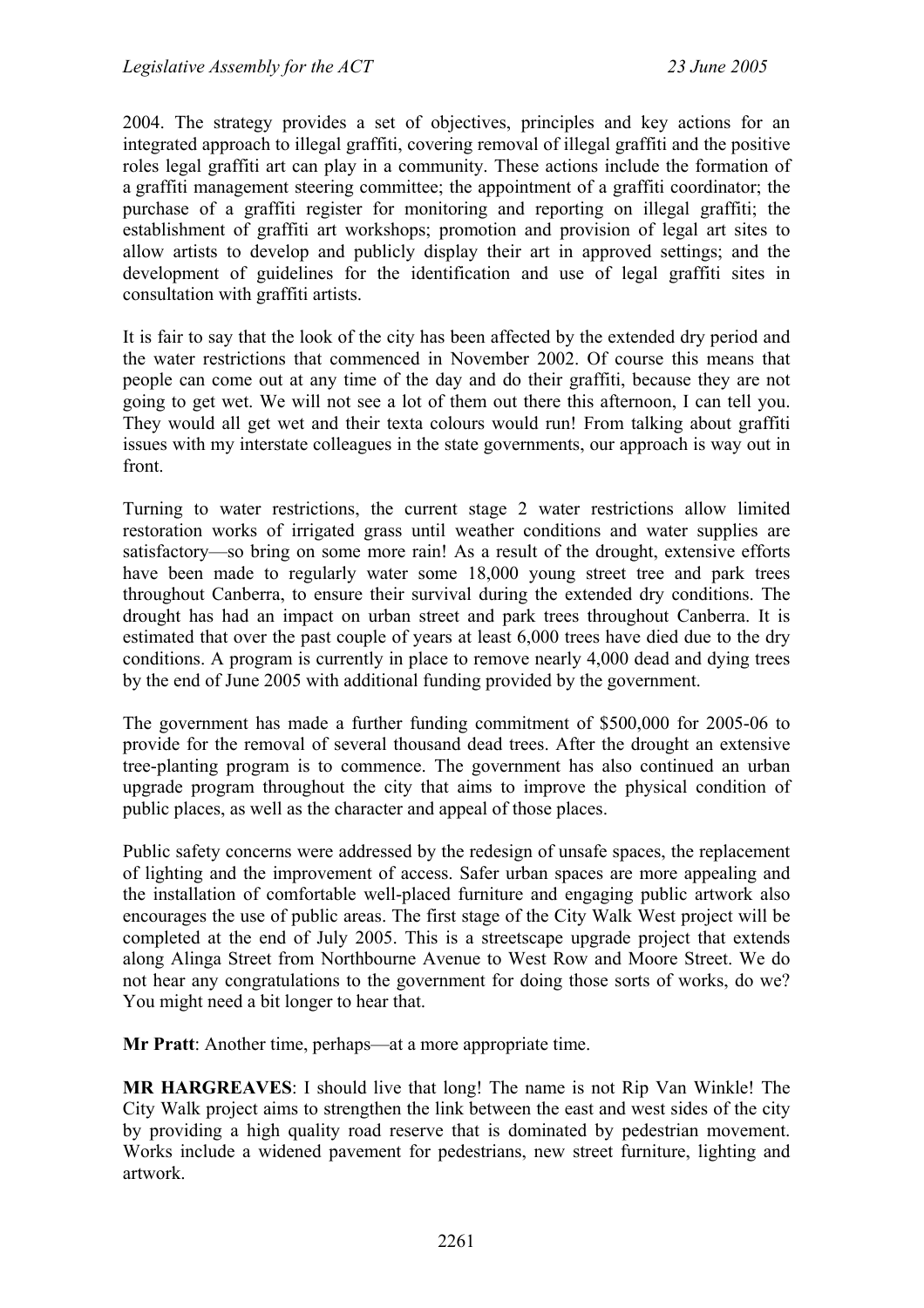An upgrade of the public areas at the Holt shopping centre—so dear to your heart, Mr Speaker—has recently been completed. The aim of these works is to make the shops fully accessible from the public space, to address concerns about public safety and to create awareness of the shops from the adjacent arterial road—Beaurepaire Crescent. The public areas are now appropriately lit. New signage, access ramps and public artwork all help to create a more functional and lively public space.

An important water sensitive urban design initiative has been implemented within the car park and adjacent pedestrian areas at the Holt shopping centre. Stormwater run-off is being captured via water permeable paving units in the car park. The paving allows rapid water penetration into the underlying soil to promote growth in trees. Boral Industries has partnered with the ACT government to implement this demonstration of water sensitive urban design.

Considerable work has also been undertaken on the western edge of the city to restore the fire-damaged landscape. This is a significant achievement, given the extremely dry weather conditions. During 2003-04 the ACT government consulted with the community and replaced approximately 8,000 fire-affected plants, including 1,600 trees. This has restored most of the parklands and major road verges in Weston Creek, Woden and Tuggeranong. Restoration of fire-damaged suburban public landscapes is nearing completion, with the majority of pedestrian open space, road verges and parklands already restored. A few laneways and open spaces still affected by ongoing building have been deferred until the majority of building disturbance is complete.

Approximately 900 new street trees have been planted on residential verges to restore the amenity and coherence of fire-affected residential streets. Replanting and regrassing of major fire-affected road corridors, such as Kambah Pool Road, Tuggeranong Parkway and Monaro Highway is in progress. This work is due for completion during the winter of 2005. All fire-affected suburbs have had municipal assets replaced including playgrounds, street signs, regulatory and warning signs, guardrails, guideposts, log barriers and bollards, bridges and line marking.

Land management agencies have also been working together to reduce the occurrence and impact of future bushfires by carrying out extensive fuel hazard reduction programs across the ACT over the past 12 months. The hazard reduction work has been conducted in identified priority areas and has involved techniques such as controlled burning, slashing or mowing, physical removal and grazing, in order to help reduce fire intensity and provide better opportunities to contain fire. Not only have these works reduced the fire hazard but they have also improved the appearance of these areas.

The restoration of the Yarralumla Creek commenced this year with the removal of pest willows and poplars and the revegetation of the creek using 14,200 native plants. An ongoing weed control program was undertaken throughout urban areas in spring and summer, targeting environmental weeds such as St John's wort, Paterson's curse, African love grass, blackberry and woody weeds. As I said from the outset, the Stanhope government is keenly aware of the condition of Canberra and will continue to implement a range of strategies to enhance the urban environment from both the social and environmental perspectives.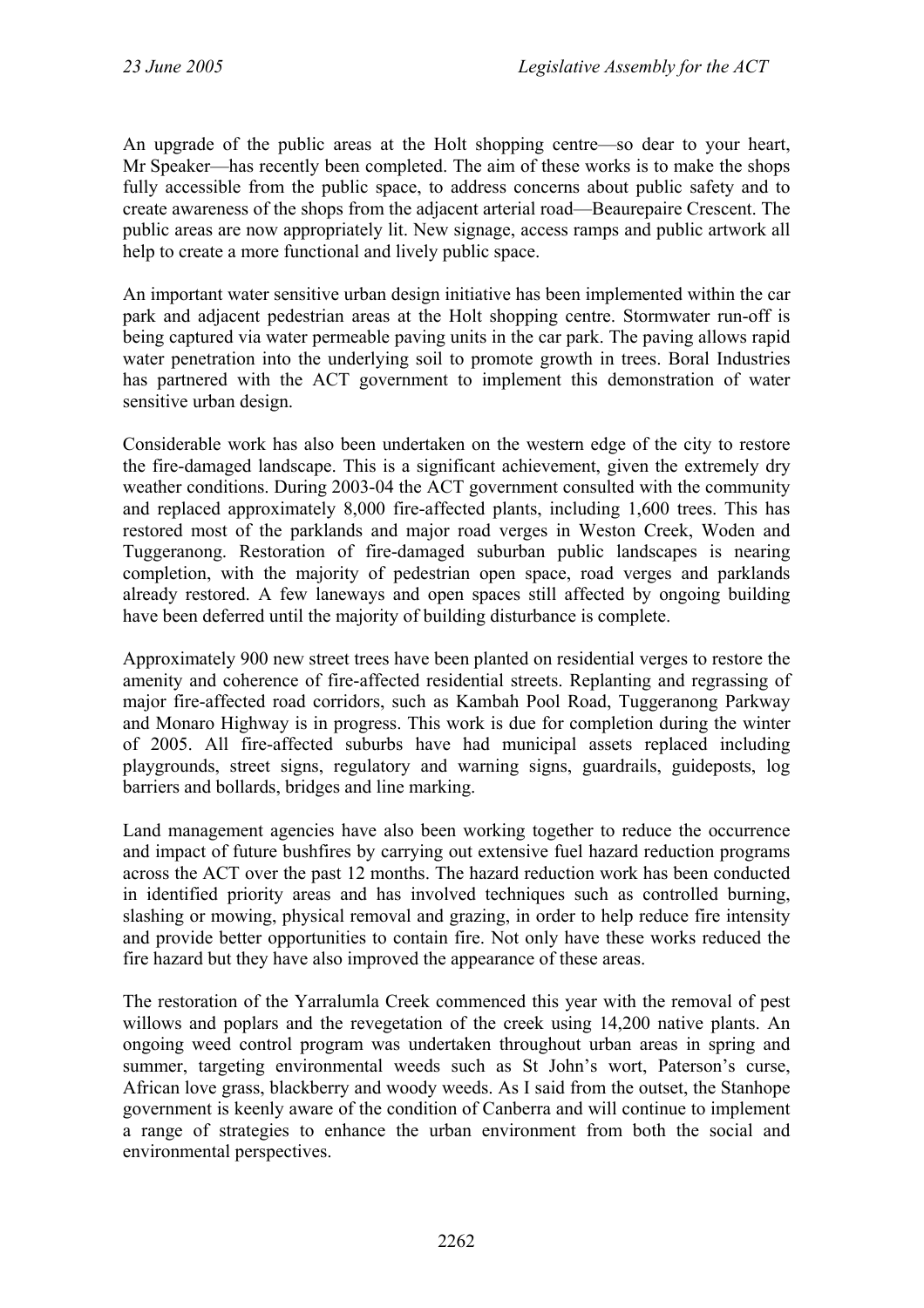Perhaps I can go back a peg to the graffiti. I noticed Mr Pratt making an awful lot of mileage in the media about the laneway off Bunda Street, I think it is, not far from the Chairman and Yip, and Blades, to mention a couple of businesses. He pointed to one wall there that was covered in rather nasty, dirty graffiti. There were no obscene words or violent depictions; people had just scrawled their names there. He got the photographers to come out and said, "What a grubby little place this is; look at this." But he did not direct everybody's attention to the wall opposite it, which is sponsored by that responsible company, Blades. It is a piece of wall art; in fact it is a beautiful mural. I urge people to go and have a look at it. Did Mr Pratt put that in the paper? No. Did he draw people's attention to the comparisons? No, he did not.

**Mr Pratt**: I don't particularly like it.

**MR HARGREAVES**: Why? Because he says he did not particularly like it. That is a stand up judgment, isn't it?

**Mr Pratt**: It doesn't solve graffiti.

**MR HARGREAVES**: There was no graffiti on that wall. I went and had a look at it and I saw no graffiti on that wall. It is a well-recognised initiative that you can arrange for mural art, which prevents scrawling graffiti. If Mr Pratt has had the luxury of going to New York, he will have seen an entire five-storey building with a mural on it. That is the way to do it—to be proactive. It is unfortunate that Mr Pratt and his small business colleagues do not take a lesson from Blades, and commission some of their privately owned walls to have them prevent it. It is not the government's job to protect and wipe clean private properties; it is up to them to do that. It can be done very easily, and Blades has shown us how.

**Mr Pratt**: Why don't you just catch them?

**MR HARGREAVES**: We have significant fines; we have the rangers ready to roll; we have police patrolling and we have initiatives. All Mr Pratt has is bluff, bluster and blame. He really ought to think seriously about proactive initiatives. I have been talking about various initiatives that I picked up in Brisbane and other capital cities. There are some ideas on the boil again about more prevention processes, which we will roll out in the fullness of time. I am afraid Mr Pratt is a good generation behind that. Just because he does not like wall art, he puts all of it in the same category as graffiti. I am sorry about this, but he has to grow up. Wall art is an accepted social expression.

**MRS DUNNE** (Ginninderra) (3.54): Mr Speaker, I note that Mr Hargreaves said, in his concluding remarks, that Mr Pratt was guilty of two things: bluff and bluster. I think that Mr Hargreaves is guilty of three things: bluff and bluster at the beginning, then the talk when reading the speech prepared for him by urban services and then a couple of minutes more bluff and bluster. So he does bluff, bluster and talk up. I prefer Mr Pratt's enlivened and invigorated approach to the subject rather than the reading of a speech prepared by the government that I could not really be bothered listening to.

It is interesting that Mr Hargreaves's solution to graffiti is that we have formalised wall art everywhere; we have wall art everywhere in Canberra, on every wall in Canberra.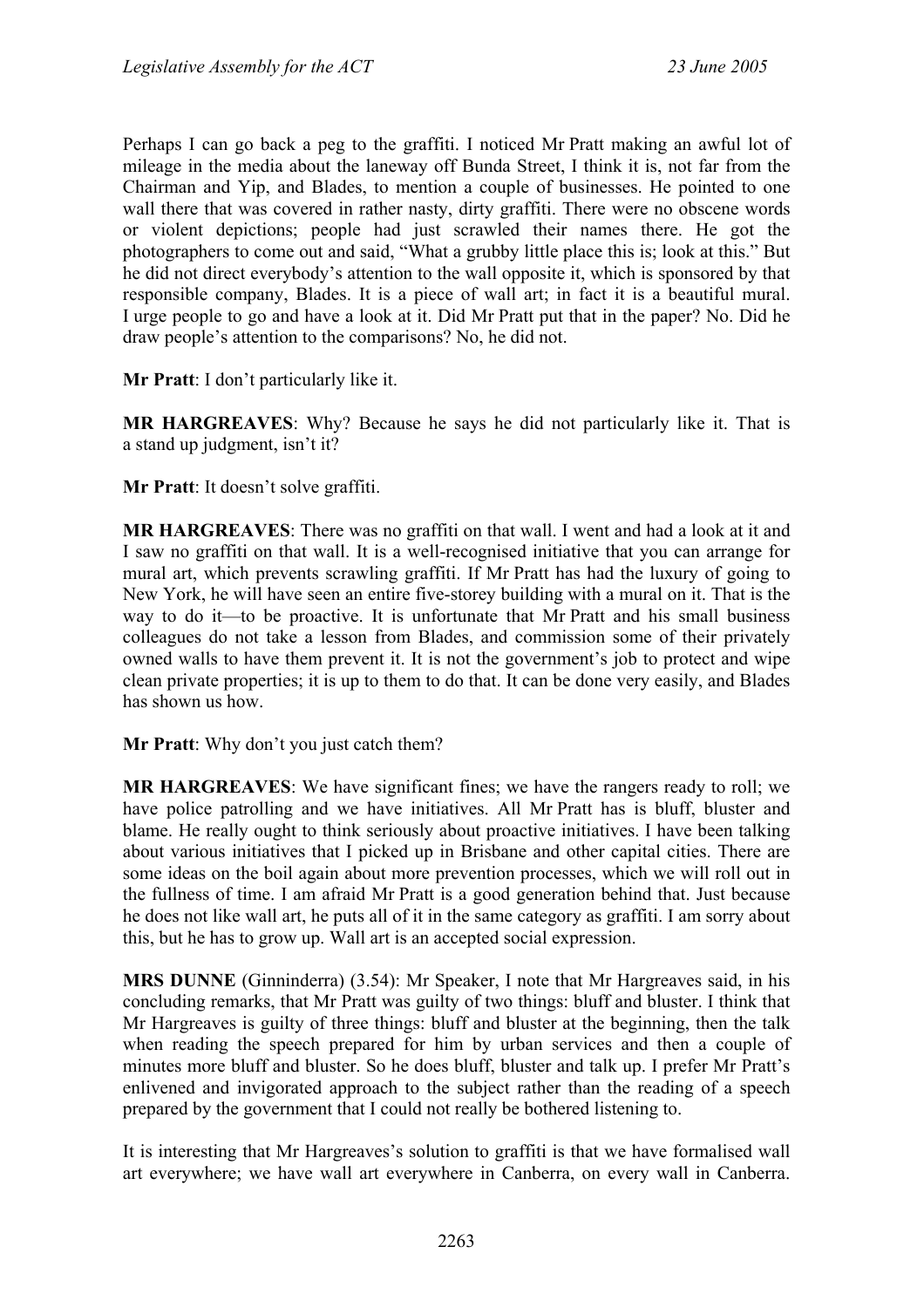I think it is probably in breach of the design guidelines, which say that you have to have beige buildings. But if we have wall art on every street in Canberra there will be no graffiti because there will be no room for it. So we now have a wall art-led recovery to the graffiti.

### **Mr Hargreaves**: Good one.

**MRS DUNNE**: It is a good one. It is no worse than your analogy about a policeman at the bottom of every driveway, Mr Hargreaves. It is interesting that Mr Hargreaves has picked up on what Brisbane has been doing. He has gone round the country and discovered what Brisbane has been doing. It is interesting that Mr Pratt's predecessor in the urban services portfolio for the Liberal Party, Mr Cornwell, spent ages talking about what Brisbane was doing, encouraging the government to take up some of the proposals in Brisbane. At least somebody listened to him a bit when they said, "Perhaps, minister, we should go and see what Mr Cornwell has been talking about concerning Brisbane." The bluff and bluster goes on.

I really like the wall art approach, and there we have it. We have to go after Mr Pratt on something else. When we are talking about these issues, Mr Hargreaves has a little go about rainwater tanks. It is absolutely impossible, he says, for schools to install rainwater tanks because that would have an effect on the flows of water into the rivers, into the groundwater, et cetera, et cetera, and would have an impact on the Murray-Darling Basin.

The installation of rainwater tanks is a prime part of the policy of the Stanhope Labor government. They want to have rainwater tanks everywhere. They want to subsidise them. He said, "We would have a little dam at every school and that would be a terrible thing." I have some sympathy with that argument, that point of view. Mr Hargreaves probably knows well my views on the efficacy of water tanks. I am glad that there is some sense in the government that, in pooh-poohing the idea, he is in fact pooh-poohing the policy of his own government. So he needs to get it right.

We were talking the other day about unity and contradictions amongst the government. Mr Stanhope and Mr Hargreaves had better sit down and have a discussion about the efficacy of water tanks. I encourage you, Mr Hargreaves, to speak to your leader about the efficacy of water tanks. I think it would be for the benefit of the whole community. But, while it is government policy to subsidise water tanks, perhaps it is something that you should consider in relation to keeping gardens and particularly sportsgrounds around schools safe for our children.

One of the issues that I want to touch on is the safety of our children at schools. My colleague Mr Stefaniak has spoken at length about the running down of the asset that is our sportsgrounds within this environment, the impact that has on the fitness of children and the long-term impact on the safety of children who use those sportsgrounds. Even if they are not allowed to play sport there, they run around on them on the weekend and they play on them after school. They are hallowed. The grass is tussocky and brittle. There are places where people have fallen over and hurt their ankles and have sustained worse injuries than they would have before simply because the government does not have a rational approach to watering during the drought.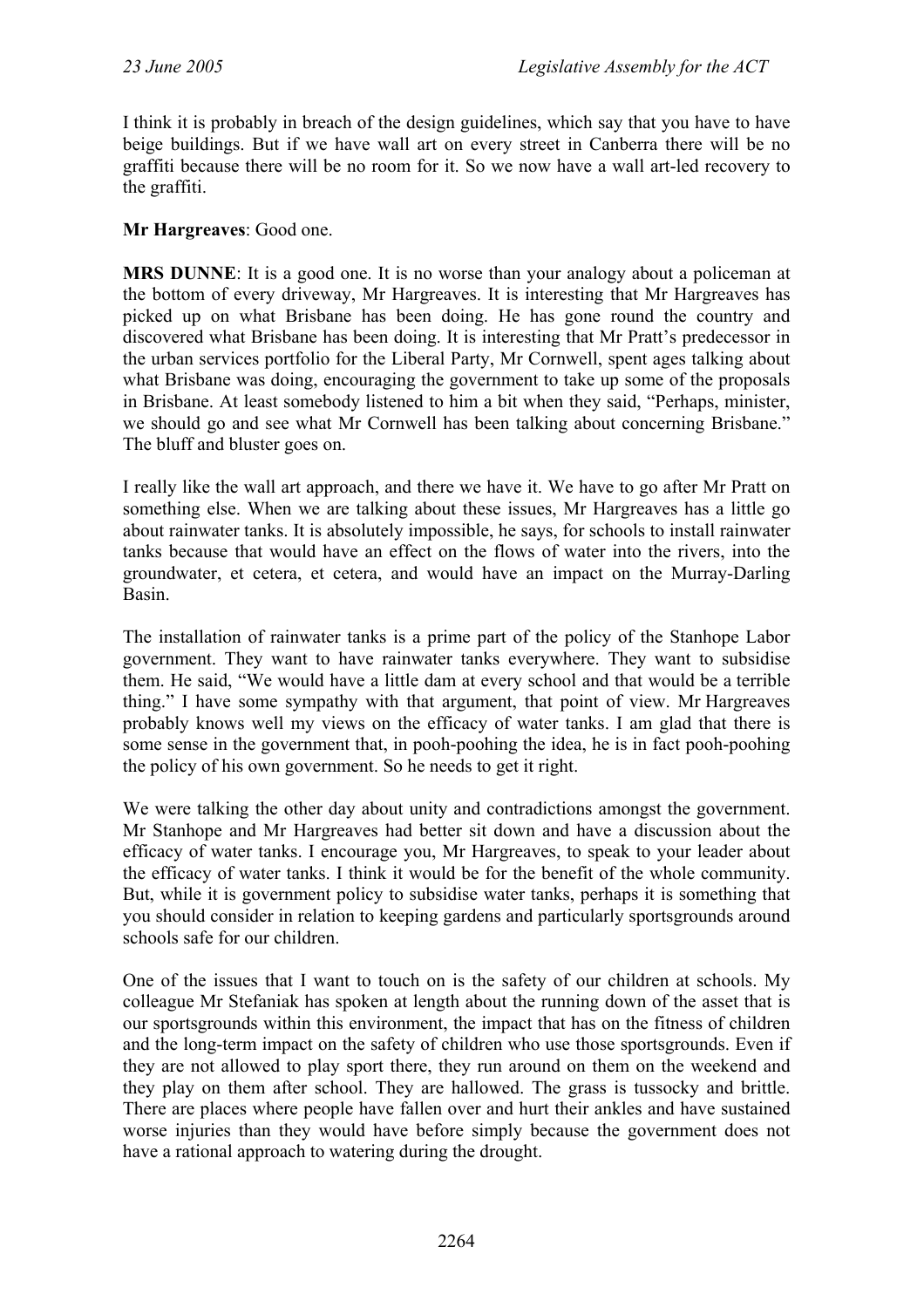Gosh, it has happened again; here I am talking about drought and water restrictions and it is raining. It is ironic. It seems to be one of the things that I do a lot. If you end up talking about drought and water restrictions, it rains.

**Mr Hargreaves**: You ought to do it more often.

**MRS DUNNE**: I will spend as many opportunities as I can talking about the mismanagement by this government of the water restrictions regime and the impact that that has had in the ACT.

Mr Hargraves is saying we are talking down the city by saying it is a filthy rat hole and things like that. No, that is not the case, Mr Hargreaves. What we are saying is that this once beautiful city, this still in many ways beautiful city, is not as beautiful as it could be or as it used to be because of the mismanagement of this government. I have had the privilege of spending the last six weeks travelling with my family in Europe. It is true that in many ways the approaches to Canberra far outweigh, in terms of amenity, the approaches to almost any other city in the world that you could imagine. We have a beautiful city.

But it was interesting to come back after six weeks. I know that it is winter and the leaves are off many trees. I was stunned, upon returning to Canberra after six weeks, to see the decline in trees around Canberra, to see the decline in the trees in my street and in my suburb, to see the decline, the near-death situation and the dead trees on Northbourne Avenue. Many of them are clearly on the way out and will be dead in the very near future. Look at our major avenues, particularly the native trees, not the deciduous trees, and the impact that we are having here.

I cannot count the number of times that I have raised with members and the staff of the Department of Urban Services in estimates, in inquires, in hearings and in briefings in my office, the measures that they could be taking to ensure that our street trees and the trees on our blocks, our urban forest that the government is so keen to uphold in the tree protection legislation, are saved. But they will do nothing about it. See how many street trees there are.

I have spoken at length about the asset that we are running down in this territory: 60 years of growth of oak trees, pin oak trees, a range of deciduous trees, elms and a whole lot of other trees that are 60, 70, 80 years old, which are dying in this drought. It is all right for Mr Hargreaves to say, "When the drought is over we will go back and replant the trees," but it will take 60 or 80 years to get the urban amenity back because you have been profligate for two or three years. The people of Canberra will be paying the price long after you and I are dead, Mr Hargreaves, because we will not have the street trees that we currently take for granted and take as part of our city. It has been said to me—and I have said over and over—that we are downgrading our investment, we are depreciating our investment in the city, because of the lack of capacity of the government to think laterally about how we might water our trees.

I am concerned about the fact that every homeowner in the ACT has lost thousands of dollars of their investment in their garden by losing their lawns, small shrubs and things like that. Those things are relatively expendable. But the large trees, the trees that have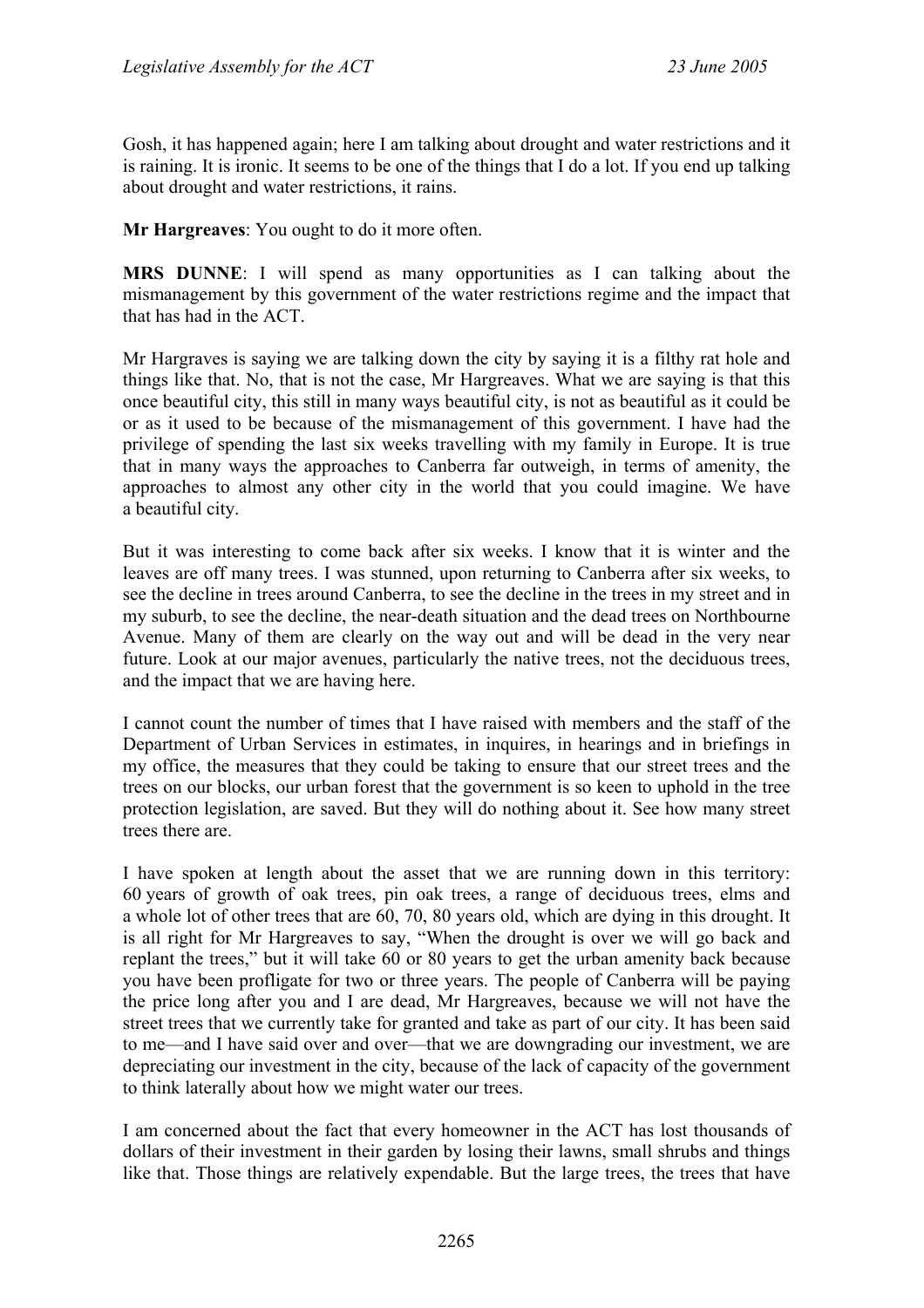been on the block for 20 or 30 years, are not relatively expendable. I have only lived in the house that I currently live in—it was a virgin block 15 years ago—for about 15 years. To look at photographs when we moved in and of what there is now, it is a changed environment, because of the trees that we planted and the trees that were virgin. If we have to go back and redo it—and multiply that by the 100,000 households in Canberra it will mean a huge cost, a huge investment and a huge depreciation of our urban amenity.

This government does not care. Mr Hargreaves has told us how many thousand trees have already died. There are others that will die. Even when the drought is over, there will be others that will never recover. It might take them four or five years to finally die. I was going to say "drop off the twig" but that would be inappropriate. It will take them years to die. In the meantime, we are losing that amenity. This is a government that does not care. This is a government that is not prepared to make a short-term investment so that our long-term property investment is not depreciated as much.

The government should be taking initiatives to look after our playgrounds and our sports fields because of the cost of re-establishing the turf that is necessary there. We should be taking care to ensure that our street trees are not put under undue stress, even if there is a drought. We should be innovative about that. We would rather spend the money later replanting trees rather than keeping those trees alive.

Mr Pratt talked about constituents who say to him—and somebody said to me the other day—"You know, this place looks awful; this place is just going to rack and ruin." It was said to me last Tuesday night, and it is something that is repeated over and over again. It is the responsibility of this government to do some thing about it.

**MR DEPUTY SPEAKER**: Order! The member's time has expired.

**DR FOSKEY** (Molonglo) (4.04): It is no surprise that the ACT Greens' approach to the urban environment and its planning and management is based on ecological and social sustainability. We support an urban environment that encourages public use, preserves local native vegetation and animal life, promotes safety and is well maintained. Ways in which the ACT government can encourage the use of public places are by providing community meeting and relaxation areas and encouraging public art.

I think it is key to note at this time, because I do believe that when we are talking about the urban environment we are talking about planning as much as we are talking about Mr Hargreaves's portfolio, that, with the development of the new Griffin Centre, which will be tucked around the corner, the government and the developer have not taken up the opportunity to give it direct access to the new public space on Bunda Street. So the staff and the users of these community services will have the benefit of a narrow street, while people shopping will enjoy the new open space as an extension of Garema Place. As far as I am concerned, that is not a bit of good design.

I was pleased, however, to see the government's commitment of \$1 million to public art in the recent budget. I was interested to read that the Minister for Planning will be seeking greater private sector involvement to rejuvenate Canberra's public spaces. I look forward to more detail on how this will be achieved.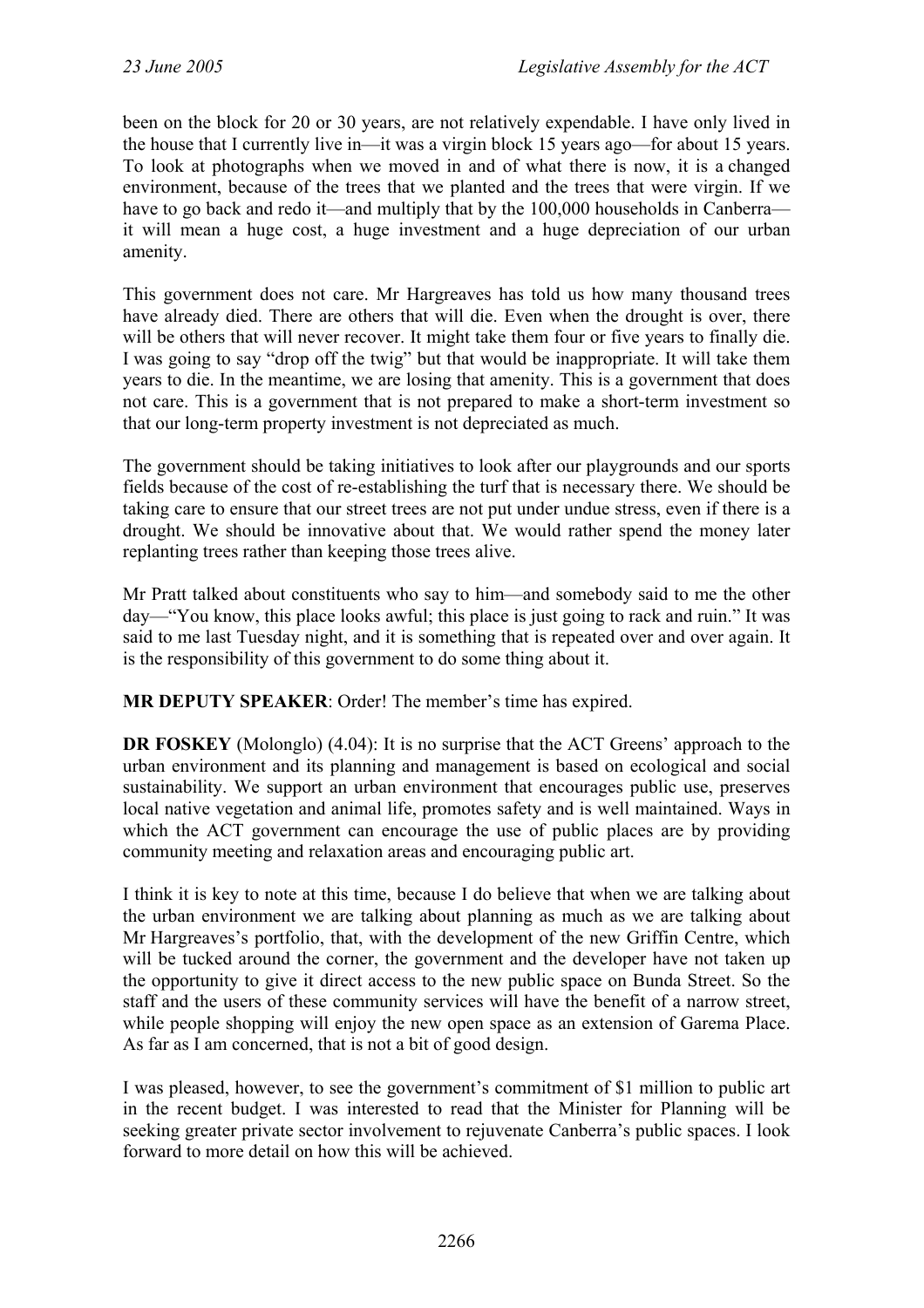A percentage for art, conditional on commercial development, has been promoted extensively in Canberra by arts groups, urban designers and the Greens for a number of years. Such an idea was discussed through the government's discussion paper on public art that was released in August last year. The paper notes that the non-government sector, particularly building owners and developers, has greatly contributed to public art in Canberra in the past.

However, the commissioning of new works by the private sector in the ACT has declined in recent decades. This is not the case all around Australia. Other jurisdictions have had positive results with creative solutions for encouraging the private sector to invest in public art. I look forward to seeing the government's response to this paper and its policy on private funding for public art.

It is impossible to talk about the urban environment in this place without mentioning graffiti. I notice that Mr Pratt certainly did. I just make a plea here that we realise that the majority of graffiti is done by young people and that anything that we do to discourage graffiti art and to remove it is not seen as an attack on young people's culture. Of course, if we are going to follow that road of creating murals, then it is really important that young people are involved in the design and execution of those murals.

There are small and large steps that I believe the government must take when managing our parks and places, in line with ecological sustainability principles. Small steps that the government can take include a shift towards drought-resistant plantings in parks and on Canberra's suburban streets and negotiating with the National Capital Authority to move away from the irrigated verges and water-hungry plantings on the major roads into and out of Canberra.

I am not feeling quite as pessimistic as Mrs Dunne about the future of some of the trees in the landscape. I do know that eucalypts do have an immense capacity to adapt, to die back in drought and to revive again in rain. So I would not be quite as pessimistic as Mrs Dunne in that regard. But I do feel, at the very least, we should be monitoring which species do spring back and which species seem not to recover from drought, because that should guide our future plantings.

In the lead-up to the election last year Mr Wood said that the ACT government would put recycling facilities in all public places, but I have not noticed the bins yet.

Large steps include accelerating the process of rehabilitating—and this is something I am pretty keen on—our old creeks and wetlands that were transformed into stormwater drains in the past. By "old" I mean former creeks and wetlands. I believe that the Sullivans Creek project provides a model for wetland reclamation. We need to remember that this was assisted with dollars from a private developer. So there is one way that we can work with private developers to improve our urban environment.

Of course, as a consequence of our historical clearing of woodlands in the ACT region, we now have a number of vulnerable and endangered species, including birds such as the brown tree-creeper and the hooded robin, which we could encourage with habitat in our streets and our parks.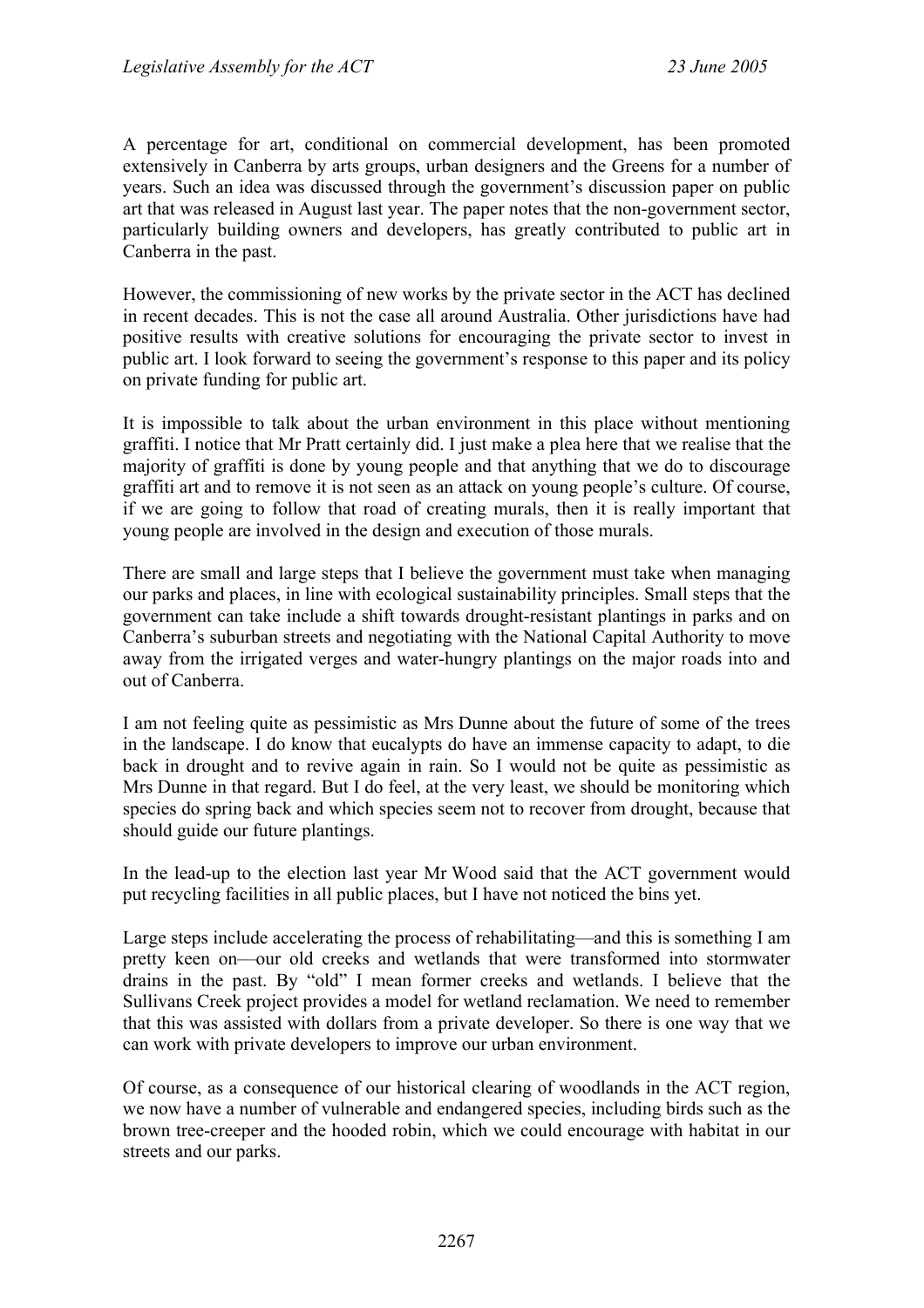There are a whole lot of issues around the no waste goal. I do agree with some of the concerns that Mr Pratt expressed about rubbish. There is something wrong when people feel that they can just chuck their rubbish out of their car or on the footpath as they are walking along. I think this is an attitudinal thing. I am old enough to remember a most amazing campaign when I lived in Victoria. It must have been good because I can still remember it. I was a child at the time. It made people feel bad about doing things like that.

There are steps that the government can take to better manage sustainable transport. I do not want to sound like a tired old record—

**Mr Hargreaves**: You do.

**DR FOSKEY**: I am not tired. Clearly, we are very keen on the development of cyclepaths and public transport. It is already pretty clear that, for many families, this is a way of weekend recreation. But I have to say that I have not noticed too many off-road cyclepaths outside the inner city. That is something that we can think of for the new suburbs. Let us not just think roads. Let us make sure that we also have footpaths and off-road cyclepaths.

The safety of our urban environment and consideration of youth are also issues that we think that the government could pay more attention to. Young people make up 24 per cent of our population. That is the highest proportion that any state or territory has. As such, they are legitimate stakeholders in consultations. The government's economic white paper notes that 10 per cent of our 18 to 24-year-olds leave Canberra each year. Whether that is because of a perception that the ACT lacks entertainment and arts attractive to them and whether it is also because of a sense that they are not in a real city—okay, they all watch TV; their idea of a real city might not be the same as ours their perceptions are valid.

Let us listen to our youth, since our economic future depends upon it, and build them into the design and planning process of our places. Recent consultations by the Youth Coalition have identified that many young people consider themselves marginalised from public space—a marginalisation enforced by social attitudes of shopkeepers, police, security guards and the like. So it is not just urban design we need to change; it is attitudes.

Urban furniture, believe it or not, can be designed to be comfortable, to encourage you to sit. Also we need to remember that sometimes people need to sleep on the outdoor furniture. The blue, steel seats that are increasingly proliferating around Canberra are extremely cold, hard and especially difficult to sleep on. Using crime prevention environmental design as a framework—

**MR DEPUTY SPEAKER**: Order! The member's time has expired.

**MR GENTLEMAN** (Brindabella) (4.14): Let me thank Mr Pratt for raising in the Assembly today the issue of our urban surrounds. The issue is an important one as we seek to maintain the developed public space, to beautify our surrounds and for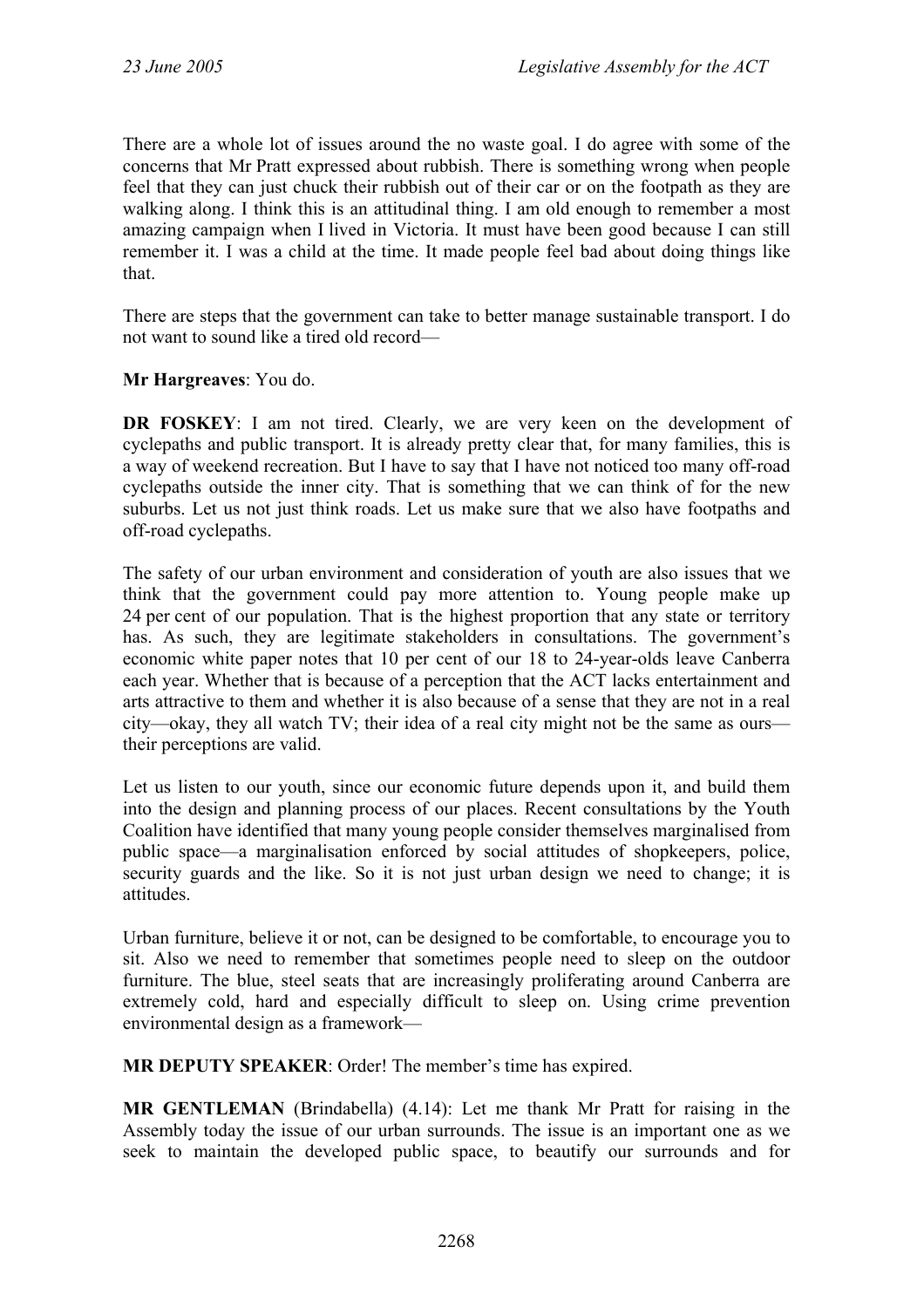community use as we encourage and facilitate the democratic public ownership of public space.

The ACT government manages over 5,000 hectares of urban parkland in Canberra, ranging from town and district parks through to pedestrian parkland, road verges and semi-natural open space. The standard of maintenance of these parklands is comparable to any other city in Australia. This is clearly evident by the levels of customer satisfaction reported by the community through the Canberra Urban Parks and Places annual customer satisfaction survey on the maintenance of our urban parks.

Since 1999, the level of visitor satisfaction with the experience provided in Canberra's district and town parks has risen from 89 per cent to 96 per cent. Interviews with visitors to these parks identified that almost all of these parks were very attractively presented and clean and well maintained. This is a significant achievement, considering that almost eight million people visited town and district parks in 2004.

Another key finding from this survey was that the Canberra community indicated a positive trend in satisfaction with general cleaning and maintenance of open space facilities in 2004. This included road verges and areas surrounding major roads, laneways, underpasses, dry land and irrigated grass areas, bus shelters, playgrounds, toilet blocks in parks and suburban shopping centres. It is clear that our community and visitors to the territory are enjoying the use of our public space and our urban surrounds.

Maintenance standards for landscape and built assets, cleaning and litter removal were being delivered in accordance with specifications. This is demonstrated by performance monitoring of service providers delivering horticultural asset maintenance and cleaning services to government and a sense of community ownership over public spaces achieved through the facilitation of community involvement in the maintenance and improvement of our open spaces.

There are currently over 50 businesses and community groups involved in adopt-a-road activities, which reduce the amount of litter along our major roads. The garden regeneration project, a strong government and community partnership, has also been highly successful in supporting people's recovery from the bushfires through the re-establishment of their fire-affected gardens. To date, volunteer helpers have planted 200 fire-affected gardens at garden days organised through this project.

The community have also been actively involved in the Yarralumla Creek restoration project as part of Clean Up Australia Day; trees for mum planting on Mother's Day; Landcare activities; and through Conservation Volunteers Australia. I have also been involved with Greening Australia in several of their replanting projects. But urban surround refers not only to our open spaces and parklands but also to the urban environment in which we live, shop and work.

Yesterday Mr Pratt raised in debate a matter regarding the Calwell shopping centre. As a fellow member for Brindabella, I am pleased that he is taking an active interest in the local area. I live in Calwell and I have done so since 1989, before the shops themselves were built, when our newspapers were bought from a red, double-decker bus parked near the side of the now-vibrant shopping centre.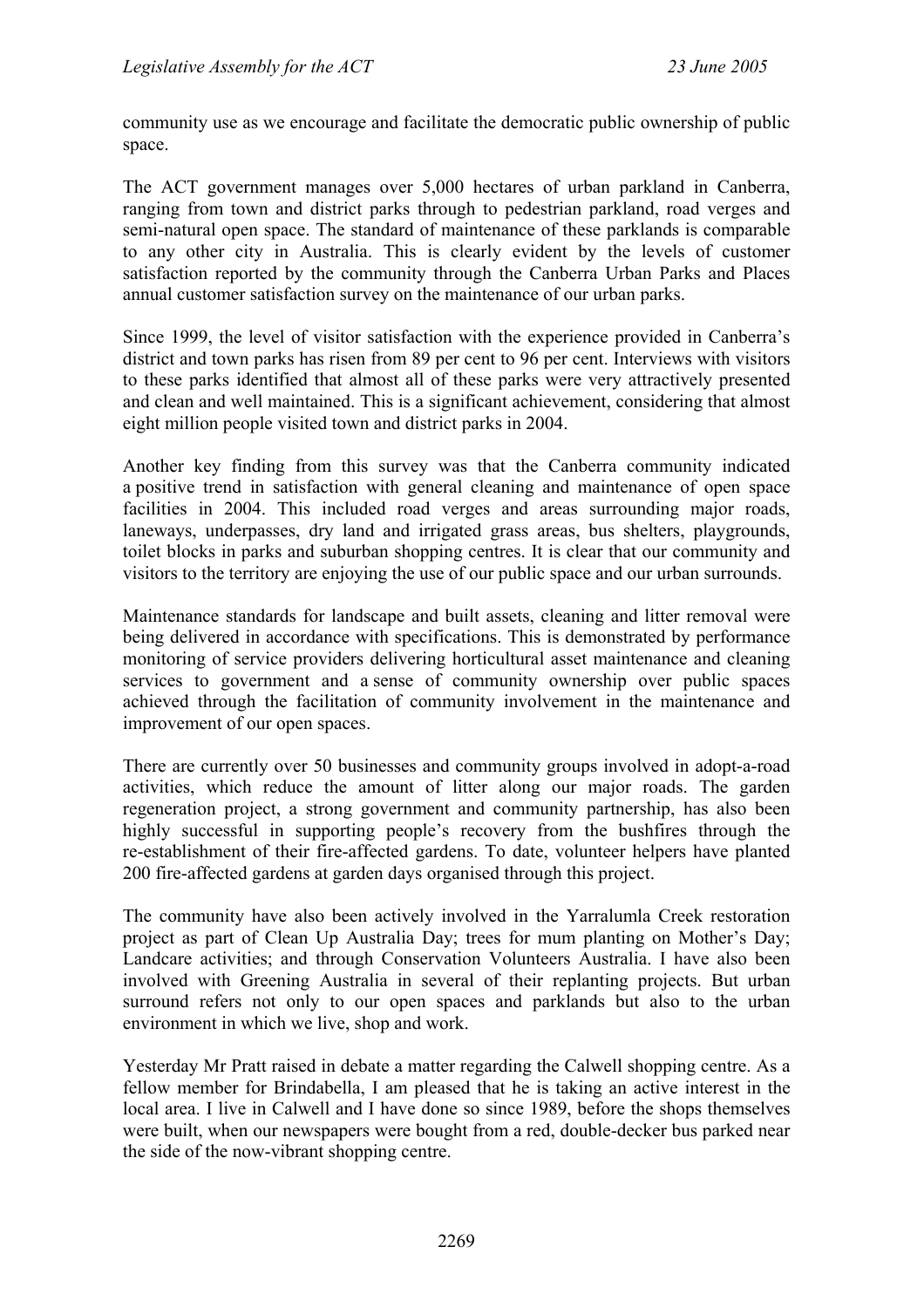I am a daily visitor to the Calwell shops and have built good relationships with many of the other visitors to the shops and with many of the owners and operators at the Calwell shops over many years. They have been my locus, my urban environment, if you like.

**MR DEPUTY SPEAKER**: I regret to say, with supreme irony, that the time for this debate has now expired.

**MR GENTLEMAN**: We have another four minutes or so, Mr Deputy Speaker.

**MR DEPUTY SPEAKER**: I do have that wrong. Yes, we have another 4½ minutes.

**MR GENTLEMAN**: I was surprised yesterday when you, Mr Pratt, railed against the blot on the landscape that was the Calwell shopping centre. *Hansard* will confirm this outrage, but I believe it was something along the lines of "the Calwell shopping centre is covered in graffiti". As I said, I was surprised by this statement. I did not remember the ghastly sight of graffiti coating the Calwell shopping centre when I stopped to buy bread on Tuesday night from my local bakery. I thought my eyes might have been going and I resolved to visit both the optometrist and the Calwell shops in the near future.

I visited the shopping centre last night and again this morning on my way to work. I found no graffiti whatsoever in the public areas of the shopping centre. I found no graffiti at the Calwell Club. I found no graffiti at the local service station. So there is no confusion, I have here a set of photos of the Calwell shopping centre taken this morning—11 in all. I think you will find they show that, rather than being covered in graffiti as Mr Pratt would have us believe, the Calwell shopping centre is a bright, smart and clean local shopping precinct. Mr Deputy Speaker, I seek leave to table these photos in defence of Calwell, which is not the Canberra version of south central that you, Mr Pratt, would have us believe.

Leave granted.

**MR GENTLEMAN**: I present the following paper:

Calwell Shopping Centre—Copies of photographs (11).

Rather than representing Calwell in this way, I would like to promote the area and the community that I represent and to which I belong. Calwell is not a mess; it is a great place to visit. I urge Mr Pratt to apologise to the good residents and shop owners of Calwell. As the photos I have tabled today demonstrate quite clearly, it is a clean and bright shopping centre that provides a locus for the surrounding community. This is a view supported by the shop owners and operators of the shopping centre with whom I have spoken.

Calwell Quality Meats, for example, is keen to promote their business and high-quality products within Calwell and beyond. They unfortunately had a break-in over the Queen's Birthday long weekend. We are very pleased with the police response at around 6 o'clock on the Sunday morning and very pleased with the work of the forensic unit, one of whom apparently was previously a butcher, which arrived shortly after to take evidence of the break-in. The Calwell newsagent, another thriving local business that is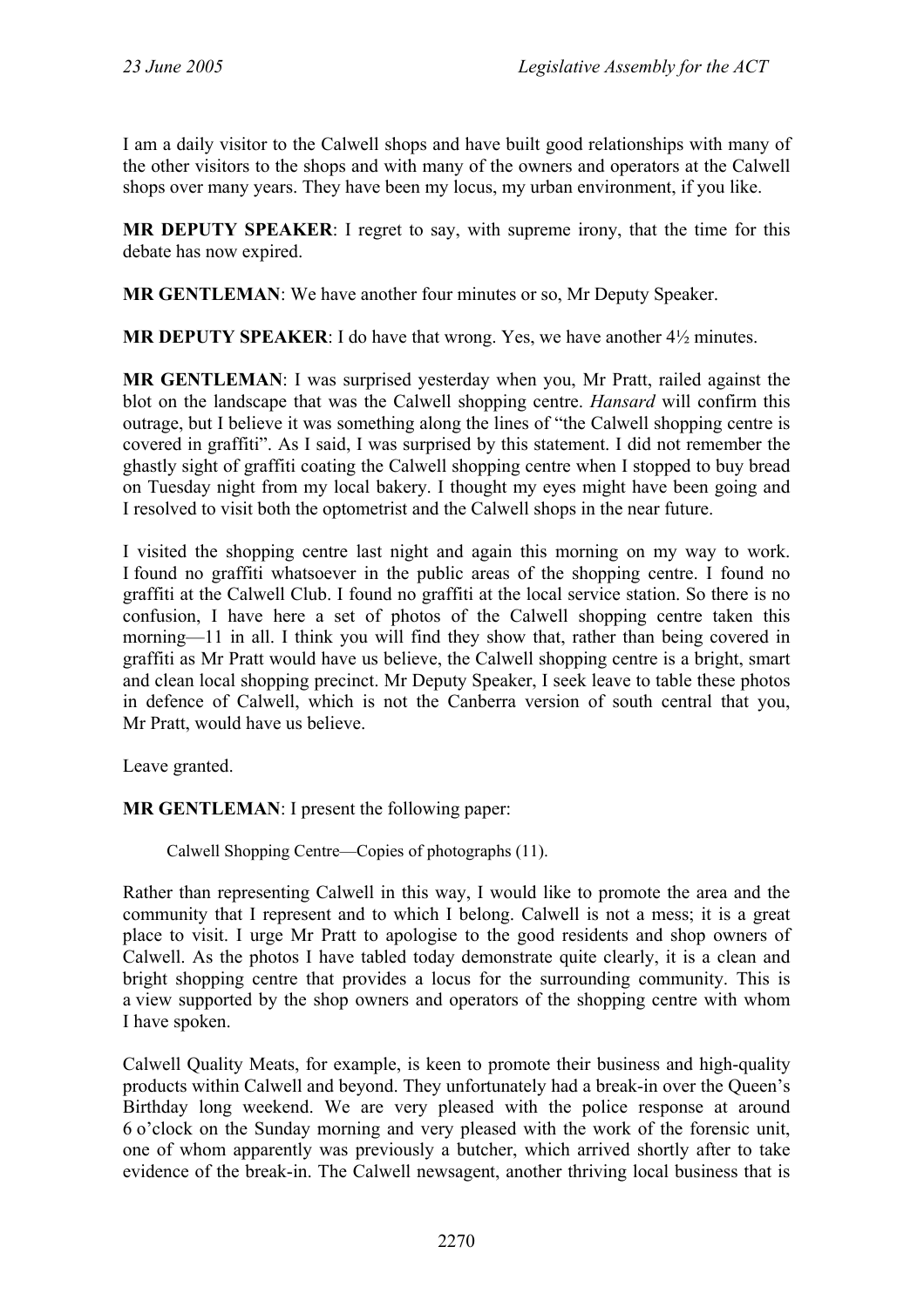keen to attract people to the Calwell shopping centre, said it had never had the need to call police and had not had any break-ins.

The Calwell shopping centre is a thriving community locus, as I mentioned before, and one that is not deserving of the unpleasant descriptions given to it yesterday by you, Mr Pratt. Calwell is a lovely place to live and the local shopping centre brings a lot to the community. I tabled those photos earlier today as proof that Calwell is not south central. It is a cosy, welcoming and friendly community that works well together to maintain this.

Local shopping centres form an important part of our urban environment and are a locus for the community participation and involvement that make Canberra such a great place to live. Community involvement in our urban surrounds, through gardening, development, maintenance and restoration projects and in partnership with government, contributes not only to our beautiful surrounds but also to our strong sense of community worth.

**MR SMYTH** (Brindabella—Leader of the Opposition) (4.22): In the 50 seconds left, I think I can say that the look of Canberra is suffering because we have a minister that has no commitment to the weed strategy. He has no commitment to infrastructure renewal. He has no commitment to relieving traffic congestion. He has no commitment to shopping centre upgrades. He certainly has no commitment to implementing the no waste by 2010 strategy. He has no commitment to making sure that extra roads are paved as they get older and older.

There is no commitment to renewing our ovals and keeping them so that our young ones can play on them. There is no commitment to looking after our trees and making sure that they are kept alive through the drought. There is no commitment to renewal of lines, signs and street markings, which I think adds to the danger out on the streets. There seems to be no general vision for what the look of the city should be.

Instead what do we get? We are going to get rid of silos. Mr Hargreaves's silo—

**MR DEPUTY SPEAKER**: The time for the discussion has now expired.

# **Adjournment**

Motion (by **Mr Hargreaves**) proposed:

That the Assembly do now adjourn.

#### **Aboriginal health Men's support group**

**MRS BURKE** (Molonglo) (4.23): I would like to take the opportunity, quite rare these days in this place due to the nasty things that are said about our federal government, to praise them. They are working extremely hard in terms of looking after our Aboriginal and indigenous people.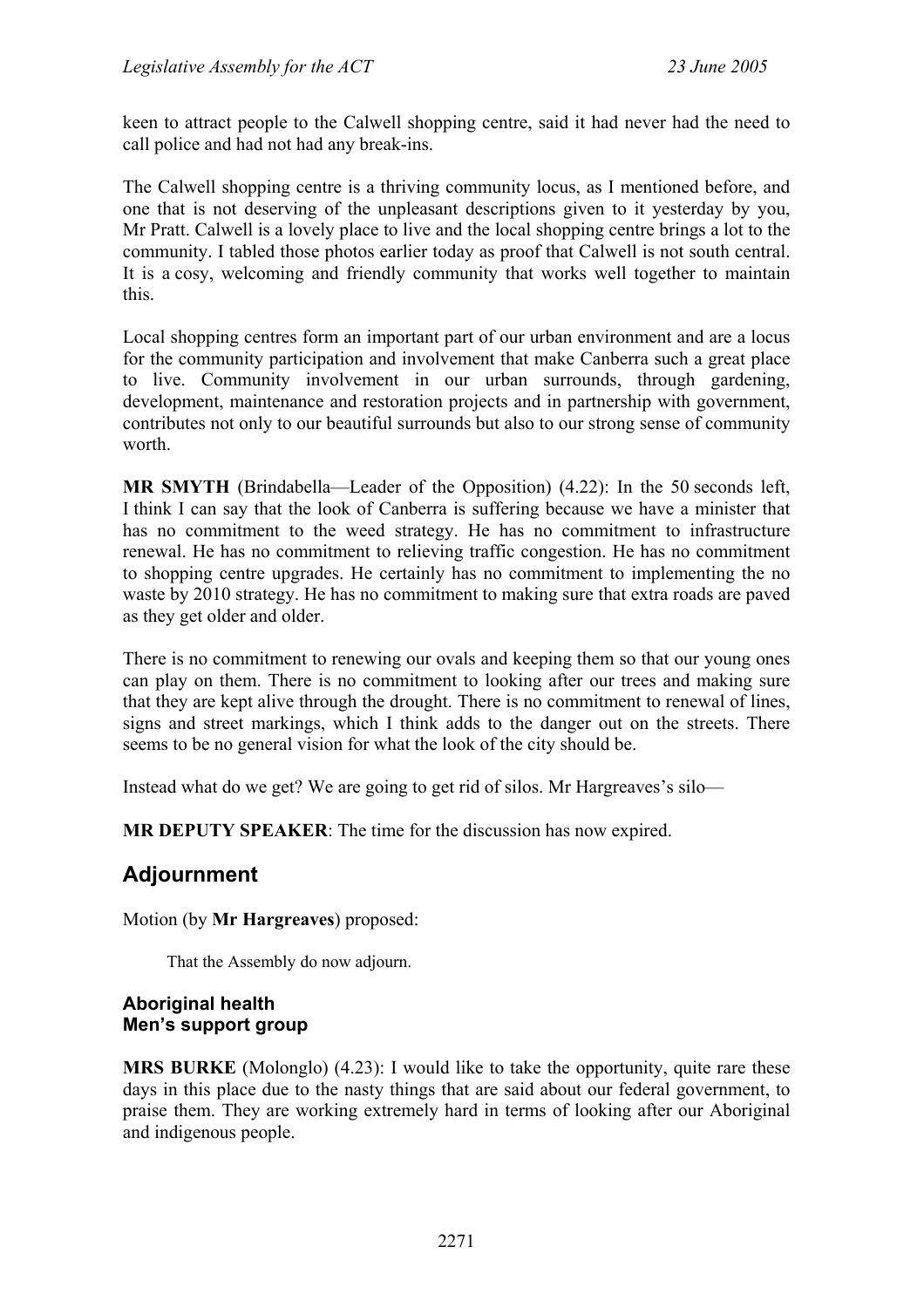I had the pleasure this morning, along with my colleague Mr Mulcahy, of attending a presentation by the Aboriginal Drug and Alcohol Council of South Australia Inc. Along with the Hon Christopher Pyne MP and Mr Scott Wilson, the state director of the Aboriginal Drug and Alcohol Council of South Australia, they launched a pack of playing cards as part of the Indigenous Australians Day of Drug Action Week 2005. Very briefly, funding from the Australian government allowed the Drug and Alcohol Council of South Australia to develop a set of playing cards featuring culturally appropriate health promotion messages which address alcohol and other drug issues in indigenous communities.

Indeed, I think praise has to be given, too, to Mr Steve Vaughan, director of the law enforcement, indigenous and work force drug strategy branch, the MC at the event this morning. It was very cold. I think some 40 or so people turned out for it. It is certainly something that we will take on in our indigenous communities. I just wanted to give praise and credit where it was due. Well done.

Another thing I would like to make mention of, to praise and to join with the ACT government on, is the dads in distress group. I seem to remember being shot down in this place when I mentioned the very thought of addressing men's issues. "Being shadow minister for women, why would I be doing that?" some would ask. To me, it seemed quite realistic and reasonable. But obviously it seems now that somebody has decided there is merit in talking about the balance of men and women. I think it is really important that we continue to refocus on the role of men, particularly fathers, because therefore we will then be able to better address the needs of women.

The Liberal opposition fully supports such a group and, in unison with the government, welcomes the group and would hope that it will provide a genuine support service to men who, at a point in life when they are faced with a relationship breakdown, know that there is someone to turn to for support to deal with separation and trauma. Mr Hargreaves in an article in the *Chronicle* recently said:

It is great to now see the support being extended to men in the ACT who have experienced the pain that comes from relationship breakdown.

Again I think it is really important that we have groups such as this in our city and continue to recognise the value of women's organisations, but I do applaud the government sincerely on their effort. I am very pleased to see more of a balance being maintained. I reiterate, as I said at the beginning: as we continue to refocus on the role of men, particularly fathers, we will then be able to better address the needs of women. I will continue to focus on this; I will continue to say that we have to have a balance here because the needs of women are extremely important, but not forgetting the needs of men.

### **Red nose day**

**MR SMYTH** (Brindabella—Leader of the Opposition) (4.27): I would like to bring to the attention of members that tomorrow, Friday, 24 June 2005, is red nose day. I would like to read a little bit from the "Be a hero for red nose day" brochure that they have put out. It is the best summary of what SIDS and Kids does. The brochure reads: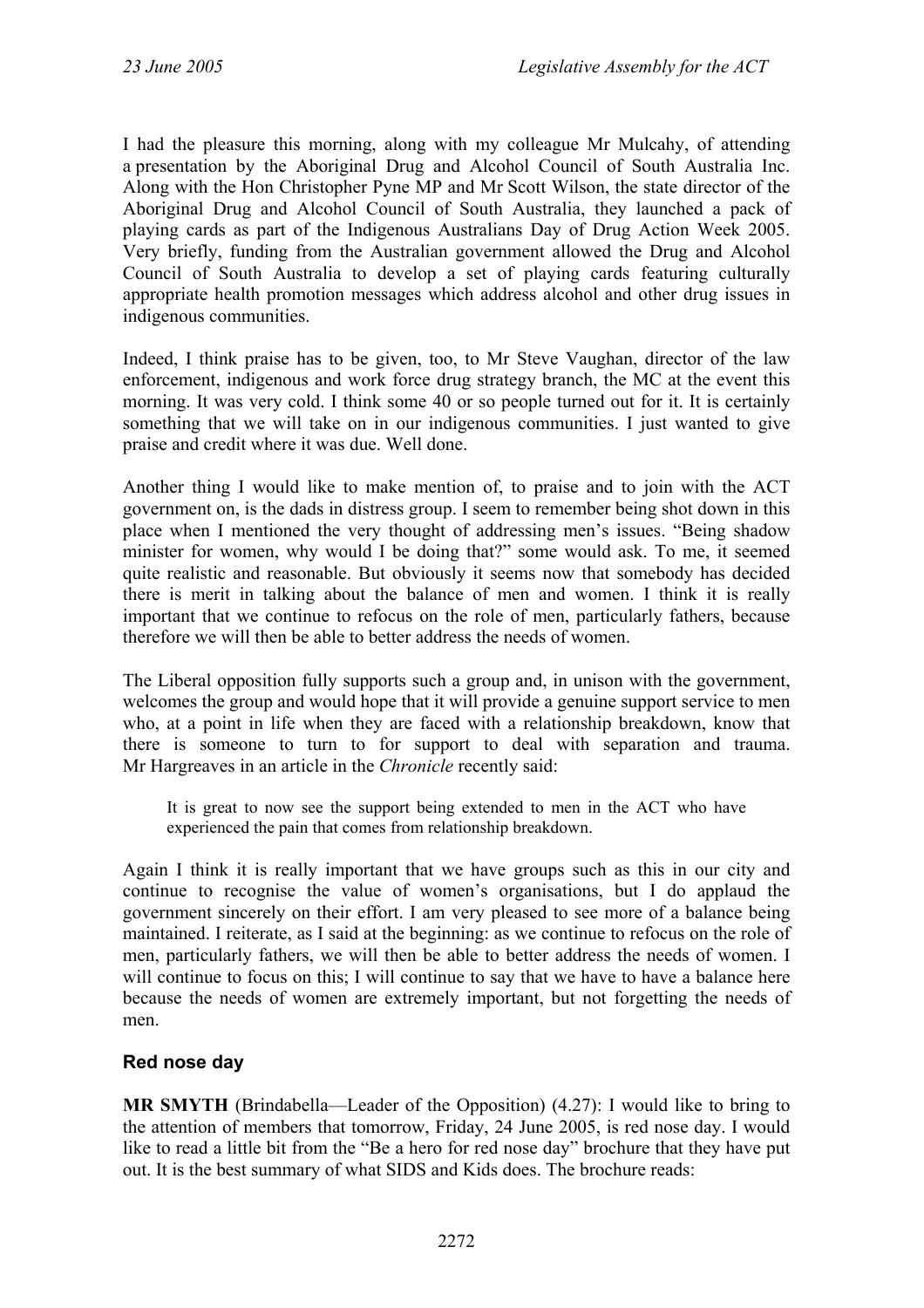Red Nose Day, held annually on the last Friday in June, is the major fundraiser for SIDS and Kids. Funds raised through Red Nose Day activities assist us in providing our vital services and programs.

SIDS and Kids is an international leader in the field of health promotion, dedicated to the elimination of sudden and unexpected infant death. Best known for SIDS-related research and education programs, in 2002 we changed our name to SIDS and Kids to reflect the expansion of our services. We now also provide much-needed counselling and support for all families and those in the community who have suffered the sudden death of an infant or young child, regardless of the cause.

Since 1990, the SIDS and Kids Safe Sleeping program has been instrumental in reducing the SIDS infant mortality rate by 85%, equalling more than 4,000 Australian babies' lives saved. Each month about 200 Australian children die suddenly and unexpectedly, and for each death more than 60 people are affected and may require support. SIDS and Kids organisations have a wide range of well-established programs and 28 years experience supporting the community since the organisation was founded. Our professional counsellors and trained volunteer peer supporters work together to help families through the tragic death of their children. Our expanded bereavement programs are now offered to all families whose children have died from causes such as stillbirth, neonatal death, SIDS, a fast onset illness, drowning, poisoning, fire or motor vehicle accident.

In 1988, the Red Nose Day concept was adopted by SIDS and Kids organisations around Australia. Since then, people, cars, and buildings around the nation have joined in the fun.

The red nose always brings a smile to people's faces. By wearing a red nose you can be silly for a great cause.

Indeed, you can now have a red nose, a pen, a badge, a lapel pin, a hero bear or a frog. Proceeds from red nose day assist the SIDS and Kids organisation in providing the following vital services and programs: the 24-hour, 365 days a year crisis outreach and ongoing bereavement support for families and the community following the sudden and unexpected death of an infant or young child from 20 weeks gestation to six years; the SIDS and Kids safe sleeping program, an evidence-based health promotion campaign which offers practical advice to parents and health professionals about how to best reduce the risk of SIDS and sleep accidents; and research into the causes and prevention of a sudden and unexpected death in the perinatal period and infancy. The brochure continues:

SIDS is the sudden and unexpected death of an infant under one year of age, with onset of the lethal episode apparently occurring during sleep, that remains unexplained after a thorough investigation, including the performance of a complete autopsy, and review of the circumstances of death and the clinical history ... In 1988, when Red Nose Day first started, 479 Australian babies died from SIDS. With Red Nose Day income, SIDS and Kids organisations funded research and produced the SIDS and Kids Safe Sleeping health promotion campaign, leading to a drop to 73 SIDS deaths in 2003.

So 479 SIDS deaths in 1988 down to 73 SIDS deaths in 2003. The brochure continues: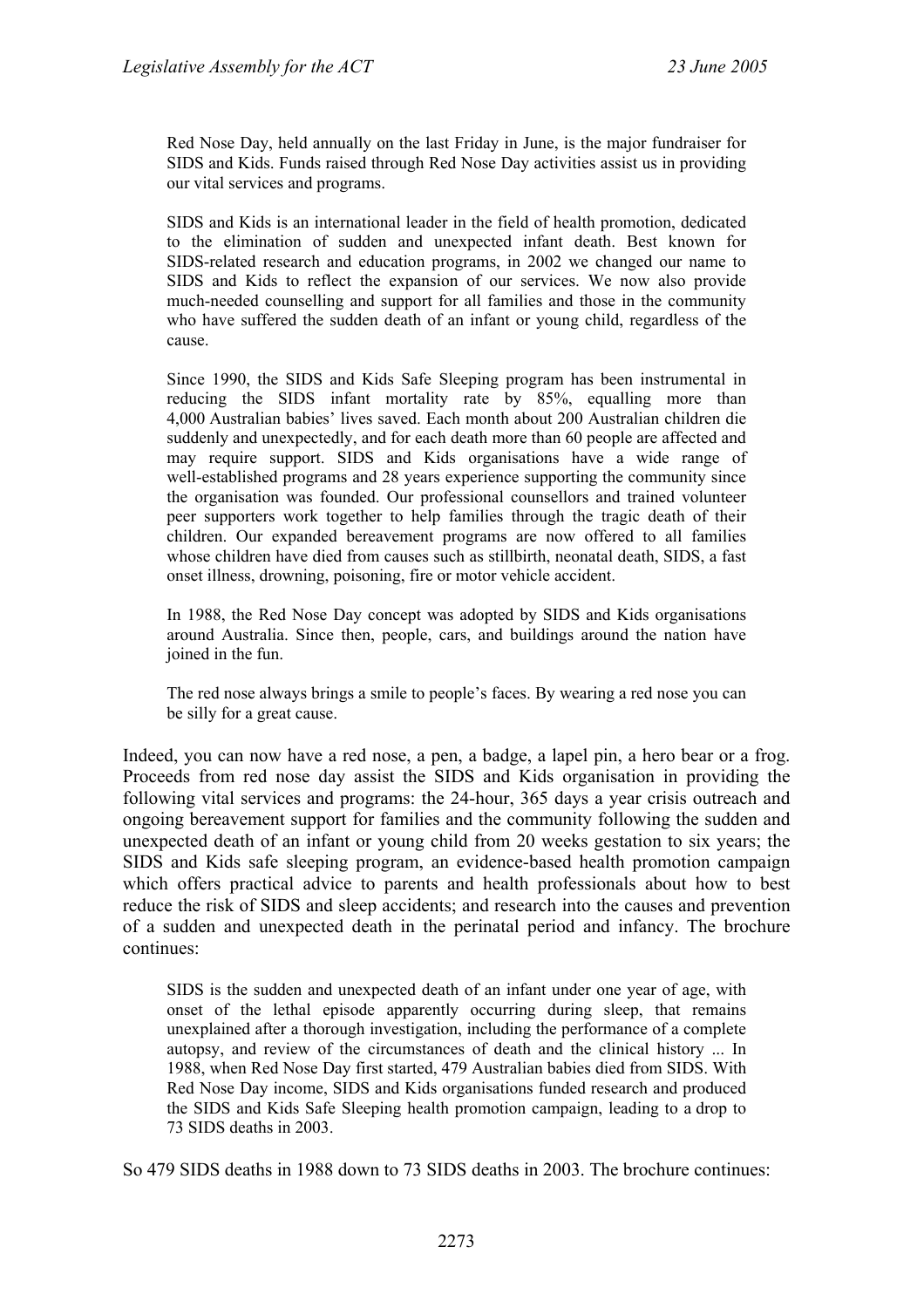A perinatal death is either a stillbirth from 20 weeks gestation or a neonatal death in the first 28 days of life, (ie just before birth or after). In 2003, 2,020 babies died in the perinatal period in Australia.

Our current health promotion program, SIDS and Kids Safe Sleeping, is evidence based and provides families, infant carers and health professionals with information about how to reduce the risk of SIDS and create a safe sleeping environment for babies.

More information is available at the www.sidsandkids.org web site. The SIDS and Kids safe sleeping program recommends putting babies on their back to sleep, from birth; sleeping babies with their faces uncovered; making sure that cigarette smoke is kept away from babies; and ensuring that a safe cot, safe mattress, safe bedding and safe sleeping places are available all night and day. Members, Mr Deputy Speaker, SIDS and Kids day is tomorrow.

**MR DEPUTY SPEAKER**: Before we proceed, I would like to put on record my apologies for having missed the timing on the MPI debate and for the inconvenience to members.

### **Criminal justice statistical profile Latham primary school**

**MS GALLAGHER** (Molonglo—Minister for Education and Training, Minister for Children, Youth and Family Support, Minister for Women and Minister for Industrial Relations) (4.32): For the interest of members, I table a properly photocopied version of the ACT criminal justice statistical profile. I thank Mr Stefaniak for drawing the matter to our attention. It is double-sided now. I present the following paper:

Revised ACT Criminal Justice Statistical Profile—March quarter 2005.

Briefly, I would like to talk about Latham primary school. On 9 May, I had the privilege of going to Latham primary school to open the upgraded ICT facilities at the school. It was the first project funded under the school's IT infrastructure fund. Last year, 26 schools successfully applied for funding to assist in the upgrading of their IT facilities.

Latham primary school used its funding to install cabling to improve the school's electrical infrastructure and to upgrade the entire student computing network. The project has ensured the student network is reliable, secure, safe and fast, allowing teachers and students to confidently use a wide range of information and communication programs.

I was able to visit not only students using the interactive whiteboard in mainstream classes but also the learning support unit there. It was fantastic to see children with communication difficulties accessing interactive technology, allowing them to communicate in a way in which they previously have not. I was also able to visit the computer lab and see some students doing their day-to-day course work in the computer lab.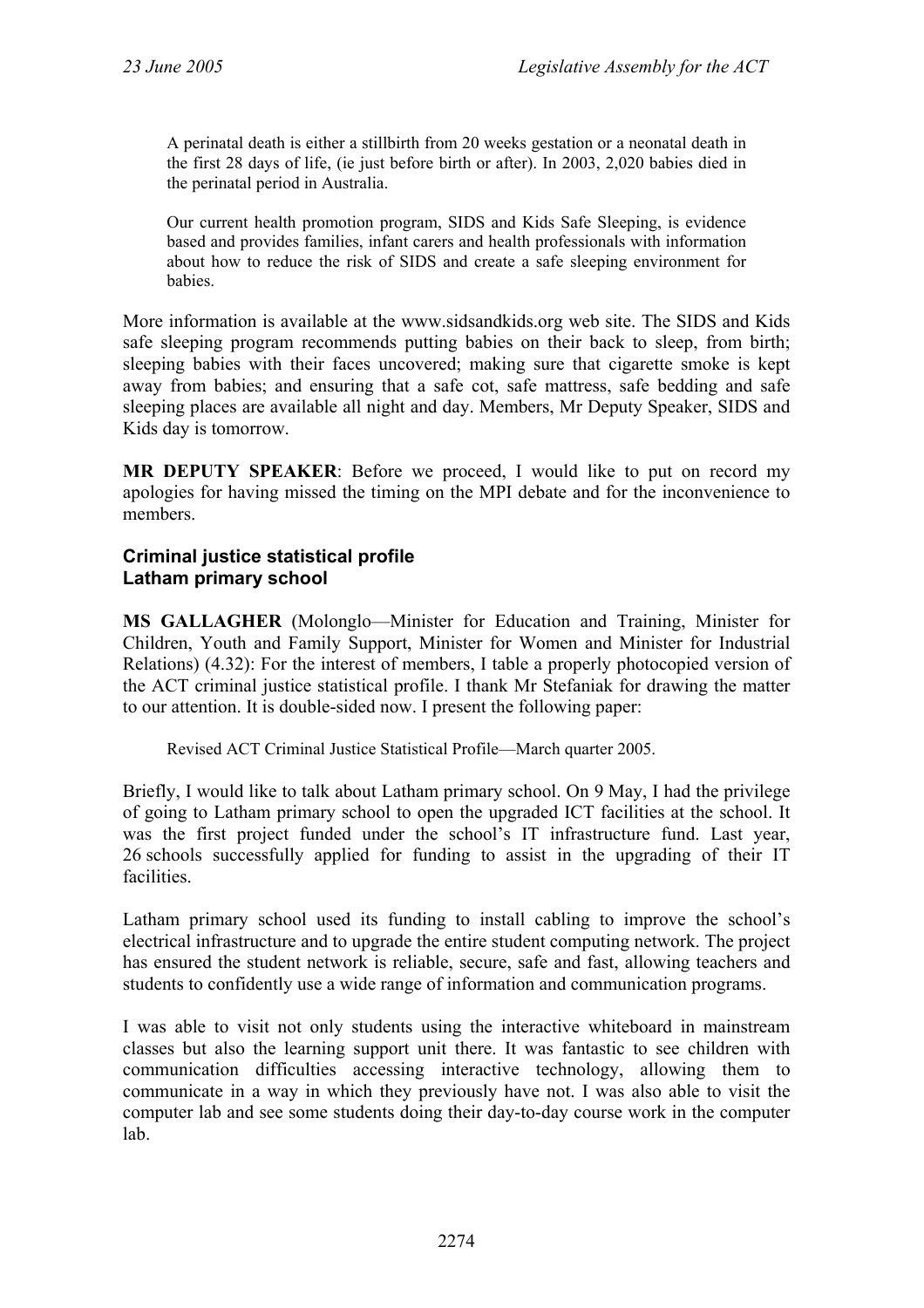It is fantastic to see our schools embracing IT technology, allowing for improvements in and benefit to students' educational outcomes. I would like to congratulate Latham primary school, the teachers, the parents and the school board for the work they are doing at that school.

### **Croatian national day**

**MR SESELJA** (Molonglo) (4.34): Today, at lunchtime, I was honoured to be a guest at the Croatian embassy to celebrate Croatian national day. 25 June is Croatian national day. As the only member of the Assembly of Croatian origin, I think, I would like to say a few words about this significant event.

On 25 June 1991, Croatia declared its independence from Yugoslavia. This was a momentous day for Croatians all over the world and for democracy in general. Tragically, as all members would be aware, this was followed by a bloody conflict in which tens of thousands of people were killed. However, despite this adversity, Croatia has emerged as a free, peaceful nation.

Modern Croatia is increasingly becoming a prized tourist destination, with a beautiful Adriatic coastline and towns such as Dubrovnik, Split and Zadar drawing many people from all over the world. The country has five million people and a presidential parliamentary democracy. Afterwards, Mr Deputy Speaker, I will get you to pronounce all the Croatian names that I mention in this speech.

I know that Croatian Australians take great pride in their newly independent homeland. My family, which came out here in the 1950s and 1960s, suffered under the former communist regime, with my uncle spending several years in prison for not toeing the communist party line. Because of this, my family took particular joy when Croatia emerged as an independent nation, free of the communist tyranny to which it had been subjected since World War II.

Croatian Australians have made a significant contribution to the life of Canberra. During the booming, expansive times of the 1960s and 1970s much of Canberra's housing stock was built by Croatian Australian builders. Croatian Australians have also made significant contributions to other areas of Canberra life, such as the arts, culture and sport. Ante Dabro, the well-known sculptor, is one example of this contribution, and some of his sculptures can be seen at Brindabella Park at Canberra airport. In the sporting arena, the great soccer player Ned Zelic is probably the most famous Croatian Canberran.

Unfortunately, far from being welcoming to Croatians who came to Australia, the Whitlam government targeted Croatians for ideological and political reasons. In the worst example of this, Attorney-General Lionel Murphy organised raids on homes of Croatian Australians in Victoria and New South Wales whom he claimed were suspected of terrorist activities. No evidence was found to support Murphy's claims and a Senate select committee subsequently found that infringement of civil rights had occurred and that Croatian Australians had been discriminated against by Murphy and members of the police force. This was a shameful period in Labor Party history.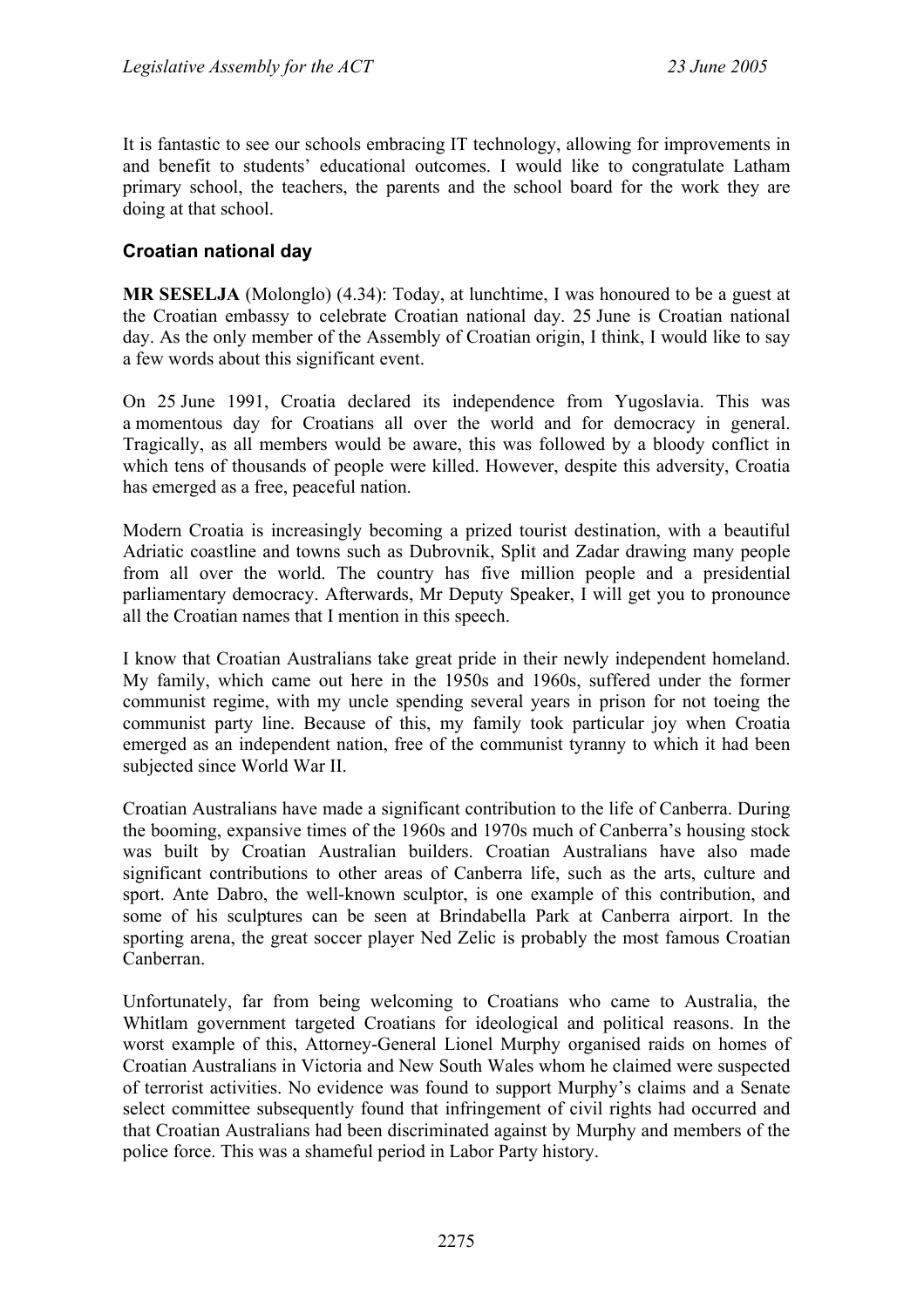According to the 2001 census, Canberra still has over 4,000 residents of Croatian origin. These are hardworking, law-abiding people who have helped make Canberra a better place to live. On Croatian national day, all of us should celebrate the birth of a democracy in the face of oppression. We, as ACT residents, should also take the opportunity to recognise the significant and ongoing contribution of the Croatian community in Canberra.

### **Household work**

**DR FOSKEY** (Molonglo) (4.37): I am interested to know how many people here leave this place after a hard day and have to go home and cook dinner. How many people clean the toilet every week? Okay, you get the gist.

#### *Members interjecting—*

**DR FOSKEY**: I am not having my five minutes wasted by other people's hilarity. Today I want to talk about a report that was released yesterday, *Striking the balance: women, men, work and family*, discussion paper 2005, which was prepared by the federal Sex Discrimination Commissioner, Ms Pru Goward—a paper which I hope will have some resonance with the federal government because, sadly, the statistics that it produces are pretty much the same as the ones Michael Bittman released in the 1970s about the division of labour within the family. What has happened, now we are in what is called the noughties, is that we put everything in economic terms. Now, instead of talking about the wellbeing of the family and so on, we talk about the impact of this imbalance of labour on the economy, because that is the language of the times.

I have the report here. I am reading it with great interest, and I suggest you all have a look at it and download it. Submissions have to be in by 30 September. I quote from the *Sydney Morning Herald*. Probably this journalist managed to read the whole paper:

A discussion paper … says that population growth, workforce participation, and productivity—the three Ps the Treasurer says are essential for economic growth would be enhanced if men and women spread the responsibility for paid work and housework and caring for children and the elderly.

But to do this there need to be changes in the law, society, and workplace culture ... The current arrangement, where women do most of the housework and child care, and men are primary bread winners, works against "the principles of a democratic and just society", the paper says. And even though the arrangement appears to be the result of private choices—

like "she won't let me clean the toilet"—

freely made, the level of disquiet and exhaustion in Australian families showed the opposite is true.

"Choices are never made in a vacuum," it says. They are influenced by government laws and policies, employer practices, and community attitudes. Under current tax policies, for example, there is "no incentive for both parents to work part time and to share the care of their children more equally".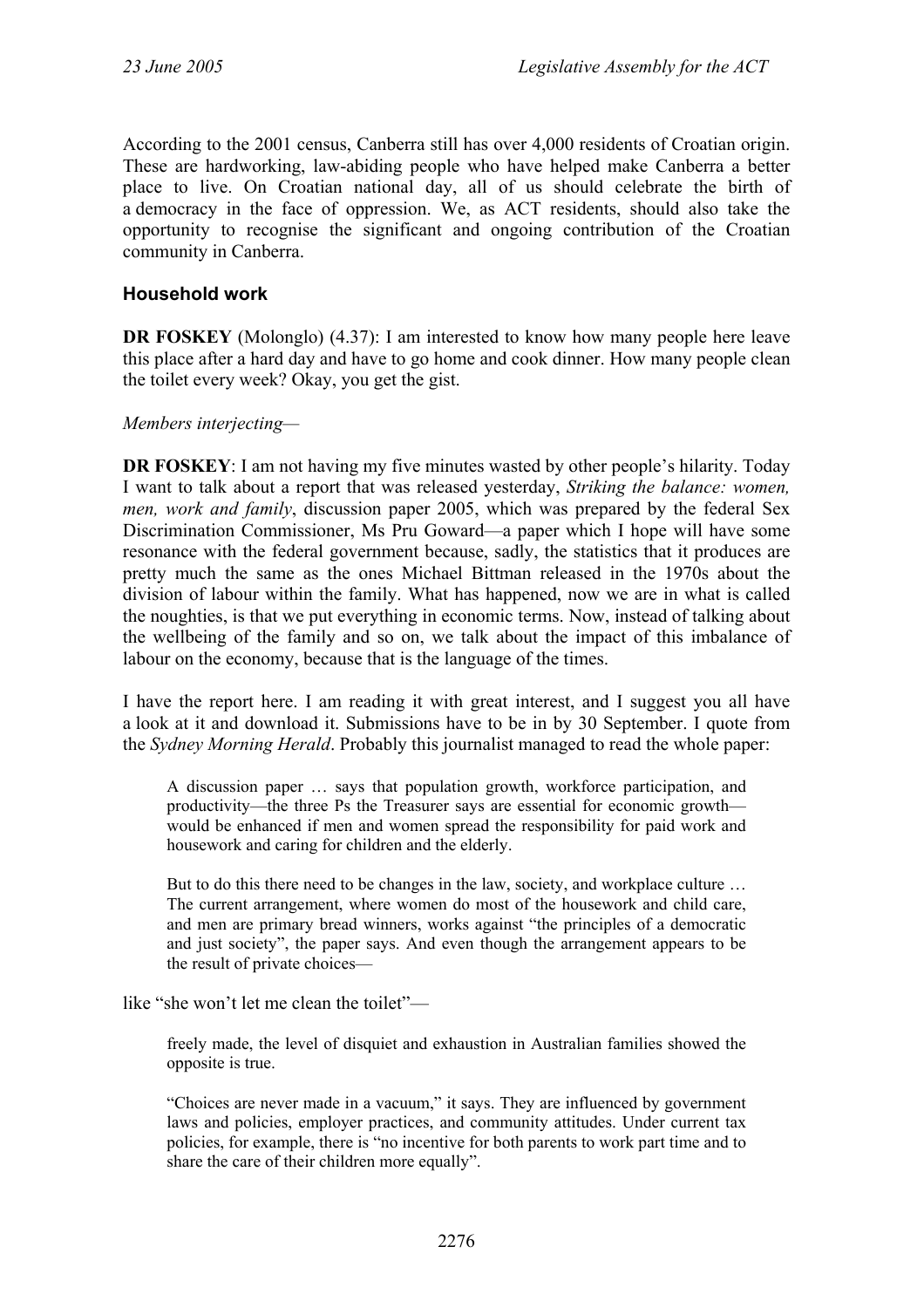…

The unequal division of labour threatens health, family relationships, workforce participation rates, women's retirement income, fertility rates and the nation's productivity …

As long as women are expected to care for children and ageing relatives—

so we have got both ends of the life cycle here—

they cannot participate equally with men in the workplace, and will be on a downward economic spiral, vulnerable to poverty in old age or in the event of a divorce. Men are also disadvantaged—

and this is the new point that is being recognised more clearly—

as they are denied time to invest in close relationships with their partners and their children.

What is very evident here is that, as children are born, the increase in women's work is very clear. Whereas men may spend a little more time looking after their children, they are not likely to combine that with cleaning the toilet and cooking a meal at the same time, as most women are expected to do. The man who looks after his children looks after his children, full stop. Women would like more time to be able to do just that as well.

I commend this paper to you. I look forward to reading your submissions as they appear on the web site after 30 September. Pru Goward has done us all a favour here, and let us make sure that the Prime Minister listens to her.

#### **Election results Household work**

**MR QUINLAN** (Molonglo—Treasurer, Minister for Economic Development and Business, Minister for Tourism, Minister for Sport and Recreation, and Minister for Racing and Gaming) (4.43): I just could not let this week pass, I do not think, without recognising the magnificent win of Clare Martin and the Labor Party in the Northern Territory. I have to reflect upon recent elections in states and territories. It is interesting to draw some parallels, having seen the not-too-distant Western Australian election, more recently the Northern Territory election and, of course, our own election of late last year.

Let me put this in perspective: Colin Barnett, the Liberal leader in Western Australia, took his party to a first preference vote of 35.4 and fell on his sword. Denis Burke more recently took his Liberal Party in Northern Territory to a first preference vote of 35.2 and lost his seat. Nevertheless, he apologised on election night for his dramatic failure.

**Mr Mulcahy**: Where would this be going?

**MR QUINLAN**: It is really a trivia question for the trivia question buffs: of the three Liberal parties in those three elections that I have mentioned, which one got the lowest first preference vote? The ACT, with 34.9.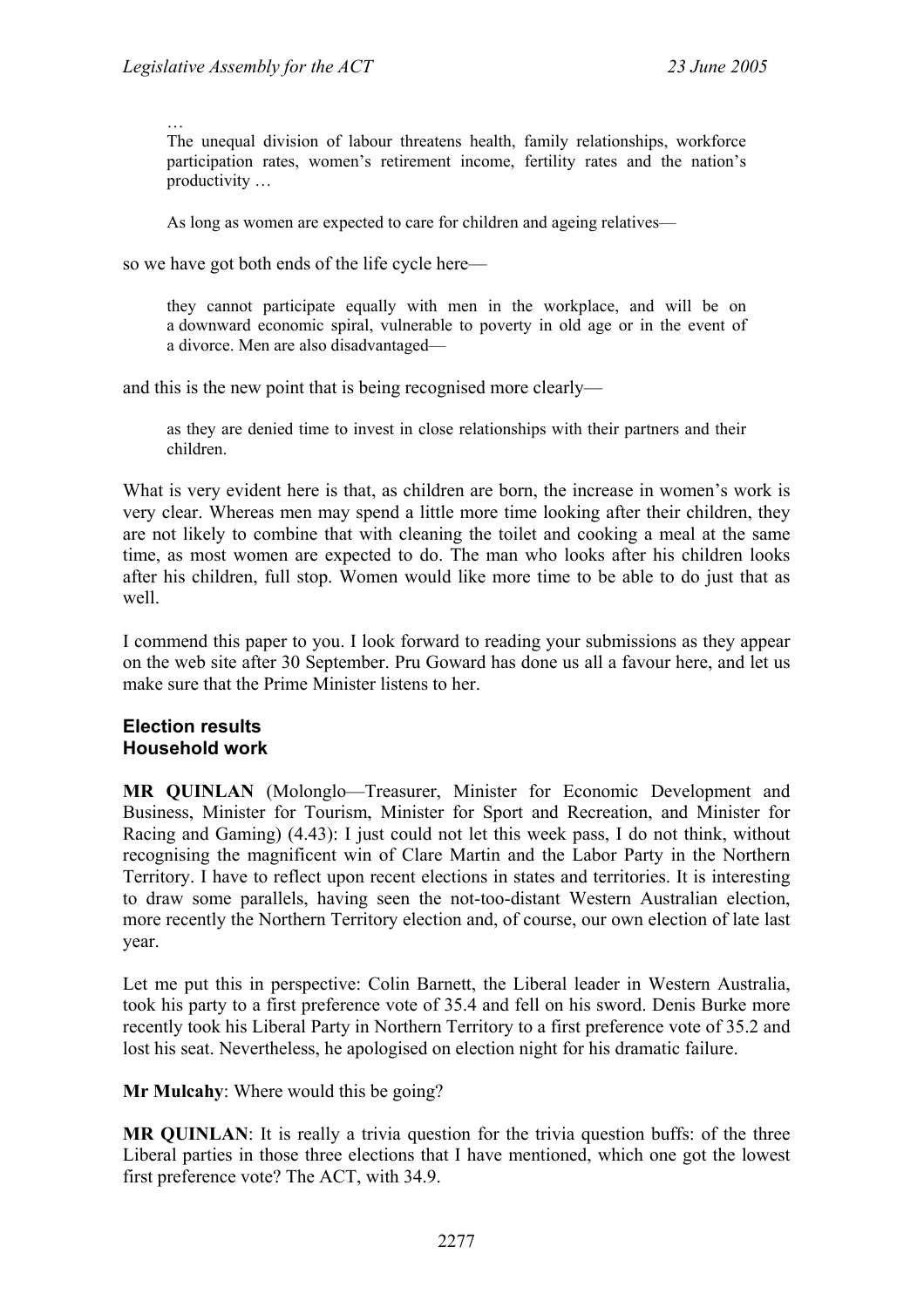There are some other parallels you might draw. Colin Barnett really blew it with what was affectionately known as the far canal and messed up his sums. Denis Burke, of course, had the extra long power line and stuffed up his sums. And in the ACT, what did we have? We had the hospital with no staff and some sums that did not add up. So there is, of recent times, a consistency that we ought to observe.

While I am on my feet, I will confess that I do not, Dr Foskey, do a whole lot of housework at my place. But I have come to a deal with my partner where I do meet all the expenses of the cleaning lady and other services that are provided to the house. I do not have a great record in relationships, so you should not take a lot of my advice. But I do remember, in a previous life, offering to do all the vacuuming in the house, every week or whenever necessary, provided I could arrange the furniture. I did not have to do a lot of vacuuming in that house.

On a serious note: I think the points that Pru Goward made are very valid and we to ought recognise them. But we ought not to get too simplistic and we ought to recognise that relationships do need to be worked with as well so that we do not get the attitude of domain that I have made a little light of which can, in fact, impinge upon how tasks are shared within the house, because control has to be shared as well. When I do retire from this place—I know I am walking the tightrope—I think I am being lined up to be a house-husband; so I will just see how I can handle my domain.

**MR DEPUTY SPEAKER**: Thank you, Treasurer, for saving our marriages.

### **Bowling championships**

**MR STEFANIAK** (Ginninderra) (4.47): I will not go into any problems I have had with cleaning toilets. What I am going to talk about tonight is an excellent new peak sporting body and a fine group of ACT athletes who are an inspiration to us all. My colleague Brendan Smyth and I—Ted might have been there; Senator Humphries certainly was went to the first inaugural presentation evening of VISACT, a peak body for visually affected members of our community. There were some inspirational performances from a number of athletes.

The team to represent the ACT at the visually impaired bowling championships in Melbourne was introduced at a fundraiser a couple of Saturdays ago at the Belconnen bowl, which both Mr Smyth and I attended and participated in. We were certainly made to look quite silly by a number of these very fine athletes who rattled up some brilliant scores. I thought, for a minute, we might do quite well when they dropped down the value of the strike to ninepins and then to eight, but that only served to see me get sevens and sixes and stupid things like that. It was a most enjoyable evening. There are about 26 bowling lanes there. I was delighted to see all but about three were being utilised as part of the fundraiser to send these fine athletes—there are about nine or 10 of them, I understand—to Melbourne to compete in these championships.

Steve Gregor, a disabled former athlete who suffered a very nasty fall in Cook back in 1996 and has mobility problems, is organising the trip down to Melbourne. I think they will do exceptionally well. I wish them all the very best of luck. I am sure they will do the ACT proud. I also wish VISACT all the very best of luck. I think it is excellent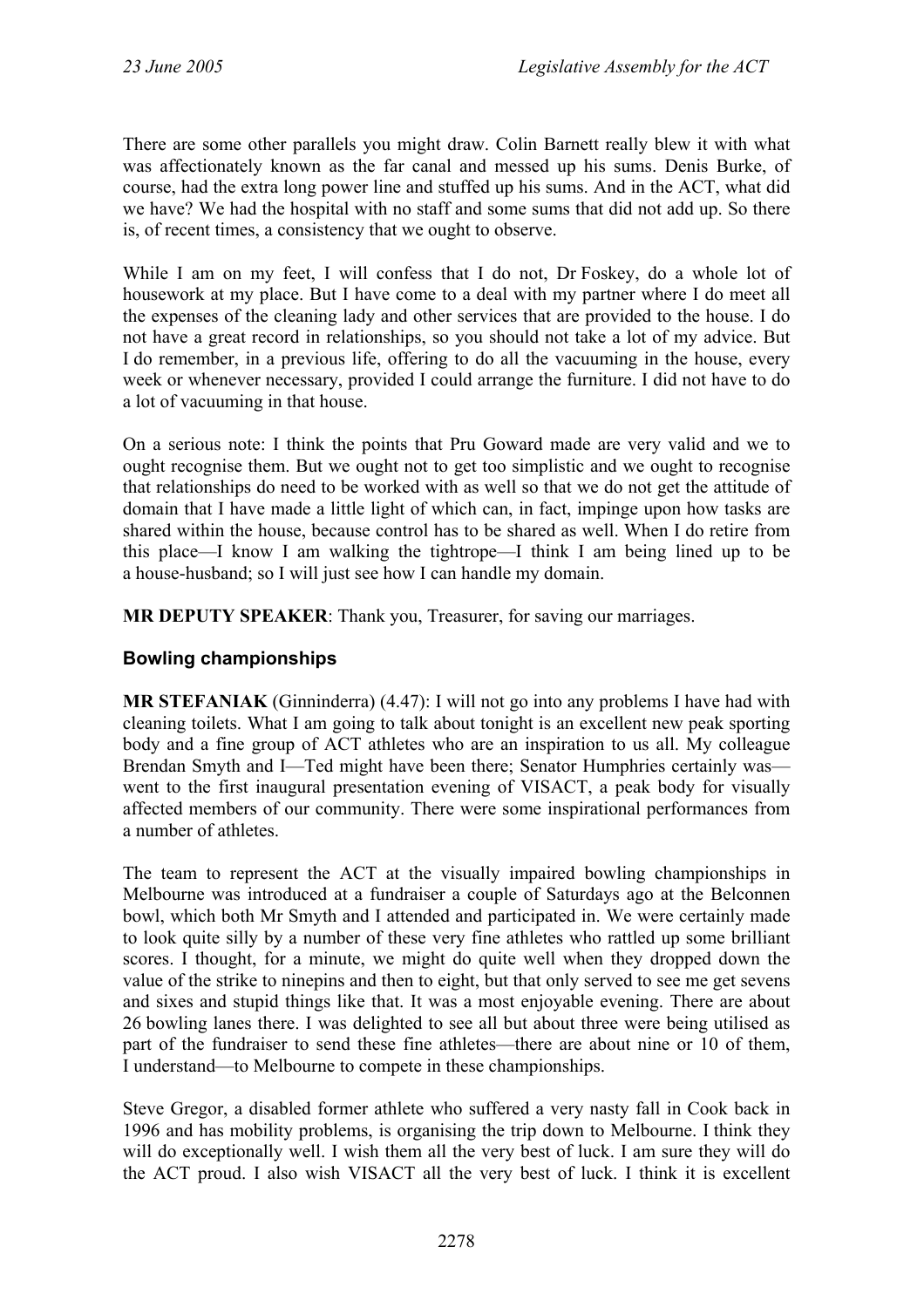having a body looking after the interests of the visually impaired. They play a number of sports, including cricket. It was very impressive to see some of the performances and the due rewards that came at that first presentation evening. Good luck to all the athletes going to Melbourne. On my own behalf and on behalf of Mr Smyth, who also attended, I say that we greatly appreciated being involved in the fundraiser.

# **Tuggeranong flexible learning centre**

**MR GENTLEMAN** (Brindabella) (4.49): Tonight I would like to talk about a very special learning support service in the Tuggeranong Valley, the CIT flexible learning centre, Tuggeranong campus. The Canberra Institute of Technology opened this learning centre as a small shopfront in the heart of the Tuggeranong shopping precinct in 1995. This humble shopfront became the face of CIT's new student-oriented approach to learning.

The main focus of this facility is learning by doing. The shopfront, the Tuggeranong flexible learning centre, allowed students to work at their own pace, with flexible hours that suited their needs. With the high demand for this new educational facility, the flexible learning centre had to relocate to nearby Tuggeranong Arts Centre. The move to the Tuggeranong Arts Centre created a far more spacious facility that allowed for additional students to access the subjects on offer. As the demand for education becomes greater, the need for easier access is something the CIT is appealing to. This is reflected in the 900 students that are catered for every year and who enrol in the self-paced, flexible training offered.

Last Saturday, 18 June, I and my Assembly colleague Karin MacDonald had the pleasure of attending the centre's 10th anniversary celebrations and the unveiling of the anniversary plaque by the chief executive of CIT, Dr Peter Veenker, on behalf of Minister Gallagher. As previously stated, the Tuggeranong flexible learning centre has been in operation for 10 years and we note that, although the building may have changed, the philosophy of delivering quality, flexible education has not. The key to this having not changed is the ease of access to the centre. Providing the Tuggeranong community with 10 years of quality vocational education and training is cause in itself to celebrate. Another need for additional celebration is the centre's ongoing commitment to providing education to those who may have otherwise missed out.

Some of the highest numbers of people to have accessed this amazing educational facility are those in full-time work, whose working hours are not always flexible enough to attend more structured forms of educational facilities. Others include casual workers with increasingly flexible working arrangements, allowing them to study when it is easier for them, and parents with families to care for. This year alone, 900 students will, at some time or another, use the facilities of the Tuggeranong flexible learning centre to increase their skills and education, adding to the total of over 7,000 students who have chosen the centre as their place of learning.

These students, and the commitment of the Tuggeranong flexible learning centre, go some way to addressing the national skills shortages; so, too, the recent announcement by Ms Gallagher, Minister for Education and Training, of the additional \$14.1 million in funding over three years. The ACT government funding to address skills shortages in the ACT now stands at \$80 million per annum. In May this year the ACT government called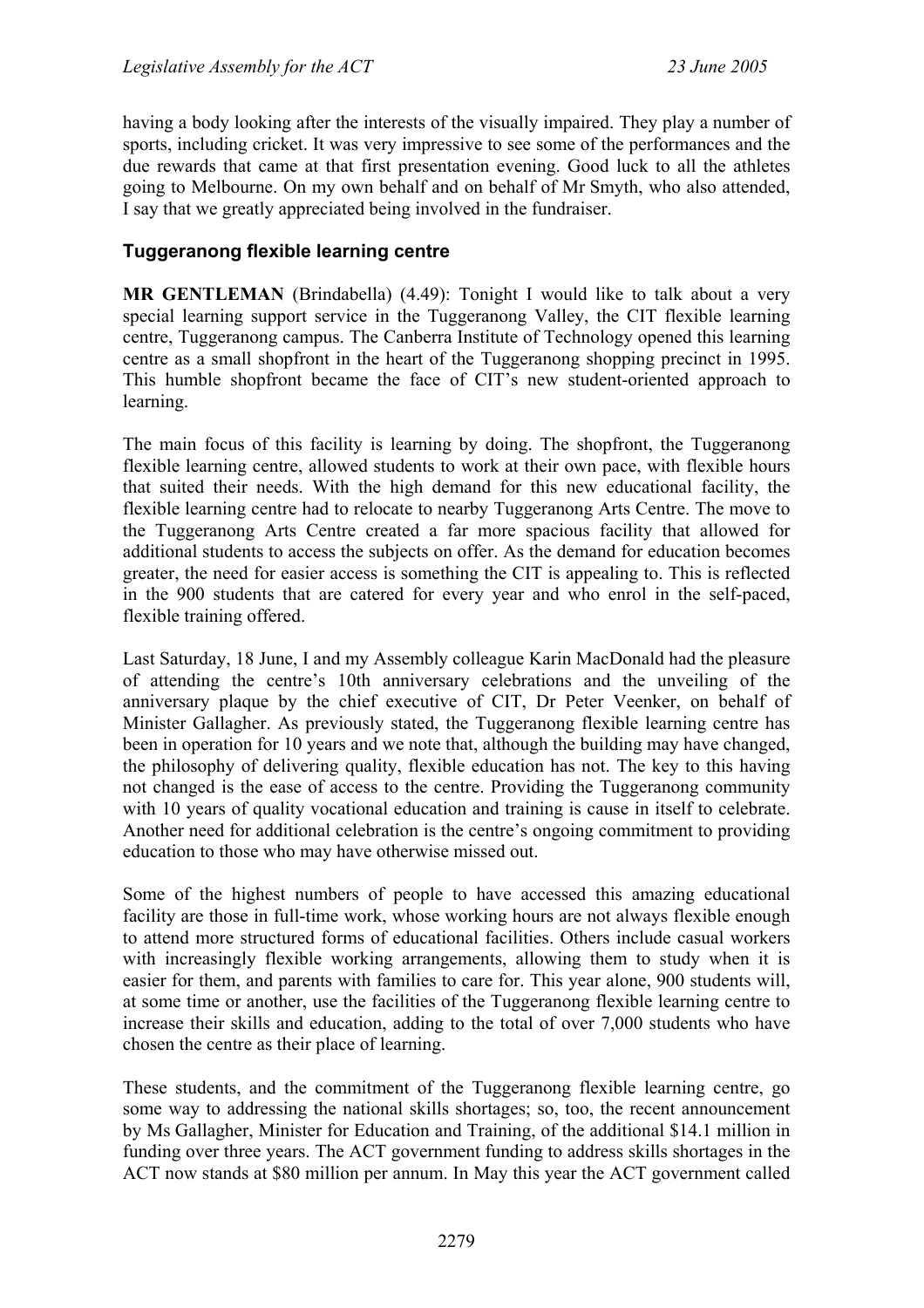on our federal counterpart to match the additional funding and further boost the amount spent in the ACT.

At this stage, the federal government is only prepared to pay lip service to the predicament, offering less than \$1 million additional funding this year. What can you expect from a government whose priorities have always been at the other end of town? Not content with underfunding the ACT's attempt to address the skills shortages, the federal government has seen fit to tie funding of the CIT to the outsourcing of services. These great institutions, with innovative programs like those run at the CIT, will now have to focus on how best to apply accounting and contract management rather than concentrating on delivering quality vocational education and training. It is deeply disappointing that those on the hill have sought to punish the CIT with funding conditions rather than encouraging the institution to get on with the wonderful job it has been doing, particularly at the Tuggeranong flexible learning centre.

I congratulate the centre for the crucial role it plays in the Tuggeranong community today and in the 10 years that it has serviced the ACT. I wish it at least another 10 years of providing working, flexible education and training.

**MR DEPUTY SPEAKER**: The time for the debate has expired.

**The Assembly adjourned at 4.54 pm until Tuesday, 28 June 2005, at 10.30 am.**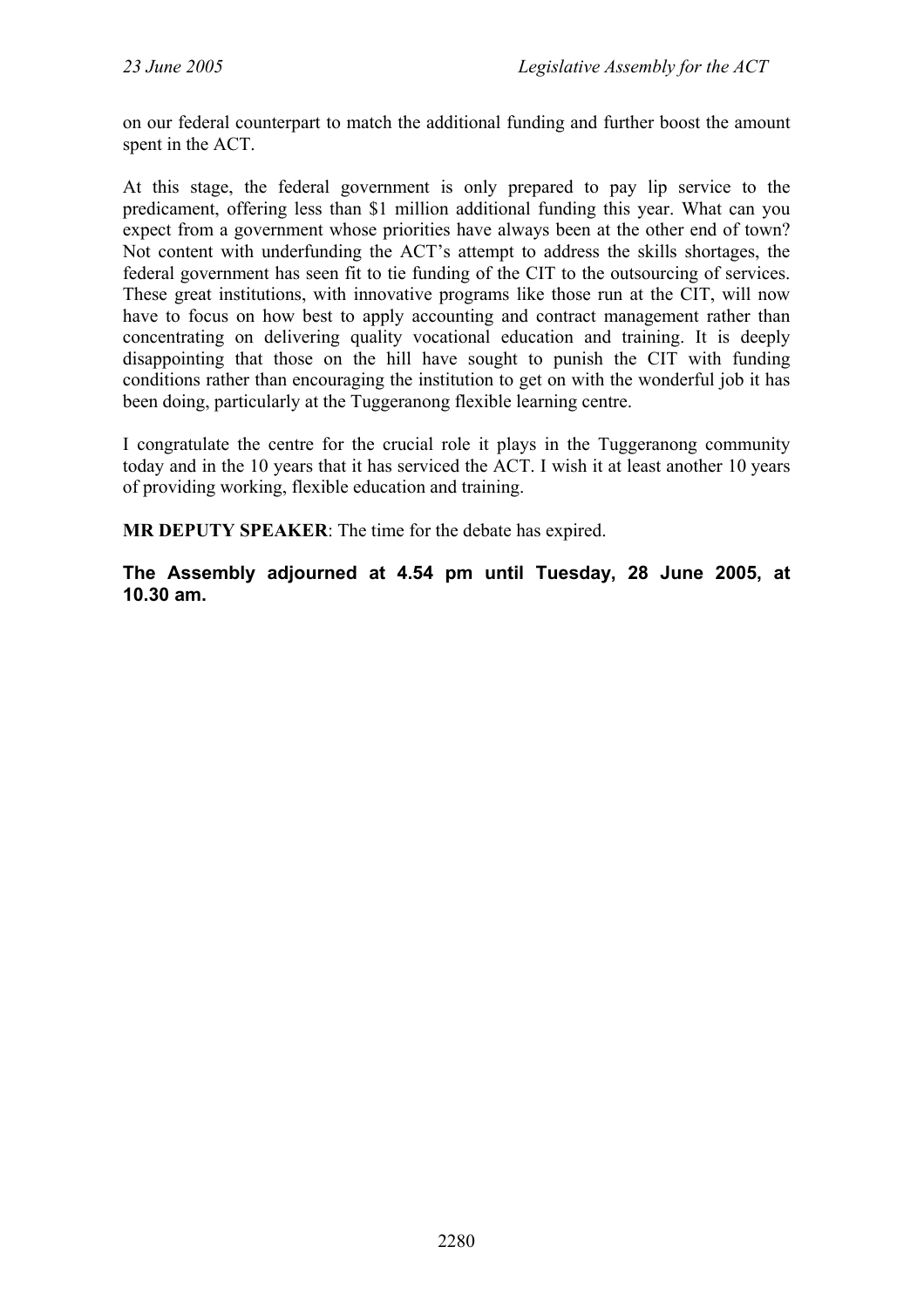# **Schedule of amendments**

# **Schedule 1**

### **Health Legislation Amendment Bill 2005**

Amendments moved by the Minister for Health

**1 Schedule 1 Amendment 1.5 Page 4, line 1**  *omit amendment 1.5, substitute*  **[1.5] Section 37 (5) (c)**  *substitute*  (c) when (in addition to the circumstances already prescribed under this Act) a health profession board may apply for— (i) the suspension or cancellation of registration; or (ii) a declaration under section 64 (1) (l) (which is about a person who is not registered); and **2 Schedule 1 Proposed new amendment 1.5A Page 4, line 5**  *insert*  **[1.5A] Section 37 (6)**  *omit*  subsection (2) *substitute*  subsection (5) **3 Schedule 1 Proposed new amendment 1.6A Page 4, line 7**  *insert*  **[1.6A] New section 39A**  *in division 7.1, insert*  **39A Meaning of** *presidential member* **for pt 7**  In this part: *presidential member*, of the health professions tribunal, means— (a) the president of the tribunal; or (b) a deputy president of the tribunal.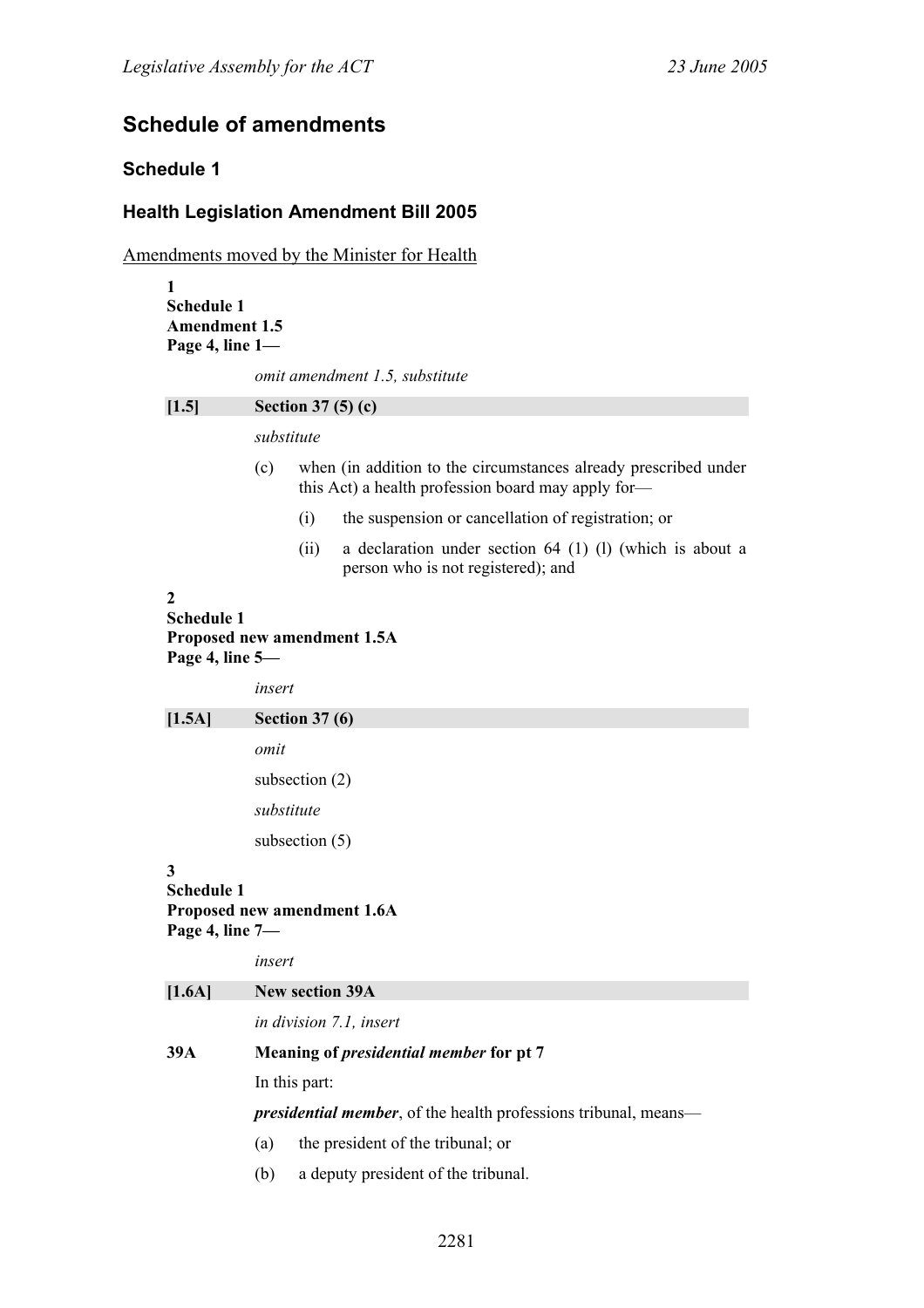### **4 Schedule 1 Proposed new amendments 1.7A to 1.7G Page 4, line 13—**

*insert* 

### **[1.7A] Section 41**

*substitute* 

### **40A Members of health professions tribunal**

The health professions tribunal consists of—

- (a) the president; and
- (b) the deputy presidents; and
- (c) members nominated to a health profession tribunal panel under section 43.

### **41 Appointment of presidential members**

- (1) The presidential members of the health professions tribunal are appointed by the Executive.
- (2) An appointment must be for a term of not longer than 5 years.
	- *Note* A person may be reappointed to a position if the person is eligible to be appointed to the position (see Legislation Act, s 208 and dict, pt 1, def *appoint*).
- (3) An appointment is a notifiable instrument.

*Note* A notifiable instrument must be notified under the Legislation Act.

- (4) A person is eligible to be appointed as the health professions tribunal president only if the person is a magistrate.
- (5) A person is eligible to be appointed as a health professions tribunal deputy president only if the person is a magistrate or lawyer of at least 5 years standing.

#### **41A Terms of appointment of presidential members generally**

- (1) A presidential member of the health professions tribunal may be appointed as a full-time or part-time member.
- (2) A presidential member of the health professions tribunal holds office on the terms not provided by this Act that are decided by the Executive.
- (3) This section does not apply to a presidential member of the health professions tribunal who is a magistrate.

#### **41B Matters to be included in instrument of appointment of presidential members**

The instrument appointing a presidential member of the health professions tribunal must state—

(a) whether the member is the president or a deputy president of the tribunal; and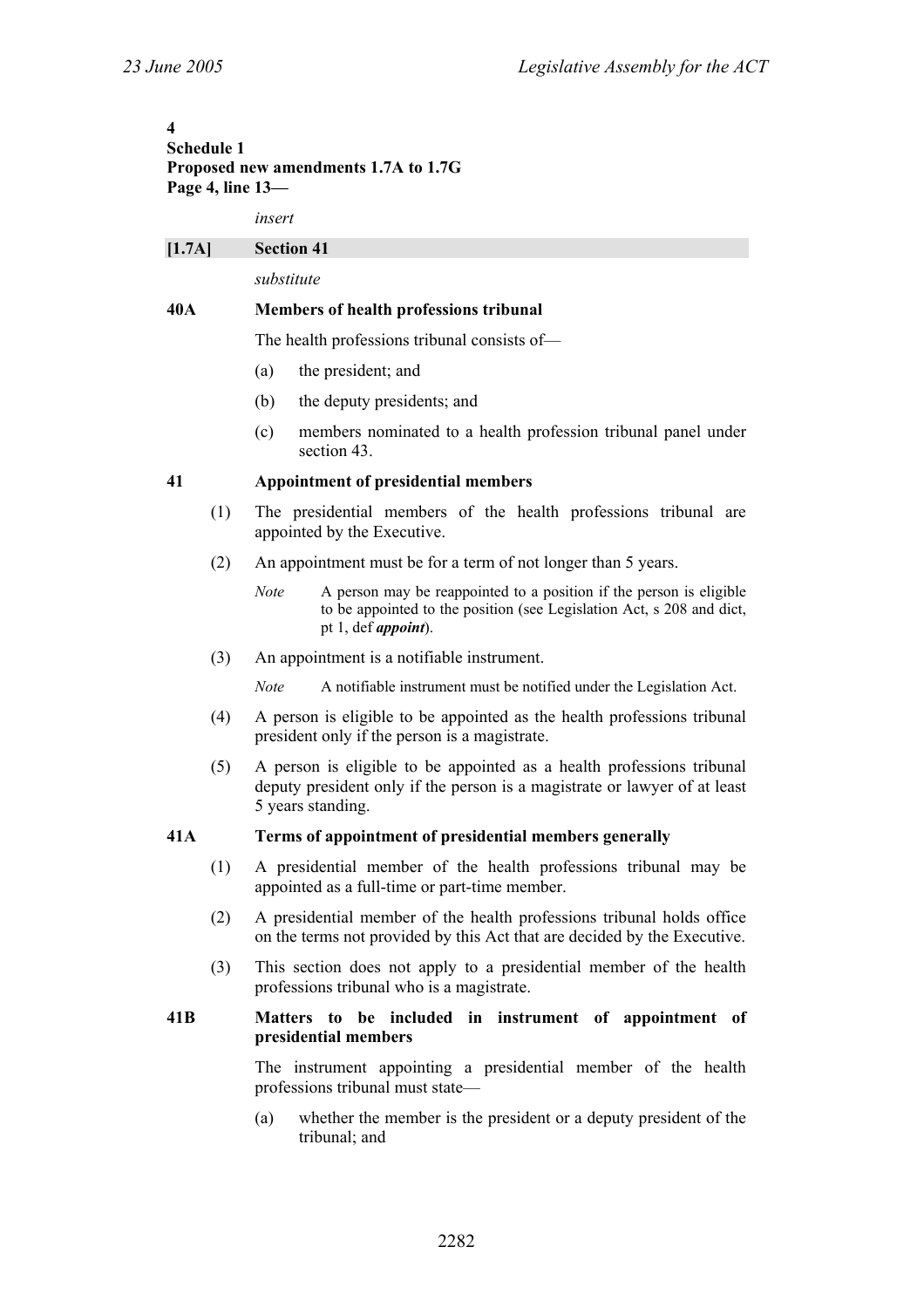(b) if the member is not a magistrate—whether the member is appointed as a full-time or part-time member.

#### **41C Role of president of tribunal**

- (1) The health professions tribunal president is responsible for ensuring the orderly and prompt discharge of the tribunal's business.
- (2) Without limiting subsection (1), the president may give directions about the presidential member who is to be the presidential member of a particular health professions tribunal panel.

### **41D Presiding member**

The presidential member must preside at a proceeding.

### **41E Ending of appointment of presidential members**

- (1) The Executive may end the appointment of a presidential member of the health professions tribunal who is not a magistrate—
	- (a) for misbehaviour; or
	- (b) for physical or mental incapacity, if the incapacity substantially affects the exercise of the member's functions; or
	- (c) if the member becomes bankrupt or executes a personal insolvency agreement.
- (2) The Executive must end the appointment of—
	- (a) a presidential member of the health professions tribunal who is a magistrate if the member stops being a magistrate; or
	- (b) a deputy president of the tribunal who is not a magistrate if—
		- (i) the member stops being eligible for appointment; or
		- (ii) the member is convicted, in the ACT, of an offence punishable by imprisonment for at least 1 year; or
		- (iii) the member is convicted outside the ACT, in Australia or elsewhere, of an offence that, if it had been committed in the ACT, would have been punishable by imprisonment for at least 1 year.

# **[1.7B] Section 42 (1)**

*omit* 

formed by the health professions tribunal president

#### *substitute*

made up of a presidential member of the tribunal

### **[1.7C] Section 43 (2) and (5)**

*omit* 

The health professions tribunal president

*substitute*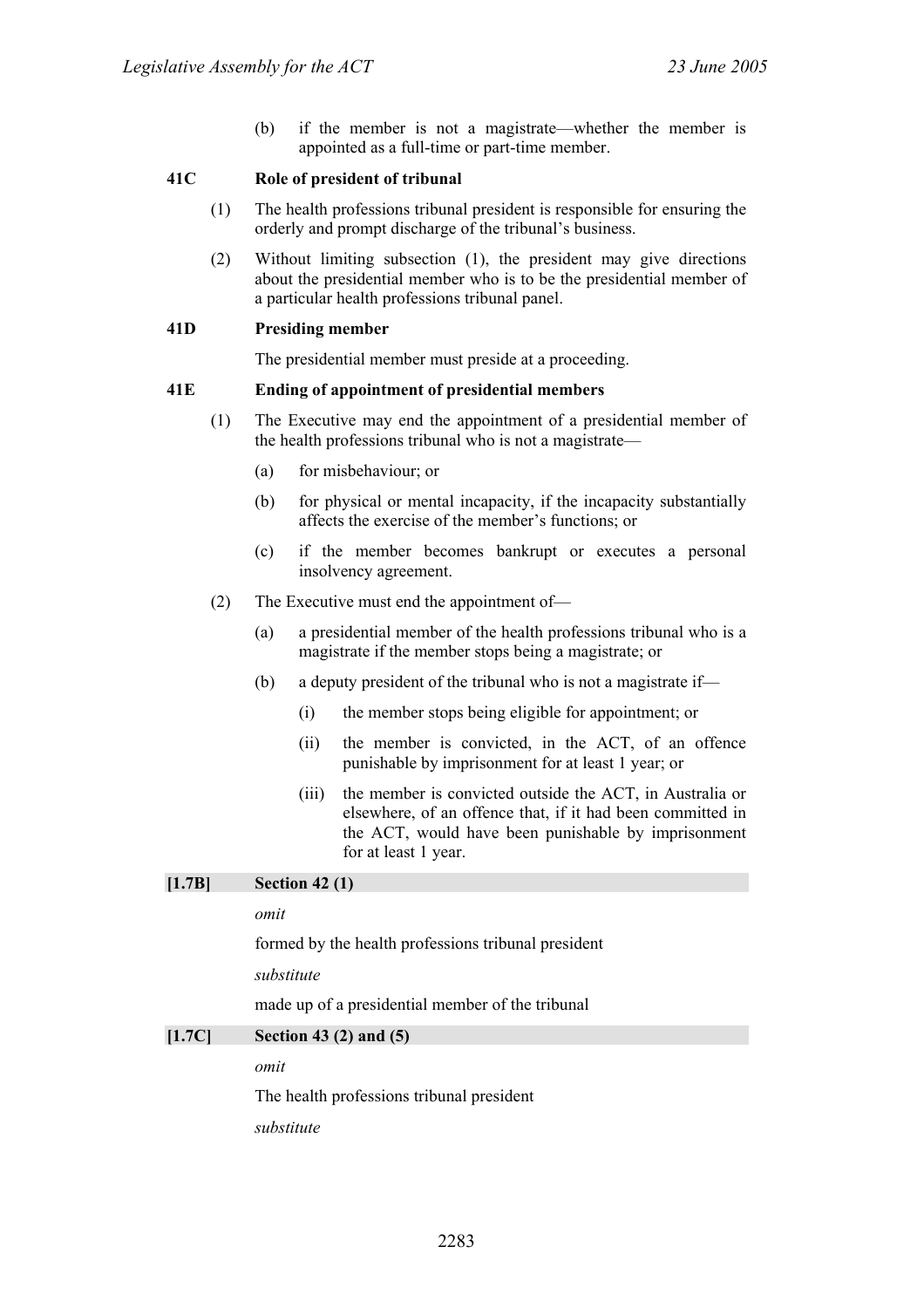A presidential member of the health professions tribunal

| [1.7D] |     | <b>Section 44</b>         |                                                                                                                                                                                                                            |
|--------|-----|---------------------------|----------------------------------------------------------------------------------------------------------------------------------------------------------------------------------------------------------------------------|
|        |     |                           | omit everything before subsection $(1)$ $(a)$ , substitute                                                                                                                                                                 |
| 44     |     | tribunal?                 | When may presidential member alone constitute health professions                                                                                                                                                           |
|        | (1) | following:                | The health professions tribunal, formed by a presidential member of the<br>tribunal alone, may exercise the tribunal's functions in relation to the                                                                        |
| [1.7E] |     | Section 44 $(1)$ $(d)$    |                                                                                                                                                                                                                            |
|        |     | omit                      |                                                                                                                                                                                                                            |
|        |     | the president             |                                                                                                                                                                                                                            |
|        |     | substitute                |                                                                                                                                                                                                                            |
|        |     | the presidential member   |                                                                                                                                                                                                                            |
| [1.7F] |     | <b>Section 45</b>         |                                                                                                                                                                                                                            |
|        |     | substitute                |                                                                                                                                                                                                                            |
| 45     |     |                           | <b>Registrar and deputy registrars</b>                                                                                                                                                                                     |
|        | (1) | professions tribunal.     | The registrar of the Magistrates Court is the registrar of the health                                                                                                                                                      |
|        | (2) |                           | Each deputy registrar of the Magistrates Court is a deputy registrar of<br>the health professions tribunal.                                                                                                                |
|        | (3) | tribunal.                 | Subject to any direction of the registrar, a deputy registrar of the health<br>professions tribunal may exercise the powers of the registrar of the                                                                        |
|        | (4) | functions under this Act. | The registrar may, in writing, delegate to a public servant the registrar's                                                                                                                                                |
|        |     | <b>Note</b>               | For the making of delegations and the exercise of delegated<br>functions, see the Legislation Act, pt 19.4.                                                                                                                |
|        | (5) |                           | The registrar and each deputy registrar must exercise the functions of<br>the registrar of the health professions tribunal in consultation with, and<br>under the direction of, the health professions tribunal president. |
| [1.7G] |     | <b>New section 46A</b>    |                                                                                                                                                                                                                            |
|        |     | insert                    |                                                                                                                                                                                                                            |
| 46A    |     | board                     | Application to health professions tribunal by health profession                                                                                                                                                            |
|        | (1) |                           | This section applies to an application—                                                                                                                                                                                    |
|        |     | (a)<br>registration; or   | for the suspension or cancellation of a health professional's                                                                                                                                                              |
|        |     | (b)                       | for a declaration under section $64$ (1) (1) (which is about a person<br>who is not registered); or                                                                                                                        |
|        |     | (c)                       | any other application prescribed by regulation.                                                                                                                                                                            |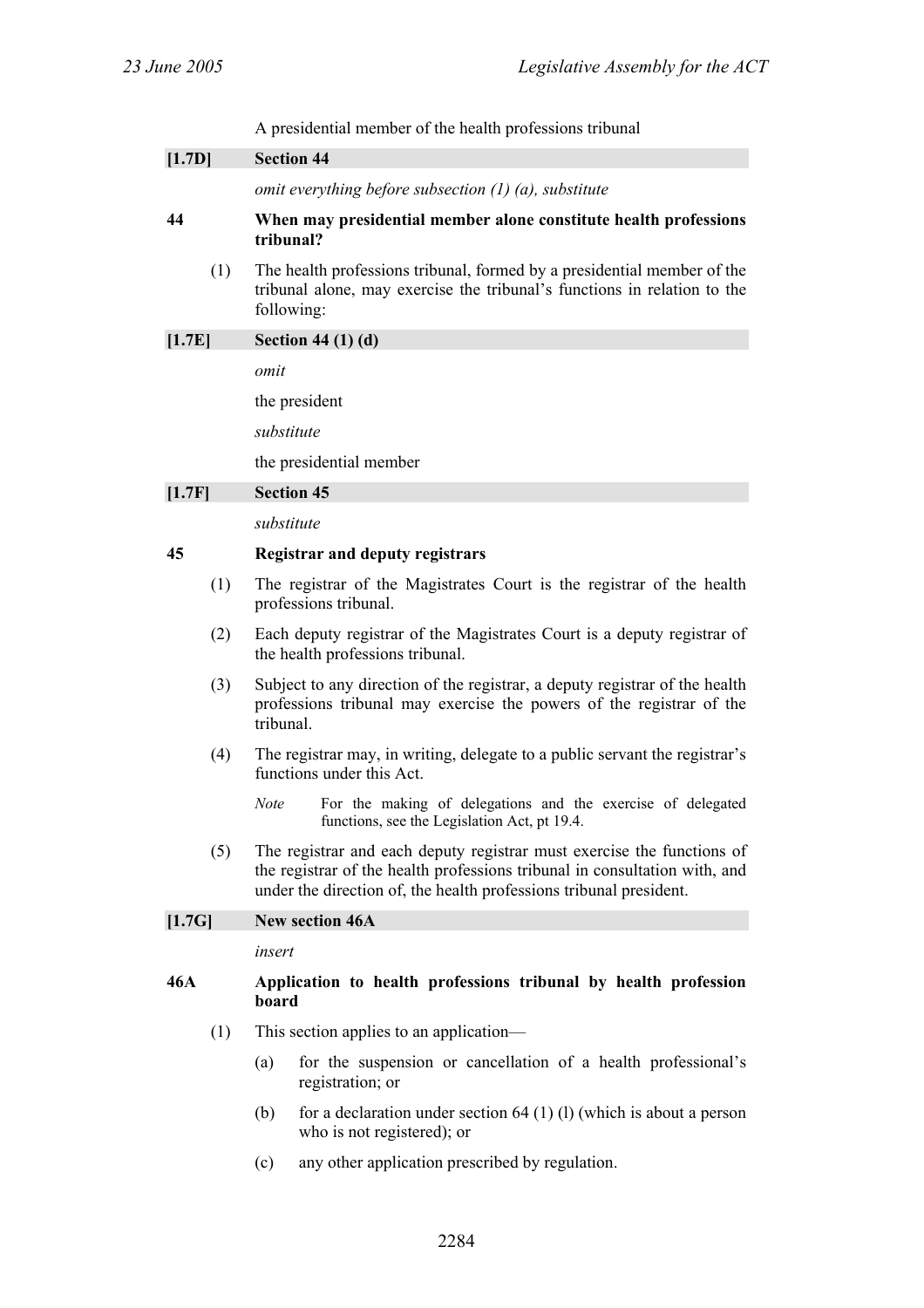(2) A health profession board may make an application to which this section applies.

#### **5**

### **Schedule 1 Amendment 1.8 Proposed new section 48 (3) and (4) Page 5, line 5—**

*insert* 

- (3) The following are parties to the proceeding on an application for a declaration that, if a person had been registered, the health professions tribunal would have found that the person had contravened the required standard of practice or did not satisfy the suitability to practise requirements:
	- (a) the person;
	- (b) the health profession board that made the application;
	- (c) anyone else with the leave of the health professions tribunal.
- (4) A regulation may prescribe who is a party to any other application to the health professions tribunal.

#### **6**

# **Schedule 1 Proposed new amendments 1.9A to 1.9L**

**Page 5, line 17—** 

|          | insert                                                                                                                                  |
|----------|-----------------------------------------------------------------------------------------------------------------------------------------|
| $[1.9A]$ | <b>Section 51 (1)</b>                                                                                                                   |
|          | omit                                                                                                                                    |
|          | president                                                                                                                               |
|          | substitute                                                                                                                              |
|          | registrar                                                                                                                               |
| $[1.9B]$ | Section 58 $(1)$                                                                                                                        |
|          | omit                                                                                                                                    |
|          | the president                                                                                                                           |
|          | substitute                                                                                                                              |
|          | a presidential member of the tribunal                                                                                                   |
| [1.9C]   | Section 58 $(3)$                                                                                                                        |
|          | substitute                                                                                                                              |
|          | If, during a preliminary hearing on an application in relation to a<br>(3)<br>registered health professional the presidential member is |

registered health professional, the presidential member is satisfied that the application should be referred to a personal assessment panel or professional standards panel, the tribunal may refer the application to the relevant health profession board for referral to the panel.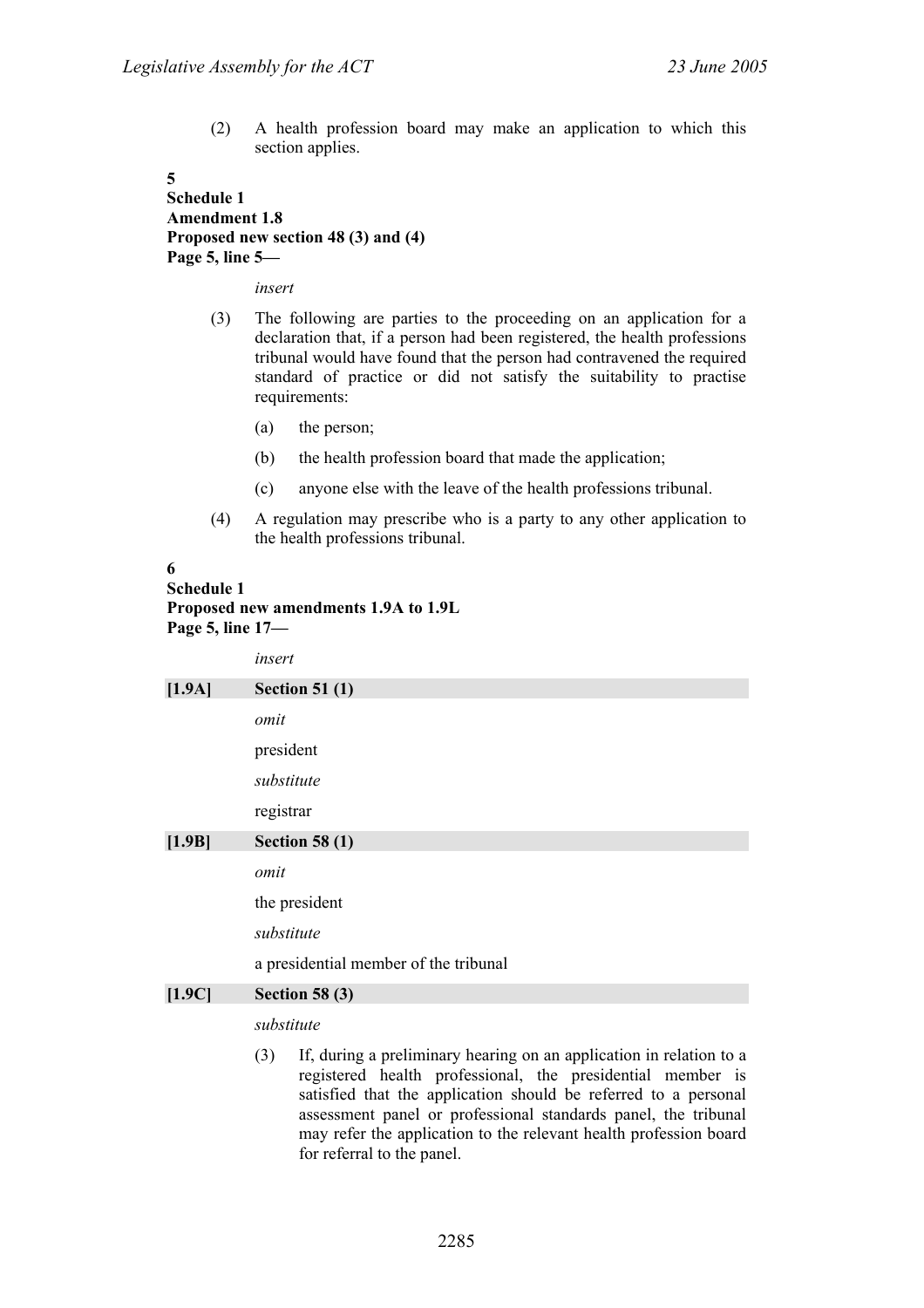| $[1.9D]$ | <b>Section 59 (1)</b>                                                                                 |
|----------|-------------------------------------------------------------------------------------------------------|
|          | omit                                                                                                  |
|          | The health professions tribunal president, or a person authorised in<br>writing by the president,     |
|          | substitute                                                                                            |
|          | A presidential member of the tribunal, or a person authorised in writing<br>by a presidential member, |
| [1.9E]   | <b>Section 59 (2) (b)</b>                                                                             |
|          | omit                                                                                                  |
|          | health professions tribunal president                                                                 |
|          | substitute                                                                                            |
|          | presidential member of the tribunal                                                                   |
| [1.9F]   | Section $59(3)$                                                                                       |
|          | omit                                                                                                  |
|          | president                                                                                             |
|          | substitute                                                                                            |
|          | presidential member                                                                                   |
| $[1.9G]$ | <b>Section 59 (4)</b>                                                                                 |
|          | omit                                                                                                  |
|          | health professions tribunal president                                                                 |
|          | substitute                                                                                            |
|          | presidential member                                                                                   |
| [1.9H]   | Section 59 $(5)(a)$                                                                                   |
|          | omit                                                                                                  |
|          | health professions tribunal president                                                                 |
|          | substitute                                                                                            |
|          | presidential member                                                                                   |
| $[1.9]$  | Section 59 $(5)$ (b)                                                                                  |
|          | omit                                                                                                  |
|          | president                                                                                             |
|          | substitute                                                                                            |
|          | presidential member                                                                                   |
| [1.9J]   | Section 62 $(1)(a)$                                                                                   |
|          | omit                                                                                                  |
|          | health professional                                                                                   |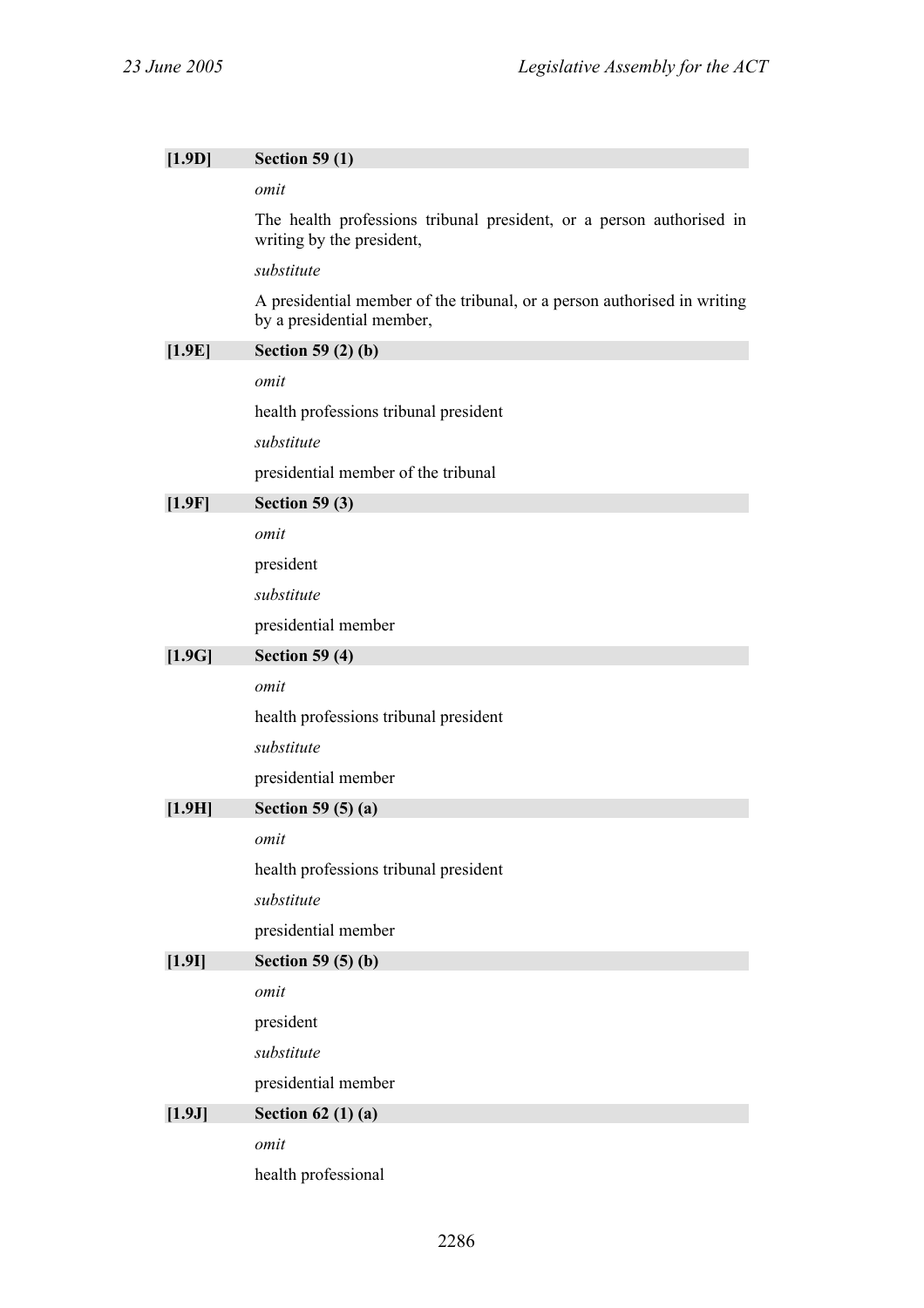#### *substitute*

registered health professional

#### **[1.9K] Section 63**

*substitute* 

#### **63 Deciding questions**

- (1) This section applies if the health professions tribunal is formed by a health professions tribunal panel.
- (2) The presidential member is to decide a question of law arising in a proceeding.
- (3) Any other question in which a majority of the health professions tribunal panel members agree is the decision of the tribunal.
- (4) If a majority of the members of the health professions tribunal panel cannot agree about a question other than a question of law, the decision of the presidential member is the decision of the tribunal.

#### **[1.9L] Section 66 (1)**

#### *substitute*

(1) The presidential member of the health professions tribunal may refer a question of law relating to a proceeding on an application to the Supreme Court for direction on its own initiative or on application by a party to the proceeding.

#### **7**

### **Schedule 1 Proposed new amendment 1.10A Page 5, line 22—**

*insert* 

#### **[1.10A] Section 86 (3) (a)**

*omit* 

health professional

*substitute* 

registered health professional

#### **8**

#### **Schedule 1 Amendment 1.11**

**Page 6, line 1—** 

*omit amendment 1.11, substitute* 

#### **[1.11] Section 86 (3) (b)**

#### *substitute*

- (b) apply to the tribunal for—
	- (i) the suspension or cancellation of the registration of the health professional to whom the matter relates; or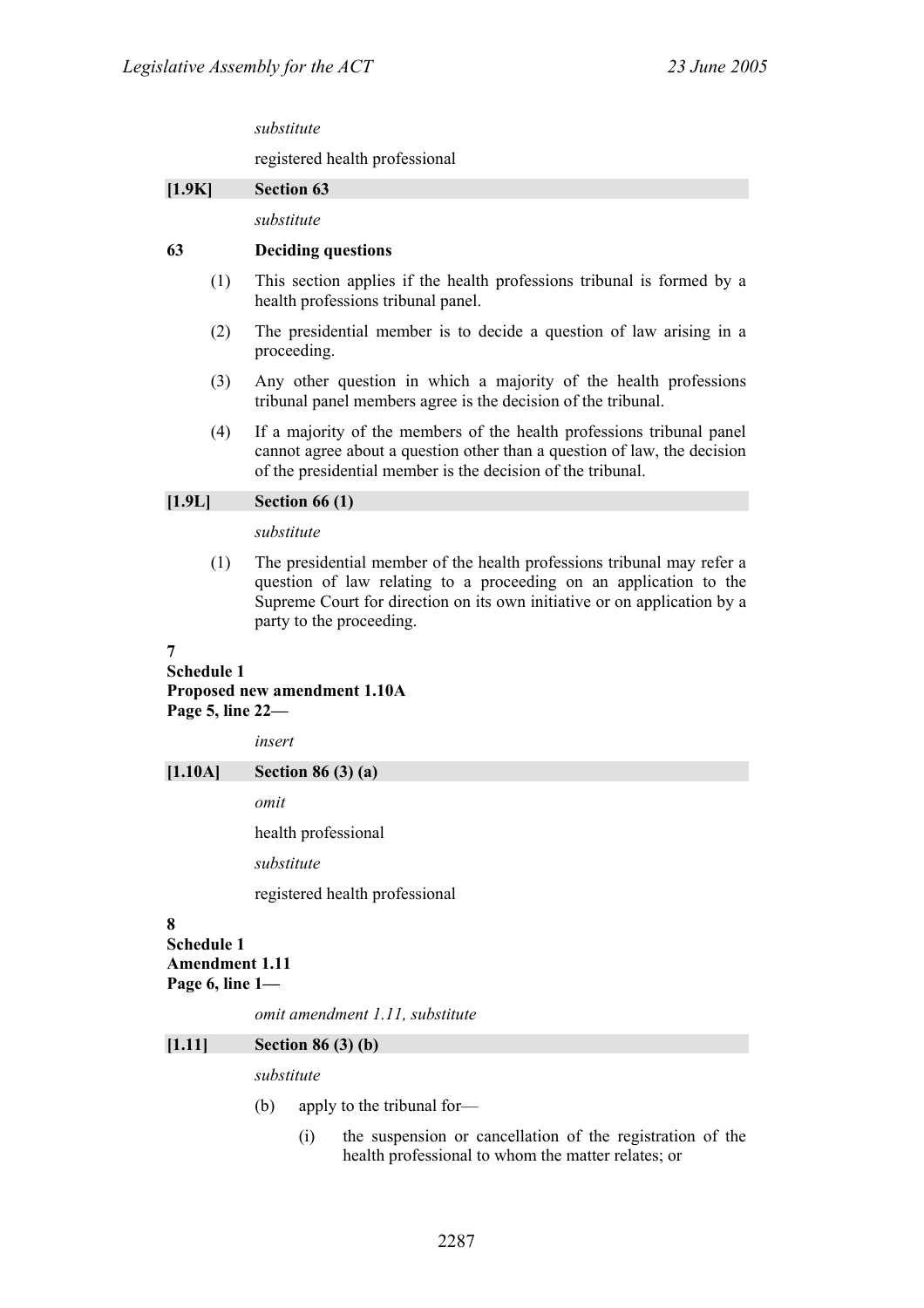(ii) if the health professional is not registered—a declaration under section 64 (1) (l) in relation to the health professional;

### **9**

# **Schedule 1 Proposed new amendments 1.11A and 1.11B Page 6, line 5—**

*insert* 

### **[1.11A] New section 94A**

*insert* 

#### **94A Lawyer assisting personal assessment panel**

The health profession board that established a personal assessment panel may appoint a lawyer to assist the panel for an inquiry.

**[1.11B] New section 119A** 

*insert* 

### **119A Lawyer assisting professional standards panel**

The health profession board that established a professional standards panel may appoint a lawyer to assist the panel for a standards inquiry (including the inquiry hearing).

#### **10**

### **Schedule 1 Amendment 1.12 Proposed new paragraph (ia) Page 6, line 14—**

*insert* 

- (ia) refer the report or complaint to the health profession board with—
	- (i) a recommendation that an application be made to the health professions tribunal for a declaration under section 64 (1) (l) in relation to the health professional; and
	- (ii) the standards inquiry report on which the recommendation is based;

### **11 Schedule 1 Proposed new amendment 1.12A Page 6, line 14—**

*insert* 

#### **1.12A Section 122 (2)**

*renumber paragraphs when Act next republished under Legislation Act* 

**12 Schedule 1 Amendment 1.13**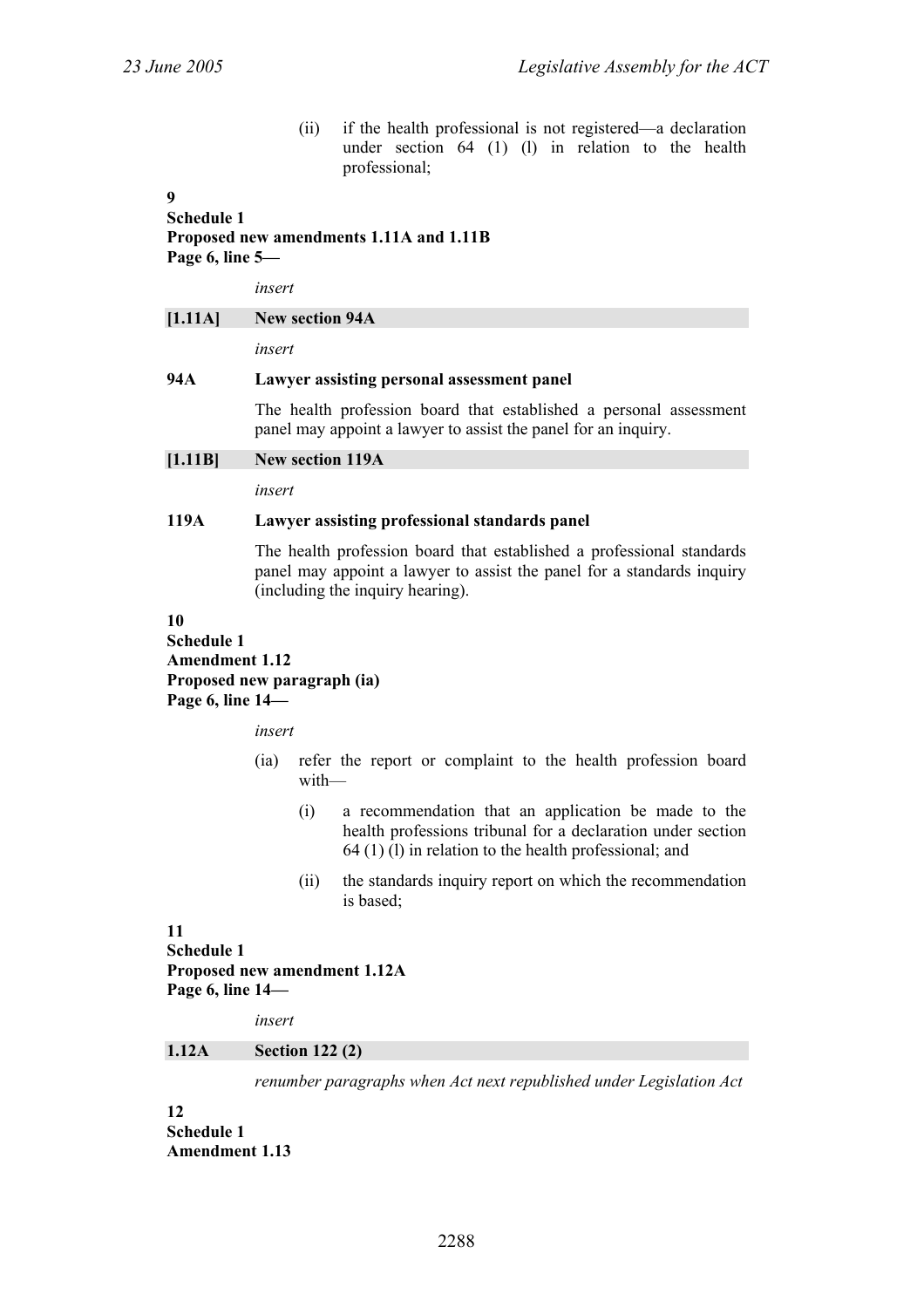#### **Proposed new section 122 (3) Page 6, line 18—**

*after*  paragraph (i) *insert*  or (ia)

**13 Schedule 1 Proposed new amendment 1.13A Page 6, line 19—** 

*insert* 

#### **[1.13A] Section 125 (f)**

*substitute* 

(f) a member of the staff (including the registrar and each deputy registrar) of the health professions tribunal; or

#### **14**

**Schedule 1 Amendment 1.19 Proposed new section 150A heading Page 7, line 21—** 

*omit proposed new section 150A heading, substitute* 

#### **150A People previously registered under repealed Act—s 77**

**15 Schedule 1 Amendment 1.19 Proposed new section 150B Page 8, line 1—** 

*omit proposed new section 150B, substitute* 

#### **150B People previously registered under repealed Act—Act generally**

In this Act:

*registered health professional*, in relation to a report under division 9.2 or a complaint, includes a person who was registered under a repealed Act at the time of the act or omission reported or complained about.

#### **16**

**Schedule 1 Proposed new amendment 1.19A Page 9, line 14—** 

*insert* 

#### **[1.19A] Dictionary, new definition of** *presidential member*

*insert* 

*presidential member*, of the health professions tribunal, for part 7 (Health professions tribunal)—see section 39A.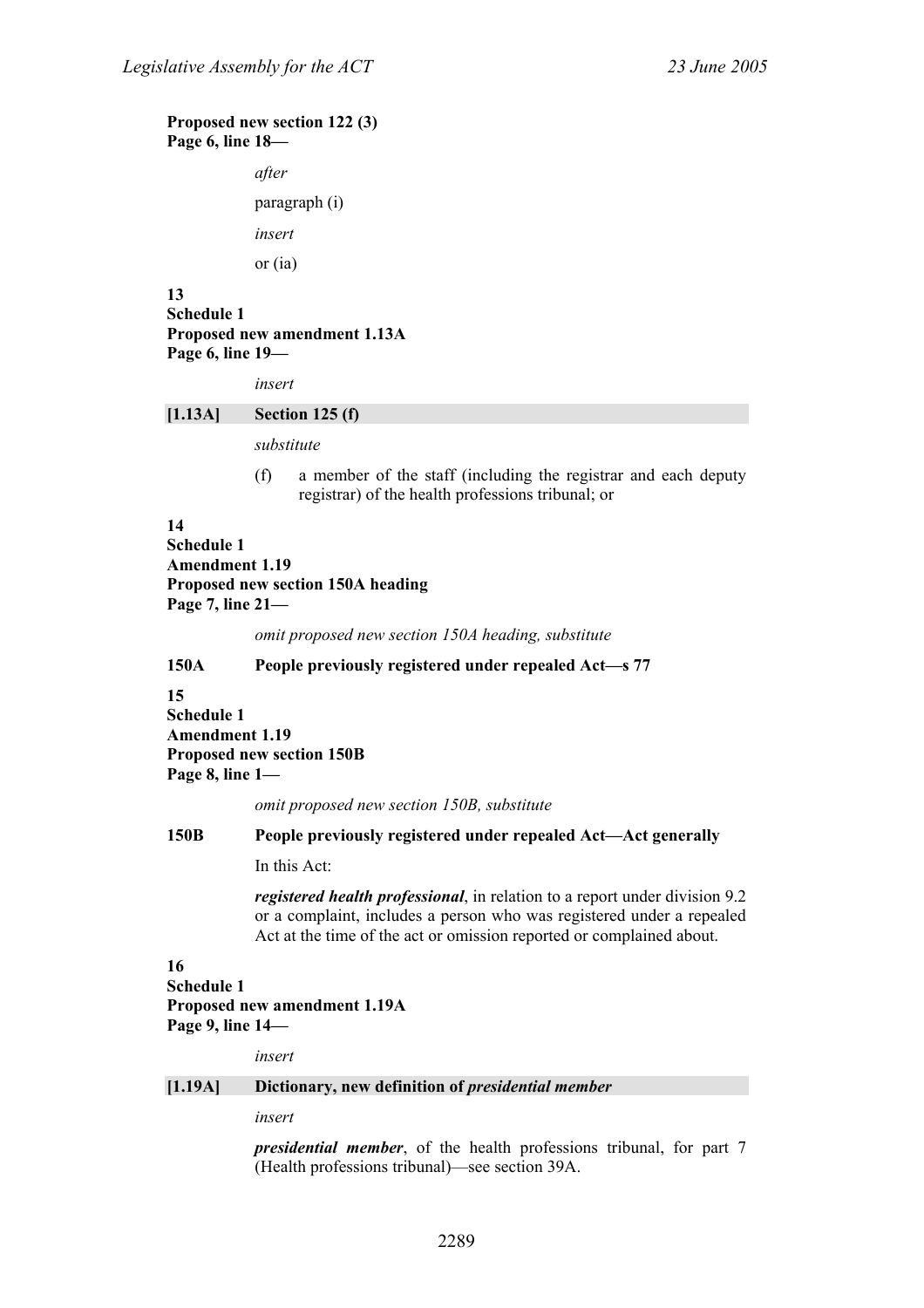### **17 Schedule 1 Proposed new amendment 1.20A Page 9, line 18—**

*insert* 

### **[1.20A] Dictionary, definition of registered** *health professional*

#### *substitute*

*registered health professional*, in relation to a report under division 9.2 or a complaint, includes a person who was registered under this Act at the time of the act or omission reported or complained about.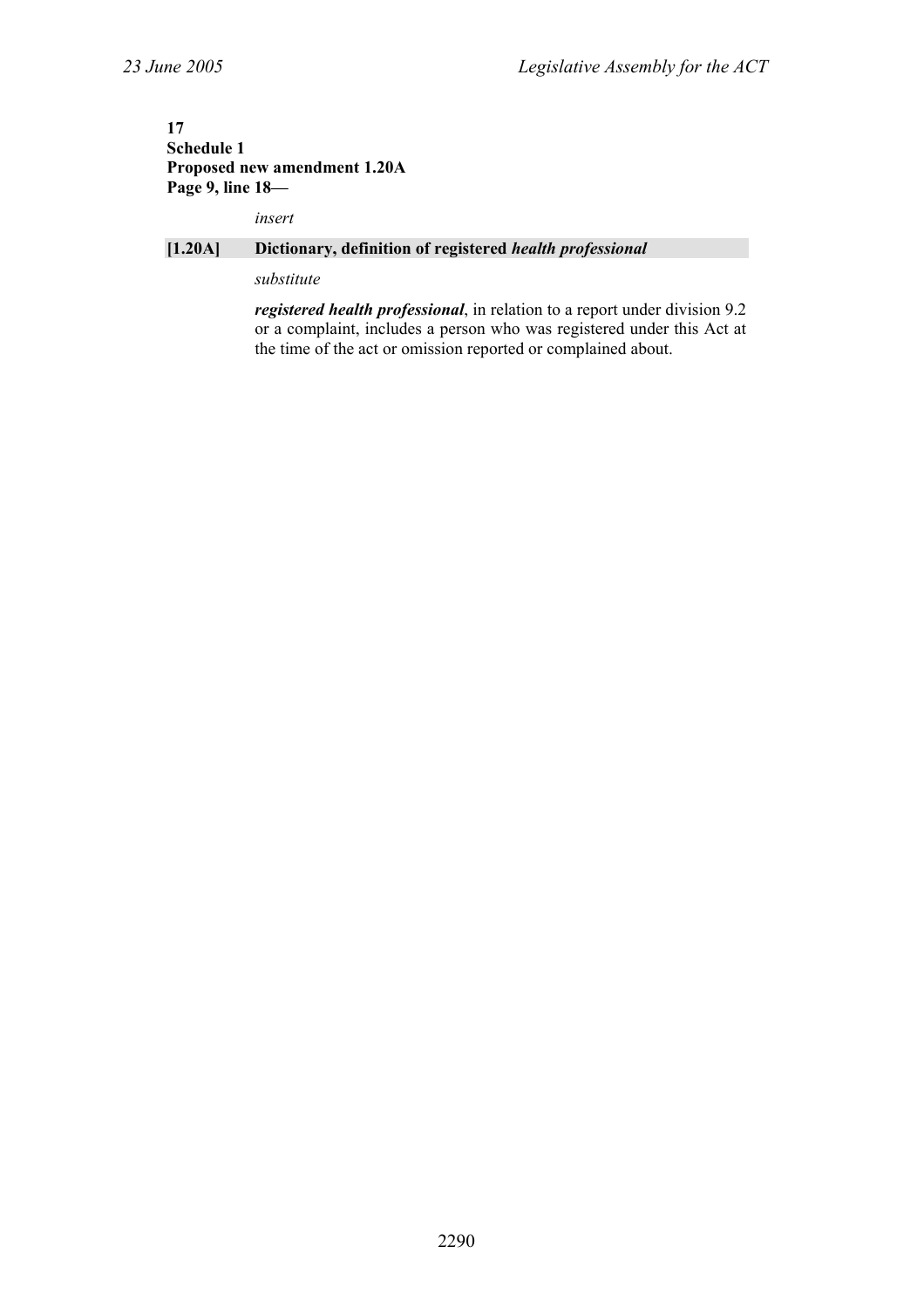# **Answers to questions**

### **Public service—staff and services (Question No 71)**

**Mr Berry** asked the Treasurer, upon notice, on 15 February 2005:

For each agency for which the Minister is responsible for the financial year 2003-2004 could the Minister provide the following information:

- (1) total number of staff;
- (2) number of (a) staff expressed as full-time equivalent, (b) permanent part-time staff, (c) casual staff, (d) casual staff employed for one or more years, (e) casual staff employed for five or more years, (f) staff employed on AWAs, (g) staff employed as contractors and consultants, (h) staff employed for more than three months as contractors and consultants, (i) labour hire farms, (j) staff employed through labour hire firms,  $(k)$  staff employed for one or more years through hire firms, (l) staff employed for five or more years through hire firms, (m) contracts containing labour hire component, (n) contracts with no labour hire component, (o) services outsourced, whole, in part or unidentified, (p) contacts directing appropriate award usage, (q) contracts which involve subcontracting, (r) contacts with permission or non-permission clause for subcontracting and (s) contracts requiring award usage for subcontractors; and
- (3) types of services provided.

**Mr Quinlan**: The answer to the member's question is as follows:

- (1) This information is available from the Department of Treasury's *Annual Report 2003-04* and the Commissioner for Public Administration's *State of the Service* Report.
- (2) (a) (f): This information is available from the Department of Treasury's *Annual Report 2003-04* and the Commissioner for Public Administration's *State of the Service* Report.

 $(g) - (s)$ : It should be noted that there is currently no specific information held on the *Basis Information System* which provides these details. The information below has been manually taken from files and is approximate only:

|                   | <b>Department of Treasury</b><br>(General) | <b>Department of Treasury</b><br><b>InTACT</b> |
|-------------------|--------------------------------------------|------------------------------------------------|
| (g)               | 22                                         | 63                                             |
| (h)               | 18                                         | 52                                             |
| $\mathbf{1}$      | 7                                          |                                                |
|                   | 30                                         | 58                                             |
| (k)               | 4                                          | 49                                             |
|                   | Nil                                        | 8                                              |
| (m)               | 27                                         |                                                |
| (n)               | 10                                         | 45                                             |
| $\left( 0\right)$ | 13                                         | 4                                              |
| (p)               | Nil                                        | 46                                             |
| (q)               | Nil                                        |                                                |
| (r)               |                                            | 46                                             |
| $\left( s\right)$ | Nil                                        | Nil                                            |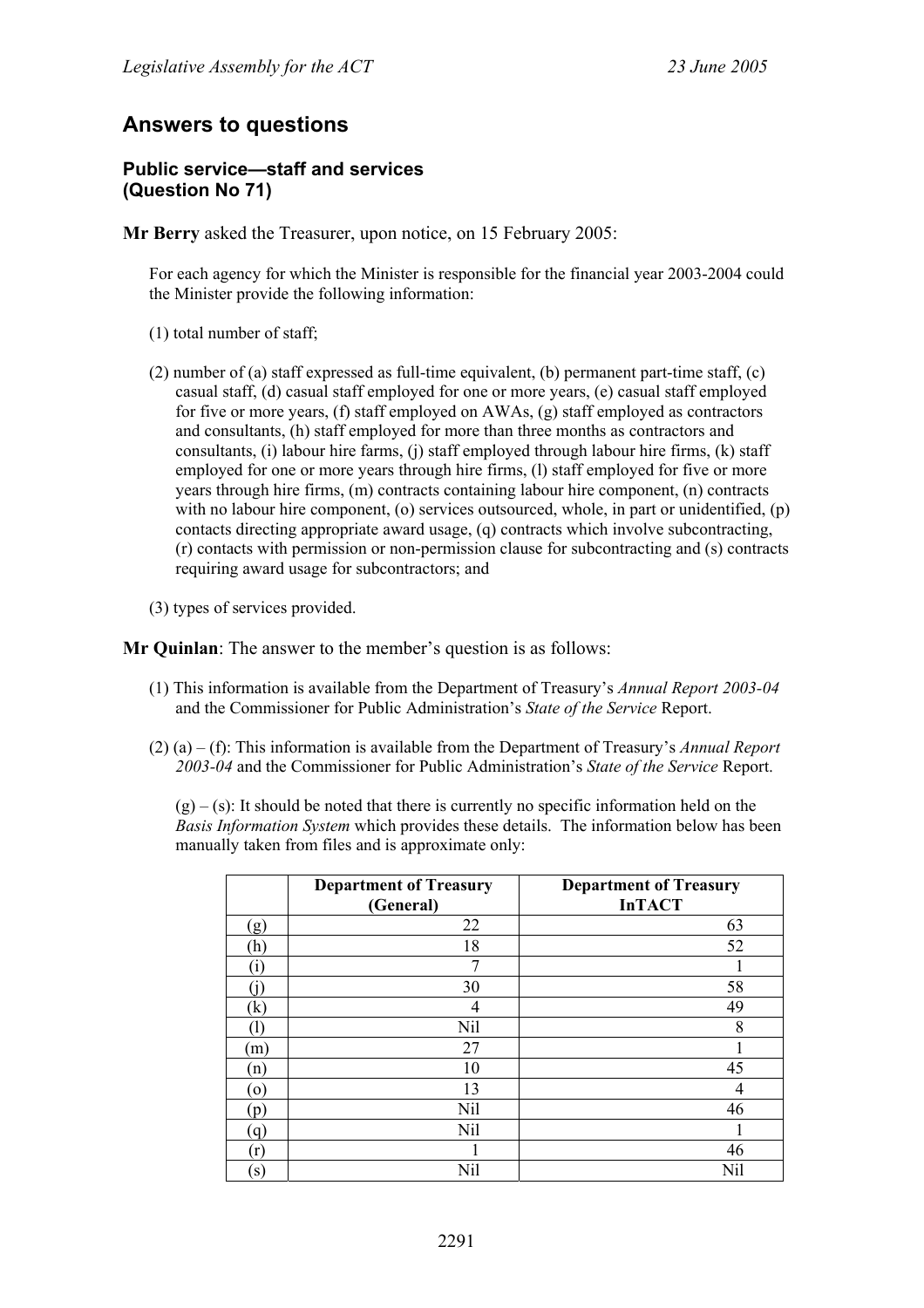(3) As noted in the Annual Report of 2003-04, types of services provided include: recruitment services, Risk Guide Website, risk advisory services, risk management advice, superannuation review and advice, External Funds Manager, actuarial services, investment advice, Expenditure Review Committee advice, statistical services, banking services, valuation services, counter services, provision of financial advice and projections, collection services, printing, accounting advice, business analysis support, restructure support, payment collection services, printing, management advice and support, grievance investigation, internal audit services, IT hardware and software asset acquisition, IT implementation and maintenance and IT consultancy services. (Further details can be found in the Annual Report).

# **Development—multi-units (Question No 283)**

**Dr Foskey** asked the Minister for Disability, Housing and Community Services, upon notice, on 10 March 2005, (redirected to the Minister for Planning):

- (1) How many multi-unit developments have been approved since 1 July 2004;
- (2) How many individual units/apartments/townhouses are in those developments;
- (3) How many of these units were (a) public housing, (b) community housing or (c) another form of affordable housing.

**Mr Corbell:** The answer to the member's question is as follows:

I answered this question in my answer to Question on Notice 284. I have attached a copy of this answer for your information:

- (1) There have been 27 Development Applications (DA) for three or more units, approved in the period since 1 July 2004.
- (2) The approved DAs relate to 616 units/apartments/townhouses.
- (3) The Development Approval Register Tracking System (DARTS) used by the Authority is unable to split the types of units into individual categories such as public, community or affordable housing.

### **Health—radiation oncology (Question No 329)**

**Mr Smyth** asked the Minister for Health, upon notice, on 17 March 2005:

What have you done as Health Minister to progress in the ACT the list of recommendations of the Radiation Oncology Jurisdictional Implementation Group which you strongly endorsed in November 2003, namely

(a) the reduction of fragmentation in radiotherapy delivery,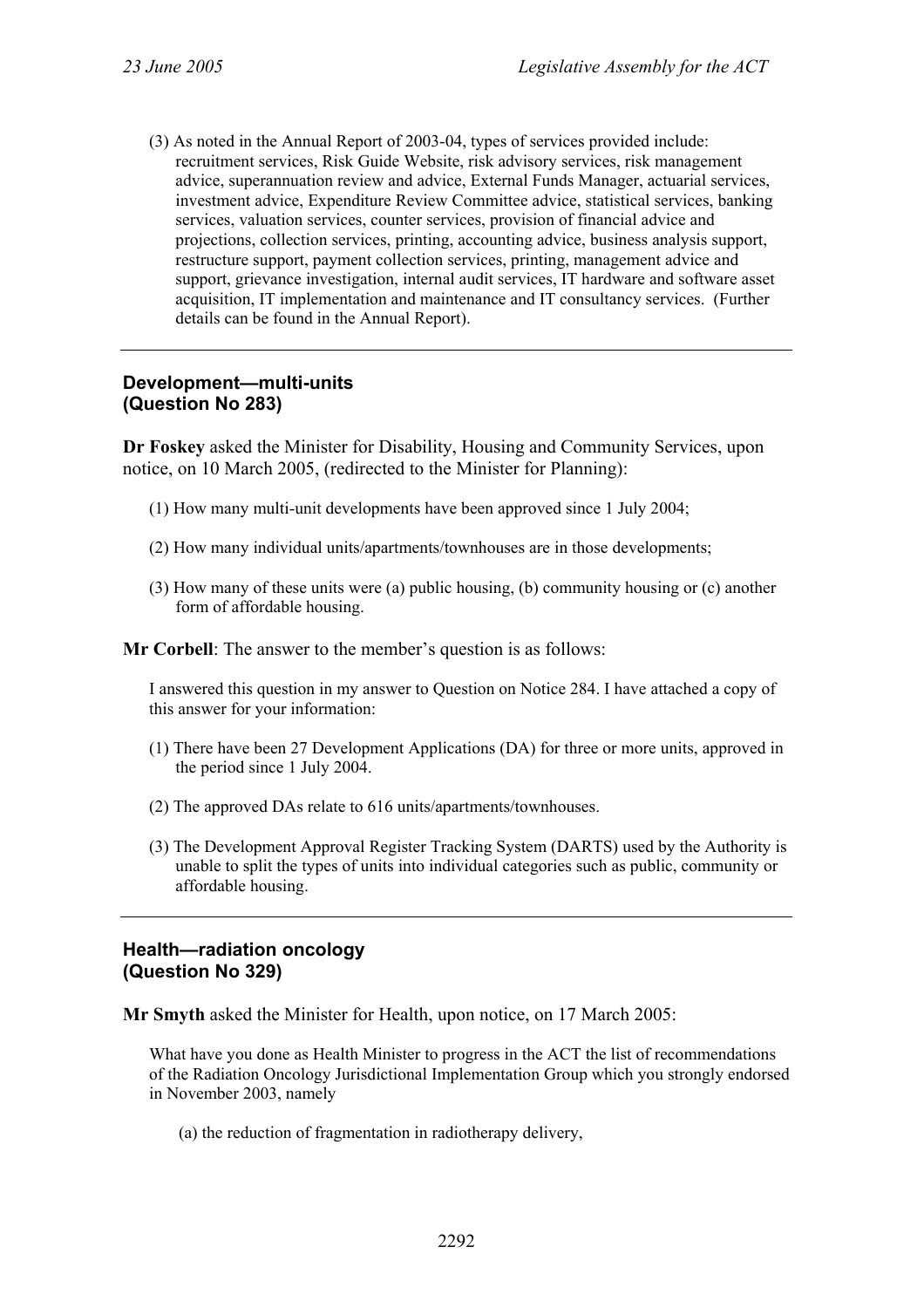- (b) the implementation of a service development framework
- (c) a review of patient travel assistance schemes
- (d) implementation of strategies to increase workforce and
- (e) the development of a comprehensive quality program for all radiation oncology services.

**Mr Corbell:** The answer to the member's question is as follows:

a) Radiation Oncology has been integrated with other cancer treatment disciplines into the Capital Region Cancer Service. The Capital Region Cancer Service integrates existing services across the ACT and southern NSW to provide a patient centered continuum of care for persons with cancer.

The key objectives of the Capital Region Cancer Service are:

- 1 Ensure patient centered care;
- 2 Implementation, monitoring and review of standards;
- 3 Access to multi-disciplinary clinical services;
- 4 Communication between primary, secondary and tertiary services; and
- 5 Education, training and continuing professional development.

To facilitate care coordination a radiotherapy liaison officer has been employed.

The ACT is participating in the Radiation Oncology Reform Implementation Committee (RORIC). This body is helping to facilitate greater collaboration between different jurisdictions and to continue implementation of reforms to the radiotherapy sector.

b) The ACT has adopted the Radiation Oncology Service Development Framework. This will ensure that planning for Radiation Oncology Services in the ACT is undertaken in a similar fashion to that in other jurisdictions, using common principles and addressing the same key considerations.

A radiation oncology strategic plan focusing on service delivery and incorporating a service development framework will be developed during 2005-06.

In particular, the plan will provide an implementation framework for achieving timely delivery of radiation oncology services benchmarked to national standards.

c) ACT Health undertook a review of the Interstate Patient Travel Assistance Scheme (IPTAS) in October 2003.

In the context of the developing a radiation oncology strategic plan; a further review will be undertaken of the eligibility criteria, payment categories and levels of assistance under the Interstate Patient Travel Assistance Scheme (IPTAS).

d) There is a national and international shortage of radiation therapists and radiation oncologist. During 2004-05, concerted efforts were made to attract and retain staff within ACT Health. An international recruitment program was initiated to recruit radiation oncologists and radiation therapists to the ACT. As a consequence:

• Three of the 4 radiation oncologist positions are currently filled.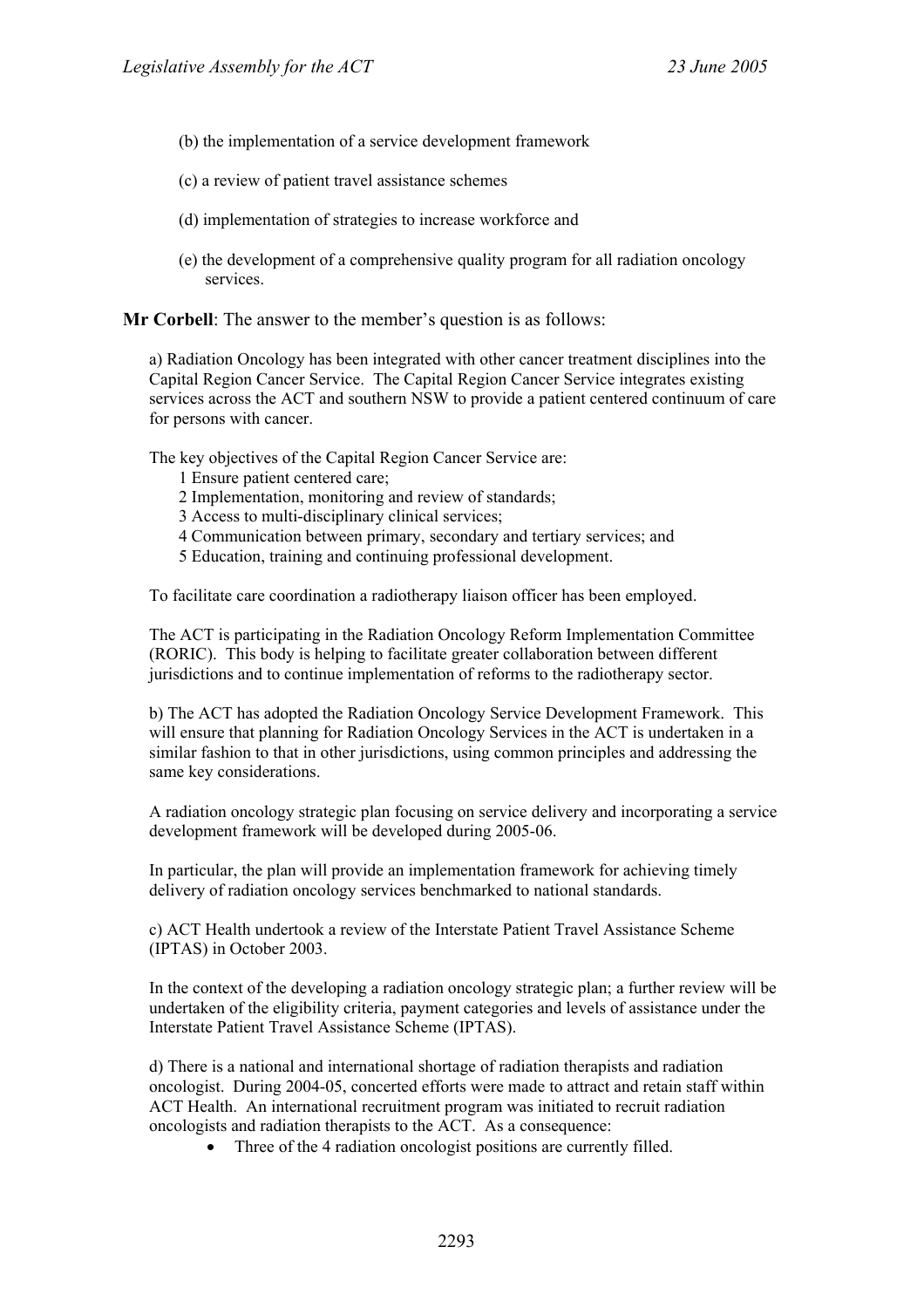• The number of radiation therapists has recently increased to 23.1 FTE. The number of FTEs for radiation therapists in 2003-04 was 18.84, in 2002-03 was 16.84 and in 2001-02 was 17.28. These figures demonstrate that there has been a significant increase in the number of radiation therapists at The Canberra Hospital since 2001.

Initiatives to address the ACT Shortage include:

- A new position of clinical educator Radiation Therapy Preceptor, has been established to supervise trainee radiotherapists.
- ACT Health has established 4 positions for trainee radiotherapists to complete their professional development year. The new graduate radiation therapists have been attracted from interstate and will commence work in Radiation Oncology in 2005

e) The Department of Radiation Oncology at The Canberra Hospital participates in the Capital Region Cancer Service and the Service collaborates closely with the NSW Cancer Institute to progress a comprehensive quality program for all radiation oncology services.

The Capital Region Cancer Service is represented on a national committee, which is examining potential options for an integrated oncology information management system. If such a system is adopted this will allow radiation oncology workload, performance and treatment outcomes to be measured and will enable the ACT service to benchmark its activity and outcomes with other centres elsewhere.

### **Hospitals—capital works (Question No 331)**

**Mr Smyth** asked the Minister for Health, upon notice, on 17 March 2005:

- (1) What funds have been expended to date on the Extension of Psychiatric Secure Unit listed as New Works in the 2004-05 Budget;
- (2) What has been delivered for that expenditure;
- (3) Is this project still on track to be completed this month; if not, why not; if so, when will the extension be open for use.

**Mr Corbell**: The answer to the member's question is as follows:

- (1) Funds expended to 31 March 2005 on **Psychiatry Services Unit** (PSU) total \$555,371.45 plus GST (\$610,908.60 incl GST)
- (2) Work completed to date has provided a new secure reception area including office and workroom, new Low Dependency Unit staff station and new egress doors from the interview rooms. Work is progressing on the new seclusion area extension and internally to Suite B
- (3) The project will not be completed at the end of this month. This is due to a number of factors including:
	- difficulties securing appropriately designed seclusion room doors,
	- sprinkler system design and approval,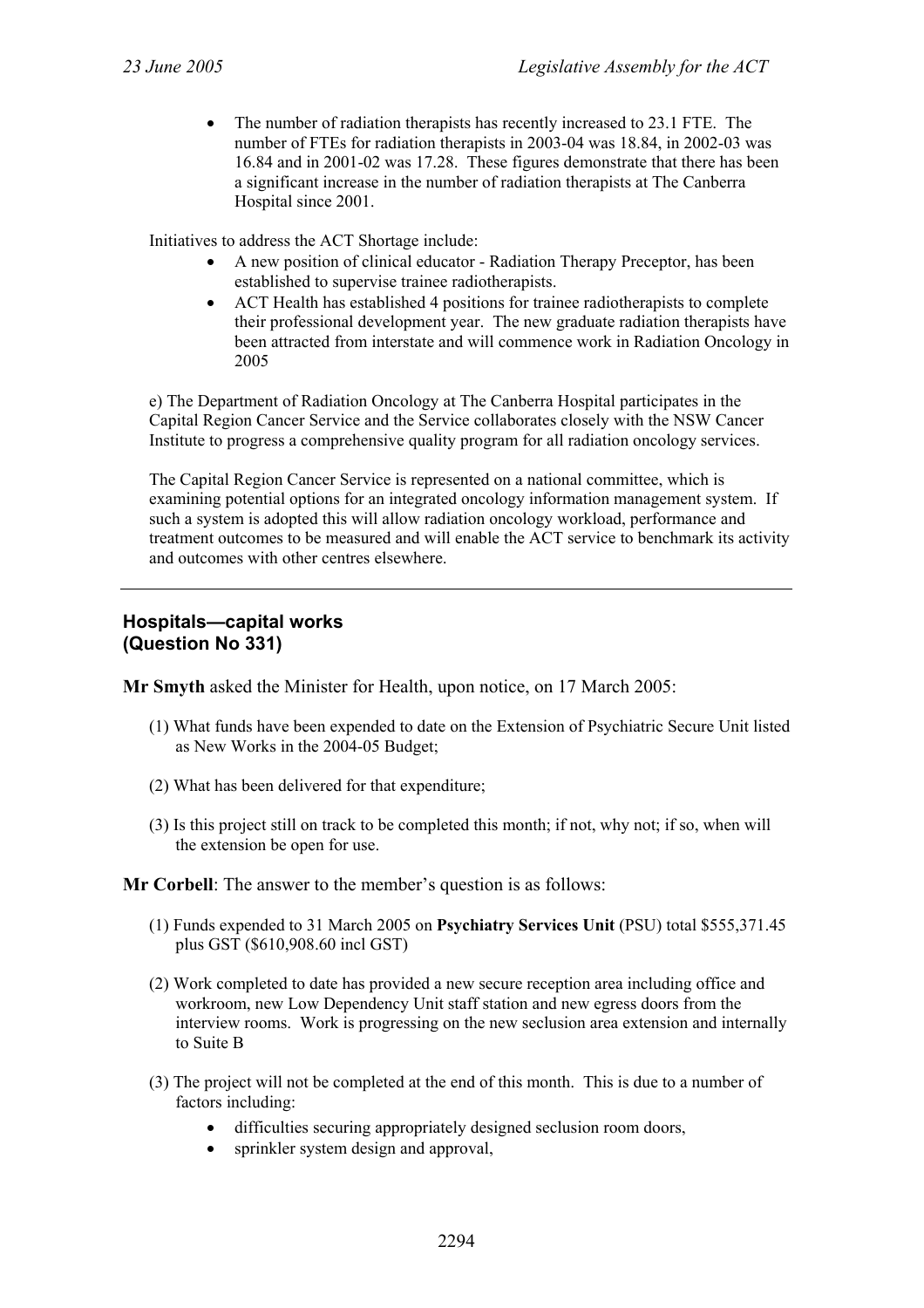• a busy construction industry which has resulted in delays in materials including door frames.

It is anticipated that the works will be completed mid May, with the exception of the fire sprinkler installation. A construction program is currently being developed for the fire sprinkler installation.

# **Health—chlamydia (Question No 333)**

**Mrs Burke** asked the Minister for Health, upon notice, on 17 March 2005:

- (1) How many cases of Chlamydia have been reported in the ACT in (a) 2002, (b) 2003, (c) 2004 and (d) 2005 year to date;
- (2) What specific education programs are being conducted by ACT Health to assist medical practitioners and the sexual health and family planning centres to educate clients about Chlamydia.

**Mr Corbell**: The answer to the member's question is as follows:

- (1) The number of chlamydia cases reported in the  $ACT<sup>1</sup>$  are (a) 474, (b) 525, (c) 624 and (d) 200.
- (2) The specific education programs being conducted by ACT Health to assist medical practitioners and the sexual health and family planning centres to educate clients about chlamydia are as follows:
	- In November 2002 ACT Health launched the "Life, Love, Laughter; they are all infectious… so is Chlamydia" awareness campaign that consisted of a poster, a brochure, postcards, fact sheets and a website<sup>2</sup>. These materials were distributed to sexual health services, general health services, tertiary education institutions and General Practitioners. The poster was also displayed in toilets in various locations across the ACT such as shopping centers, pubs and nightclubs and public toilets.
	- In 2004 ACT Health organised some additional chlamydia awareness campaigns by:
		- o placing advertisements in The Canberra Times Men's and Women's health features (June 2004);
		- o placing advertisements in The Chronicle for three weeks (July 2004); and
		- running a shop-a-docket campaign for all Coles and Woolworths supermarket dockets in the ACT, Queanbeyan and Jerrabomberra for six weeks (August – October 2004).
	- ACT Health funds Sexual Health and Family Planning ACT and the AIDS Action Council of the ACT (AACACT). These organisations offer chlamydia testing, run awareness programs and provide their clients with information about chlamydia and other Sexually Transmissible Infections (STIs).
	- The Canberra Sexual Health Centre (CSHC), located at The Canberra Hospital, also conducts chlamydia testing and provides information to clients about chlamydia and other STIs. In 2003 CSHC staff undertook the Sexual Health and Lifestyle Research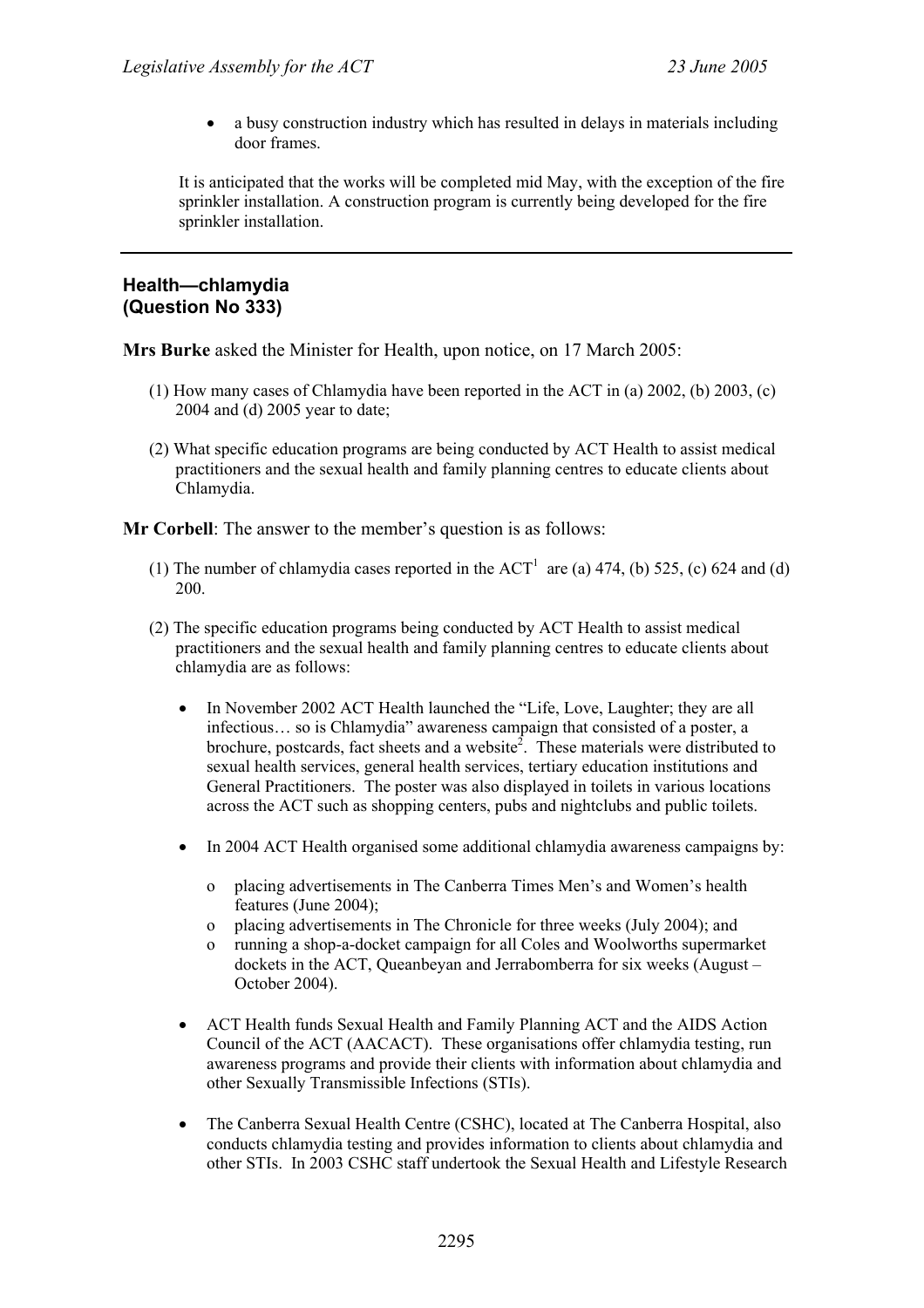Project (SHLiRP) that involved testing ACT college students for STIs (including chlamydia) and blood borne viruses and providing sexual health education. SHLiRP was a successful pilot project that was well received by the college students. CSHC hopes that this project may become a fully funded program suitable for annual repetition in all ACT colleges.

- Another ACT project that commenced in June 2002, through a formal partnership between CSHC, the AACACT and the ACT Division of General Practice is the PACT Project (Partnership Approach to Comprehensive Testing). Initially known as STRIP (Sexual health, Testing, Referral, and Information Project), the project involved testing homosexually active men for blood borne viruses and STIs (including chlamydia) and providing sexual health education in non-clinical outreach settings such as sex-on-premises venues. The model has proved highly successful and, through the PACT Project, is now offered in a range of outreach settings, targeting sex workers and young people at risk. A major contributing factor to the success of the project is the involvement of a sexual health nurse practitioner. The PACT project was presented in 2003 at the 15th Annual Conference of the Australasian Society for HIV Medicine.
- In 2003 Professor Frank Bowden, the Director of CSHC and Professor of Medicine at the ANU Medical School, together with other researchers from the ANU commenced a three year research project funded by the National Health and Medical Research Council to compare the feasibility and cost effectiveness of two different testing regimes for chlamydia in women aged 16-39 in the general practice setting.

<sup>1</sup> Notification data provided by ACT Health's Communicable Disease Control unit <sup>2</sup> ACT Health chlamydia website - http://health.act.gov.au/c/health?a=sp&did=10007573

# **Sport scholarships (Question No 345)**

**Mr Stefaniak** asked the Minister for Sport and Recreation, upon notice, on 5 April 2005:

- (1) In relation to the ACT Academy of Sport (ACTAS), did the 2003-04 budget papers list that the target for ACTAS athletes on scholarships for 2003-04 was 275 but the actual result in the 2003-04 annual report was 256, a variance of 7 per cent; if so, was there any shortfall in funding in the 2003-04 funding year which did not permit the target of scholarships to be met; if so, what was the shortfall;
- (2) Is the target in the 2004-05 budget papers for the number of ACTAS scholarships to be offered in the current financial year 265;
- (3) If so, how many athletes are currently on scholarship;
- (4) Will the Government meet the target of 265 for the current financial year; if not, why not;
- (5) If the target of 265 is not reached, is there enough money to offer the scholarships to achieve the target;
- (6) Is the Government currently working on offering those scholarships or have they been pushed to the side;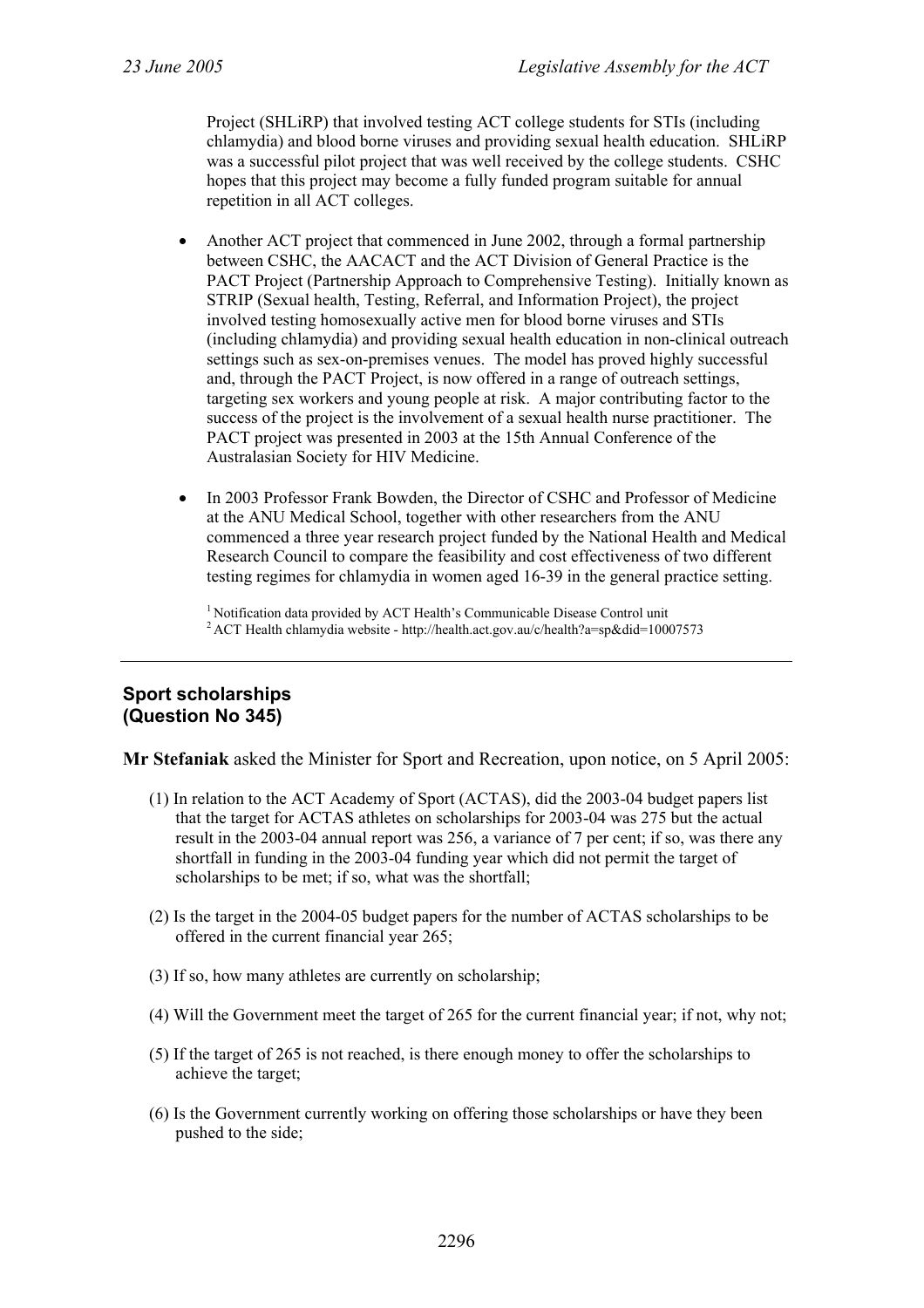- (7) Will the Minister give a commitment that the target will remain at 265 in the upcoming budget for the 2005-06 financial year; if not, why not;
- (8) If 265 scholarships are not on offer, what is the number that will be offered;
- (9) Is the Government committed to ACTAS and maintaining it in the future.

**Mr Quinlan**: The answer to the member's question is as follows:

- (1) The figures in the 2003/04 annual report are correct.
- (2) Yes.
- (3) 214.
- (4) No. Reasons for the variance include:
	- (a) Each squad program enters into an agreement with ACTAS to provide a capped level of scholarship with selection criteria set in conjunction with respective National Sporting Organisations and State Sporting Organisations. Quotas may sometimes not be filled due to insufficient athlete numbers meeting the selection criteria.
	- (b) Scholarship numbers may be affected by the retirement and/or withdrawal of athletes from the program.
	- (c) The number of athletes on scholarship throughout the year can vary depending on the commencement date and the status of each program.
- (5) Yes.
- (6) The agreed quota of scholarships for 2004/05 has already all been offered to the sports.
- (7) No. In 2004, ACTAS conducted an assessment of potential squad programs for the 2005/08 quadrennial. As a result of this process, and in consultation with key stakeholders such as National and State Sporting Organisations and the Australian Institute of Sport, I agreed to maintain the number of scholarships at 250.
- (8) 250.
- (9) Yes.

### **Functions Coordinator travel costs (Question No 348)**

**Mr Smyth** asked the Chief Minister, upon notice, on 5 April 2005:

(1) Further to the reply to question on notice No 299, if the Government did not pay for the Functions Coordinator's Hong Kong accommodation, why was it booked and paid for by the Chief Minister's Department through the Government's then travel provider, Carlson Wagonlit Travel confirmation number 15872406;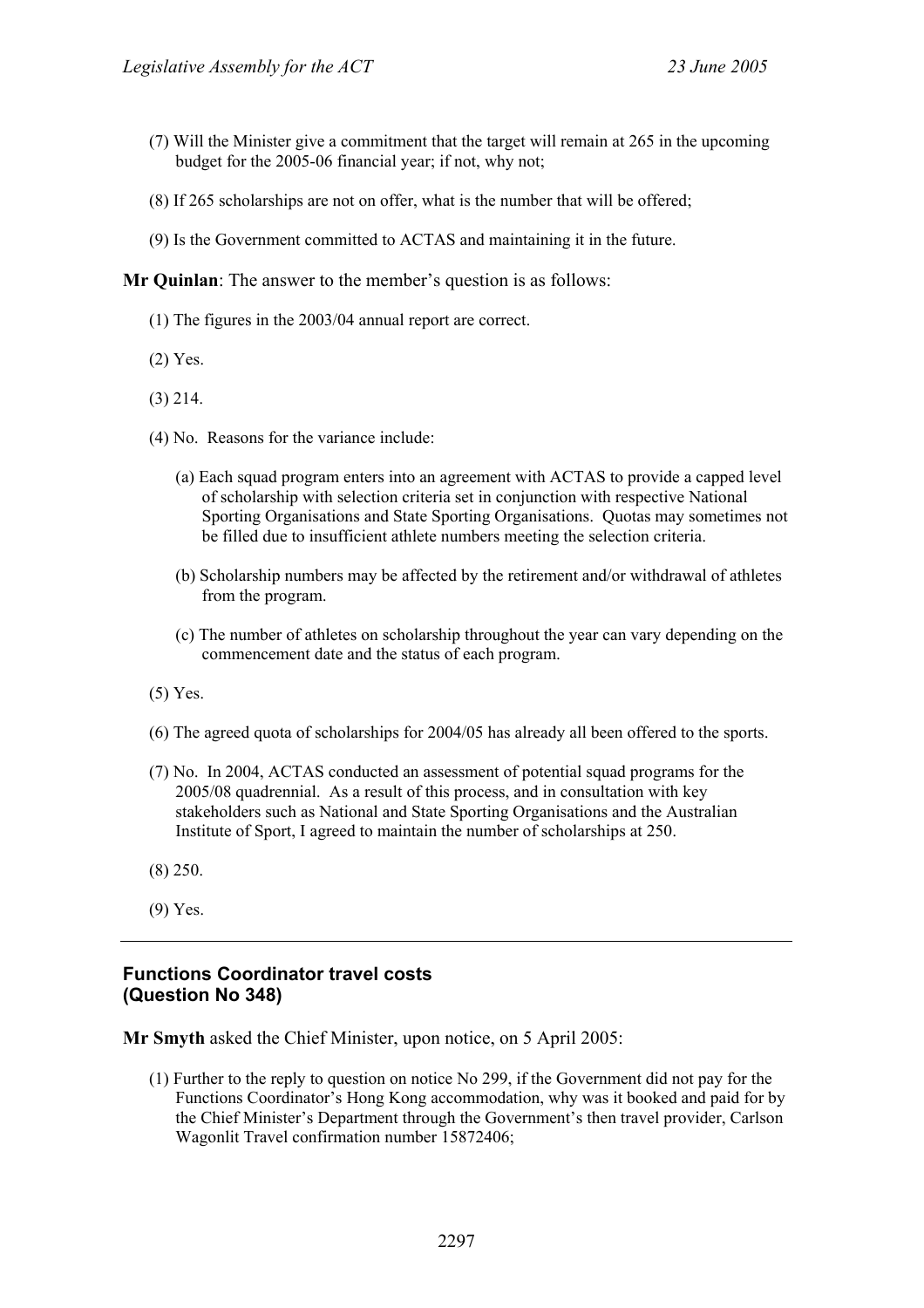- (2) If the government did not pay for the Functions Coordinator's Hong Kong accommodation, why then does the Functions Coordinator's Travel Form have the Hong Kong accommodation listed as official "accommodation booked with rest of delegation" along with the Royal Horse Guards in London and the Hanover International in Cardiff;
- (3) Why was the Functions Coordinator permitted to take leave during official travel when Chief Minister's Department Travel Guideline 19 only permits leave directly before or directly after official travel;
- (4) Who approved this leave;
- (5) Why was there no information relating to this leave on the Functions Coordinator's Travel Form as required by Guideline 19;
- (6) Did the Functions Coordinator's travel insurance which was paid for by the government and arranged by the ACT Insurance Authority, provide coverage for her stay in Hong Kong.

**Mr Stanhope**: The answer to the member's question is as follows:

- (1) This question has been answered previously. The Functions Coordinator's accommodation expenses in Hong Kong were not ever paid for by the Chief Minister's Department. The officer concerned made her own accommodation reservations and payments for Hong Kong. The itinerary you are referring to (15872406) was a consolidated itinerary of the officer's complete travel arrangements.
- (2) Information regarding the accommodation for Hong Kong was recorded on the travel form for the information of the Functions Coordinator's supervisors.
- (3) As previously stated the day's 'leave' was directly before the Functions Coordinator's official travel commenced (in line with the Guidelines). It was also a consequence of the fact that the Functions Coordinator does not work full time. The days 'leave' was a consolidation of her unpaid time for the duration of her travel i.e. the Functions Coordinator was not actually paid salary for the day she spent in Hong Kong – a situation which may be compared with the two week honeymoon leave taken by the Leader of the Opposition on his 2004 taxpayer funded trip to India.
- (4) Manager, Chief Minister's Support & Protocol.
- (5) See (3) above.
- (6) Information received from the ACT Government's Insurance Authority, was that private travel insurance was not available for one day therefore it has been policy over the years that the ACT Insurance Authority provides coverage for that period.

# **Canberra Hospital—psychiatric unit (Question No 351)**

**Mr Smyth** asked the Minister for Health, upon notice, on 5 April 2005:

(1) How many beds are currently available at the Psychiatric Unit (PSU) at The Canberra Hospital;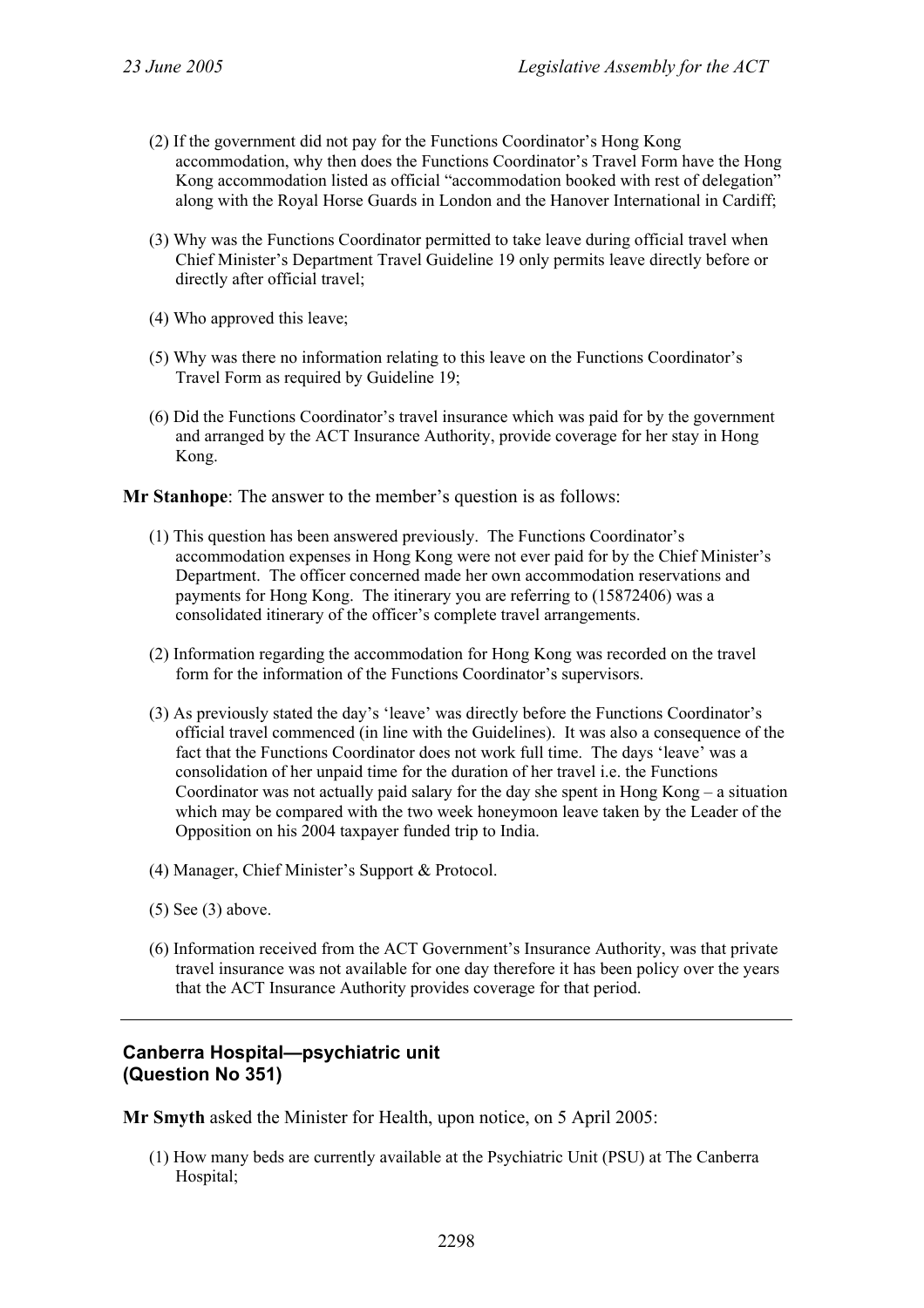- (2) Has the number of beds available changed at any time since your government took office in 2001; if so, when and what number of beds were available on those occasions;
- (3) On how many occasions in the last 18 months has the PSU been full;
- (4) What was the average number of patients occupying the PSU for each month from July 2003 to March 2005;
- (5) On how many occasions did the PSU refuse or reject admission to a mental health client or patients who presented to the PSU for each month from July 2003 to March 2005;
- (6) For those patients who were refused or rejected admission what happened to those patients who needed assistance and or treatment.

**Mr Corbell**: The answer to the member's question is as follows:

- (1) There are currently 26 beds available at PSU
- (2) The number of available beds reduced from 30 to 26 on January 13th this year due to the works in PSU.
- (3) PSU has been full on 7 occasions in the last 18 months
- (4) The average number of patients each month from July 2003 to March 2005 are:

| <b>Month</b>     |    | Month            |    | <b>Month</b>   |    |
|------------------|----|------------------|----|----------------|----|
| <b>July 2003</b> | 26 | February 2004    | 23 | September 2004 | 23 |
| August 2003      | 26 | March 2004       | 25 | October 2004   | 21 |
| September 2003   | 26 | April 2004       | 23 | November 2004  | 23 |
| October 2003     | 25 | May 2004         | 21 | December 2004  | 22 |
| November 2003    | 26 | June 2004        | 23 | January 2005   | 20 |
| December2003     | 24 | <b>July 2004</b> | 26 | February 2005  | 23 |
| Jan 2004         | 23 | August 2004      | 24 | March 2005     | 22 |

- (5) PSU has not refused or rejected admission to any person presenting to PSU who was clinically assessed as requiring admission.
- (6) Any person presenting to PSU for who, following clinical assessment, required mental health assistance but not admission was referred to either the Crisis Assessment and Treatment Team, the relevant Community Mental Health Team or other appropriate services.

### **Canberra Stadium—parking money (Question No 354)**

**Mr Mulcahy** asked the Minister for Economic Development and Business, upon notice, on 5 April 2005:

(1) What percentage of parking money collected by members of the Rotary Club at the Canberra Stadium, for game day events, such as Raiders and Brumbies matches, is kept by Rotary to distribute;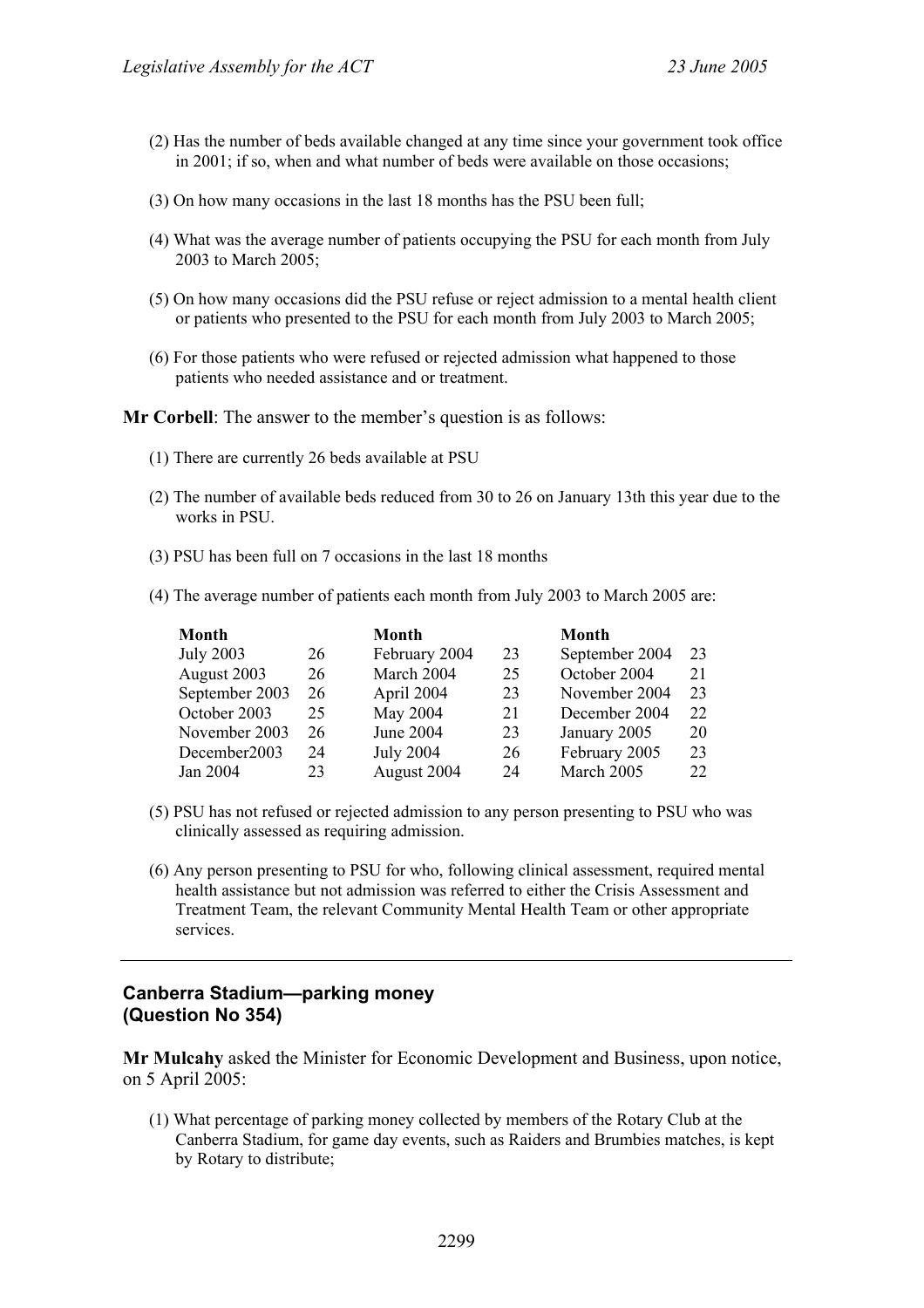(2) Is there a balance or percentage of funds that is not kept by Rotary; if so, to whom or where are those funds then allocated.

**Mr Quinlan**: The answer to the member's question is as follows:

 $(1)$  20 %

(2) The Stadiums Authority retains 80% of funds, which go towards the cost of implementing and managing traffic on event days and repair and maintenance of the parking areas. When these costs and the costs of the licensing agreement, which was initially purchased from the Australian Sports Commission, are balanced, the net return to the Stadiums Authority is minor.

# **Business—China delegation trip (Question No 367)**

**Mr Smyth** asked the Chief Minister, upon notice, on 6 April 2005:

- (1) Further to the reply to question on notice No 244, if it is common practice for officials travelling on delegations with the Chief Minister to travel in the same class of travel as the Chief Minister why is this common practice not noted in either the *CMD Guidelines for Corporate Travel and Related Services or the Public Sector Management Standard No. 6, Part 2, Travel – Domestic and International;*
- (2) Given that the Functions Coordinator was not accompanying the Chief Minister on the Canberra-Sydney and Sydney-Hong Kong legs of the journey, why did she travel business class instead of economy class as required by *CMD Guidelines for Corporate Travel and Related Services and the Public Sector Management Standard No. 6, Part 2, Travel – Domestic and International;*
- (3) Was there a selection process for determining who would accompany the delegation in the support role; if not, why not;
- (4) Why did the Functions Coordinator not accompany both delegations rather than just the delegation to the UK;
- (5) How many public servants at the Administrative Service Officer classification have undertaken official overseas travel in the last three years;
- (6) How many public servants at the Administrative Service Officer classification have undertaken official overseas travel as part of Ministerial delegations in the last three years;
- (7) In relation to parts (5) and (6) how many of these Administrative Service Officers travelled business class.

**Mr Stanhope**: The answer to the member's question is as follows:

(1) The practice was established during the Liberal Government for travel specifically accompanying the Chief Minister on official business, and thus is not reflected in guidelines applying to the broader public service. In addition, it is noted that during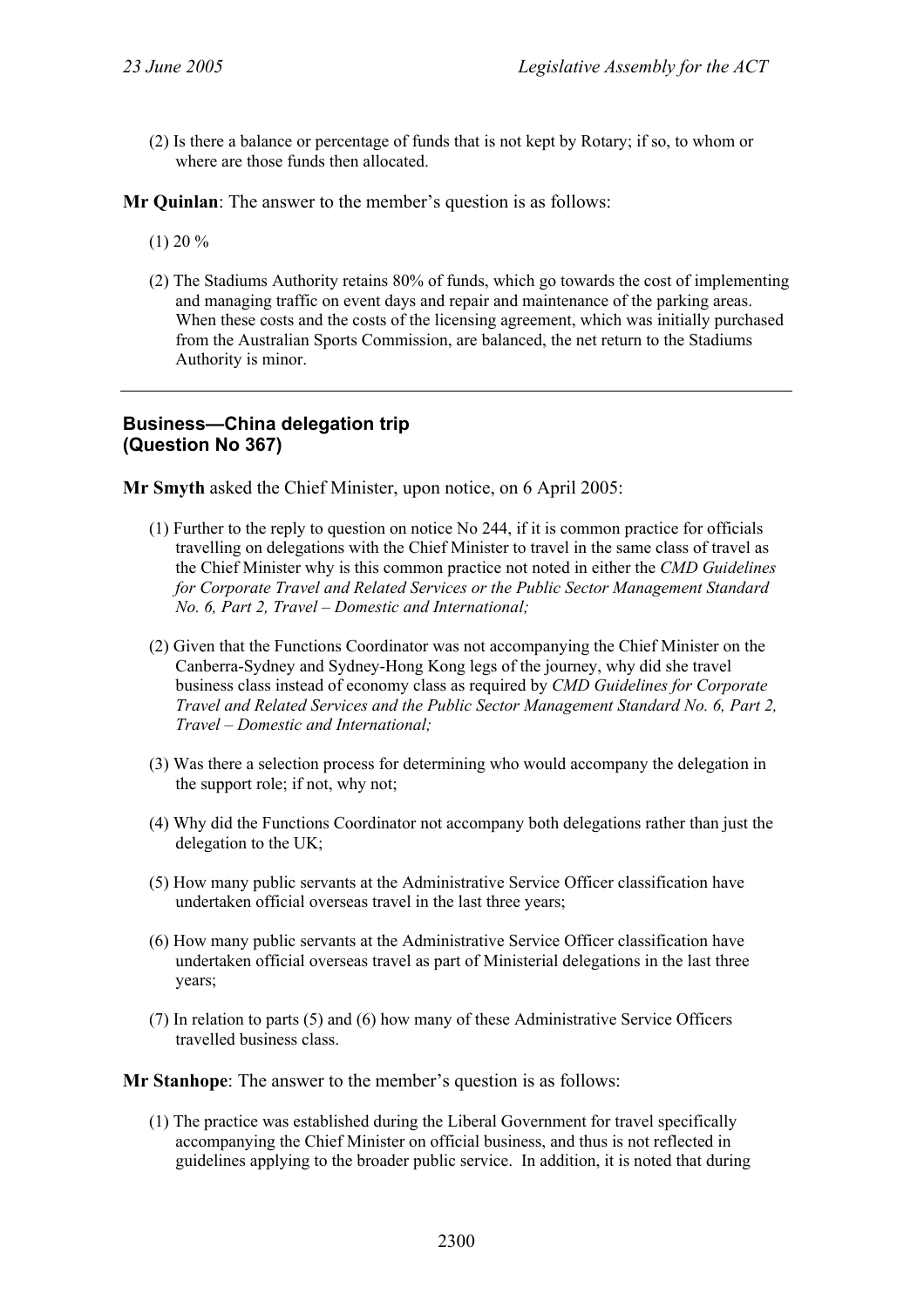Mr Smyth's time as Minister for Business, a departmental officer accompanied Mr Smyth to South Africa, travelling business class – applying the same practice as used now.

- (2) It was more cost efficient to purchase a return business class ticket rather than several one way journeys in different classes – providing a cost saving of \$3,356.
- (3) A selection process was not appropriate, given the specific responsibility of the Functions Coordinator for arrangements for the London/Wales leg.
- (4) The officer responsible for arrangements in China accompanied the delegation to China.
- (5) Twelve
- (6) One
- (7) One

# **Disabled persons—recruitment (Question No 369)**

**Mrs Burke** asked the Chief Minister, upon notice, on 7 April 2005:

- (1) Further to the reply to question on notice No 96, have you established a set number of places within the ACT Public Service Graduate Program for people with a disability who have graduated from the University of Canberra; if so, what is the set number of places; if not, when will this set number be determined;
- (2) What work has been undertaken to establish further linkages with other tertiary institutions across the ACT as indicated in the reply.

**Mr Stanhope**: The answer to the member's question is as follows:

- (1) Options around the implementation of the 2006 ACT Public Service Graduate Program are currently being considered. The Commissioner for Public Administration has flagged an initial target of 50% representation by people with a disability. Graduates with a disability from a number of universities including the University of Canberra would be eligible to apply.
- (2) The Disability Coordination Office at the Canberra Institute of Technology has also been approached.

# **Roads—Gungahlin Drive extension (Question No 377)**

**Dr Foskey** asked the Minister for Urban Services, upon notice, on 7 April 2005:

(1) In relation to the Gungahlin Drive Extension (GDE), has the Government let contracts for the construction of the GDE between the Barton Highway and Ginninderra Drive since September 2004; if so, to whom and for how much;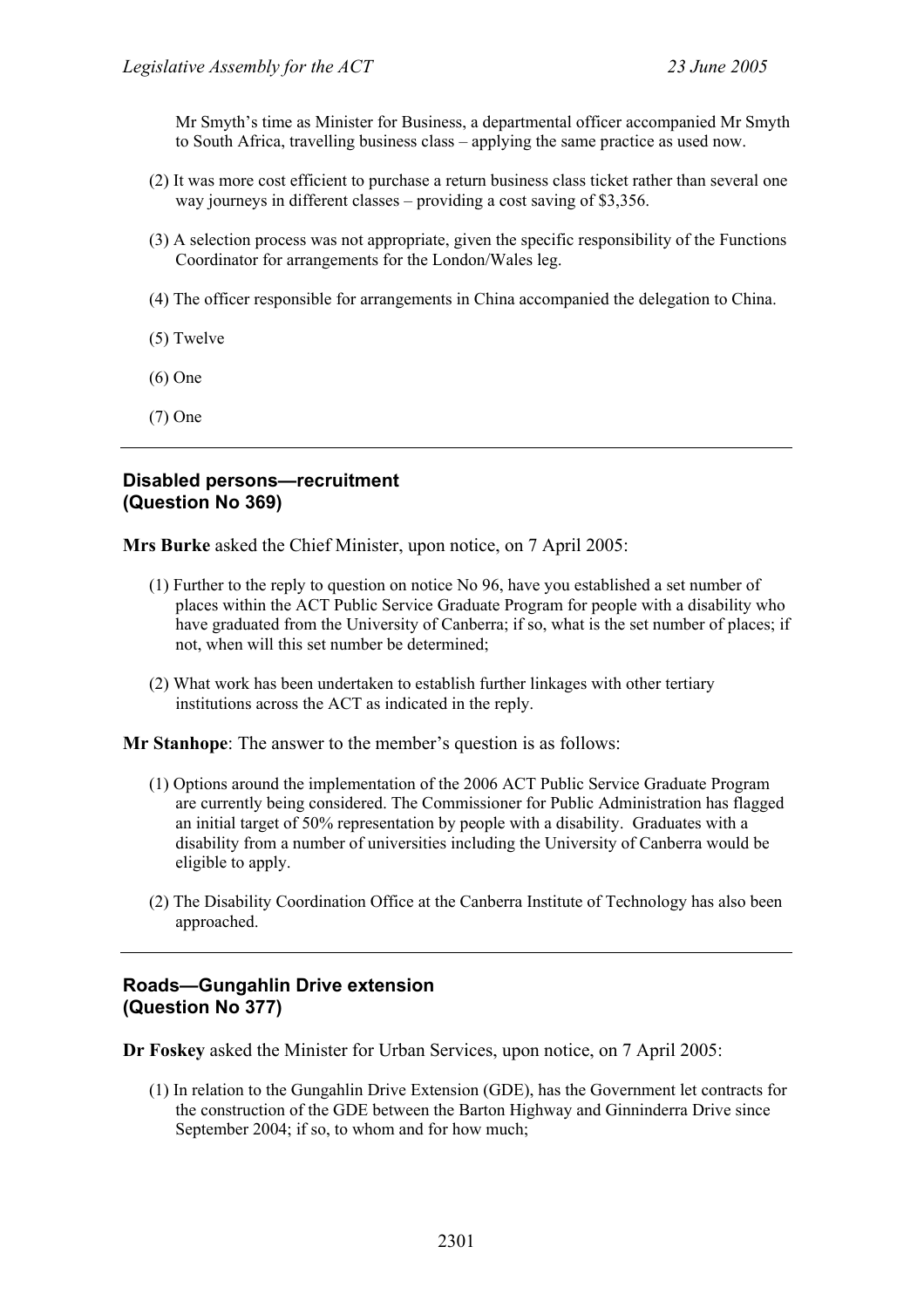- (2) Do any of the contracts include clauses similar to those in the Kenoss contracts under which Kenoss was able to claim \$23 000 per week for each week during which it was unable to continue the work because of protest or court action;
- (3) Is the work currently underway part of the original stage one contracts;
- (4) Have any contract variations been made to the original Stage One contract;
- (5) What measures have taken place to replace tree hollows after the landclearing works last year.

**Mr Hargreaves**: The answer to the member's question is as follows:

(1) Contracts have been let as part of the GDE works between Barton Highway and Ginninderra Drive since September 2004 for the supply of imported fill. These are as follows:

| Delta Pty Ltd             | \$44,000  |
|---------------------------|-----------|
| Hewatt Earthworks Pty Ltd | \$240,350 |

- (2) No
- (3) No, the work underway is associated with the main construction contracts as stage one of GDE will require additional fill material. These contracts have been let in advance of the main construction contracts as suitable fill material has become available at minimal costs from major excavations around town.
- (4) Contract variations are made once a contract has been let to establish an agreed value for a change to the required work. No stage one contracts have yet been let and therefore no variations have yet been agreed. However, the quantity of fill required to be imported as part of the stage one works has been reduced as a result of the contracts outlined above.
- (5) During the tree felling operation some hollow logs were observed and marked for relocation by the Contractor to just beyond the cleared corridor to serve as future ground nests. No further measures have taken place to replace tree hollows after the clearing works last year, as advice was received from the Wildlife, Research and Monitoring (WRM) section of Environment ACT that they did not want nesting boxes put up in the Nature Reserve.

### **Roads—ACTPLA carpark (Question No 379)**

**Mr Seselja** asked the Minister for Planning, upon notice, on 7 April 2005:

- (1) In relation to the carpark for ACTPLA staff at Dickson, on what date was (a) ACTPLA and (b) the Minister first advised of problems with the carpark;
- (2) What problems were advised with the carpark;
- (3) Why was the carpark not closed at the time of the first notification of problems with the carpark;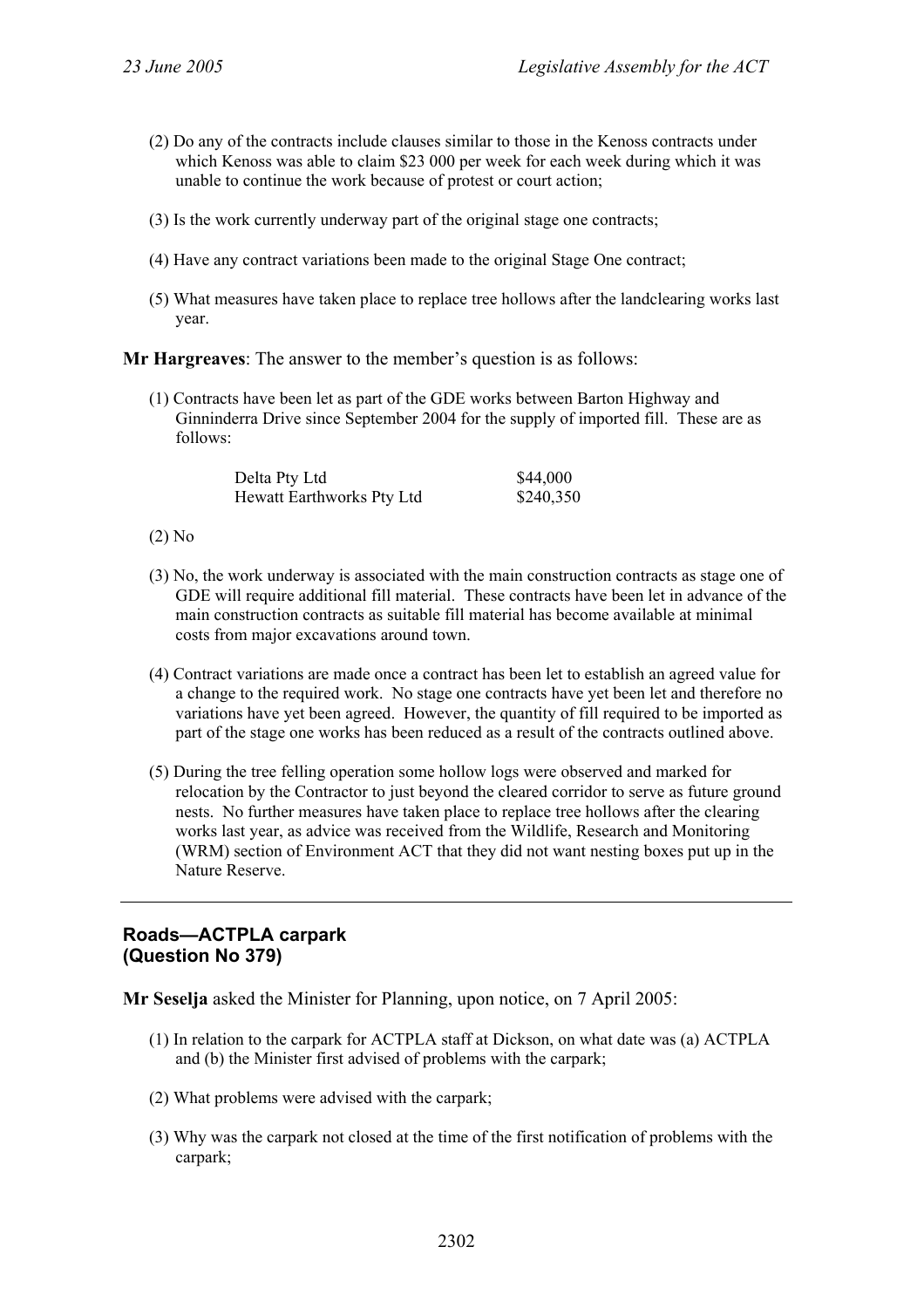- (4) When will the carpark be reopened;
- (5) What compensation will the Department be seeking from the owners of the carpark for the inability to use the carpark;
- (6) What provisions have been provided for ACTPLA staff carparking in the interim.

**Mr Corbell**: The answer to the member's question is as follows:

(1) (a) Property ACT, as the Territory's property manager, and the ACT Planning and Land Authority, as the building regulator and lessee of part of the structure, both became aware of initial problems with the building on 19 January 2004.

(b) Whilst I was not formally briefed on the initial problems associated with the building in 2004, The Chief Planning Executive indicated informally to me that some issues existed and were the subject of further investigation by the building's owner. More recently I received a verbal briefing ahead of the Authority's intention to prevent its staff having access to the carpark from February 2005.

- (2) Initial structural engineering advice in early 2004 indicated that there had been some movement in concrete panels on access ramps leading to the top deck of the carpark. There was also associated cracking apparent at the sides of the panels.
- (3) The carpark was not closed at that time because of structural engineering advice provided to the Building Controller was that it remained suitable for continued use, providing access above level 6 was removed, structural reinforcement was provided to access ramps up to level 6 and barriers were erected to keep vehicles away from the edges of the access ramps.

The Authority in consultation with the other Dame Pattie Menzies tenant, ACT Procurement Solutions, took the decision to close access to the carpark by its staff on 25 February 2005 after receiving a copy of a subsequent report to the carpark owners by their structural engineer, advising that there had been further deterioration in the carpark structure and that he believed it was unsafe for further use. The Authority also wrote to the Carpark owners urging them to close the structure and issued a media release to inform other users of its concerns. The owners subsequently closed and secured the carpark.

From February 2004 the Authority, through the Building Controller, Property ACT and the Government Solicitor's Office, has actively sought action by the carpark owners to undertake structural repairs to enable full use of the carpark. Despite indicating their intention to undertake the required work, this did not occur. During this period, the Authority was provided with further structural engineering advice that the carpark remained suitable for continued use.

The Authority and Property ACT have now engaged their own structural engineer to report on the current state of the carpark and the full extent of remedial work required.

- (4) It is not possible at this time to determine when the carpark is likely to be reopened.
- (5) The Authority is working with the Government Solicitors Office and Property ACT to determine the legal options available to the Territory as regards both structural sufficiency and obligations of the lessee to the sublessees including the Territory.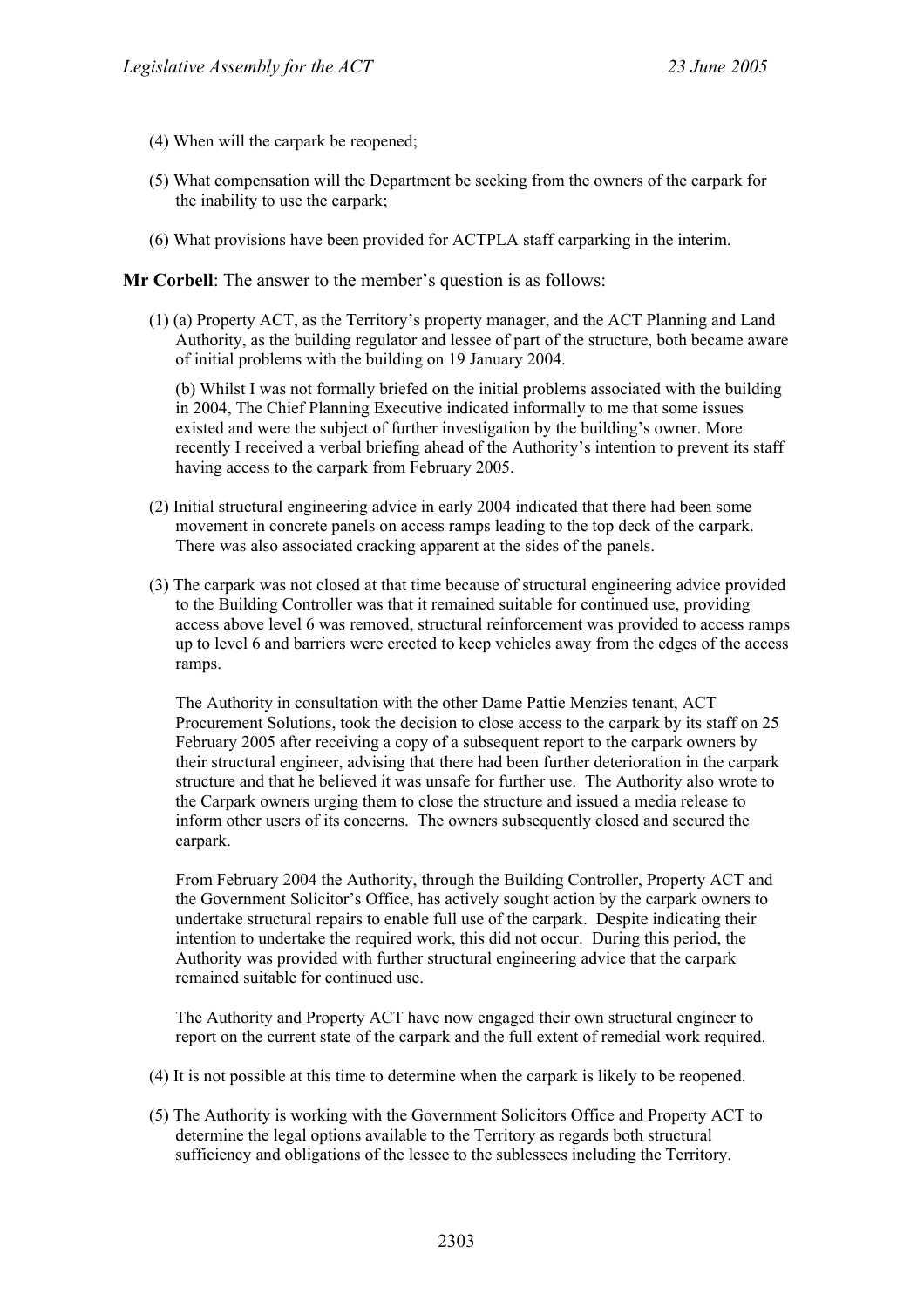(6) Alternative parking for the Authority's staff is available at Southwell Park and some limited long stay parking areas in and around Dickson's commercial centre.

# **ACTION bus service—flexibus (Question No 380)**

**Mr Pratt** asked the Minister for Planning, upon notice, on 3 May 2005:

- (1) In relation to the introduction of the new ACTION flexibus evening services to various suburbs throughout Canberra, in the suburbs where the flexibus evening services will operate, what provisions have been made for passengers wishing to travel from their suburb at night, but who may not have access to a telephone, and who rely on regular routine services for pick-ups;
- (2) How will ACTION ensure that passengers who have pre-arranged a pick-up time are not waiting beyond that time due to the subsequent bookings of other passengers and rerouting of the service after their initial phone call to ACTION;
- (3) Will the ACT Government be reimbursing passengers for the cost of making the telephone call to 13 17 10 to book the flexibus service for example, by deducting the cost of the call from their bus fare; if not, why not;
- (4) What are the cost savings or benefits to the ACT Government by the introduction of the flexibus system as opposed to the continuation of the previous system of regular timetabled buses;
- (5) What are the financial figures relevant to part (4).

**Mr Corbell**: The answer to the member's question is as follows:

- (1) ACTION customers have a number of options to book a flexibus. In addition to customers ringing the call centre to book a flexibus they are able to book by faxing a booking through the call centre, by ACTION's webpage on the Internet, in person at an Interchange information/ticketing office, or by post.
- (2) If there is heavy demand for pick ups, ACTION will divert other services, to ensure waiting times for customers are kept to a minimum.
- (3) No. Flexibus is a premium service, providing an additional service to customers.
- (4) All potential cost savings obtained from ceasing to operate empty route buses at night have been used to increase frequency on the evening Intertown and route services and the new hourly area services. This has provided Canberrans with a demand responsive evening bus service. This is another measure the government is introducing to support the achievement of patronage targets in the Sustainable Transport Plan.
- (5) Potential savings \$210,000 could have been realised had the area services simply been introduced to replace the former 90min frequency route network. These savings have been reinvested into additional service delivery.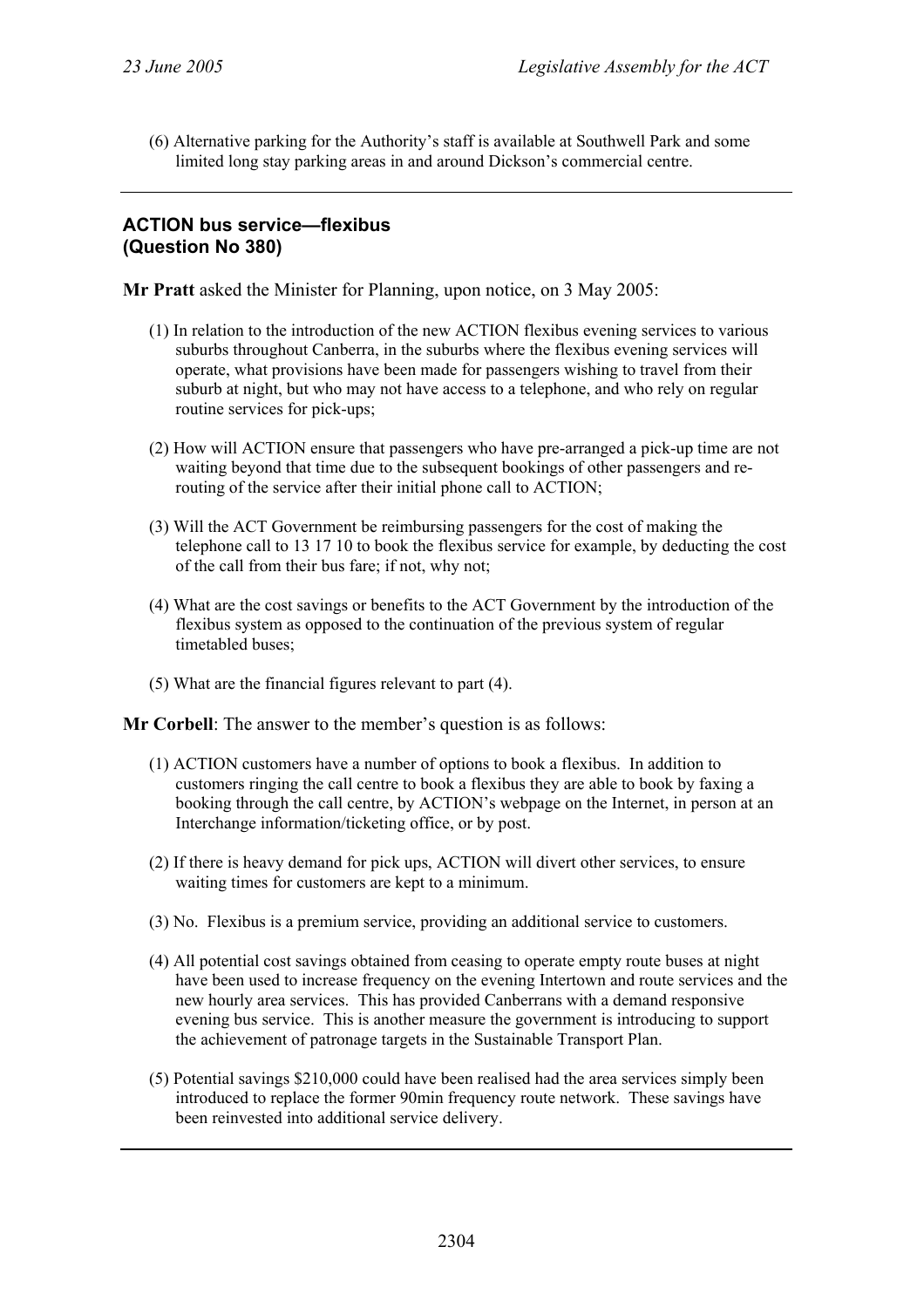# **Littering—brochures (Question No 381)**

**Mr Pratt** asked the Minister for Urban Services, upon notice, on 3 May 2005:

In relation to the placement of advertising leaflets onto the windscreens of ACT Legislative Assembly carpark vehicles on Thursday 21 April 2005 promoting the Government World Technology 2005 event, will the ACT Government be seeking to prosecute the promoters of this event for illegally placing these brochures on windscreens in contravention of subsection 13 (3) of the *Litter Act 2004*; if not, why not.

**Mr Hargreaves**: The answer to the member's question is as follows:

The Department of Urban Services was not aware that this incident had occurred. Accordingly, the Department is not in possession of any evidence to prosecute this matter. Notwithstanding this, contact has been made with the Sydney based company responsible for organising the leaflet drop. The Department advised the company that placement of leaflets on vehicles is illegal and that further instances may result in the issuing of a litter infringement notice to the company.

# **Dogs—attacks (Question No 382)**

**Mr Pratt** asked the Minister for Urban Services, upon notice, on 3 May 2005:

- (1) How many people have been reported to have been attacked by dogs in the ACT during (a) 2001-02, (b) 2002-03, (c) 2003-04 and (d) 2004-05 to date;
- (2) In how many of the reports for each of the years above were injuries recorded;
- (3) How many dog owners were (a) prosecuted, (b) fined or (c) warned for such incidents for each of the years above;
- (4) How many dogs have been removed from their owners or put down as the result of dog attacks on people, in each of the years listed above;
- (5) How many dog owners have been (a) prosecuted, (b) fined or (c) warned for having dogs off-leash in non off-leash areas in each of the years listed above.

**Mr Hargreaves**: The answer to the member's question is as follows:

The Domestic Animals Services (DAS) Database is limited in its search capacity. The following response has been generated from existing information on the database.  $(1) & (2)$ 

|                                    |            |            |        | $2004 -$       |
|------------------------------------|------------|------------|--------|----------------|
| <b>ATTACKS</b>                     | $2001 - 2$ | $2002 - 3$ | 2003-4 | <b>CURRENT</b> |
| Attacks - person/person and animal | 101        | 88         | 67     | 67             |
|                                    |            |            |        |                |
| <b>INJURIES</b>                    |            |            |        |                |
| Injuries - person                  | 94         | 76         | 59     | 59             |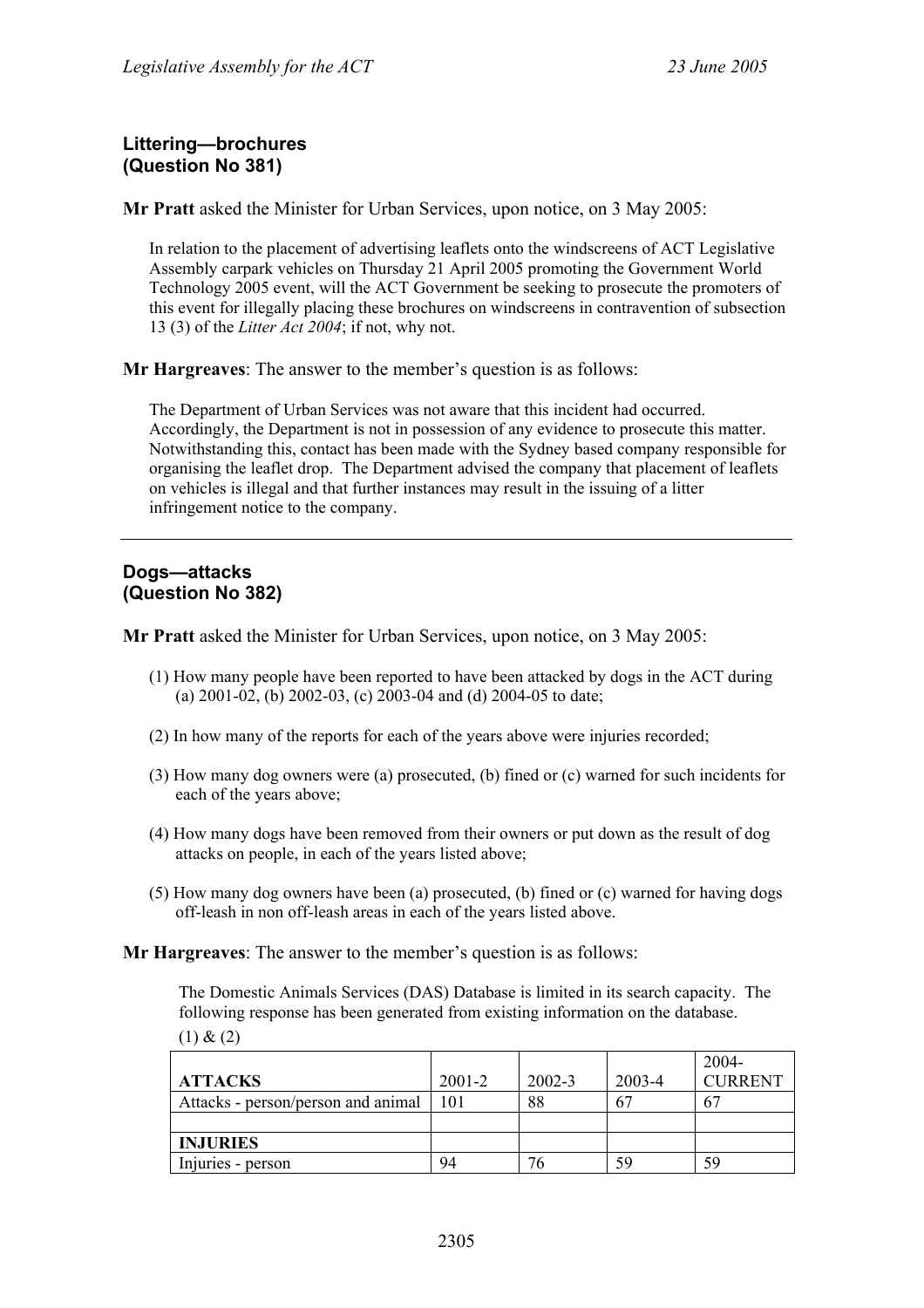NB Injuries include all reports of any injury sustained. This includes both minor injuries (eg scratches) and major injuries (eg large open wounds).

- (3) (a) Limitations of the DAS database do not allow for defined searches for this question.
	- (b) There is currently no fine in the regulations specifically for dog attacks. Fines would be given for other offences under the *Domestic Animals Act 2000*, eg unregistered dog or a dog in a public place without a carer. The establishment of infringements for minor attack offences is to be considered in the upcoming review of the Act.
	- (c) All known owners of dogs that have been involved in dog attacks are, as a minimum warned by DAS. Since November 2003 seized dogs that have been released back to their owners are usually returned under formal conditions imposed under section 70 (3) of the *Domestic Animals Act 2000*.

(4)

|                                      | 2001-2002 | 2002-2003 | 2003-2004 | 2004-2005 |
|--------------------------------------|-----------|-----------|-----------|-----------|
| Number of dogs<br>seized as a result | 142       | 124       | 204       | 145       |
| of reported attacks<br>on people and |           |           |           |           |
| animals.                             |           |           |           |           |
| Number of seized                     | Not known | Not known | 85        | 59        |
| dogs destroyed                       |           |           |           |           |

(5)

| Off-leash<br>2001-2002 |                                                                                                                                                           | 2002-2003 | 2003-2004 | 2004-2005 |
|------------------------|-----------------------------------------------------------------------------------------------------------------------------------------------------------|-----------|-----------|-----------|
| offences               |                                                                                                                                                           |           |           |           |
| (a) Prosecuted         | 24 over all 4 years                                                                                                                                       |           |           |           |
| $(b)$ Fined            | 81                                                                                                                                                        |           | 98        | 86        |
| (c) Warned             | Warnings are recorded in a ranger's field notebook and<br>recorded on an individual dog's record. The collation of this<br>date is not readily available. |           |           |           |

# **Vandalism—wheelie bins (Question No 383)**

**Mr Pratt** asked the Minister for Urban Services, upon notice, on 3 May 2005:

- (1) How many ACT Government wheelie bins have been destroyed or damaged by vandalism or other means in the ACT during (a) 2001-02, (b) 2002-03, (c) 2003-04 and (d) 2004-05 to date;
- (2) What was the cost of wheelie bin replacement for each of the years listed above as a result of such actions.

**Mr Hargreaves**: The answer to the member's question is as follows:

(1) Contractual arrangements prior to 28 April 2003 did not require such records.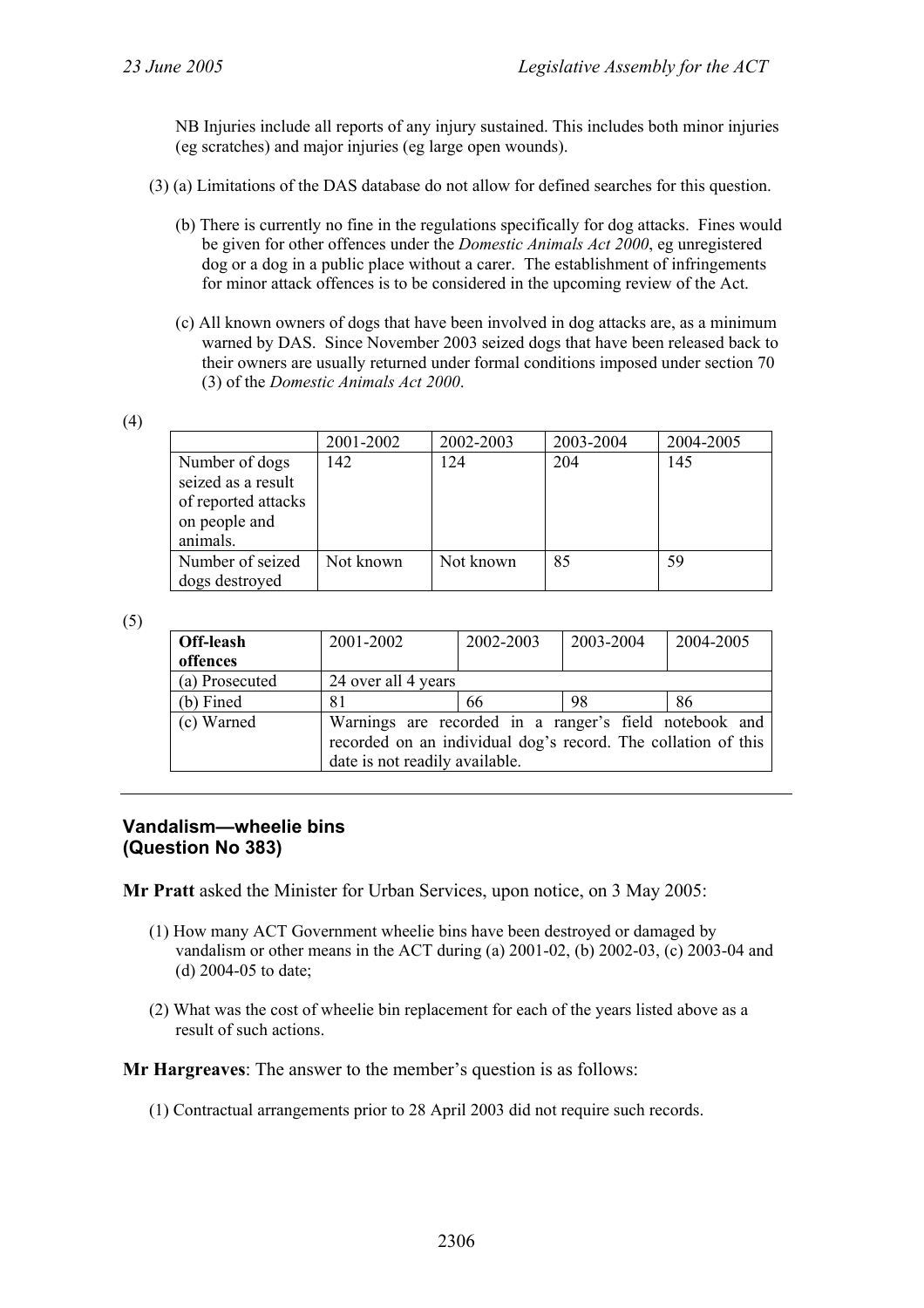| 2002-03 | 856 destroyed in January 2003 bushfires.<br>690 destroyed or damaged from 28 April 2003 to 30 June 2003                         |
|---------|---------------------------------------------------------------------------------------------------------------------------------|
|         | Note: This figure includes the new contractors replacing a number of<br>bins that the previous contractor neglected to replace. |
| 2003-04 | 2.698                                                                                                                           |
| 2004-05 | 2,670                                                                                                                           |

(2) The cost of replacement bins is not available as it is included in the contract rate. The exception is for the cost of bins replaced after the January 2003 bushfires, which totalled \$17,241.01.

# **Roads—Northbourne Avenue (Question No 384)**

**Mr Pratt** asked the Minister for Urban Services, upon notice, on 4 May 2005:

- (1) What is the current width of each of the traffic lanes travelling in both directions along the entire length Northbourne Avenue;
- (2) Are these lanes now wide enough, since the introduction of on-road cycle lanes, to accommodate all emergency services vehicles, including fire tankers, that need to travel along this major road; if not, why not;
- (3) What is the width of ACT fire brigade tankers;
- (4) Are there any other main roads in the ACT that, since the installation of on-road cycle lanes, have had their widths reduced to the extent that they are narrower than emergency services vehicles; if so, which roads and what is the lane width of those roads.

**Mr Hargreaves**: The answer to the member's question is as follows:

- (1) The kerb side traffic lanes are 3.2 metres wide. The centre lanes and median lanes are 3.0 metres wide;
- (2) The lanes are wide enough to accommodate all standard width vehicles including fire tankers;
- (3) The ACT Fire Brigade advise that the maximum width of fire tankers is 2.5metres in accordance with road regulations.

(4) No.

# **Roads—Tharwa bridge (Question No 385)**

**Mr Pratt** asked the Minister for Urban Services, upon notice, on 4 May 2005:

(1) What structural problems were recently revealed by a routine maintenance check on Tharwa Bridge;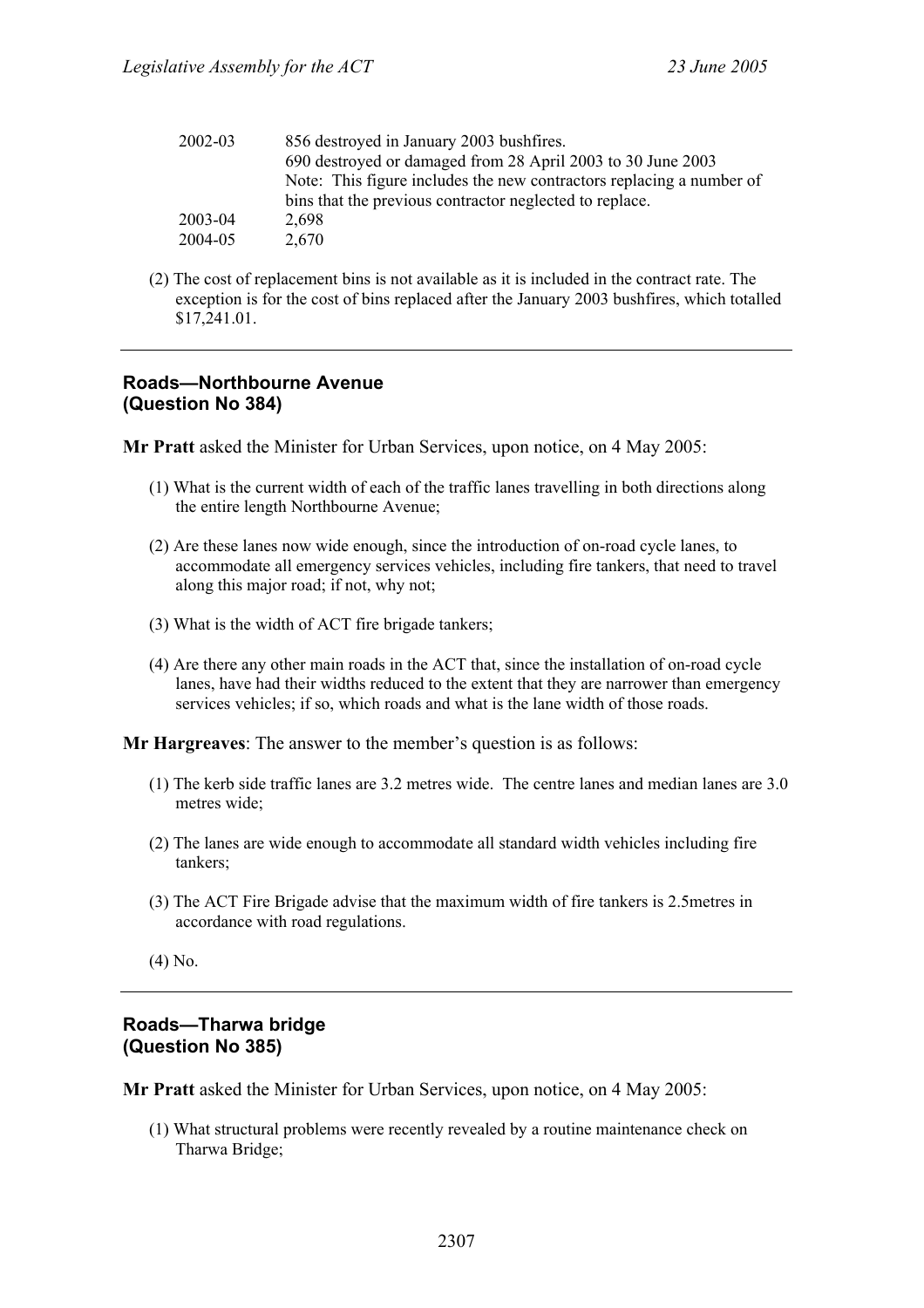- (2) What are the safety concerns in relation to these structural problems;
- (3) When will repairs be completed and when will the bridge be re-opened for general use;
- (4) How much will these repairs cost;
- (5) If the bridge is not repairable, why not;
- (6) Will a new bridge need to be constructed to replace the existing bridge.

**Mr Hargreaves**: The answer to the member's question is as follows:

- (1) Rotting has been identified in a number of the timber members of the bridge.
- (2) The Tharwa Bridge is not considered safe for use by general traffic.
- (3) Roads ACT are currently assessing options for the bridge, which will remain closed until further notice.
- (4) See (3).
- (5) The bridge is repairable.
- (6) See (3).

# **Policing (Question No 386)**

**Mr Pratt** asked the Minister for Police and Emergency Services, upon notice, on 4 May 2005:

- (1) Further to an article in The Canberra Times, pages 32-33 on 27 March 2005 entitled "Out on the beat with the territory's top cops", why are lone police officers given responsibility for arresting drink drivers and other offenders, when it would not be deemed appropriate for lone officers to be doing so without backup present;
- (2) Why are lone officers being sent out on patrol to conduct apprehensions and arrests;
- (3) Are police numbers sufficient to ensure that two or more officers per vehicle are on patrol at any one time; if so, why on the occasion referred to in the article was a lone officer undertaking arrests;
- (4) How many police patrol car shifts on average are manned only by a lone police officer.

**Mr Hargreaves**: The answer to the member's question is as follows:

(1) A policy has been developed by ACT Policing in conjunction with the Australian Federal Police Association for the deployment of single officer patrols. The policy provides protocols which ensure appropriate safeguards and the exercise of due care by ACT Policing.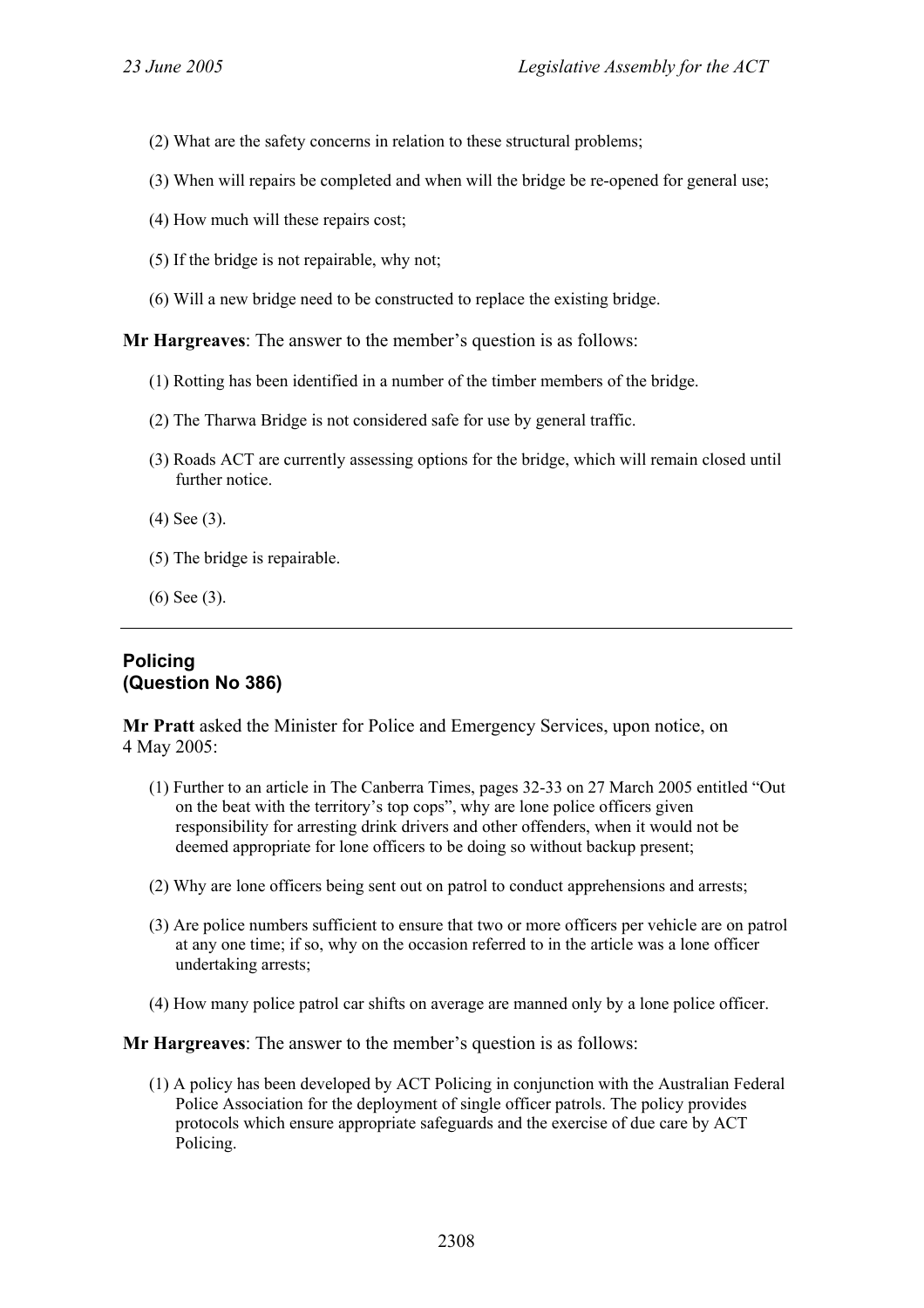Experienced officers only are deployed as single person patrols. Single officer patrols include all motorcyclists and some Team Leaders. Single officer patrols are not directed to attend any potentially threatening or violent incident as the first responding vehicle. Team Leaders are intended to supplement other patrols and provide supervisory support but are not intended to be a first response function. The officer is empowered to apply personal judgment and discretion in all circumstances.

Police communications protocols provide procedures which are strictly followed by patrols when conducting roadside vehicle stops. The procedure requires the patrol to notify police communications of their location, to detail the subject vehicle and to advise when the incident is complete. Any difficulties met by the patrol can be broadcast by an emergency transmission with back-up patrols immediately directed to the location.

- (2) Single officer patrols are not directly tasked to conduct apprehensions or arrests. Such actions may arise from normal patrol function and are conducted in accordance with prescribed guidelines to protect the safety of officers. The officer is empowered to apply personal judgment and discretion in all circumstances.
- (3) Police numbers are sufficient to ensure that all patrols, with the exception of those noted at answer (1), contain a minimum of two officers. It is common practice for single officer patrols within Traffic Operations to effect arrests.

Traffic Operations instituted a revised roster structure on 10 March 2005. All night vehicle patrols since that time have consisted of a minimum of two members. Police motorcyclists may, at the member's election, continue patrol until 11pm. The deployment of single officer patrols by Traffic Operations during daylight hours remains an appropriate and preferred operational efficiency.

(4) It is too resource intensive to obtain data identifying the number of shifts manned by single officers. This would involve manual examination of daily patrol allocation sheets.

# **Children—autism (Question No 387)**

**Mrs Burke** asked the Minister for Disability, Housing and Community Services, upon notice, on 4 May 2005:

- (1) Further to Issue 7 Autumn 2005 of the newsletter of Disability ACT, Community Partners in Disability, which has an article headed *Overseas experience—Early intervention: ACT on track for success*, is there a service in the ACT that provides long-term integrated education and residential care for children with an autism spectrum disorder (ASD);
- (2) How many parents in the ACT requested long-term integrated education and residential care, comparable to services that Sunfield residential school provides, for children with ASD;
- (3) How many children with ASD from the ACT currently receive long-term integrated education and residential care that is comparable to services that Sunfield residential school provides;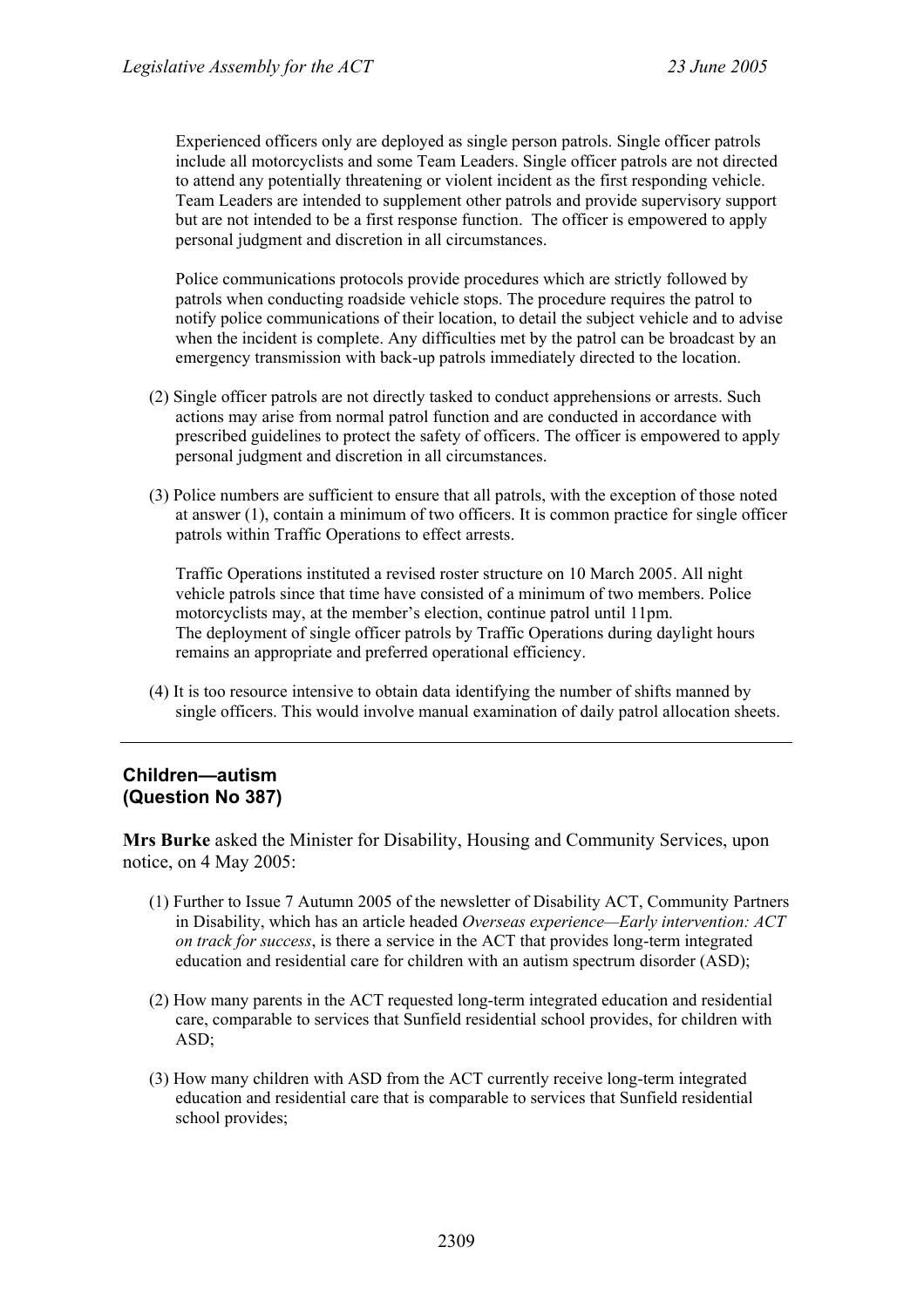- (4) What services in the ACT provide a staff student ratio for children with ASD like that provided by Sunfield residential school which provides 3¾ staff one child in care 24 hours a day, seven days a week;
- (5) Further to Sunfield's use of the Treatment and Education of Autistic Children and related Communication Handicapped Children (TEACCH) discipline, (a) which ACT government services for children with ASD adhere to the TEACCH discipline, (b) how much TEACCH treatment is provided for children with autism in the ACT and (c) how many Therapy ACT staff have specific training in TEACCH and what form does that training take;
- (6) Further to Sunfield's conduct of research, (a) which ACT Government services have published in peer reviewed research outcomes and (b) what are those publications;
- (7) Further to Sunfield residential school's 300 staff providing exclusively specialised services for students with ASD, which ACT Government services have staff who provide exclusively specialised services for students with ASD;
- (8) Further to Professor Hilton Davis's Parent-Advisor Model and that the Department of Disability, Housing and Community Services (DHCS) will be implementing this approach and several recognised experts in ASD treatment have published research reviews in the last decade, (a) which of those reviews recommended Davis's Parent-Advisor Model, (b) which reviews mentioned Davis's Parent-Advisor Model and (c) how many Therapy ACT staff have specific training in Davis's Parent-Advisor Model and what form does that training take;
- (9) Does the article imply that "a lot of the work around autism in the ACT is evidencebased" and numerous reviews published by recognised experts, over the last decade or so, consistently say that autism-specific Applied Behaviour Analysis (ABA) or Intensive Behavioural Intervention (IBI) has the strongest, the best or the only empirical evidence available; if so, (a) how much autism-specific ABA or IBI treatment does DHCS provide for children with autism and (b) what proportion of treatment for autism provided by the ACT Government is autism-specific ABA or IBI.

**Mr Hargreaves**: The answer to the member's question is as follows:

(1) Given the detailed technical nature of the Member's question, I would be happy to arrange a briefing on the article for the member if she wishes.

# **Social welfare—support services (Question No 388)**

**Mrs Burke** asked the Minister for Disability, Housing and Community Services, upon notice, on 4 May 2005:

- (1) Further to the reply to question on notice No 287, when will the client satisfaction survey be finalised that will provide a comparative measure against the last survey conducted in 2002;
- (2) From where will copies of the report be able to be obtained.